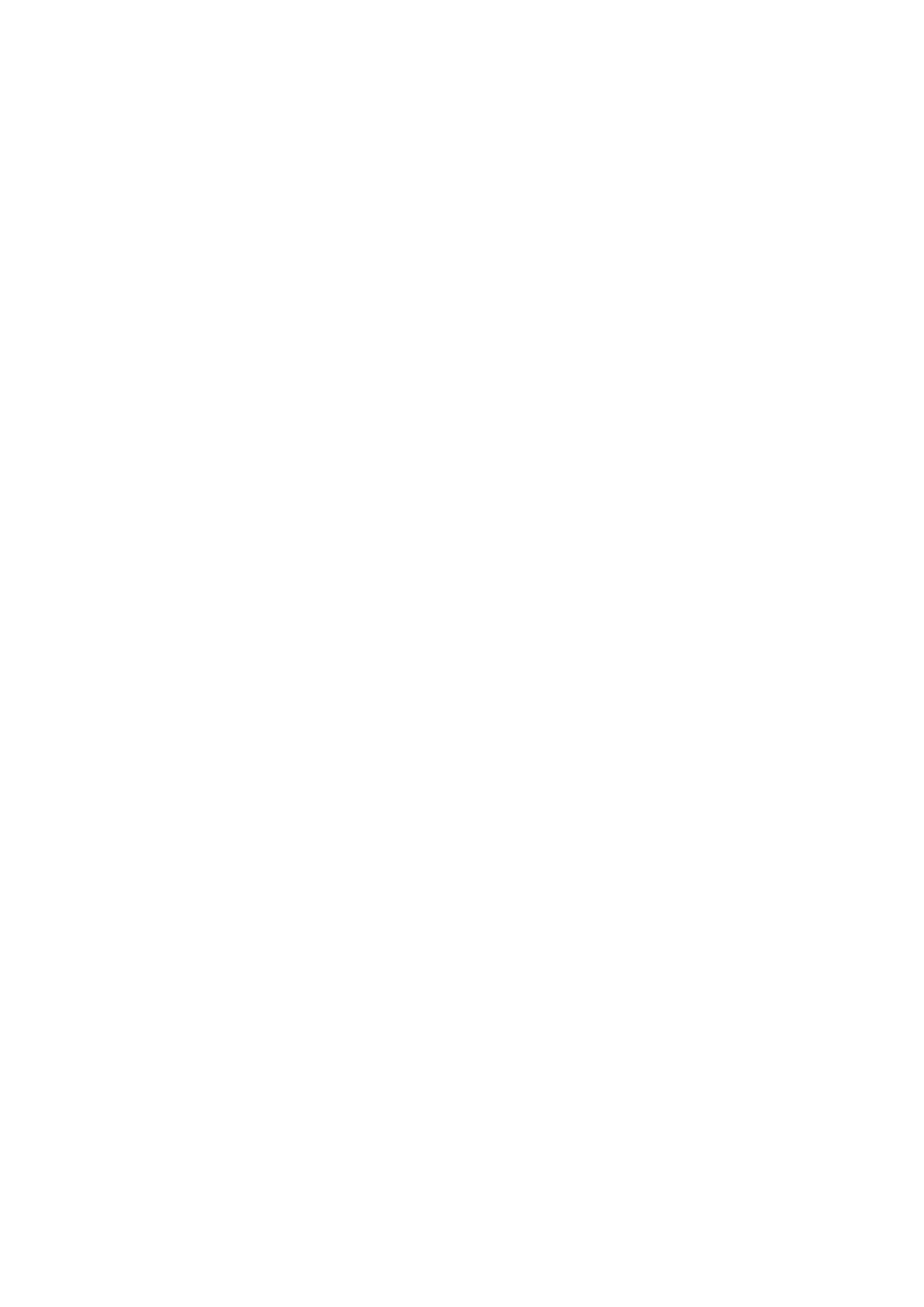# Contents

| 1<br>$\overline{c}$<br>3                                  |               |
|-----------------------------------------------------------|---------------|
| Schedule 1—Electoral funding and disclosure reform        | 3             |
| Part 1—Registration of political campaigners, third party |               |
| campaigners and associated entities                       | $\mathcal{F}$ |
| Division 1—Amendments                                     | 3             |
| Commonwealth Electoral Act 1918                           | 3             |
| Division 2—Application and transitional provisions        | 31            |
| Part 2—Other amendments                                   | 32            |
| Division 1—Amendments                                     | 34            |
| Commonwealth Electoral Act 1918                           | 34            |
| Referendum (Machinery Provisions) Act 1984                | 117           |
| Division 2—Application and transitional provisions        | 119           |

*No. , 2017 Electoral Legislation Amendment (Electoral Funding and Disclosure Reform) Bill 2017*

*i*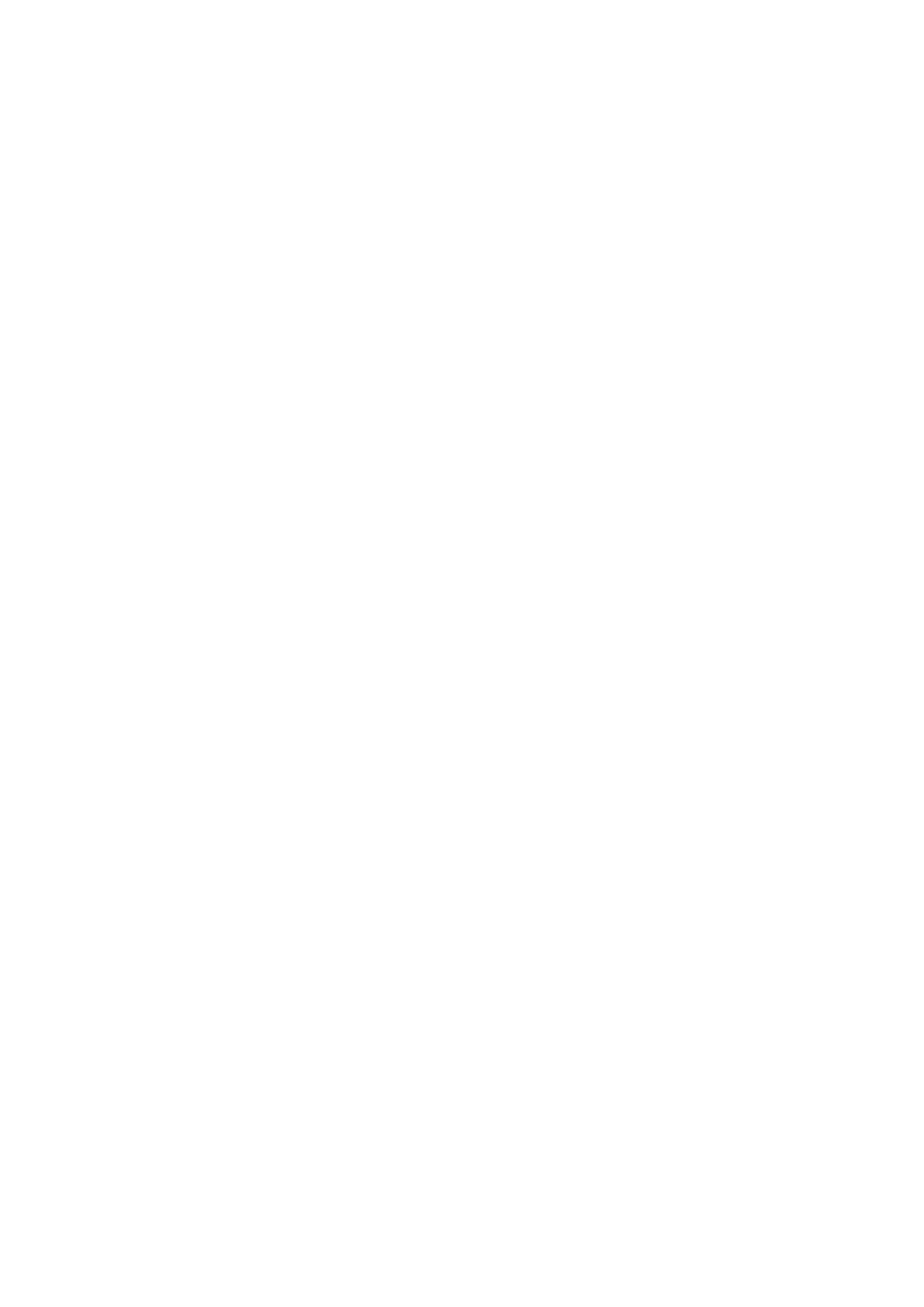# **A Bill for an Act to amend the** *Commonwealth Electoral Act 1918***, and for related purposes**

The Parliament of Australia enacts:

#### **1 Short title**

This Act is the *Electoral Legislation Amendment (Electoral Funding and Disclosure Reform) Act 2017*.

#### **2 Commencement**

(1) Each provision of this Act specified in column 1 of the table commences, or is taken to have commenced, in accordance with column 2 of the table. Any other statement in column 2 has effect according to its terms.

*No. , 2017 Electoral Legislation Amendment (Electoral Funding and Disclosure Reform) Bill 2017*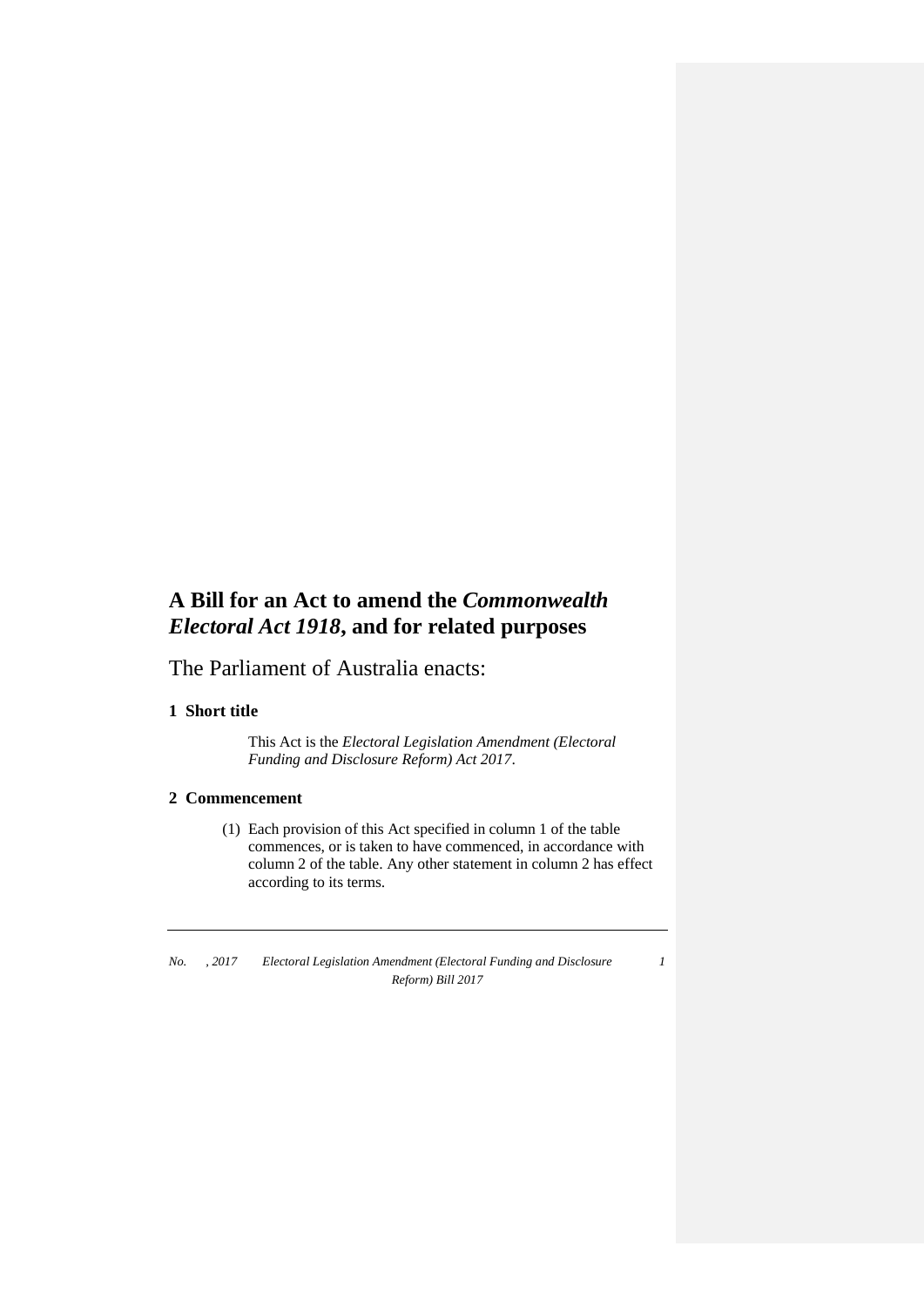| <b>Commencement information</b>                                                             |                                                                                                            |                     |
|---------------------------------------------------------------------------------------------|------------------------------------------------------------------------------------------------------------|---------------------|
| Column 1                                                                                    | Column <sub>2</sub>                                                                                        | Column <sub>3</sub> |
| <b>Provisions</b>                                                                           | Commencement                                                                                               | <b>Date/Details</b> |
| 1. Sections 1 to 3<br>and anything in<br>this Act not<br>elsewhere covered<br>by this table | The day this Act receives the Royal Assent.                                                                |                     |
| Schedule 1                                                                                  | The corlier of:                                                                                            |                     |
|                                                                                             | first 1 July that occurs on or after the<br>on which this Act receives the Royal<br><del>Assent; and</del> |                     |
|                                                                                             | 28 days ofter this Act receives the Poval<br><del>Assent.</del>                                            |                     |
| Schedule 1                                                                                  | 1 Inter that against                                                                                       |                     |
|                                                                                             | this <i>Antrop</i><br><del>ttu y</del><br><del>Assent.</del>                                               |                     |
| 2. Schedule 1,<br>Part 1                                                                    | The day after this Act receives the Royal<br>Assent.                                                       |                     |
| 3. Schedule 1,                                                                              | A single day to be fixed by Proclamation.                                                                  |                     |
| Part 2                                                                                      | However, if the provisions do not commence                                                                 |                     |
|                                                                                             | within the period of 6 months beginning on                                                                 |                     |
|                                                                                             | the day this Act receives the Royal Assent,                                                                |                     |
|                                                                                             | they commence on the day after the end of                                                                  |                     |
|                                                                                             | that period.                                                                                               |                     |

Note: This table relates only to the provisions of this Act as originally enacted. It will not be amended to deal with any later amendments of this Act.

(2) Any information in column 3 of the table is not part of this Act. Information may be inserted in this column, or information in it may be edited, in any published version of this Act.

#### **3 Schedules**

Legislation that is specified in a Schedule to this Act is amended or repealed as set out in the applicable items in the Schedule concerned, and any other item in a Schedule to this Act has effect according to its terms.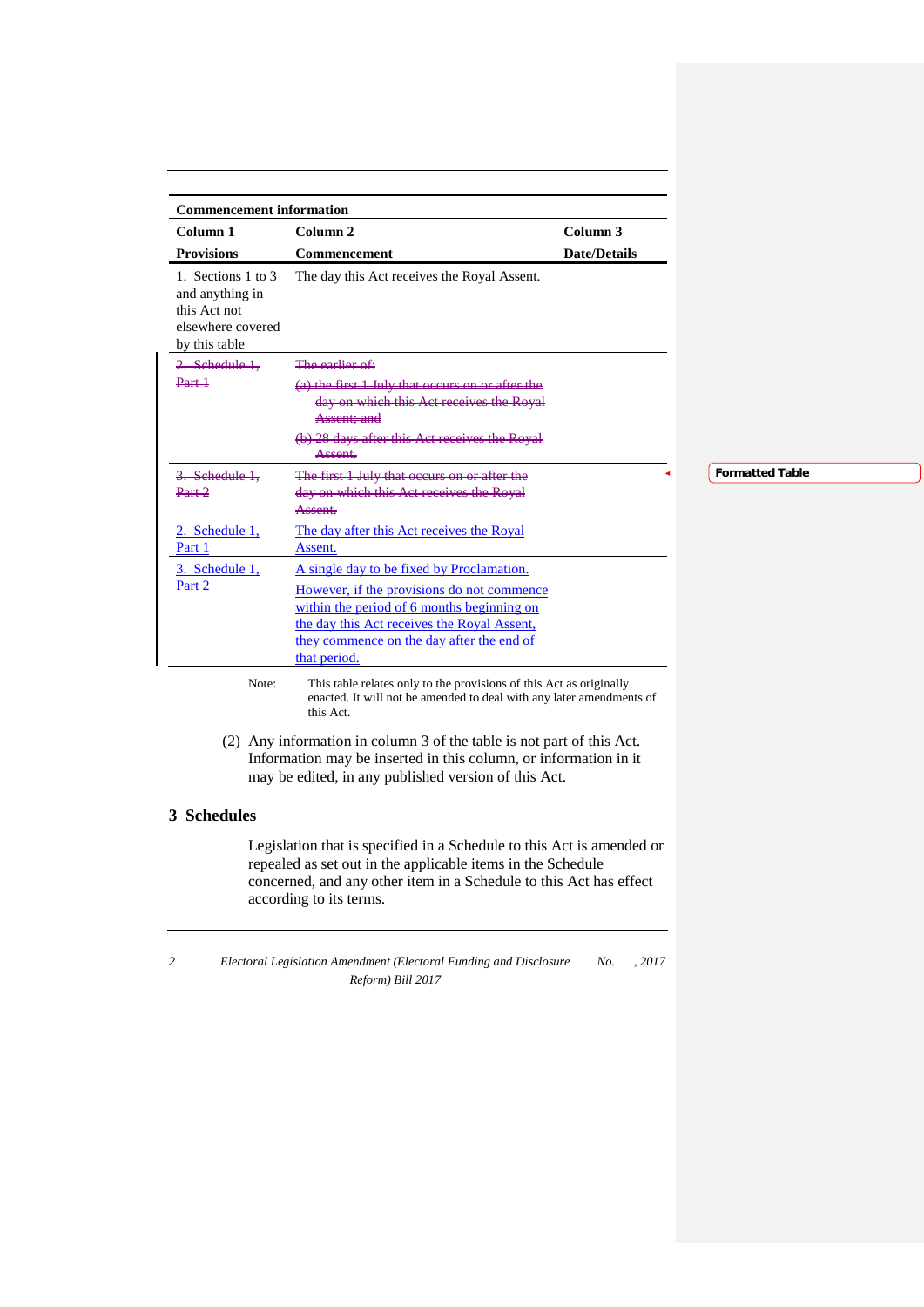# **Schedule 1—Electoral funding and disclosure reform**

**Part 1—Registration of political campaigners, third party campaigners and associated entities and associated entities and the Transparency Register**

## **Division 1—Amendments**

## *Commonwealth Electoral Act 1918*

#### **1 Subsection 4(1)**

Insert:

*civil penalty order* has the meaning given by subsection 82(4) of the Regulatory Powers Act.

#### **1A Subsection 4(1)**

Insert:

*election and ballot matters* means matters relating to Parliamentary elections, elections, ballots under the *Fair Work Act 2009* or the *Fair Work (Registered Organisations) Act 2009*, and referendums.

### **1B Subsection 4(1) (definition of** *electoral matter***)**

Repeal the definition, substitute:

*electoral matter* (except in sections 302CA and 314B) has the meaning given by section 4AA.

#### **1C Subsection 4(1)**

Insert:

*political entity* means any of the following: (a) a registered political party;

*No. , 2017 Electoral Legislation Amendment (Electoral Funding and Disclosure Reform) Bill 2017*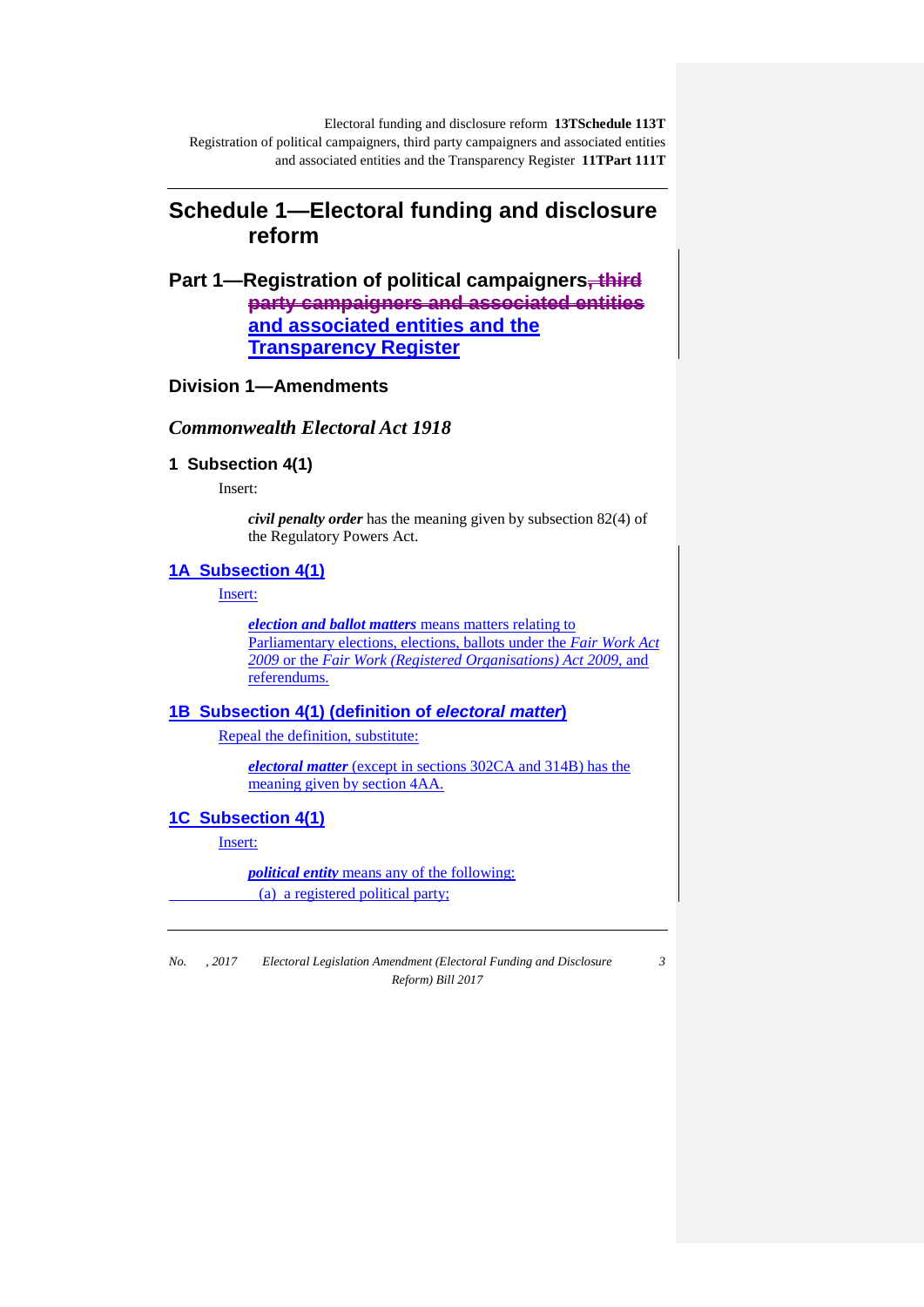| (b) a State branch (within the meaning of Part XX) of a<br>registered political party;<br>(c) a candidate (within the meaning of that Part) in an election<br>(including a by-election);<br>(d) a member of a group (within the meaning of that Part).                                                                                                                                                                                                                                                                                                                                                                                                                                                                                                                                                                                                                                                                                                     |
|------------------------------------------------------------------------------------------------------------------------------------------------------------------------------------------------------------------------------------------------------------------------------------------------------------------------------------------------------------------------------------------------------------------------------------------------------------------------------------------------------------------------------------------------------------------------------------------------------------------------------------------------------------------------------------------------------------------------------------------------------------------------------------------------------------------------------------------------------------------------------------------------------------------------------------------------------------|
| For candidates and groups, see subsection 287(9).<br>Note:                                                                                                                                                                                                                                                                                                                                                                                                                                                                                                                                                                                                                                                                                                                                                                                                                                                                                                 |
| <b>1D Subsection 4(9)</b>                                                                                                                                                                                                                                                                                                                                                                                                                                                                                                                                                                                                                                                                                                                                                                                                                                                                                                                                  |
| Repeal the subsection.                                                                                                                                                                                                                                                                                                                                                                                                                                                                                                                                                                                                                                                                                                                                                                                                                                                                                                                                     |
| 1E After section 4                                                                                                                                                                                                                                                                                                                                                                                                                                                                                                                                                                                                                                                                                                                                                                                                                                                                                                                                         |
| Insert:                                                                                                                                                                                                                                                                                                                                                                                                                                                                                                                                                                                                                                                                                                                                                                                                                                                                                                                                                    |
|                                                                                                                                                                                                                                                                                                                                                                                                                                                                                                                                                                                                                                                                                                                                                                                                                                                                                                                                                            |
| <b>4AA</b> Meaning of electoral matter                                                                                                                                                                                                                                                                                                                                                                                                                                                                                                                                                                                                                                                                                                                                                                                                                                                                                                                     |
| (1) <i>Electoral matter</i> means matter communicated or intended to be<br>communicated for the dominant purpose of influencing the way<br>electors vote in an election (a <i>federal election</i> ) of a member of the<br>House of Representatives or of Senators for a State or Territory,<br>including by promoting or opposing:<br>(a) a political entity, to the extent that the matter relates to a<br>federal election; or<br>(b) a member of the House of Representatives or a Senator.<br>(2) For the purposes of subsection (1), each creation, recreation,<br>communication or recommunication of matter is to be treated<br>separately for the purposes of determining whether matter is<br>electoral matter.<br>For example, matter that is covered by an exception under subsection<br>Note:<br>(5) when originally communicated may become electoral matter if<br>recommunicated for the dominant purpose referred to in subsection<br>(1). |
| Rebuttable presumption for matter that expressly promotes or<br>opposes political entities etc.<br>(3) Without limiting subsection (1), the dominant purpose of the<br>communication or intended communication of matter that<br>expressly promotes or opposes:                                                                                                                                                                                                                                                                                                                                                                                                                                                                                                                                                                                                                                                                                            |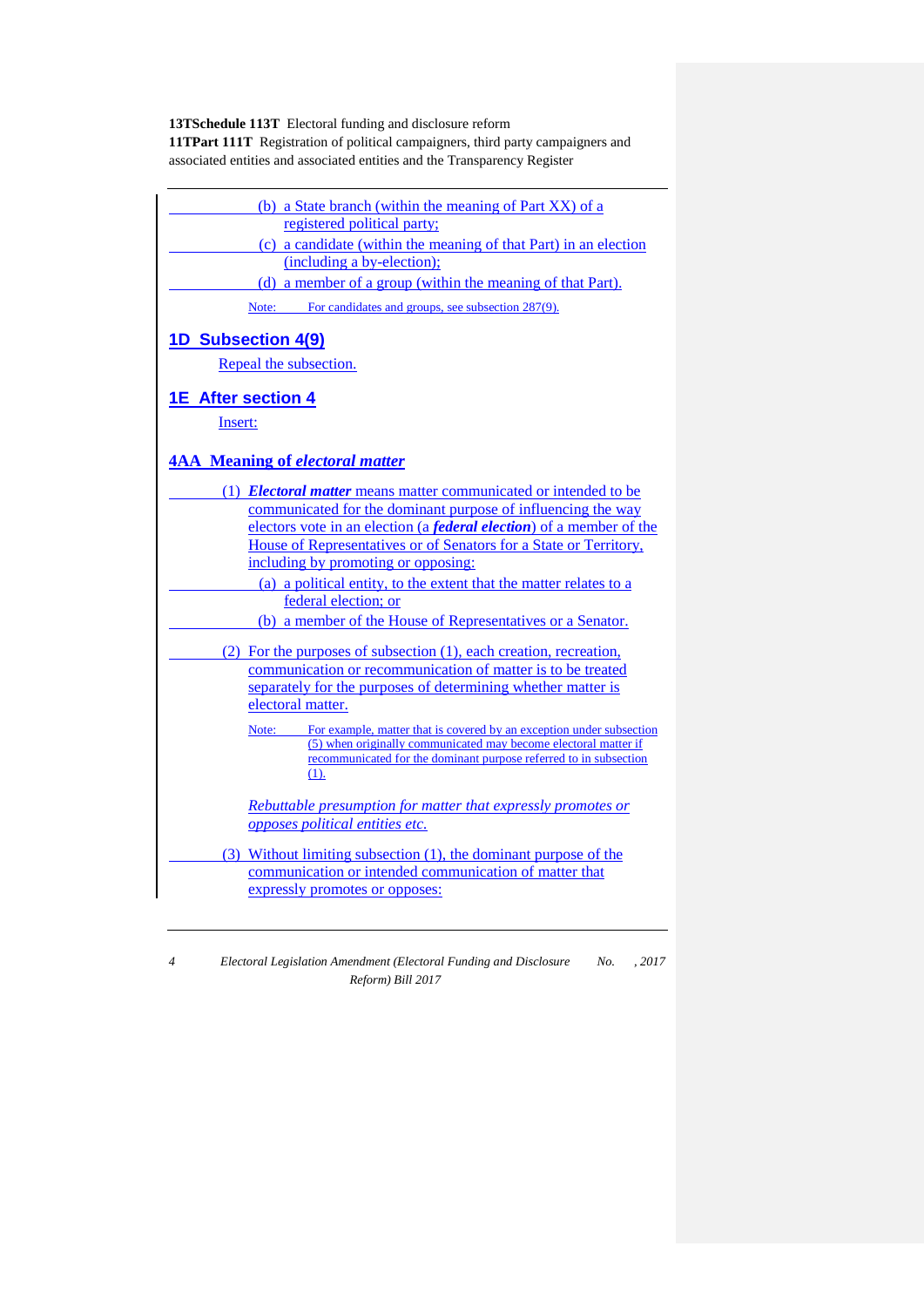| (a) a political entity, to the extent that the matter relates to a                |
|-----------------------------------------------------------------------------------|
| federal election; or                                                              |
| (b) a member of the House of Representatives or a Senator;                        |
| is presumed to be the purpose referred to in subsection (1), unless               |
| the contrary is proved.                                                           |
|                                                                                   |
| Matters to be taken into account                                                  |
| (4) Without limiting subsection (1), the following matters must be                |
| taken into account in determining the dominant purpose of the                     |
| communication or intended communication of matter:                                |
| (a) whether the communication or intended communication is or                     |
| would be to the public or a section of the public;                                |
| (b) whether the communication or intended communication is or                     |
| would be by a political entity or political campaigner (within                    |
| the meaning of Part XX);                                                          |
| (c) whether the matter contains an express or implicit comment                    |
| on a political entity, a member of the House of                                   |
| Representatives or a Senator;                                                     |
| (d) whether the communication or intended communication is or                     |
| would be received by electors near a polling place;                               |
| (e) how soon a federal election is to be held after the creation or               |
| communication of the matter;                                                      |
| (f) whether the communication or intended communication is or                     |
| would be unsolicited.                                                             |
|                                                                                   |
| <b>Exceptions</b>                                                                 |
| (5) Despite subsections (1) and (3), matter is not <i>electoral matter</i> if the |
| communication or intended communication of the matter:                            |
| (a) forms or would form part of the reporting of news, the                        |
| presenting of current affairs or any genuine editorial content                    |
| in news media; or                                                                 |
| (b) is or would be by a person for a dominant purpose that is a                   |
| satirical, academic, educative or artistic purpose, taking into                   |
| account any relevant consideration including the dominant                         |
| purpose of any other communication of matter by the person;                       |
| $\overline{\text{or}}$                                                            |
|                                                                                   |
|                                                                                   |

*No. , 2017 Electoral Legislation Amendment (Electoral Funding and Disclosure Reform) Bill 2017*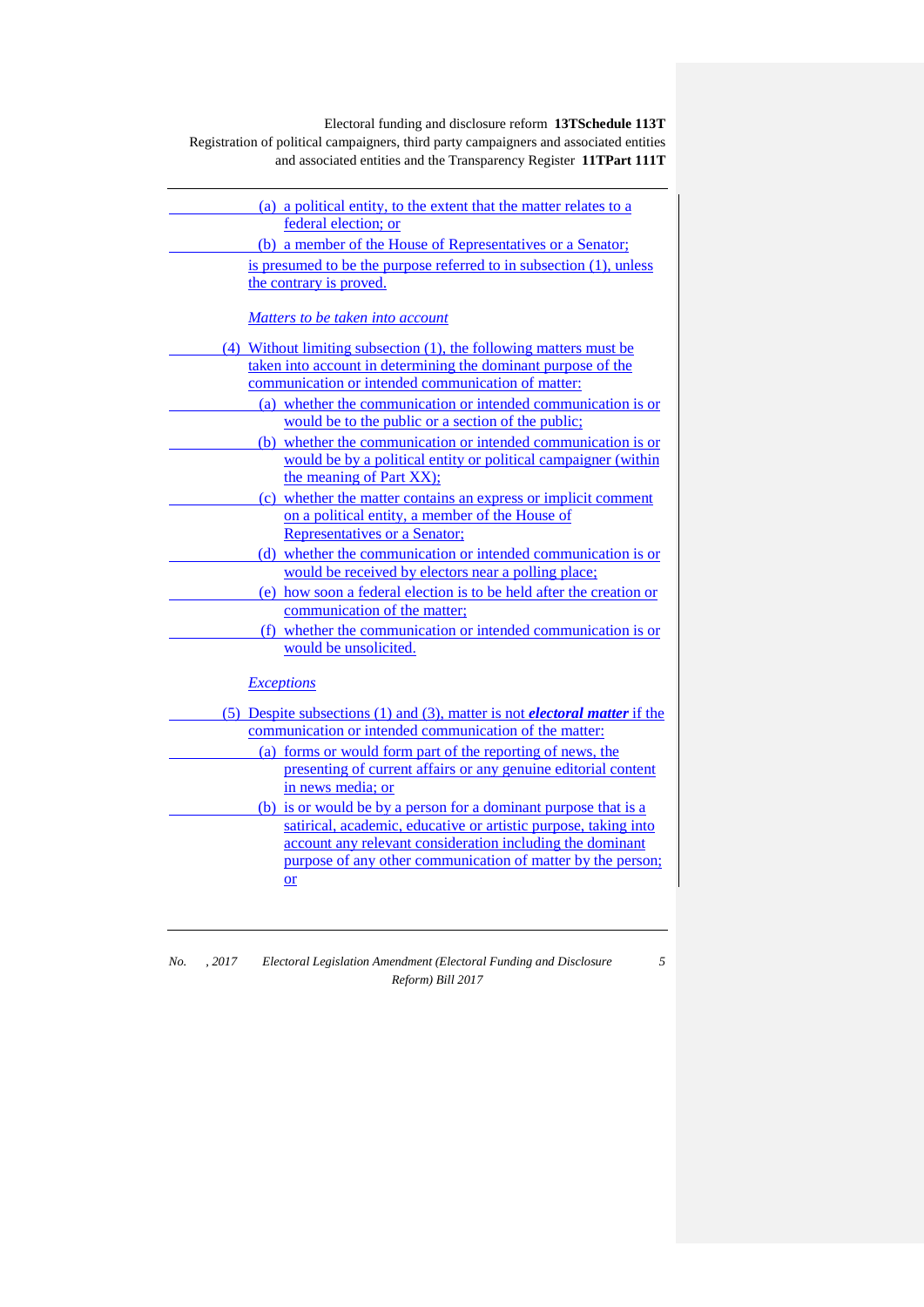| (c) is or would be a private communication by a person to                                                                                                                                                                                      |
|------------------------------------------------------------------------------------------------------------------------------------------------------------------------------------------------------------------------------------------------|
| another person who is known to the first person; or                                                                                                                                                                                            |
| (d) is or would be by or to a person who is a Commonwealth                                                                                                                                                                                     |
| public official (within the meaning of the Criminal Code) in                                                                                                                                                                                   |
| that person's capacity as such an official; or                                                                                                                                                                                                 |
| (e) is or would be a private communication to a political entity                                                                                                                                                                               |
| (who is not a Commonwealth public official) in relation to                                                                                                                                                                                     |
| public policy or public administration; or                                                                                                                                                                                                     |
| (f) occurs or would occur in the House of Representatives or the                                                                                                                                                                               |
| Senate, or is or would be to a parliamentary committee.                                                                                                                                                                                        |
| A person who wishes to rely on this subsection bears an evidential<br>Note:<br>burden in relation to the matters in this subsection (see subsection<br>13.3(3) of the <i>Criminal Code</i> and section 96 of the Regulatory Powers<br>$Act)$ . |
| <b>1F</b> Section 5 (definition of electoral matters)                                                                                                                                                                                          |
| Repeal the definition.                                                                                                                                                                                                                         |
| 1G Paragraph 7(1)(b)                                                                                                                                                                                                                           |
| Omit "electoral matters" (wherever occurring), substitute "election and                                                                                                                                                                        |
| ballot matters".                                                                                                                                                                                                                               |
|                                                                                                                                                                                                                                                |
| 1H Paragraph 7(1)(c)                                                                                                                                                                                                                           |
| Omit "electoral and Parliamentary matters", substitute "election and                                                                                                                                                                           |
| ballot matters, and Parliamentary matters,".                                                                                                                                                                                                   |
|                                                                                                                                                                                                                                                |
| 1J Paragraphs 7(1)(d) and (e)                                                                                                                                                                                                                  |
| Omit "electoral matters", substitute "election and ballot matters".                                                                                                                                                                            |
|                                                                                                                                                                                                                                                |
| 1K Paragraphs 91A(1A)(aa) and (2)(aa)                                                                                                                                                                                                          |
| Omit "electoral matters", substitute "election and ballot matters".                                                                                                                                                                            |
| 1L Subsection 120(2) (at the end of the table)                                                                                                                                                                                                 |
| Add:                                                                                                                                                                                                                                           |
|                                                                                                                                                                                                                                                |
|                                                                                                                                                                                                                                                |
| A decision under section 287S or 302H (anti-avoidance) to give a notice to a<br>14<br>person or entity.                                                                                                                                        |
|                                                                                                                                                                                                                                                |
|                                                                                                                                                                                                                                                |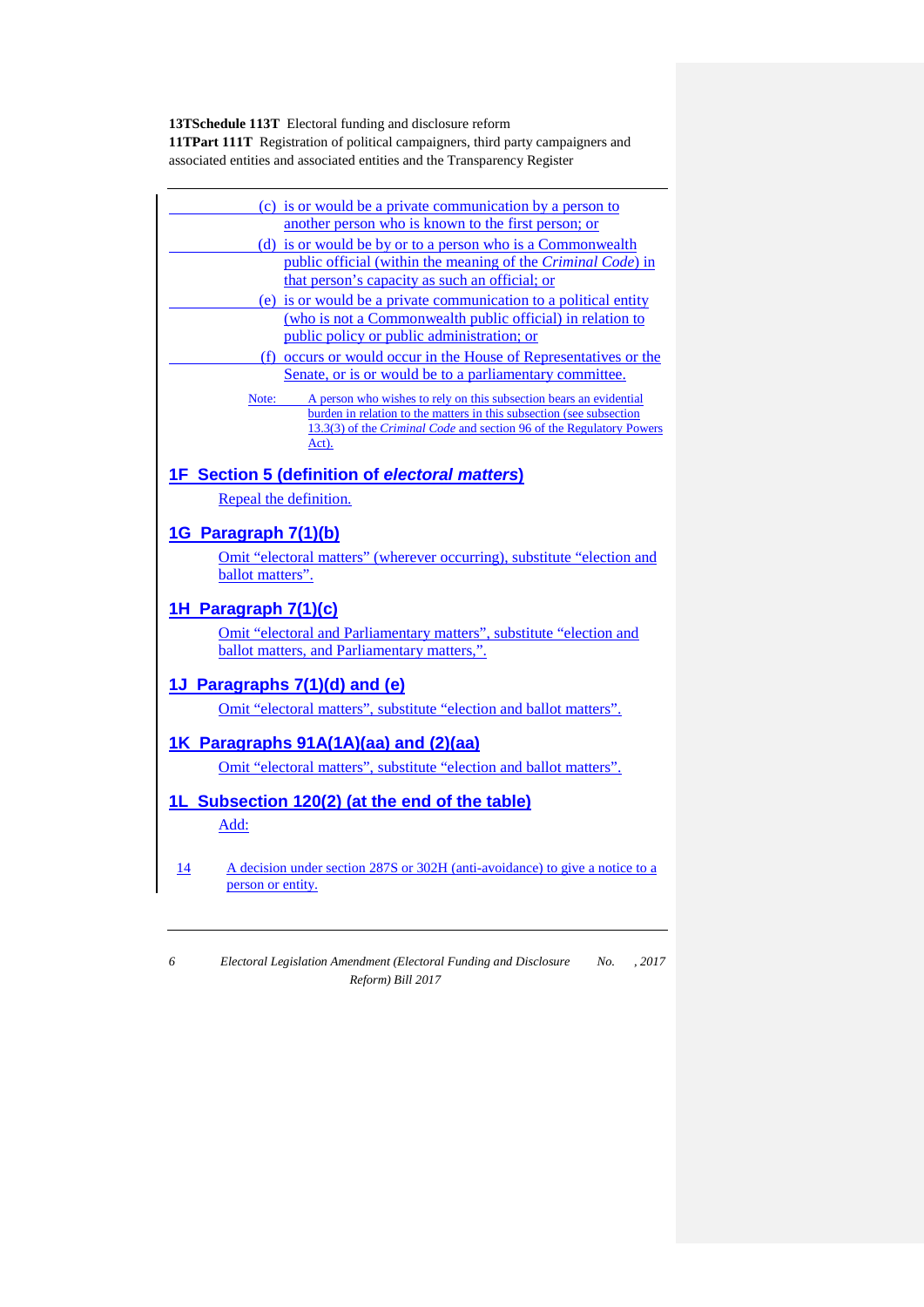#### **1M Section 125**

Omit "The Electoral Commission shall", substitute "(1) The Electoral Commissioner must".

## **1N At the end of section 125**

Add:

(2) The Register may be included on the Transparency Register under section 287N.

## **1P Paragraphs 189B(4)(b) and (5)(b)**

Omit "electoral matters", substitute "election and ballot matters".

#### **2 Subsection 287(1)**

Insert:

| $\alpha$ mtitti tov<br><u>sa matang kanyang kalendar sa mang bandang pa</u><br>--------------------<br>$\overline{\phantom{a}}$                                                                                                                                                                                                                          |
|----------------------------------------------------------------------------------------------------------------------------------------------------------------------------------------------------------------------------------------------------------------------------------------------------------------------------------------------------------|
| $\alpha$ n $\alpha$ r $\alpha$ ntity<br>$\alpha$ mur $\alpha$ r<br>------<br>$-1$<br>12000000<br>---------<br>$\overline{\phantom{a}}$                                                                                                                                                                                                                   |
| $0.000000$ during the<br>$\mathbf{X}$<br>$\sim$ $\sim$ $\sim$<br>---------------<br>, wa wasan muu wa kasan wa muu wa kwana maan kuto kwa kuto u<br>$\mathbf{r}$<br>. <del>.</del><br>$\sim$                                                                                                                                                             |
| maxmax<br>har narsan ar antiti<br>$\mathcal{L}^{\text{max}}_{\text{max}}$ and $\mathcal{L}^{\text{max}}_{\text{max}}$ and $\mathcal{L}^{\text{max}}_{\text{max}}$<br>$\mathcal{L}(\mathcal{L})$ and $\mathcal{L}(\mathcal{L})$ and $\mathcal{L}(\mathcal{L})$<br><b>STORE</b><br><b>.</b><br>--------<br>. <i>.</i><br><b><i><u>ALLESSE</u></i></b><br>. |
| amahla danam and<br>------<br>uno wuone uonon, unu                                                                                                                                                                                                                                                                                                       |
| haa aaaaaa<br>1377 C                                                                                                                                                                                                                                                                                                                                     |
|                                                                                                                                                                                                                                                                                                                                                          |

subsection (9)).

*allowable donor* has the meaning given by section 287AA.

#### **3 Subsection 287(1) (definition of** *associated entity***)**

Repeal the definition, substitute:

*associated entity* means an entity that is registered as an associated entity under section 287L.

Note: See section 287H for when an entity is required to be registered as an associated entity.

#### **4 Subsection 287(1)**

Insert:

*No. , 2017 Electoral Legislation Amendment (Electoral Funding and Disclosure Reform) Bill 2017*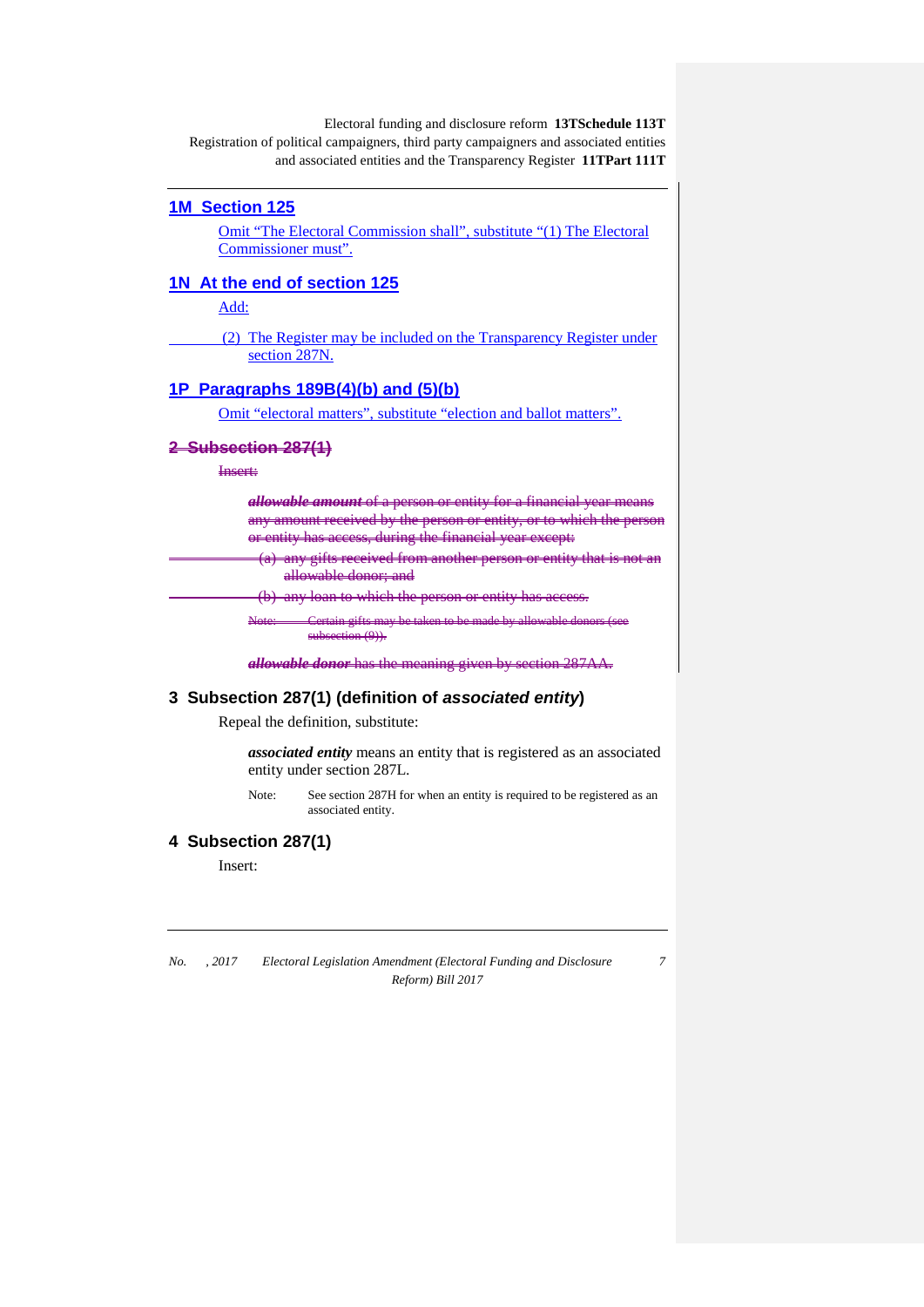> *Australian resident* means a person who holds a permanent visa under the *Migration Act 1958*.

*candidate* has a meaning affected by subsection (9).

#### *credit card* means:

- (a) any article of a kind commonly known as a credit card; or
- (b) any similar article intended for use in obtaining cash, goods or services on credit;

and includes any article of a kind that persons carrying on business commonly issue to their customers or prospective customers for use in obtaining goods or services from those persons on credit.

#### *disclosure threshold* means  $\frac{$13,500}{$13,800}$ .

Note: This amount is indexed under section 321A.

*electoral expenditure* has the meaning given by section 287AB.

*foreign donor* has the meaning given by section 287AA.

*foreign public enterprise* has the meaning given by section 70.1 of the *Criminal Code*.

#### **5 Subsection 287(1) (definition of** *gift***)**

Omit "otherwise than by will,".

#### **6 Subsection 287(1) (at the end of the definition of** *gift***)**

Add:

; or (c) any visit, experience or activity provided for the purposes of a political exchange program.

**6A Subsection 287(1) (at the end of the definition of** *group***)**

Add:

Note: The meaning of **group** is affected by subsection (9).

#### **7 Subsection 287(1)**

Insert:

*head office* of an entity means the place of business where central management and control of the entity are exercised.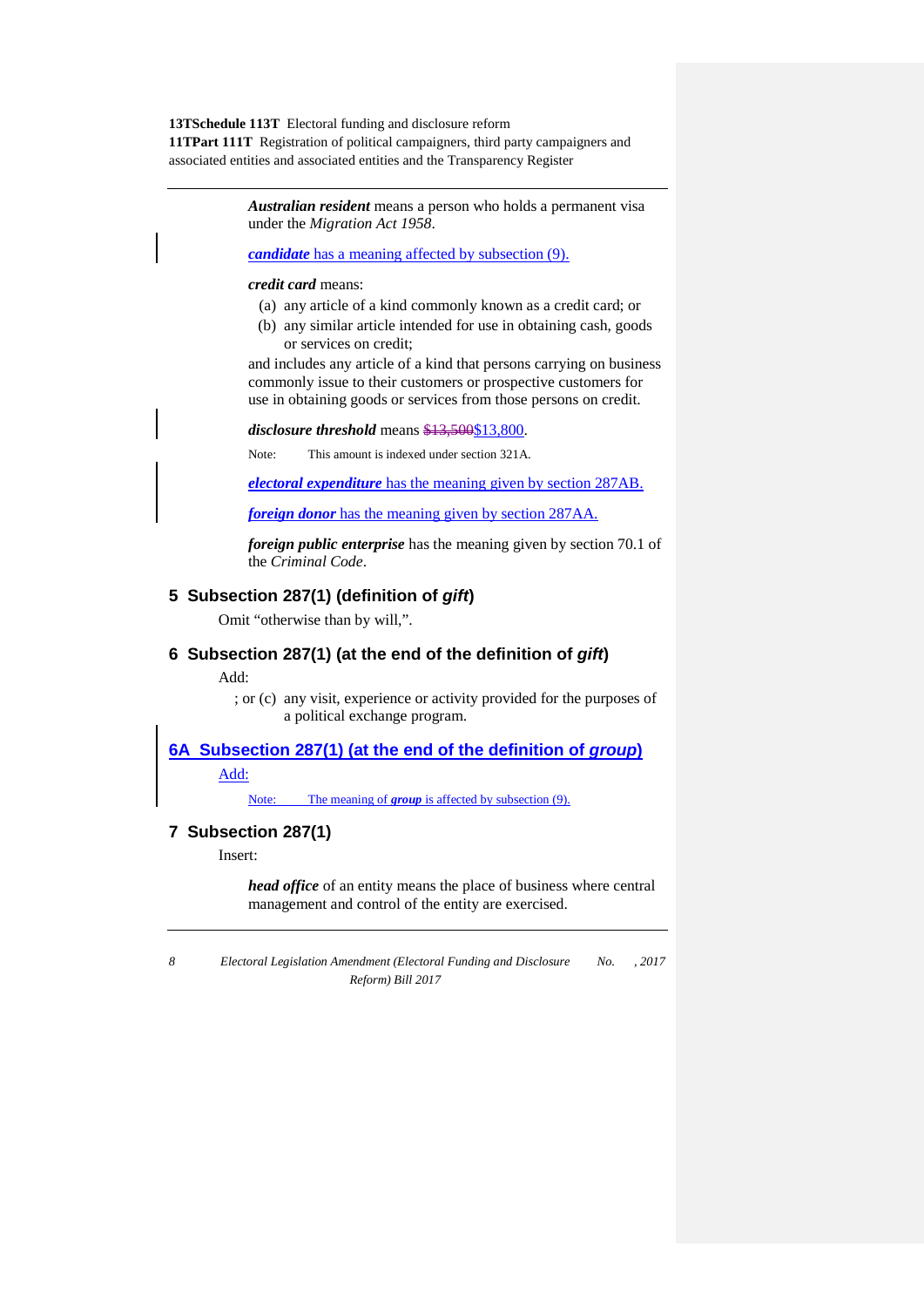*loan* means any of the following:

- (a) an advance of money;
- (b) a provision of credit or any other form of financial accommodation;
- (c) a payment of an amount for, on account of, on behalf of or at the request of, a person or entity, if there is an express or implied obligation to repay the amount;
- (d) a transaction (whatever its terms or form) which in substance effects a loan of money.
- Note: For loans on credit cards, see subsection (10).

*political campaigner* means a person or entity that is registered as a political campaigner under section 287L.

- Note 1: See also subsection (8) and section 287C ( $\theta$ olitical carry campaigners entities that have branched capacity campaigners and the state of  $\theta$ **the party cannot** measurementities that have branches or are not incorporated).
- Note 2: See section 287F for when a person or entity is required to be registered as a political campaigner.

*political entity* means any of the following:

- $\bullet$  registered political party;
	- (b) a State branch of a register

(c) a candidate in an election (including a by-election);

a member of

<u>litical expenditu</u> political purposes.

Note: A person or entity might be taken to have incurred political expenditure in a financial year if the person or entity was required to be registered as a political campaigner or third party campaigner in a previous financial year but was not so registered (see section 287J).

*political purpose* means any of the following purposes:

(a) the public expression by any means of views on a political party, a candidate in an election Representatives or the Senate;

the public expression by any means o is, or is likely to be, before electors in not a writ has been issued for the

*No. , 2017 Electoral Legislation Amendment (Electoral Funding and Disclosure Reform) Bill 2017*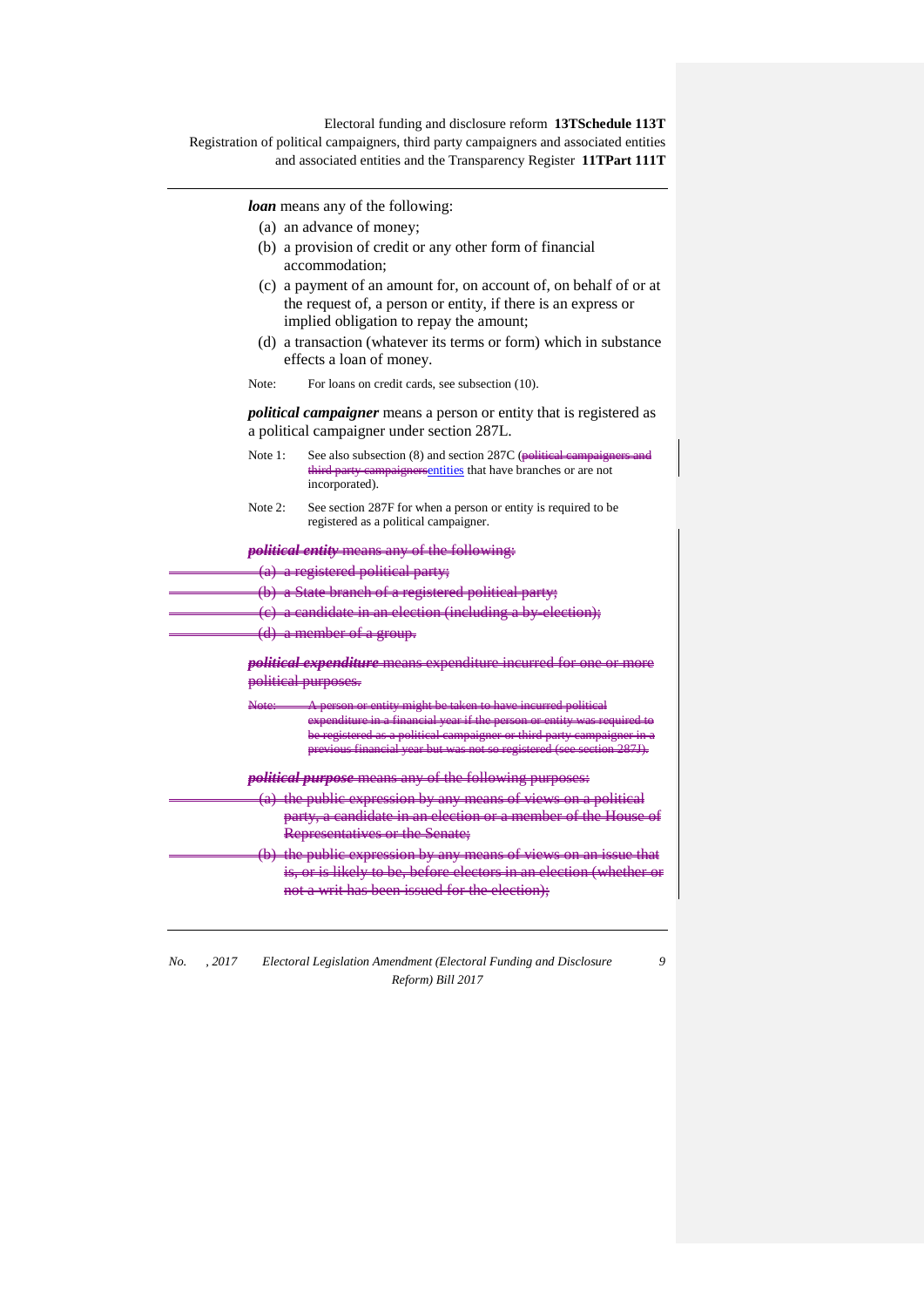**13TSchedule 113T** Electoral funding and disclosure reform

**11TPart 111T** Registration of political campaigners, third party campaigners and associated entities and associated entities and the Transparency Register

| (e) the communicating of any electoral matter (not being matter<br>referred to in paragraph (a) or (b)) for which particulars are |
|-----------------------------------------------------------------------------------------------------------------------------------|
| required to be notified under section 321D;                                                                                       |
| (d) the broadcast of political matter (not being matter referred to                                                               |
| in paragraph (e)) in relation to which particulars are required                                                                   |
| to be announced under subclause 4(2) of Schedule 2 to the                                                                         |
| <b>Broadcasting Services Act 1992;</b>                                                                                            |
| (e) the carrying out of an opinion poll, or other research, relating                                                              |
| to an election or the voting intentions of electors;                                                                              |
| except if:                                                                                                                        |
| (f) the sole or predominant purpose of the expression of the                                                                      |
| views, or the communication, broadcast or research, is the                                                                        |
| reporting of news, the presenting of current affairs or any                                                                       |
| editorial content in news media: or                                                                                               |
| (g) the expression of the views, or the communication, broadcast                                                                  |
| or research, is solely for genuine satirical, academic or                                                                         |
| artistie purposes.                                                                                                                |
| <b>Register of Associated Entities means the Register of that name</b>                                                            |
| established and maintained under section 287N.                                                                                    |
|                                                                                                                                   |
| Register of Political Campaigners means the Register of that name                                                                 |
| established and maintained under section 287N                                                                                     |
|                                                                                                                                   |
| Register of Third Party Campaigners means the Register of that<br>name established and maintained under section 287N.             |
|                                                                                                                                   |
| scheme (except in section 287E) means:                                                                                            |
| (a) any agreement, arrangement, understanding, promise or                                                                         |
| undertaking, whether express or implied and whether or not                                                                        |
| enforceable, or intended to be enforceable, by legal                                                                              |
| proceedings; and                                                                                                                  |
| (b) any scheme, plan, proposal, action, course of action or course                                                                |
| of conduct, whether unilateral or otherwise.                                                                                      |

*senior staff* of a person or entity means:

- (a) for a person or entity with directors—the directors of the person or entity; or
- *10 Electoral Legislation Amendment (Electoral Funding and Disclosure Reform) Bill 2017 No. , 2017*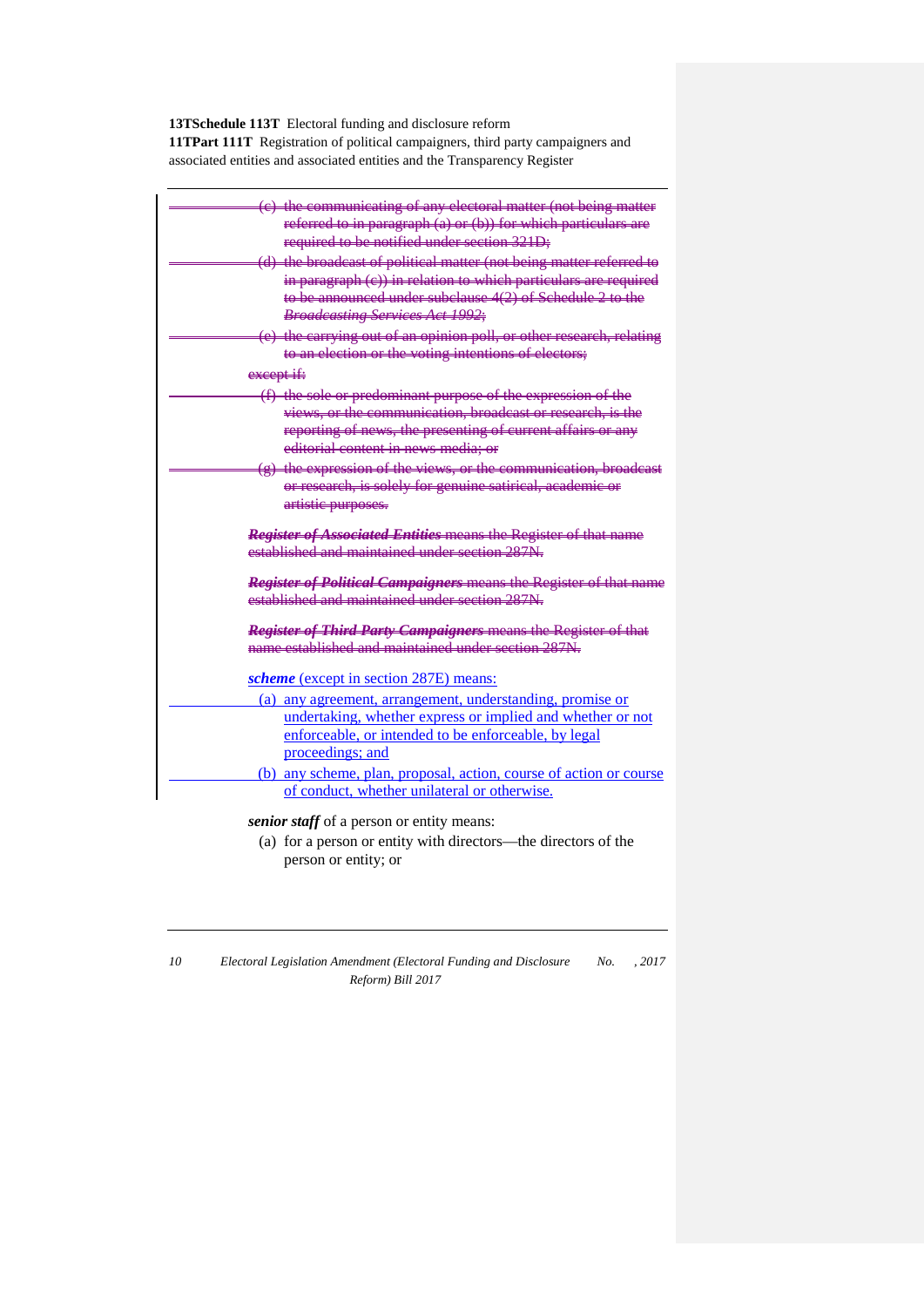> (b) otherwise—any person who makes or participates in making decisions that affect the whole or a substantial part of the operations of the person or entity.

*third party campaigner* means a person or entity that is registered <del>a third party campaign</del>e

Note 1: See also subsection (8) and section 287C (political campaigners and third party campaigners that have branches or are not incorporated).

Note 2: See section 287G for when a person or entity is required to be registered as a third party campaigner.

*third party*: a person or entity (except a political entity or a member of the House of Representatives or the Senate) is a *third party* during a financial year if:

(a) the amount of electoral expenditure incurred by or with the authority of the person or entity during the financial year is more than the disclosure threshold; and

(b) the person or entity is not required to be, and is not, registered as a political campaigner under section 287F for the year.

Note: See also subsection (8) and section 287C (entities that have branches or are not incorporated).

*Transparency Register* means the Register of that name established and maintained under section 287N.

#### **7A Subsection 287(7)**

Repeal the subsection.

## **8 At the end of section 287**

Add:

*Branches of political campaigners and third party campaignersthird parties*

- (8) A political campaigner or  $\frac{1}{2}$  and  $\frac{1}{2}$  campaigner third party that has branches is, for the purposes of this Part, to be treated as a single political campaigner or third party campaignerthird party.
	- Note: See also section 287C (political campaigners aignersentities that are not incorporated).

*No. , 2017 Electoral Legislation Amendment (Electoral Funding and Disclosure Reform) Bill 2017*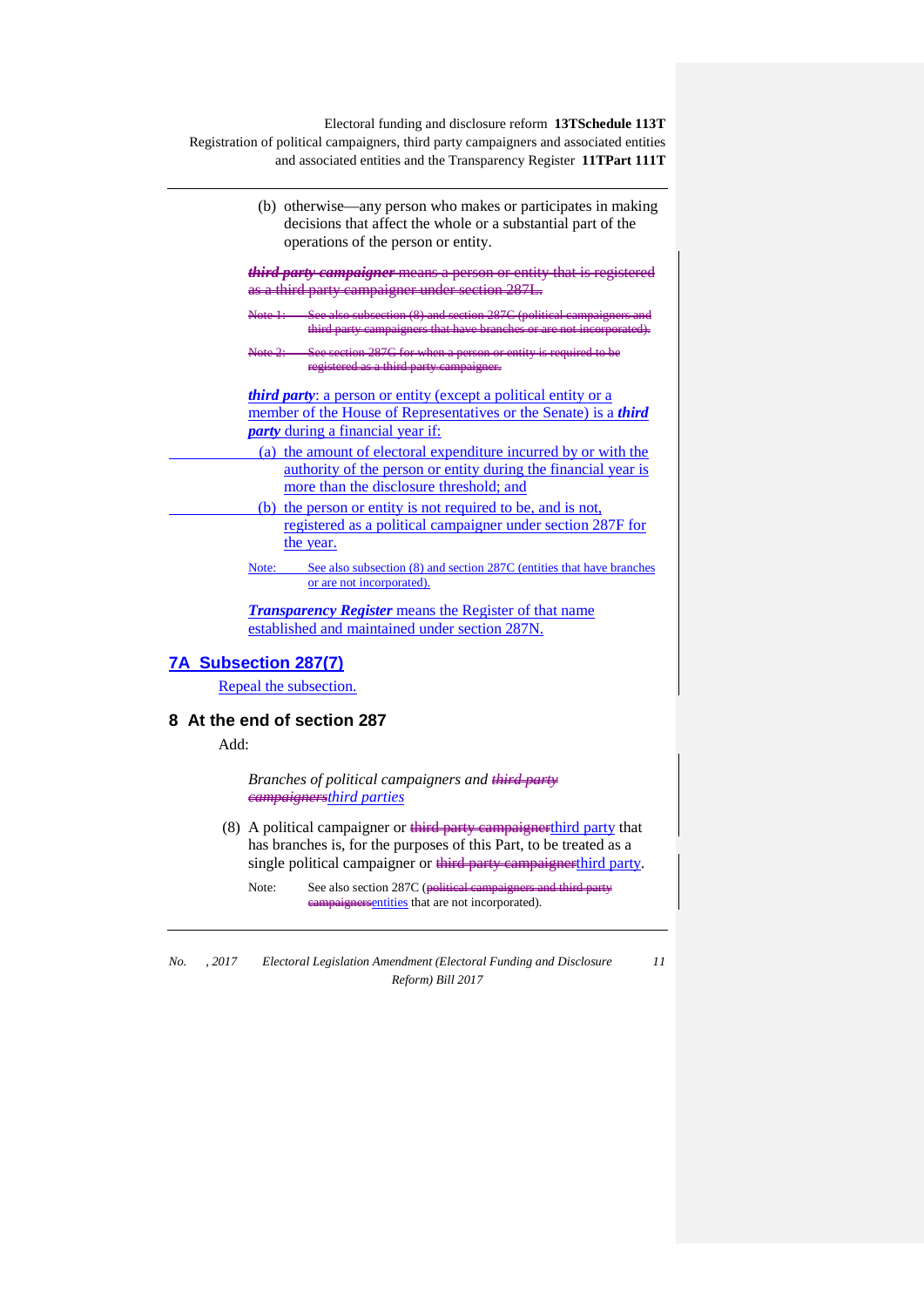| Certain gifts taken to be made by allowable donors                     |
|------------------------------------------------------------------------|
| (9) For the purposes of this Part, in working out a person or entity's |
| allowable amount for a financial year, a gift is taken to have been    |
| made by an allowable donor to the person or entity during the          |
| financial year if:                                                     |
| $(a)$ all of the following apply:                                      |
| (i) the gift was made to the person or entity during the               |
| financial year by a donor who is not an allowable donor;               |
| (ii) the person or entity obtained appropriate donor                   |
| information in accordance with section 302P                            |
| establishing that the donor was an allowable donor;                    |
| (iii) the person did not, at any time during the period of 6           |
| weeks after receiving the gift, know, or have reasonable               |
| grounds to believe, that the donor was not an allowable                |
| donor; or                                                              |
| (b) the amount or value of the gift, and of all other gifts            |
| previously made by the donor to the person or entity during            |
| the financial year, is less than \$250.                                |
| When a person is a candidate or part of a group                        |
| (9) For the purposes of this Part:                                     |
| (a) a person who is a candidate in an election is taken to begin to    |
| be a candidate on the earlier of the following days:                   |
| (i) the day the person announced that the person would be a            |
| candidate in the election;                                             |
| (ii) the day the person nominated as a candidate in the                |
| election; and                                                          |
| (b) a group is taken to begin to be a group in an election on the      |
| day the members of the group make a request under section              |
| 168 for their names to be grouped in the ballot papers for the         |
| election;                                                              |
| and the candidate or group ceases to be a candidate or group at the    |
| end of 30 days after the polling day in the election.                  |

| 12 | Electoral Legislation Amendment (Electoral Funding and Disclosure | No. | . 2017 |
|----|-------------------------------------------------------------------|-----|--------|
|    | Reform) Bill 2017                                                 |     |        |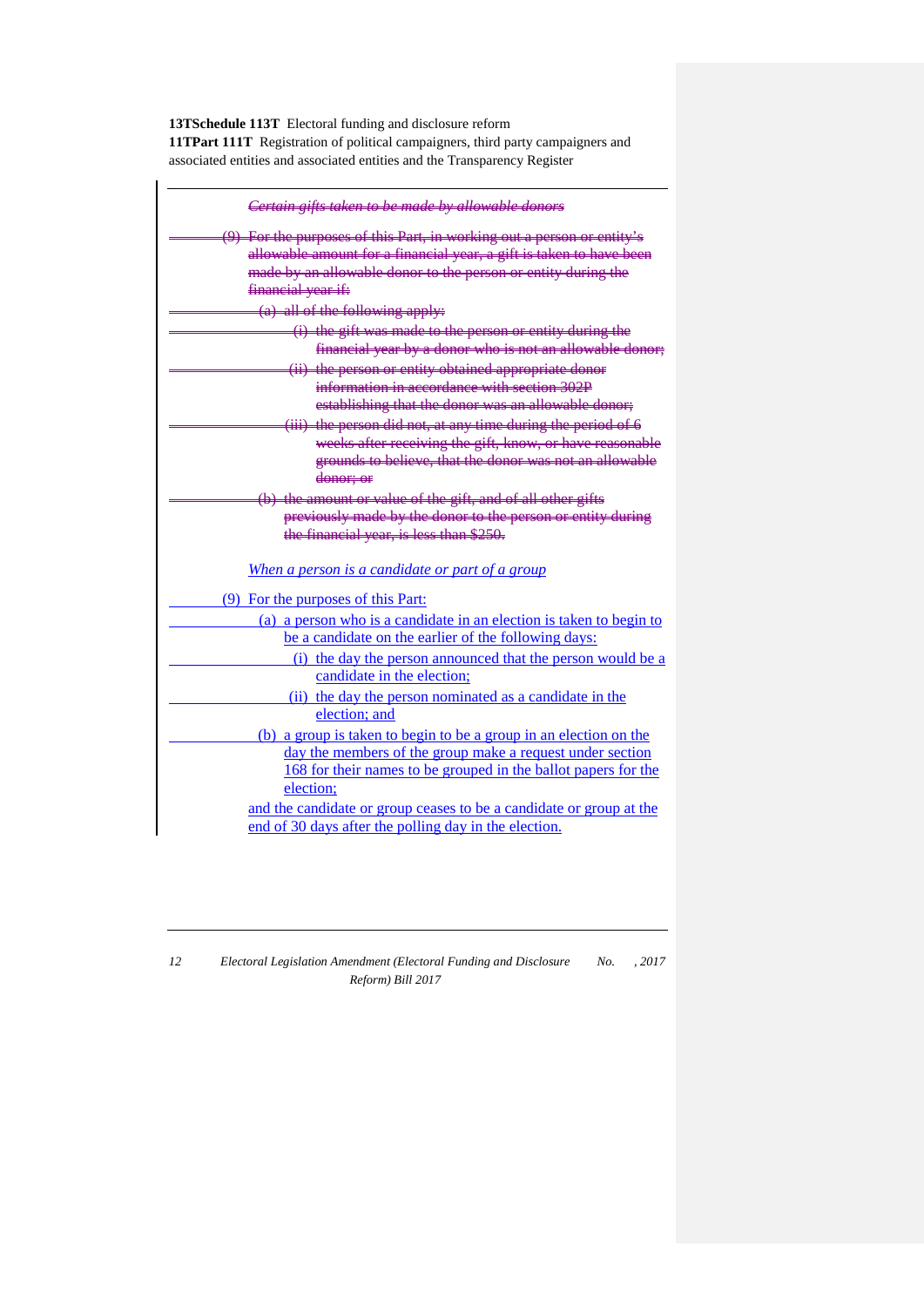*Loans on credit cards*

(10) For the purposes of this Part, if credit is provided on a credit card in respect of card transactions, the credit is to be treated as a separate loan for each transaction.

## **9 After section 287**

Insert:

#### **287AA Meaning of** *allowable donor*

| <del>A person or entity is an <i>allowable donor</i> if:</del>                |
|-------------------------------------------------------------------------------|
| (a) for an individual who makes a gift—the individual:                        |
| <del>(i) is an elector: or</del>                                              |
| <del>(ii) is an Australian citizen; or</del>                                  |
| <del>(iii) is an Australian resident, unless a determination is in</del>      |
| force under subsection (2) determining that Australian                        |
| residents are not allowable donors; or                                        |
| (b) for an entity that makes a gift:                                          |
| (i) the entity is incorporated in Australia; or                               |
| (ii) for an entity that is not incorporated the entity's head                 |
| office or principal place of activity is in Australia; or                     |
| (e) for a person or entity that is a trustee of an unincorporated             |
| trust fund or unincorporated foundation, out of which a gift is               |
| made the person or entity is an allowable donor within the                    |
| meaning of paragraph (a), (b) or (d); or                                      |
| (d) the person or entity is in a class of persons or entities                 |
| prescribed by the regulations for the purposes of this                        |
| <del>paragraph.</del>                                                         |
| <del>Australian residents</del>                                               |
|                                                                               |
| (2) For the purposes of subparagraph (1)(a)(iii), the Minister may, by        |
| legislative instrument, determine that Australian residents are not           |
| حعموهم ملطوبييمللو                                                            |
|                                                                               |
| Foreign political entities                                                    |
| (3) Despite subsection (1), an entity is not an <i>allowable donor</i> if the |
| entity is:                                                                    |
|                                                                               |

*No. , 2017 Electoral Legislation Amendment (Electoral Funding and Disclosure Reform) Bill 2017 13*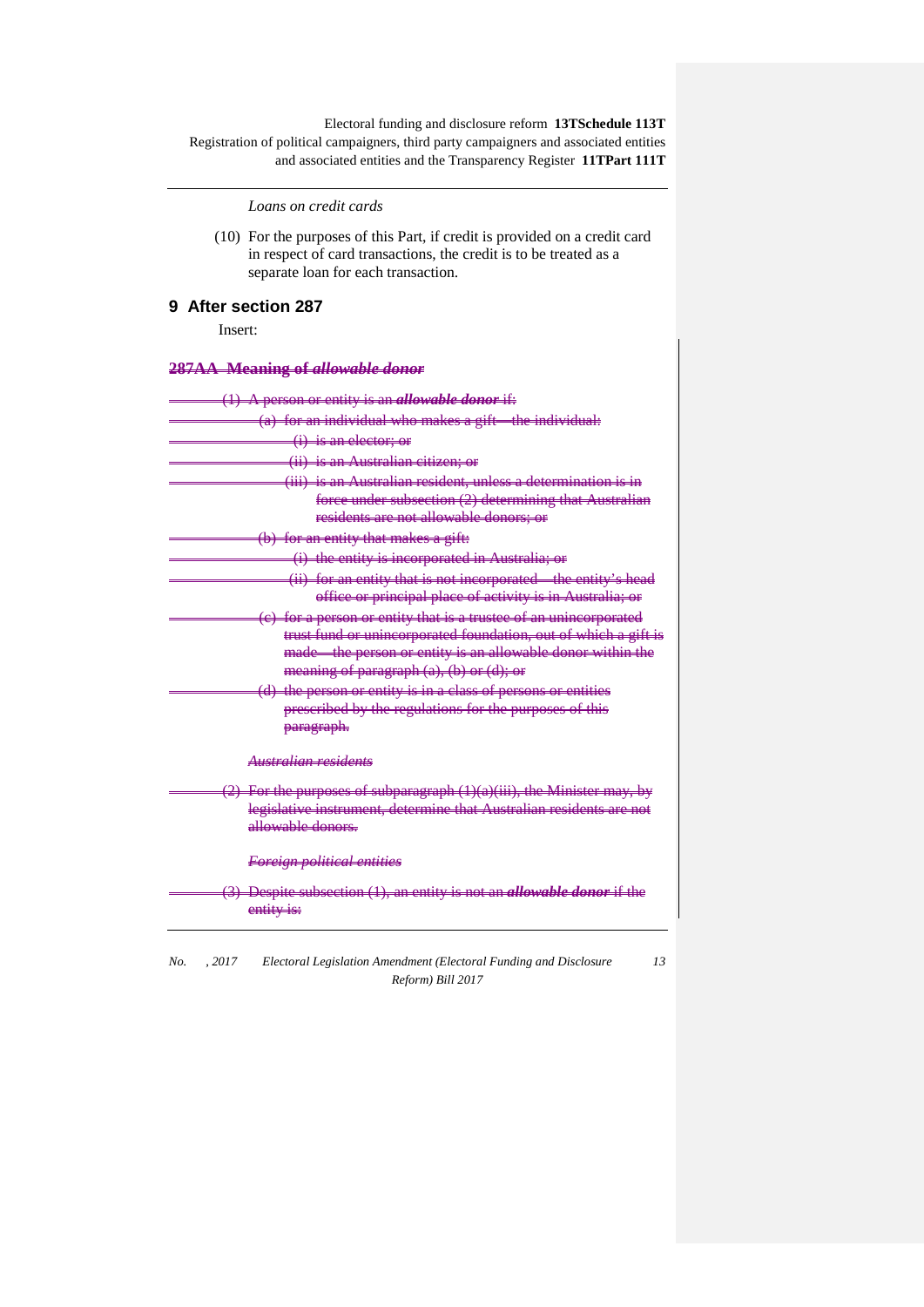| (a) a body politic of a foreign country; or                                                                                 |
|-----------------------------------------------------------------------------------------------------------------------------|
| (b) a body politic of a part of a foreign country; or                                                                       |
| $(e)$ a part of a body politic mentioned in paragraph $(a)$ or $(b)$ ;                                                      |
| (d) a foreign public enterprise.                                                                                            |
|                                                                                                                             |
| <b>287AA</b> Meaning of foreign donor                                                                                       |
| Each of the following is a <i>foreign donor</i> :                                                                           |
| (a) a body politic of a foreign country;                                                                                    |
| (b) a body politic of a part of a foreign country;                                                                          |
| (c) a part of a body politic mentioned in paragraph (a) or $(b)$ ;                                                          |
| (d) a foreign public enterprise;                                                                                            |
| (e) an entity (whether or not incorporated) that does not meet                                                              |
| any of the following conditions:                                                                                            |
| (i) the entity is incorporated in Australia;                                                                                |
| (ii) the entity's head office is in Australia;                                                                              |
| (iii) the entity's principal place of activity is, or is in,                                                                |
| Australia;                                                                                                                  |
| (f) an individual who is none of the following:                                                                             |
| (i) an elector;                                                                                                             |
| (ii) an Australian citizen;                                                                                                 |
| (iii) an Australian resident.                                                                                               |
| <b>287AB</b> Meaning of electoral expenditure<br>Dominant purpose of creating or communicating electoral matter             |
|                                                                                                                             |
| (1) <i>Electoral expenditure</i> means expenditure incurred for the                                                         |
| dominant purpose of creating or communicating electoral matter,                                                             |
| except to the extent that:                                                                                                  |
| (a) the expenditure is, or is to be, paid or reimbursed by the<br>Commonwealth (except under Division 3 (election funding)) |
| to or in relation to a person who is or was a member of the                                                                 |
| House of Representatives, a Senator or a Minister, because                                                                  |
| that person is or was such a member, Senator or Minister; or                                                                |
| (b) the expenditure is incurred by a person or entity (the service                                                          |
| <i>provider</i> ):                                                                                                          |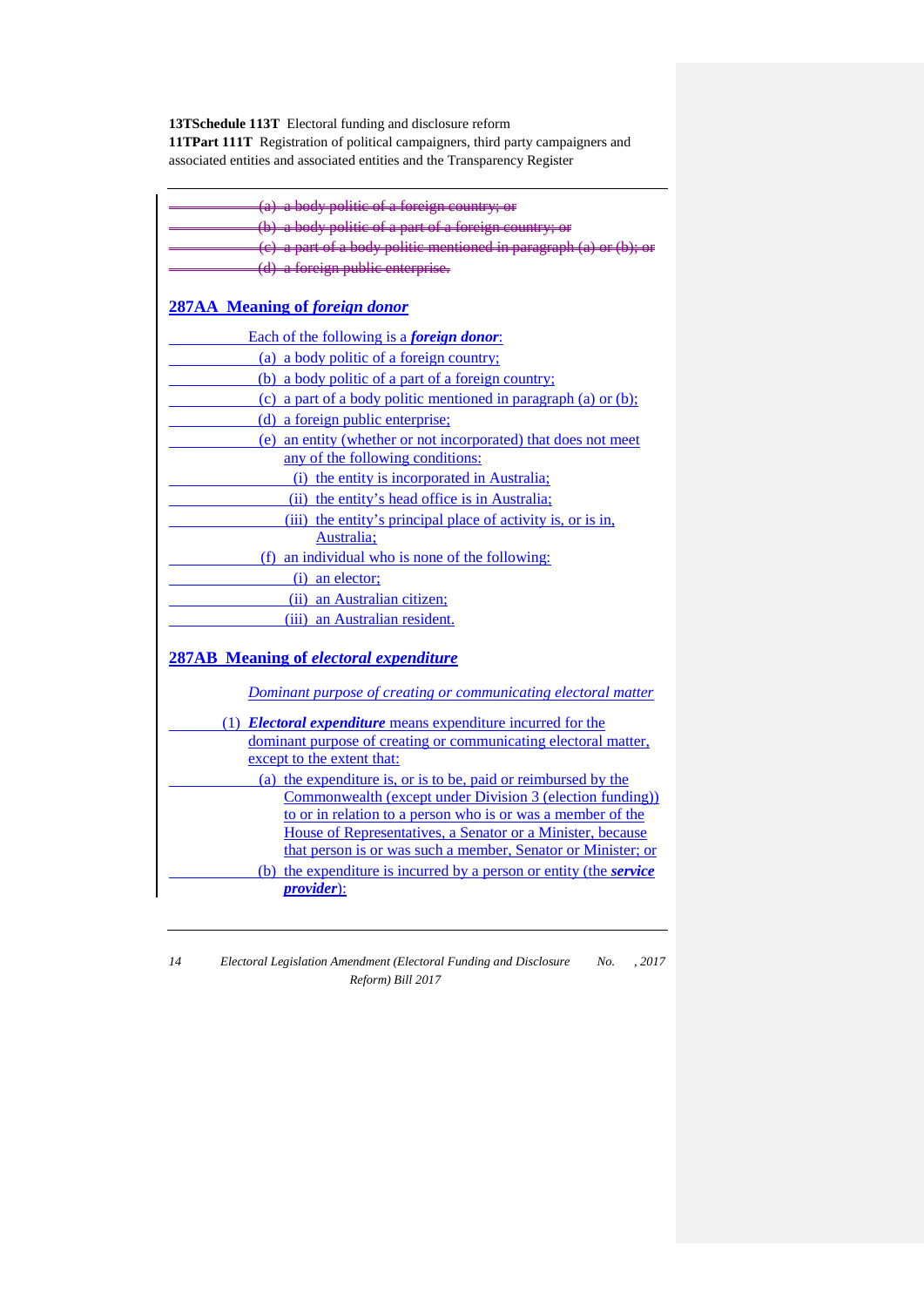| (i) in providing a communication service or                                                                                                         |
|-----------------------------------------------------------------------------------------------------------------------------------------------------|
| communication platform that is used to create or                                                                                                    |
| communicate electoral matter; or                                                                                                                    |
| (ii) in providing a service for another person or entity that                                                                                       |
| engaged the service provider, on a commercial basis, to                                                                                             |
| create or communicate electoral matter.                                                                                                             |
| For example, expenditure incurred in relation to the communication of<br>Note $1$ :                                                                 |
| electoral matter for which particulars are required to be notified under<br>section 321D is electoral expenditure.                                  |
|                                                                                                                                                     |
| Expenditure by a person who creates matter that is covered by an<br>Note $2$ :<br>exception under subsection $4AA(5)$ is not electoral expenditure. |
| However, as each creation or communication of matter is treated as                                                                                  |
| separate matter under subsection 4AA(2), expenditure incurred by                                                                                    |
| another person who communicates the same matter for the dominant<br>purpose referred to in subsection 4AA(1) may be electoral                       |
| expenditure.                                                                                                                                        |
| For deemed electoral expenditure for political campaigners, see<br>Note $3:$                                                                        |
| section 287J.                                                                                                                                       |
| (2) Expenditure may be electoral expenditure whether the expenditure                                                                                |
| is incurred for the dominant purpose of creating or communicating                                                                                   |
| particular electoral matter or electoral matter generally.                                                                                          |
| <i>Expenditure in relation to an election</i>                                                                                                       |
|                                                                                                                                                     |
| (3) In addition, any expenditure incurred by or with the authority of a                                                                             |
| political entity, a member of the House of Representatives or a                                                                                     |
| Senator in relation to an election is <i>electoral expenditure</i> , except to                                                                      |
| the extent that the expenditure is, or is to be, paid or reimbursed by<br>the Commonwealth (except under Division 3 (election funding)) to          |
| or in relation to a person who is or was a member of the House of                                                                                   |
| Representatives, a Senator or a Minister, because that person is or                                                                                 |
| was such a member, Senator or Minister.                                                                                                             |
|                                                                                                                                                     |
| 287AC Implied freedom of political communication                                                                                                    |
| This Part does not apply to a person or entity to the extent that any                                                                               |
| constitutional doctrine of implied freedom of political                                                                                             |
| communication would be infringed if this Part were to apply to the                                                                                  |
| person or entity.                                                                                                                                   |
|                                                                                                                                                     |

*No. , 2017 Electoral Legislation Amendment (Electoral Funding and Disclosure Reform) Bill 2017*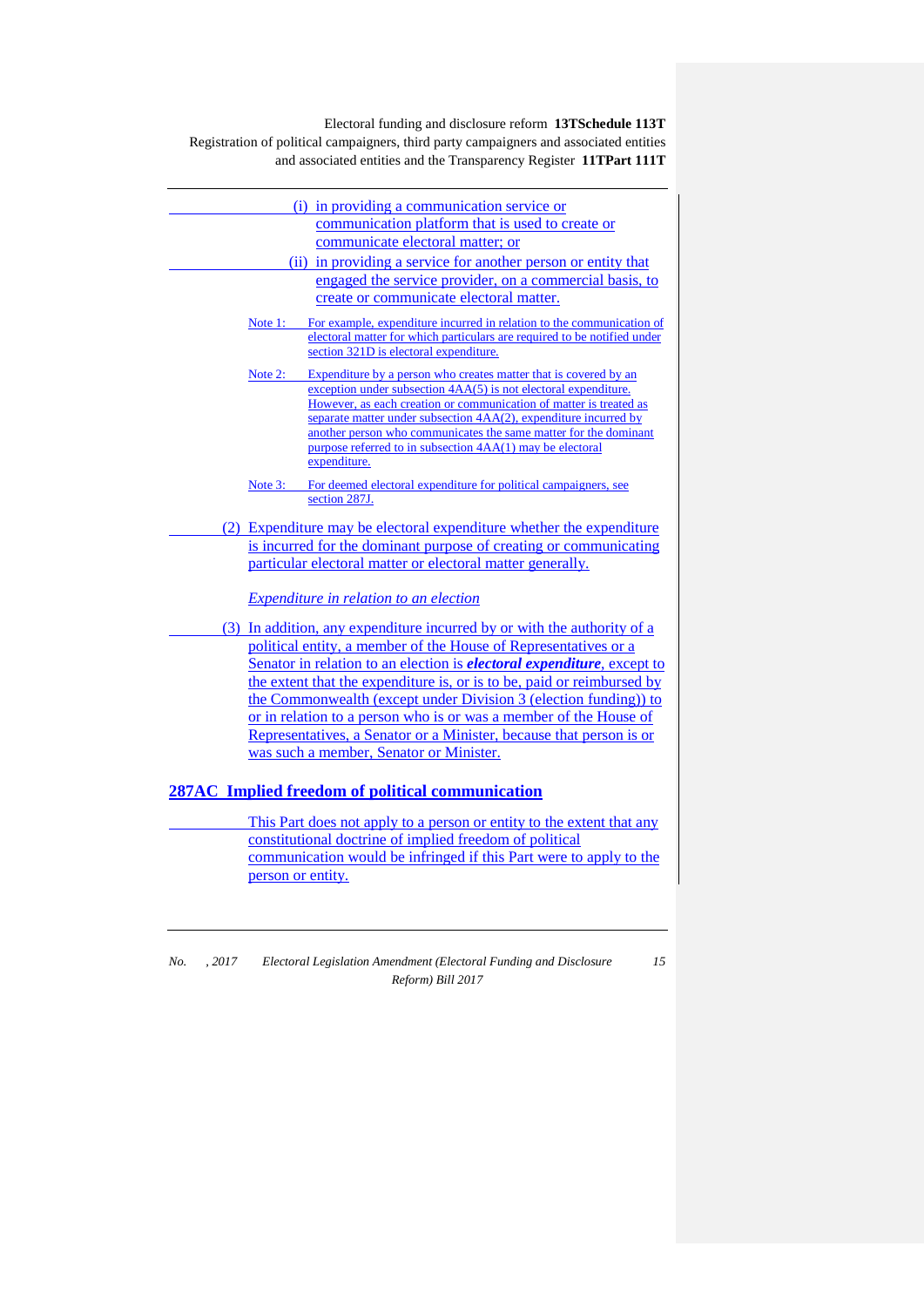#### **10 At the end of Division 1 of Part XX**

Add:

#### **287C Political campaigners and third party campaignersEntities that are not incorporated**

For the purposes of this Act and the Regulatory Powers Act:

(a) expenditure is taken to be incurred by or with the authority of an entity that is not a legal person if the expenditure is incurred by or with the authority of any member, agent or officer (however described) of the entity who, acting in his or her actual or apparent authority, incurred the expenditure;

|       | and                                                               |
|-------|-------------------------------------------------------------------|
|       | (b) a contravention of this Part that would otherwise have beer   |
|       | committed by a political campaigner or a third party              |
|       | campaigner that is not a legal person is taken to have been       |
|       | committed by the financial controller of the campaigner.          |
|       | (b) a contravention of:                                           |
|       | (i) section 287F (requirement to register as a political          |
|       | campaigner) that would otherwise have been committed              |
|       | by an entity that is not a legal person; or                       |
|       | (ii) any other provision of this Part that would otherwise        |
|       | have been committed by a political campaigner that is             |
|       | not a legal person;                                               |
|       | is taken to have been committed by the financial controller of    |
|       | the entity or campaigner; and                                     |
|       | (c) a contravention of a provision of this Part that would        |
|       | otherwise have been committed by an entity (except a              |
|       | political entity or a political campaigner) that is not a legal   |
|       | person is taken to have been committed by each member,            |
|       | agent or officer (however described) of the entity who, acting    |
|       | in that person's actual or apparent authority, engaged in any     |
|       | conduct or made any omission contributing to the                  |
|       | contravention.                                                    |
| Note: | See also subsection 287(8) (political campaigners and third party |

**example restrict** parties that have branches).

| ۰.<br>۰.<br>¢<br>۰. |
|---------------------|
|---------------------|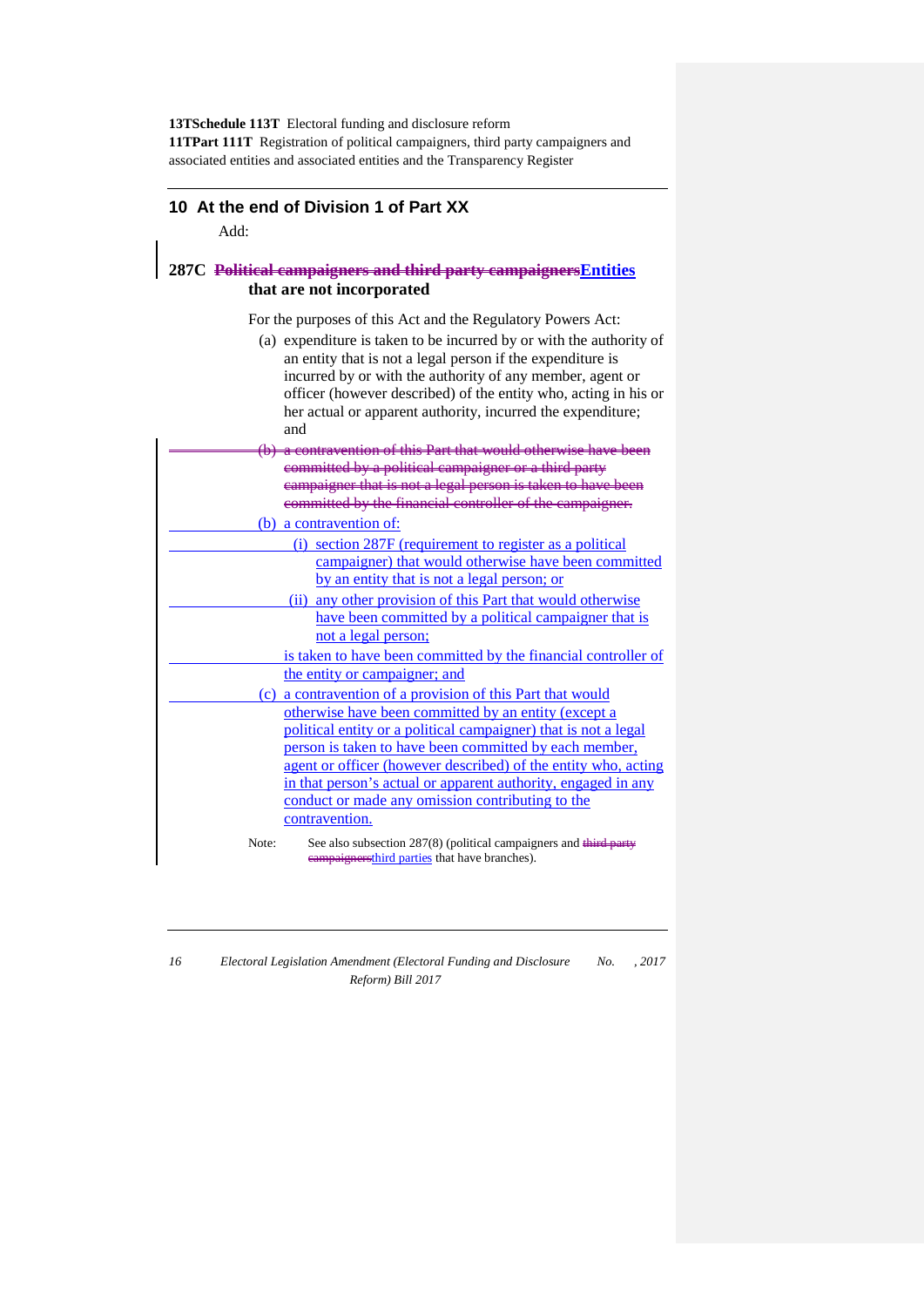## **11 After Division 1 of Part XX** Insert:

## **Division 1A—Registration of political campaigners, third party campaigners and associated entities and associated entities and the Transparency Register**

**Subdivision A—Simplified outline of this Division**

**287D Simplified outline of this Division**

A political campaigner, third party campaigner or associated entity must be registered as such under this Division. A person may be liable to a civil penalty if the person incurs political expenditure without being appropriately registered.

Whether a person or entity is a political campaigner or third party campaigner depends on the amount of political expenditure that the campaigner incurs (which generally must be at least me disclosure threshold in a particular financial year).

ociated entities are entities that have some kind with registered political parties (such as being controlled by operating for the benefit of a registered political party).

The Electoral Commissioner maintains the Register of Political Campaigners, the Register of Third Party Campaigners and the Register of Associated Entities under this Division.

## **287D Simplified outline of this Division**

A political campaigner or associated entity must be registered as such under this Division. A person or entity may be liable to a civil penalty if the person or entity incurs electoral expenditure without being appropriately registered.

*No. , 2017 Electoral Legislation Amendment (Electoral Funding and Disclosure Reform) Bill 2017*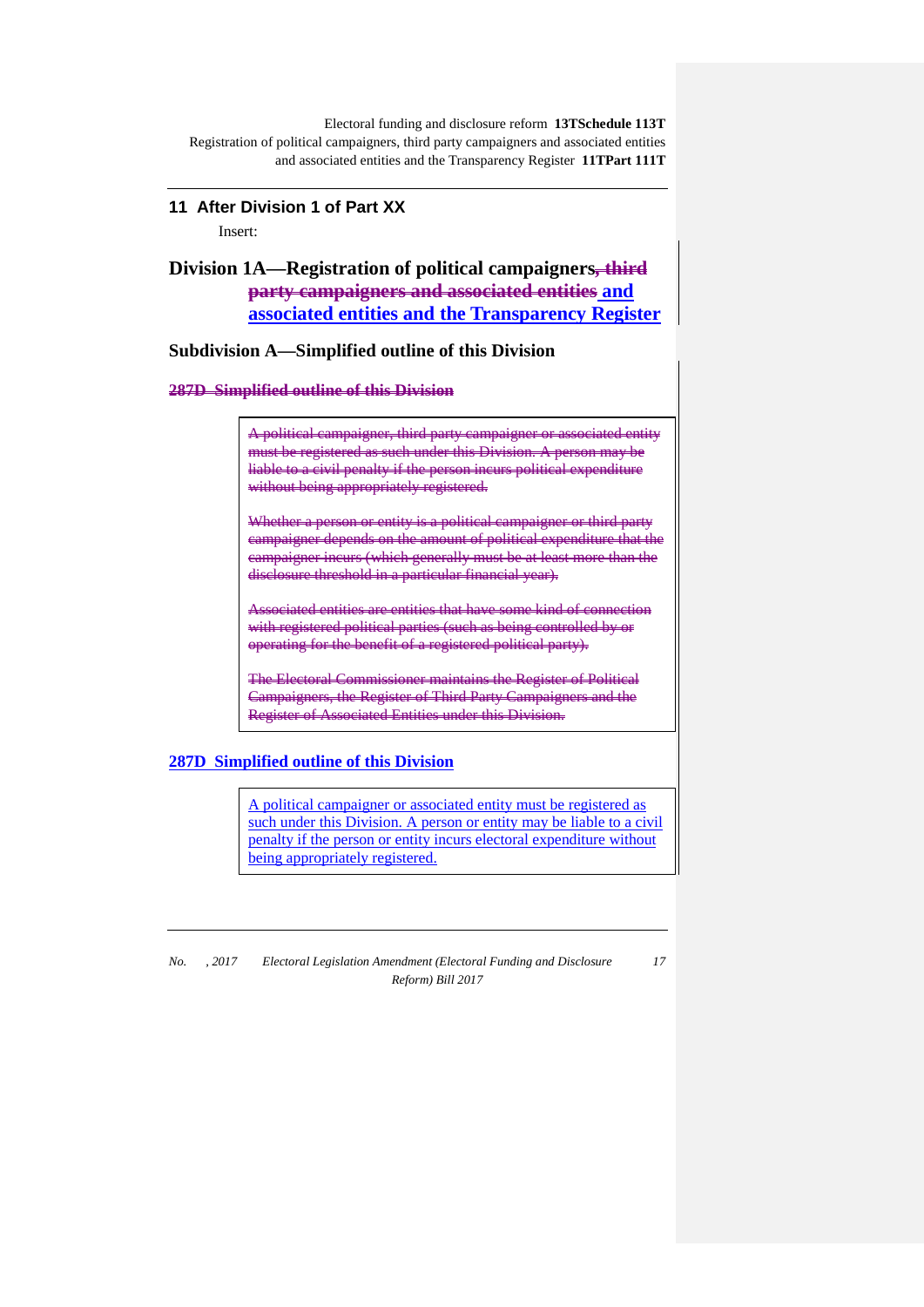> Generally, whether a person or entity is a political campaigner depends on the amount of electoral expenditure that the person or entity incurs.

> Associated entities are entities that have some kind of connection with registered political parties (such as being controlled by or operating for the benefit of a registered political party).

The Electoral Commissioner maintains the Transparency Register under this Division.

The Transparency Register contains details reported to the Electoral Commission under this Part, and other public information.

#### **287E Object of this Division**

The object of this Division is to provide for the registration of certain persons or entities that are not registered political parties or candidates in elections, and to provide for the Transparency Register, in order to support the transparency of:

(a) the scheme established by Division 3A relating to donations;

- and
- (b) the schemes established by Divisions 4, 5 and 5A relating to the disclosure of donations or electoral expenditure, and annual returns; and
- (c) the scheme established by Part XXA in relation to the authorisation of electoral matter.

### **Subdivision B—Requirement to register as a political campaigner, third party campaigner or associated entity**

**287F Requirement to register as a political campaigner**

A person or entity (except a political entity or a member of the House of Representatives or the Senate) must be registered for a financial year as a political campaigner, in accordance with subsection (2), if: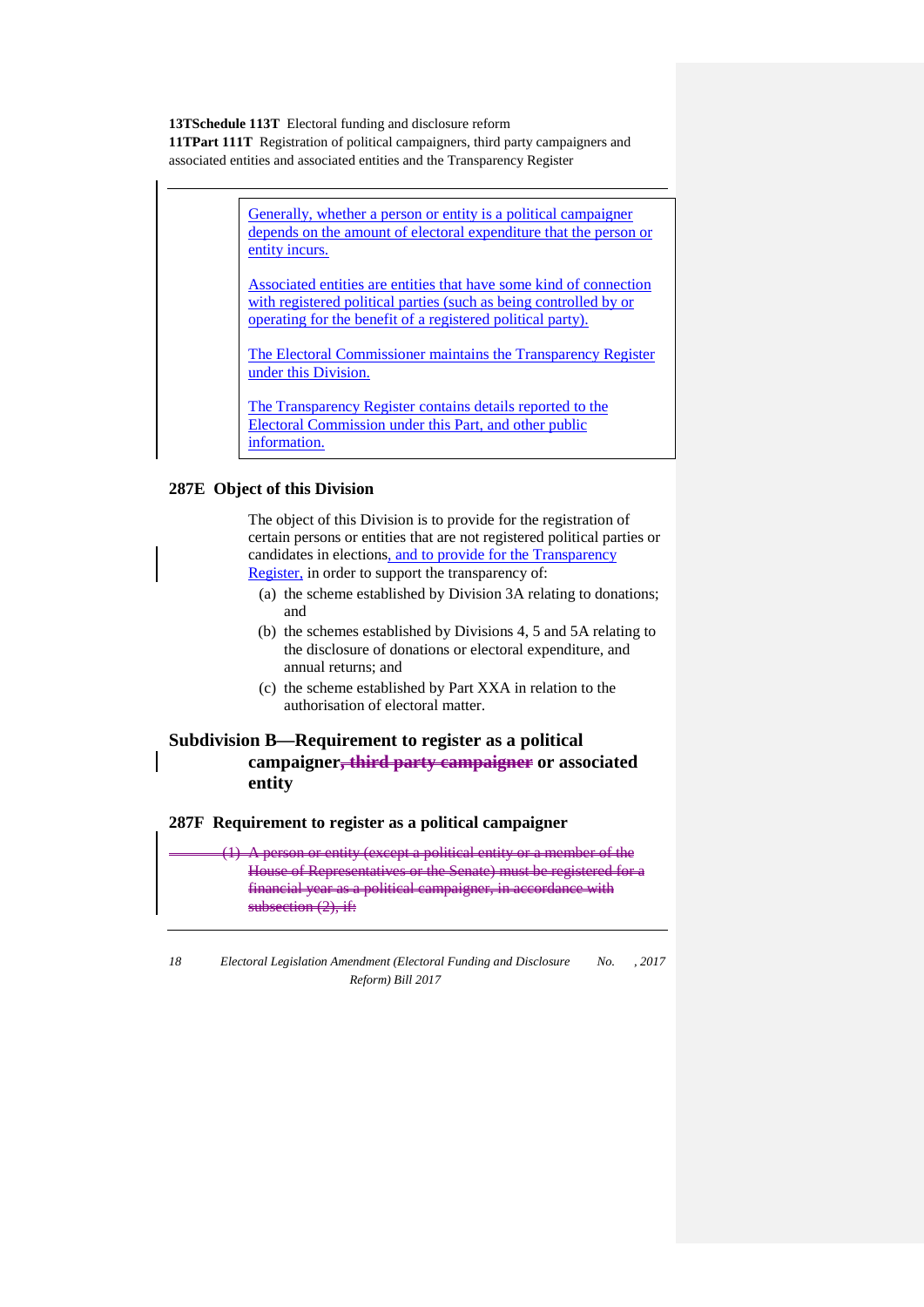| $(a)$ the amount of political expenditure incurred by or with the<br>authority of the person or entity during that or any one of the |  |
|--------------------------------------------------------------------------------------------------------------------------------------|--|
| previous 3 financial years is \$100,000 or more; or                                                                                  |  |
| (b) the amount of political expenditure incurred by or with the                                                                      |  |
| authority of the person or entity:                                                                                                   |  |
| (i) during that financial year is \$50,000 or more; and                                                                              |  |
| (ii) during the previous financial year was at least 50% of                                                                          |  |
| the person or entity's allowable amount for that year.                                                                               |  |
| A person or entity might be taken to have incurred political                                                                         |  |
| expenditure in a financial year if the person or entity was required to                                                              |  |
| be registered as a political campaigner or third party campaigner f                                                                  |  |
| previous financial year but was not so registered (see section 287J).                                                                |  |
| (1) A person or entity (except a political entity, a member of the House                                                             |  |
| of Representatives or a Senator) must be registered for a financial                                                                  |  |
| year as a political campaigner, in accordance with subsection (2),                                                                   |  |
| if:                                                                                                                                  |  |
| (a) the amount of electoral expenditure incurred by or with the                                                                      |  |
| authority of the person or entity during that or any one of the                                                                      |  |
| previous 3 financial years is \$500,000 or more; or                                                                                  |  |
| (b) the amount of electoral expenditure incurred by or with the                                                                      |  |
| authority of the person or entity:                                                                                                   |  |
| (i) during that financial year is $$100,000$ or more; and                                                                            |  |
| (ii) during the previous financial year was at least two-                                                                            |  |
| thirds of the revenue of the person or entity for that                                                                               |  |
| year.                                                                                                                                |  |
| A person or entity might be taken to have incurred electoral<br>Note:                                                                |  |
| expenditure in a financial year if the person or entity was required to                                                              |  |
| be registered as a political campaigner for a previous financial year                                                                |  |
| but was not so registered (see section 287J).                                                                                        |  |
| (2) The person or entity must be registered before the end of $\frac{28}{26}$ days 90                                                |  |
| days after becoming required to be registered.                                                                                       |  |
|                                                                                                                                      |  |
| (3) A person or entity that is required to be registered under                                                                       |  |
| subsection $(1)$ for a financial year must not incur further political                                                               |  |
| expenditure electoral expenditure in that financial year if the person                                                               |  |
| or entity is not registered as a political campaigner.                                                                               |  |
| Note:<br>The financial controller of an entity may contravene this subsection if                                                     |  |
| the entity is not a legal person (see section 287C).                                                                                 |  |

*No. , 2017 Electoral Legislation Amendment (Electoral Funding and Disclosure Reform) Bill 2017*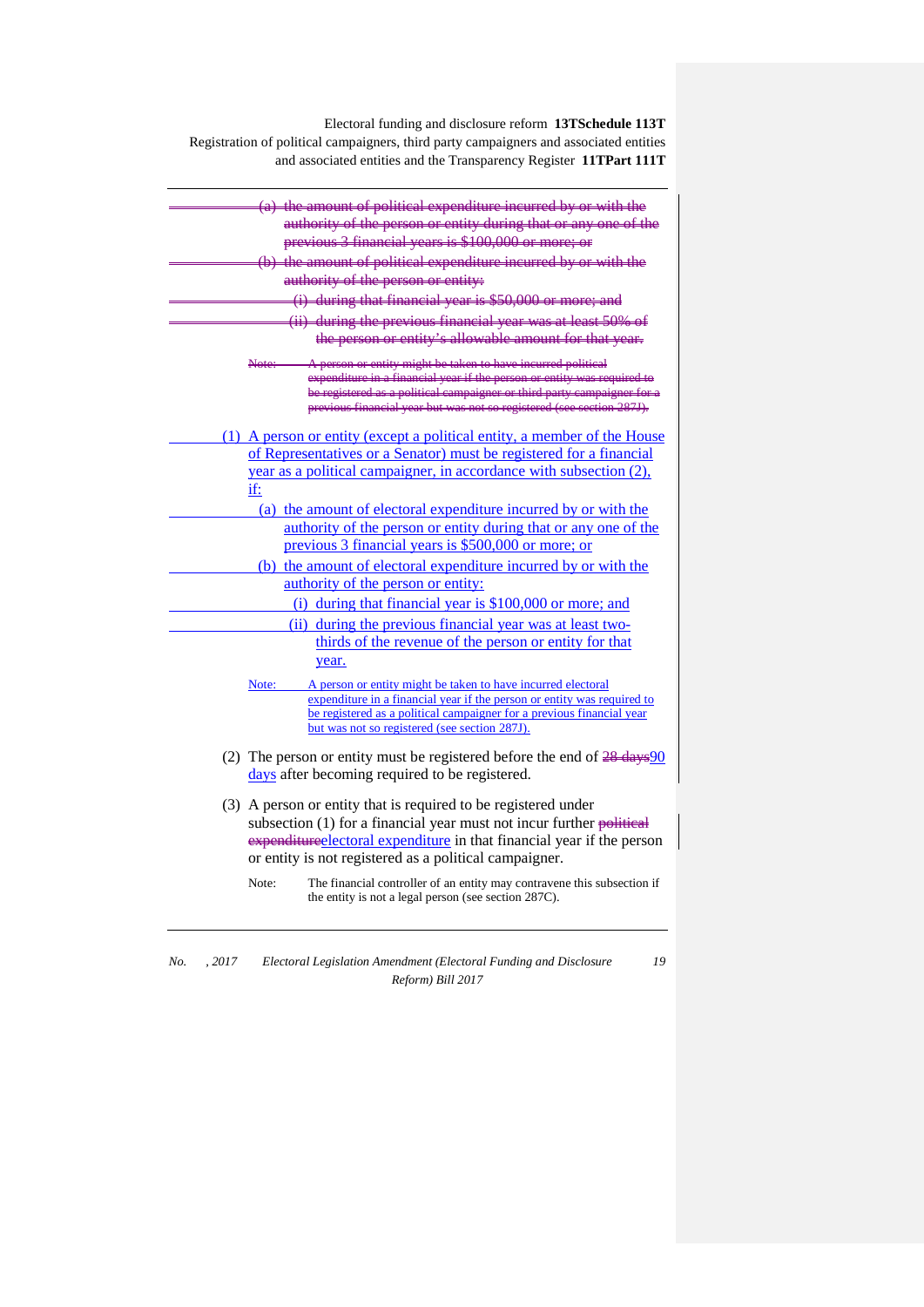| 240 penalty units.<br>Civil penalty:                                                                                                     |  |
|------------------------------------------------------------------------------------------------------------------------------------------|--|
| Civil penalty:                                                                                                                           |  |
| The higher of the following amounts:                                                                                                     |  |
| (a) 200 penalty units;                                                                                                                   |  |
| (b) if there is sufficient evidence for the court to determine the                                                                       |  |
| amount, or an estimate of the amount, of electoral                                                                                       |  |
| expenditure incurred in contravention of this subsection-3                                                                               |  |
| times that amount.                                                                                                                       |  |
| (4) The person or entity commits a separate contravention of                                                                             |  |
| subsection (3) in respect of each day in the period:                                                                                     |  |
| (a) beginning on the day the person or entity first contravenes                                                                          |  |
| <del>the subsection: and</del>                                                                                                           |  |
| (b) ending on the day the person or entity ceases to contravene                                                                          |  |
| the subsection (including the day a civil penalty order is                                                                               |  |
| made in relation to any of the contraventions or any later                                                                               |  |
| $\frac{(\text{day})}{(\text{day})}$                                                                                                      |  |
|                                                                                                                                          |  |
| 287G Requirement to register as a third party campaigner                                                                                 |  |
| (1) A person or entity (except a political entity or a member of the<br>House of Representatives or the Senate) must be registered for a |  |
|                                                                                                                                          |  |
| financial year as a third party campaigner, in accordance with                                                                           |  |
| subsection $(2)$ , if-                                                                                                                   |  |
| (a) the amount of political expenditure incurred by or with the                                                                          |  |
| authority of the person or entity during that financial year is                                                                          |  |
| more than the disclosure threshold; and                                                                                                  |  |
| (b) the person or entity is not required to be registered as a                                                                           |  |
| political campaigner under section 287F for that financial                                                                               |  |
| <del>year; and</del>                                                                                                                     |  |
| (e) the person or entity is not registered as a political                                                                                |  |
| eampaigner.                                                                                                                              |  |
| A person or entity might be taken to have ineurred political<br>Nete:                                                                    |  |
| expenditure in a financial year if the person or entity was required to                                                                  |  |
| be registered as a political campaigner or third party campaigner for                                                                    |  |
| previous financial year but was not so registered (see section 287J).                                                                    |  |
| (2) The person or entity must be registered before the end of 28 days                                                                    |  |
| after becoming required to be registered.                                                                                                |  |
|                                                                                                                                          |  |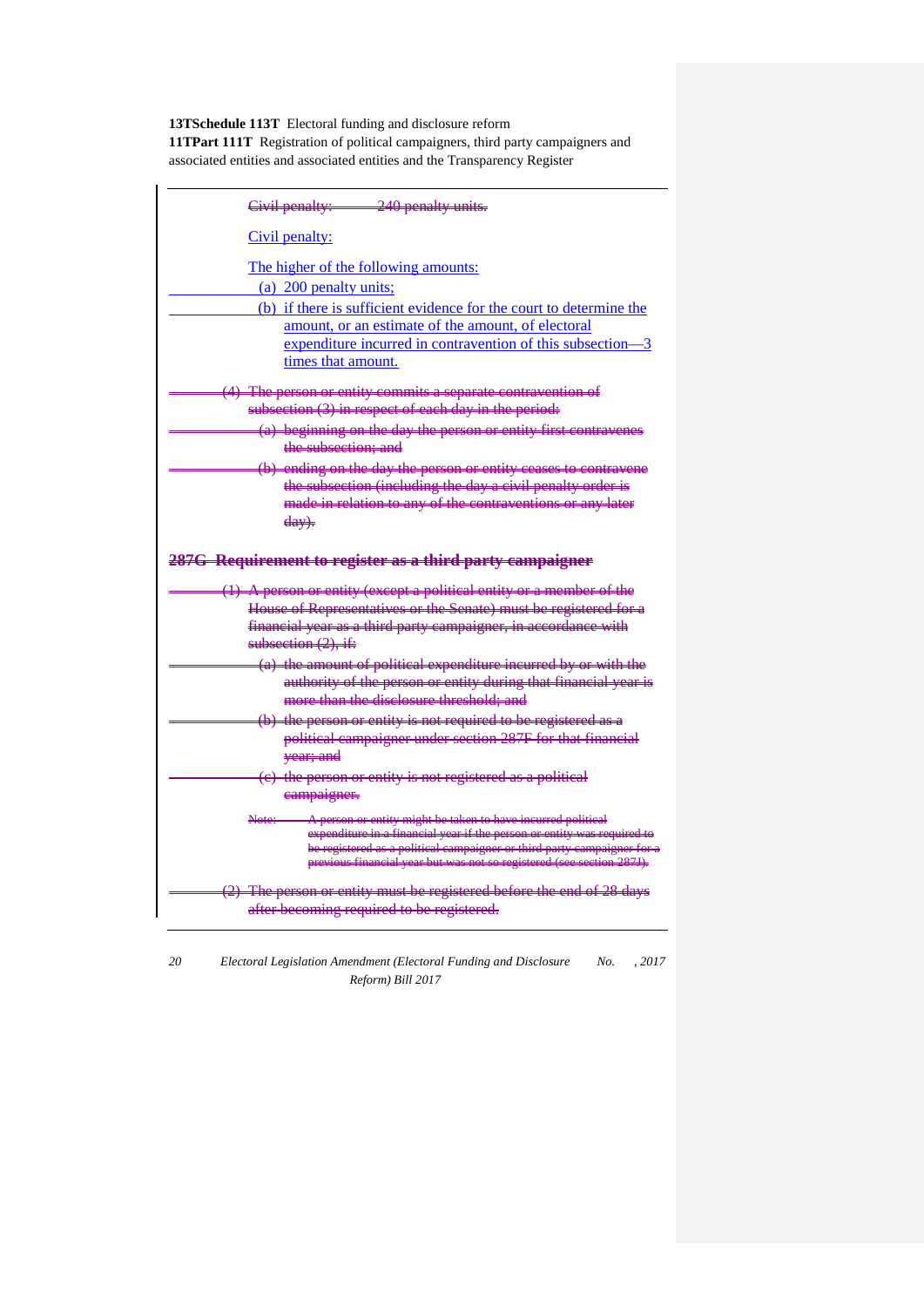

*No. , 2017 Electoral Legislation Amendment (Electoral Funding and Disclosure Reform) Bill 2017 21*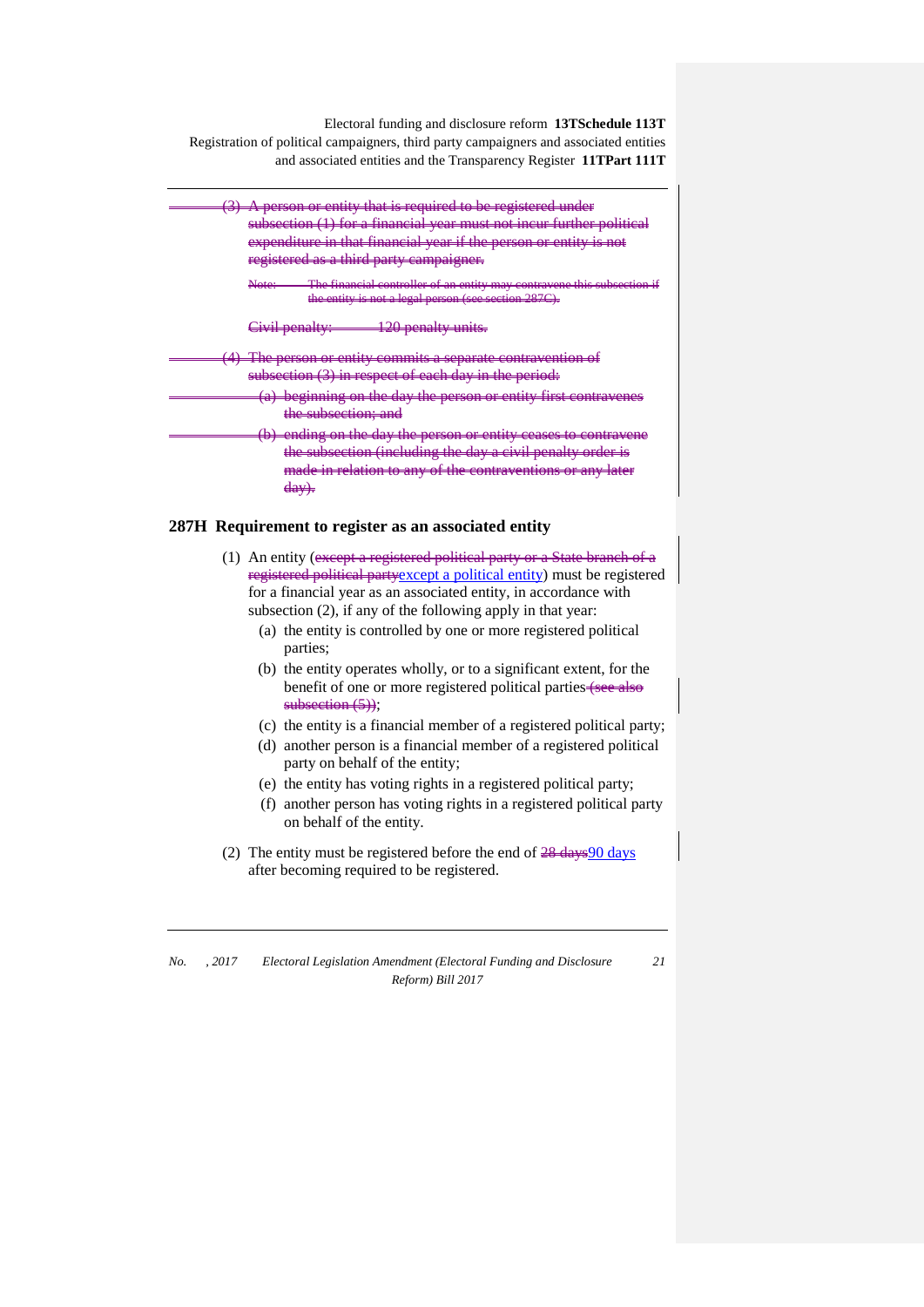| (3) An entity that is required to be registered under subsection (1) for a<br>financial year must not incur any political expenditureclectoral<br>expenditure in that financial year, after becoming required to be so<br>registered, if the entity is not registered as an associated entity. |
|------------------------------------------------------------------------------------------------------------------------------------------------------------------------------------------------------------------------------------------------------------------------------------------------|
| The financial controller A member, agent or officer of the entity may<br>Note:<br>contravene this subsection if the entity is not a legal person (see<br>section 287C).                                                                                                                        |
| 240 penalty units.<br>Civil penalty:                                                                                                                                                                                                                                                           |
| Civil penalty:                                                                                                                                                                                                                                                                                 |
| The higher of the following amounts:<br>(a) 200 penalty units;                                                                                                                                                                                                                                 |
| (b) if the court can determine the amount, or an estimate of the<br>amount, of electoral expenditure incurred in contravention of<br>this subsection—3 times that amount.                                                                                                                      |
| $(4)$ The entity commits a separate contravention of subsection $(3)$ in<br>respect of each day in the period:                                                                                                                                                                                 |
| (a) beginning on the day the entity first contravenes the<br><del>subsection: and</del>                                                                                                                                                                                                        |
| (b) ending on the day the entity ceases to contravene the<br>subsection (including the day a civil penalty order is made in<br>relation to any of the contraventions or any later day).                                                                                                        |
| Entities that operate wholly, or to a significant extent, for the<br>benefit of registered political parties                                                                                                                                                                                   |
| $(5)$ Without limiting paragraph $(1)(b)$ , an entity is, for the purposes of<br>this Part, taken to be an entity that operates wholly, or to a<br>significant extent, for the benefit of one or more registered political<br>parties if:                                                      |
| (a) the entity, or an officer of the entity acting in his or her actual<br>or apparent authority, has stated (in any form and whether<br>publiely or privately) that the entity is to operate:                                                                                                 |
| (i) for the benefit of one or more registered political<br>parties; or                                                                                                                                                                                                                         |
| (ii) to the detriment of one or more registered political<br>parties in a way that benefits one or more other<br>registered political parties; or                                                                                                                                              |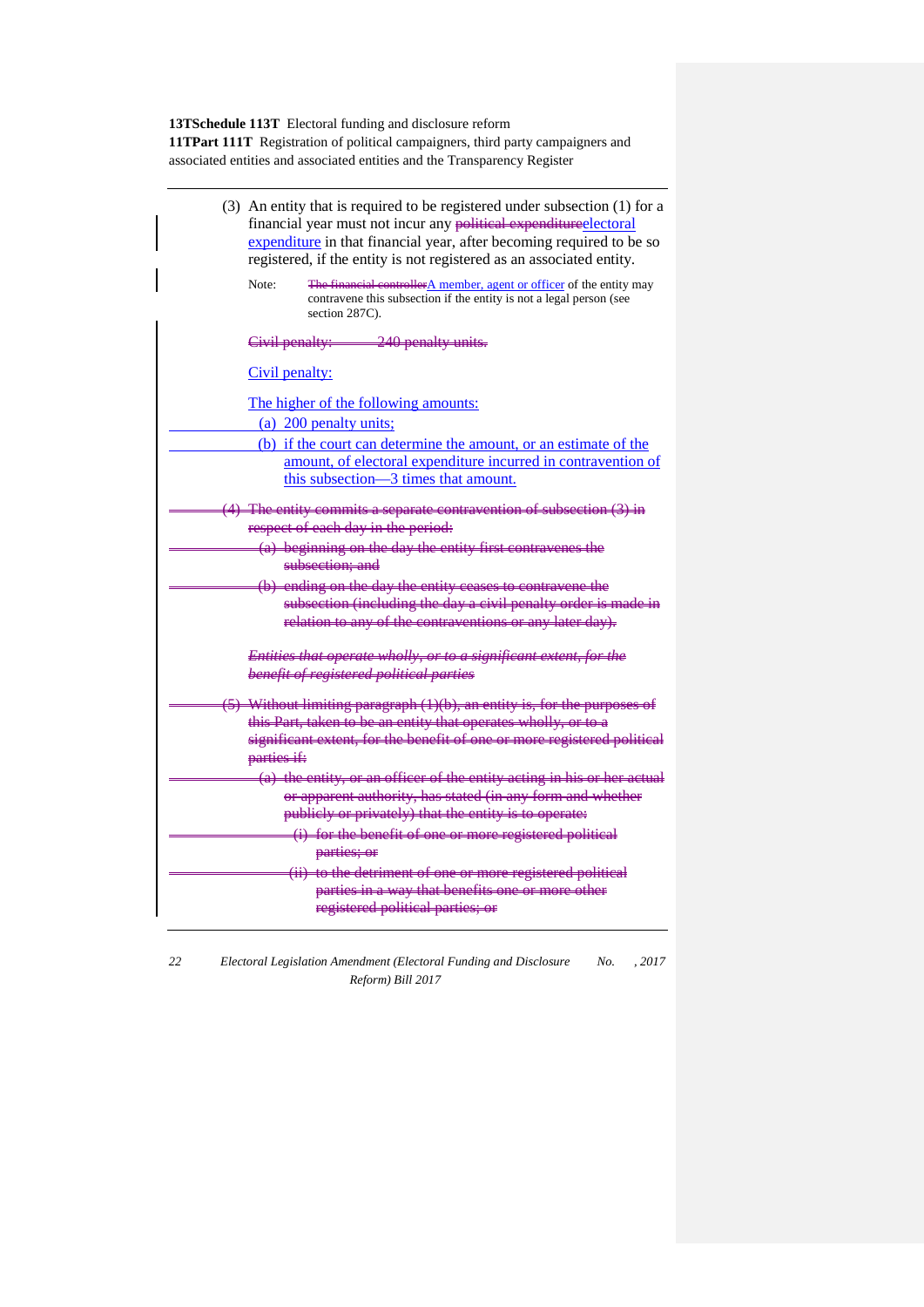| (iii) for the benefit of a candidate in an election who is                            |
|---------------------------------------------------------------------------------------|
| endorsed by a registered political party; or                                          |
| (iv) to the detriment of a candidate in an election in a way                          |
| that benefits one or more registered political parties; or                            |
| (b) the expenditure incurred by or with the authority of the entity                   |
| during the relevant financial year is wholly or predominantly                         |
| political expenditure, and that political expenditure is used                         |
| wholly or predominantly:                                                              |
| (i) to promote one or more registered political parties, or                           |
| the policies of one or more registered political parties;                             |
| ₩                                                                                     |
| to oppose one or more registered political parties, or the                            |
| policies of one or more registered political parties, in a                            |
| way that benefits one or more other registered political                              |
| parties; or                                                                           |
| <del>date in an election who is endorsc</del><br><del>(111) to promote a candid</del> |
| by a registered political party; or                                                   |
| (iv) to oppose a candidate in an election in a way                                    |
| benefits one or more registered political partie                                      |

#### **287J Expenditure incurred by persons and entities that are not registered when required to be so**

- (1) For the purposes of this Act, a person or entity is taken to have incurred an amount of political expenditure electoral expenditure in a financial year (the *current financial year*) if:
	- (a) the person or entity incurred that amount of  $p$ -bitical expenditureelectoral expenditure in a previous financial year; and
	- (b) as a result of incurring that political expenditure electoral expenditure, the person or entity was required to be registered as a political campaigner or third party campaigner in the previous financial year; and
	- (c) the person or entity was not so registered:
		- (i) in the previous financial year; or
		- (ii) if the person or entity was required to be registered under section 287F <del>or 287G and the 28-day period</del>and the 90-day period in which the person was required to

*No. , 2017 Electoral Legislation Amendment (Electoral Funding and Disclosure Reform) Bill 2017*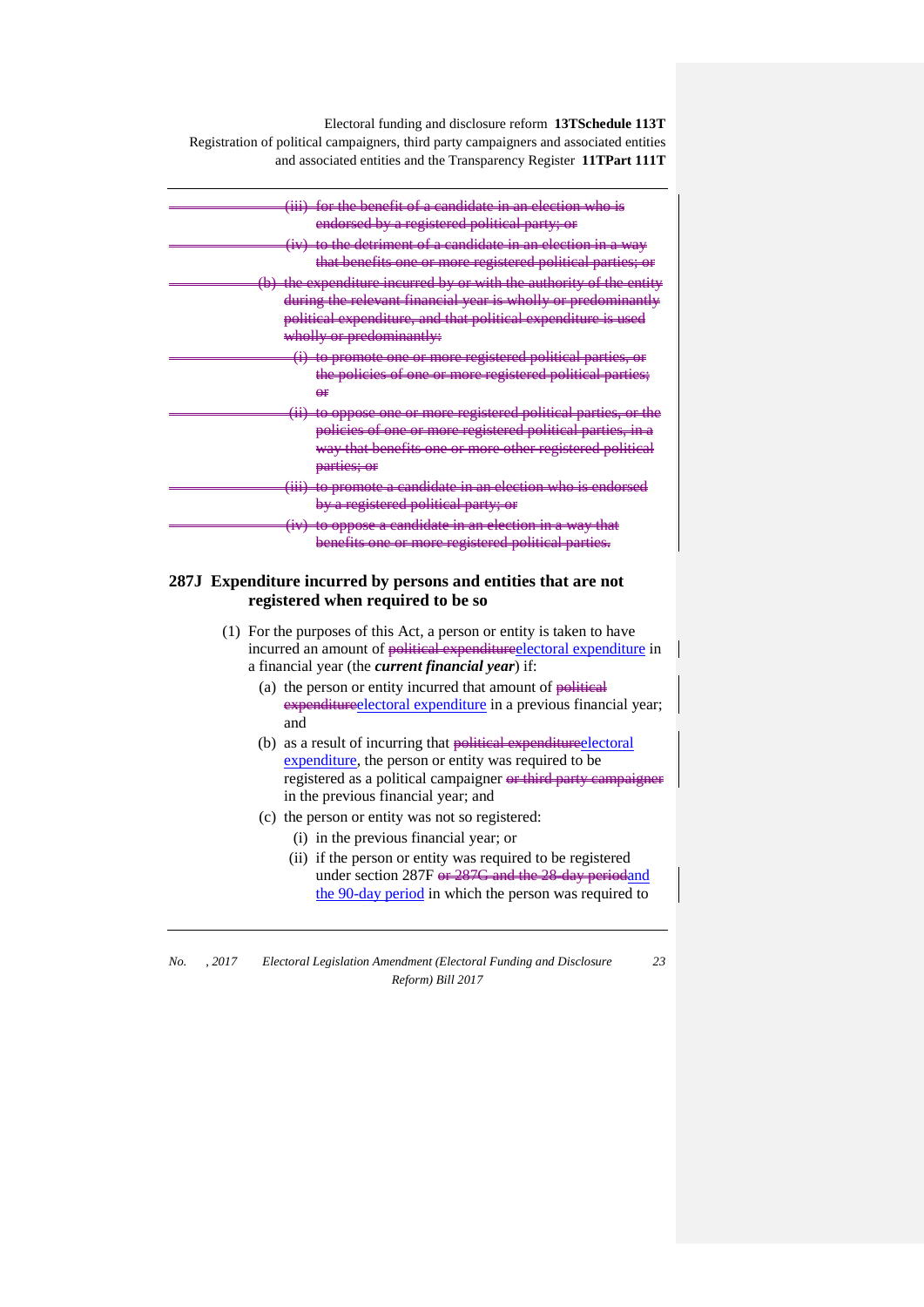> be registered ended after the end of the previous financial year—by the end of that period.

(2) This section ceases to apply, at the end of the current financial year, in relation to the amount of political expendituredlectoral expenditure if the person or entity is registered as required as a political campaigner-or third party campaigner in the current financial year.

#### **287K Application for registration**

- (1) A person or entity may apply to the Electoral Commissioner to be registered as:
	- (a) a political campaigner; or
	- $(b)$  a third party campaigner
	- (c) an associated entity.
- (2) The application must:
	- (a) be in an approved form; and
	- (b) without limiting paragraph (a):
		- (i) state the financial controller nominated for the person or entity; and
		- (ii) for an application to be registered as an associated entity—identify any registered political party with which the entity is associated.

#### **287L Determining an application for registration**

| <del>lter receiving a person or entity's application un</del><br>Compiggionor must<br>register the person or entity within a reasonable period in<br>accordance with the application.<br>if the application complies with subsection 287K(2): and<br>ication to be registered<br>eampargner<br>the person or entity is a political campaigner. |
|------------------------------------------------------------------------------------------------------------------------------------------------------------------------------------------------------------------------------------------------------------------------------------------------------------------------------------------------|
| (1) The Electoral Commissioner must, subject to subsection (4),<br>register a person or entity in accordance with the person or entity's<br>application under section 287K if the application complies with                                                                                                                                    |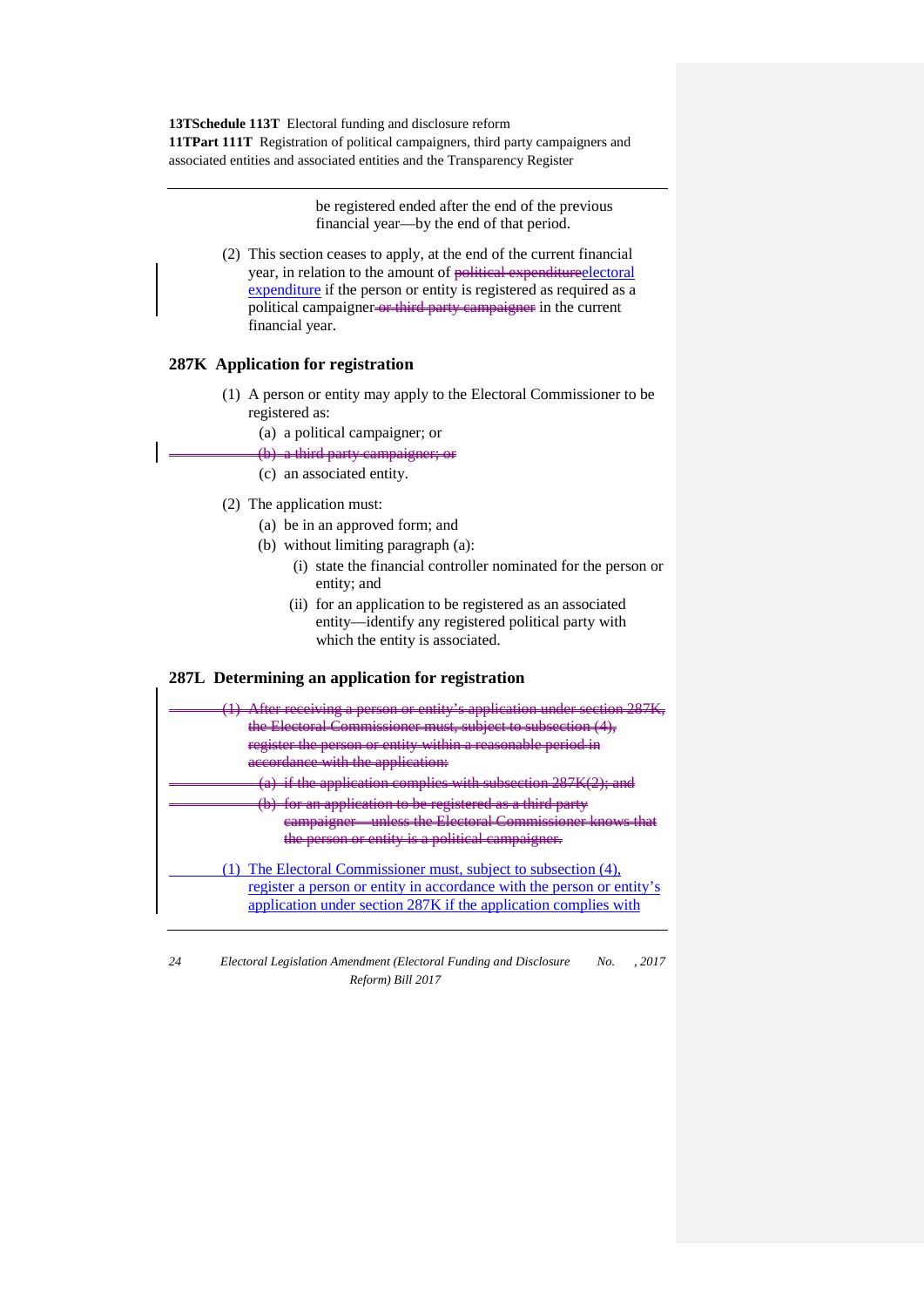

refuse registration under subsection 129(1) (except under paragraph  $129(1)(a)$ ) because of the name of the political campaigner<del>, the third party campaigner</del> or the associated entity assuming that:

- (a) the person or entity were applying to be registered as a political party; and
- (b) references in that subsection to a "recognised political party", "political party" or "the party" included references to a "political campaigner", "third party campaigner" or "associated entity"; and
- (c) references in that subsection to a "registered party" included references to a "political campaigner", "third party eampaigner<sup>22</sup> or "associated entity".
- (5) Section 131 (variation of application) applies as if references to an application for the registration of a political party included references to an application for registration under this section.

*No. , 2017 Electoral Legislation Amendment (Electoral Funding and Disclosure Reform) Bill 2017 25*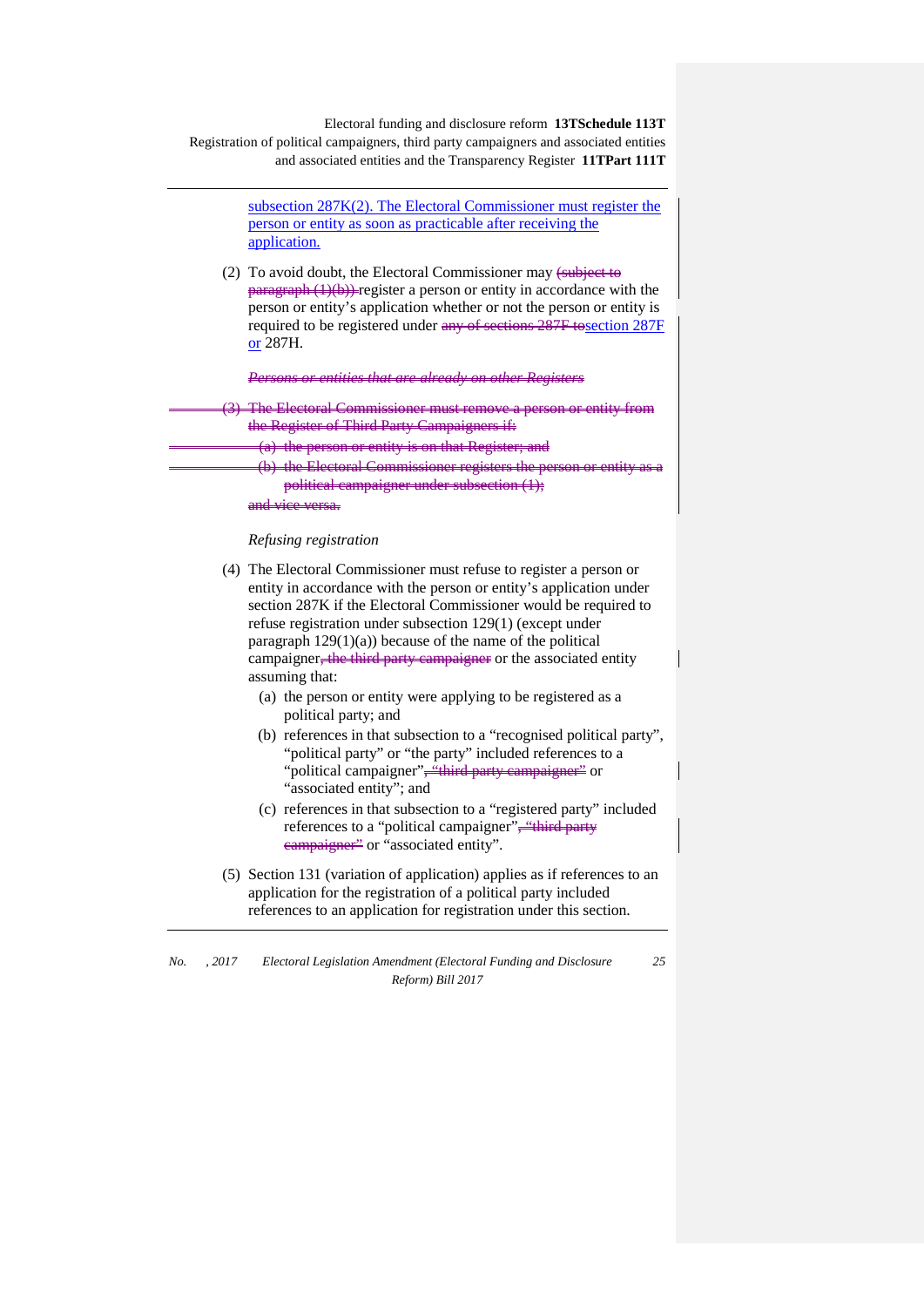*Review of decisions*

- (6) Section 141 (review of certain decisions) applies as if:
	- (a) a decision under this section to refuse to register a person or entity in accordance with the person or entity's application under section 287K were a reviewable decision; and
	- (b) references to a person included references to a political campaigner<del>, third party campaigner</del> or associated entity.

#### **287M Applications for deregistration**

- (1) A person or entity that is registered as a political campaignerthird party campaigner or an associated entity may apply to the Electoral Commissioner to be deregistered.
- (2) The application must be in an approved form.
- (3) On receiving the application, the Electoral Commissioner must deregister the person or entity as a political campaigner,  $\alpha$  third party campaigner or an associated entity (as the case requires).

## **Subdivision C—Register of Political Campaigners, Register of Third Party Campaigners and Register of Associated EntitiesTransparency Register**

## **287N Register of Political Campaigners, Register of Third Party Campaigners and Register of Associated EntitiesTransparency Register**

The Electoral Commissioner must establish and maintain each of the following: a Register of Political Campaigners; (b) a Register of Third Party Campaigners;

(c) a Register of Associated Entities.

*Content of Registers*

(2) The Register of Political Campaigners must include: (a) the name of each person or entity registered as a political campaigner under section 287L; and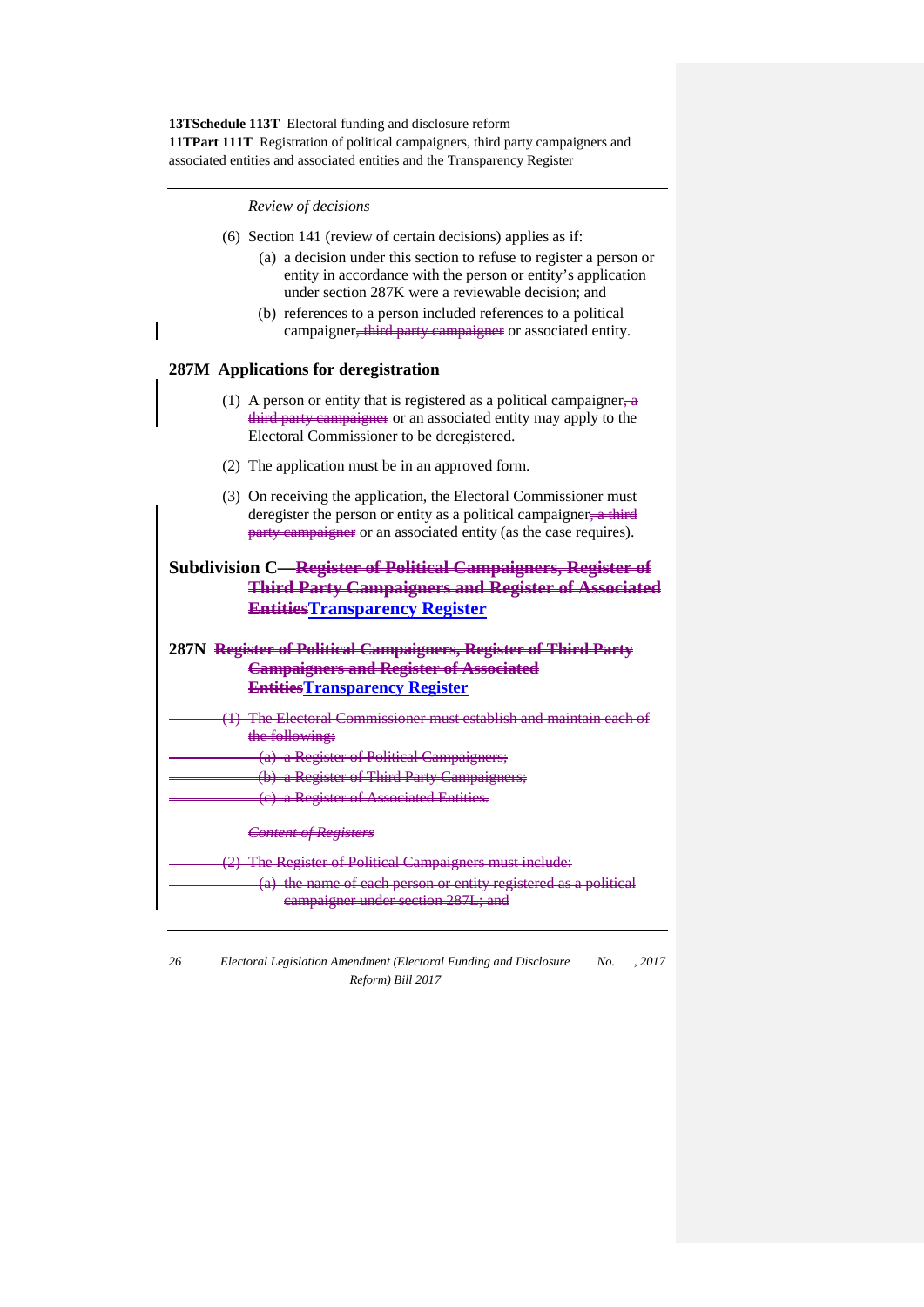| (b) the name of the financial controller of the person or entity; |
|-------------------------------------------------------------------|
| $and$                                                             |
| (e) for any entity that is also on the Register of Associated     |
| Entities:                                                         |
| (i) a statement that the entity is also on the Register of        |
| <b>Associated Entities: and</b>                                   |
| (ii) the names of any registered political parties with which     |
| the entity is associated.                                         |
| (3) The Register of Third Party Campaigners must include:         |
| (a) the name of each person or entity registered as a third party |
| eampaigner under section 287L; and                                |
| (b) the name of the financial controller of the person or entity; |
| $and$                                                             |
| (e) for any entity that is also on the Register of Associated     |
| <b>Entities:</b>                                                  |
| (i) a statement that the entity is also on the Register of        |
| <b>Associated Entities: and</b>                                   |
| (ii) the names of any registered political parties with which     |
| the entity is associated.                                         |
| (4) The Register of Associated Entities must include:             |
| (a) the name of each entity registered as an associated entity    |
| under section 287L; and                                           |
| (b) the name of the financial controller of the entity; and       |
| (e) the names of any registered political parties with which the  |
| entity is associated; and                                         |
| (d) for any entity that is also on the Register of Political      |
| Campaigners or the Register of Third Party Campaigners-           |
| statement that the entity is also on that Register.               |
| (1) The Electoral Commissioner must establish and maintain a      |
| <b>Transparency Register.</b>                                     |
|                                                                   |
| <b>Content of Transparency Register</b>                           |
| (2) The Transparency Register must include the following          |
| information:                                                      |
| (a) the name of:                                                  |
|                                                                   |

*No. , 2017 Electoral Legislation Amendment (Electoral Funding and Disclosure Reform) Bill 2017*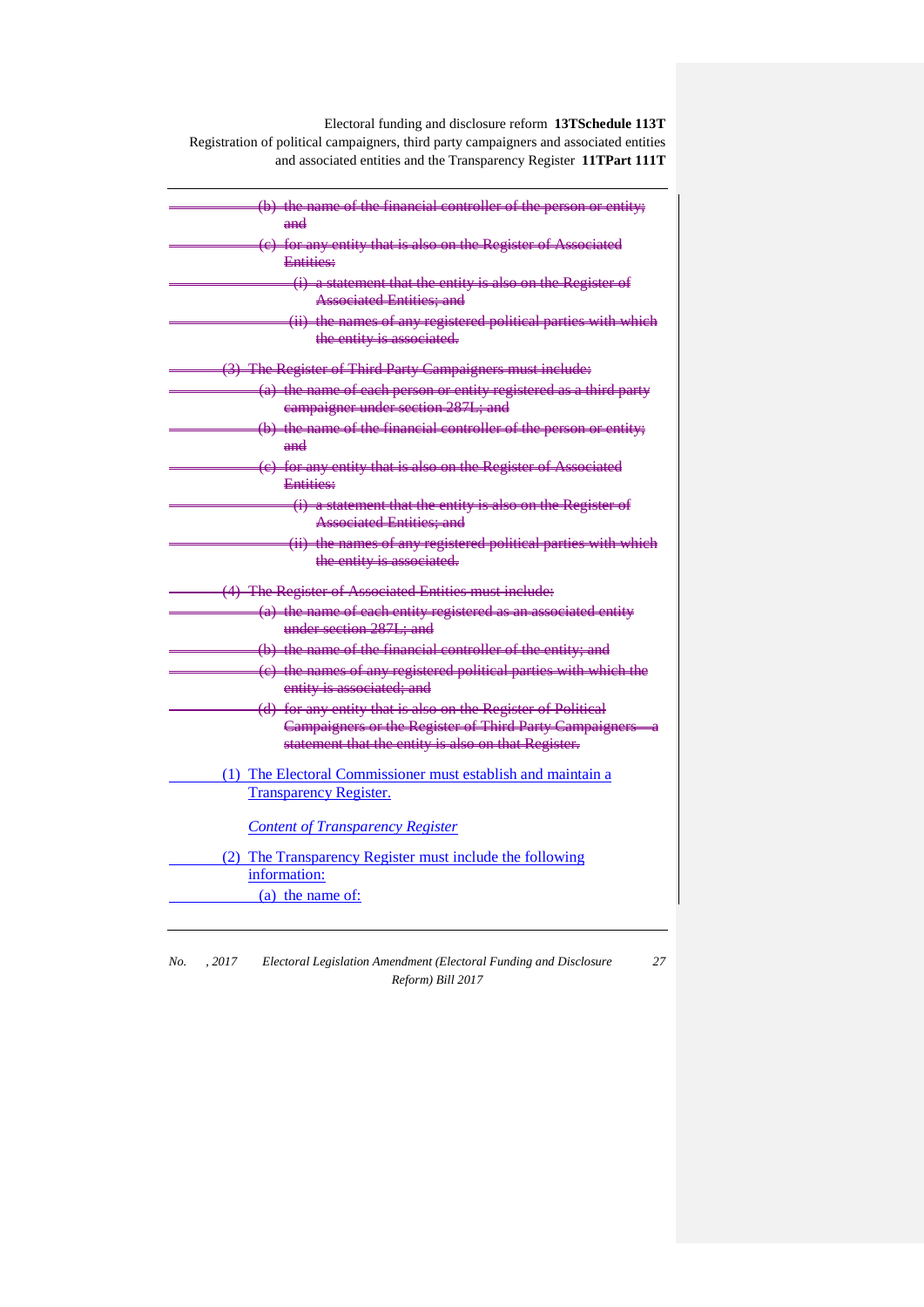| each person or entity registered as a political<br>(i)                   |
|--------------------------------------------------------------------------|
| campaigner under section 287L; and                                       |
| (ii) each entity registered as an associated entity under                |
| section 287L; and                                                        |
| each person or entity that has provided a return under<br>(iii)          |
| section 314AEB (annual returns by third parties) for that                |
| or any of the previous 3 financial years; and                            |
| (iv) each political entity;                                              |
| (b) for political campaigners and associated entities—the name           |
| of the financial controller of the person or entity;                     |
| (c) for associated entities—the name of any registered political         |
| parties with which the person or entity is associated;                   |
| (d) any determination, notice or return published under section          |
| <u>320;</u>                                                              |
| (e) any enforceable undertaking published under subsection               |
| $384A(2A)$ .                                                             |
| The Transparency Register may include the Register of Political<br>Note: |
| Parties (see section 125).                                               |
| (3) The Electoral Commissioner must keep the Transparency Register       |
| up-to-date.                                                              |
|                                                                          |
| (4) Subsection (3) does not prevent historical data from being included  |
| in the Transparency Register.                                            |
| Determination of additional information                                  |
| (5) Each of the RegistersThe Transparency Register may include any       |
| other information determined by the Electoral Commissioner under         |

- subsection (6). (6) The Electoral Commissioner may, by legislative instrument, determine information that may or must be included in each or any
- specified Registerthe Transparency Register. (7) Before making a determination under subsection (6), the Electoral
- Commissioner must consult the Information Commissioner in relation to matters that relate to the privacy functions (within the meaning of the *Australian Information Commissioner Act 2010*) and have regard to any submissions made by the Information Commissioner because of that consultation.
- *28 Electoral Legislation Amendment (Electoral Funding and Disclosure Reform) Bill 2017 No. , 2017*
-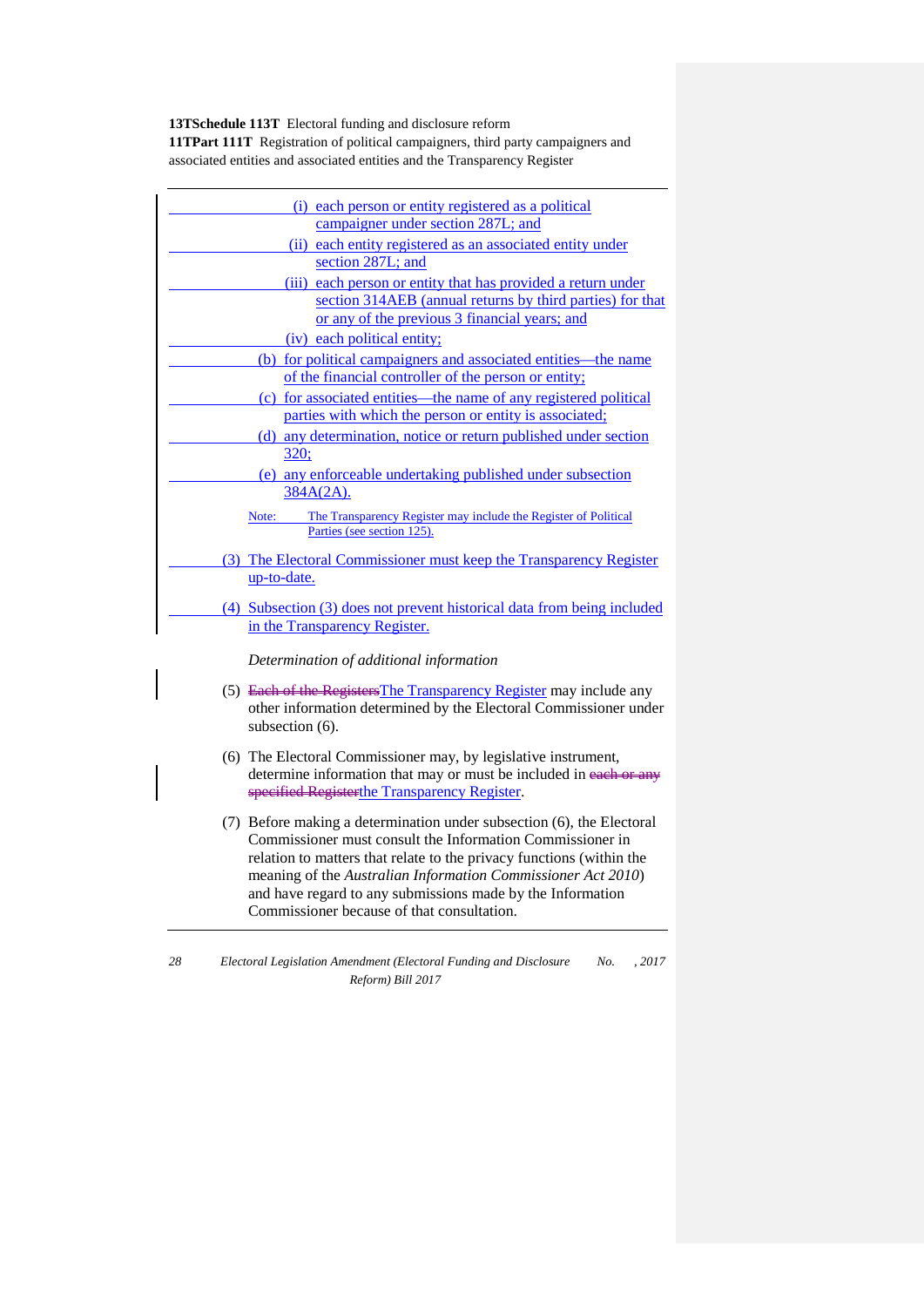## **287P Obligation to notify Electoral Commissioner of changes to information on registerTransparency Register** entity that is registered as a political party campaigner or associated entity must notify the I  $\frac{1}{\pi}$ ioner, in an approved form, if information on Register relating to the person or entity ceases to be correct or eomplete. (1) A person or entity (except a political entity) whose name is on the Transparency Register must notify the Electoral Commissioner, in an approved form, if information on the Transparency Register relating to the person or entity ceases to be correct or complete. Note: For who is responsible for notifying the Electoral Commissioner in relation to certain entities that are not legal persons, see section 287C. (2) The person or entity must notify the Electoral Commissioner under subsection (1) within  $\frac{28 \text{ days}}{90 \text{ days}}$  of the information ceasing to be correct or complete. Note: A contravention of this civil penalty provision may be a continuing contravention (see section and the regulatory Powers Act). Civil penalty: 60 penalty units. (3) Subsection 93(2) of the Regulatory Powers Act does not apply in relation to a contravention of subsection (2) of this section. **287Q RegistersTransparency Register to be made public etc.** (1) The Register of Political Campaigners, the Register of Third Party Campaigners and the Register of Associated EntitiesTransparency Register may be maintained by electronic means. (2) Each of the RegistersThe Transparency Register is to be made available to the public. **287R Entry in RegistersTransparency Register prima facie evidence of information** An entry in the Register of Political Campaigners, Third Party Campaigners or the Regi

*No. , 2017 Electoral Legislation Amendment (Electoral Funding and Disclosure Reform) Bill 2017*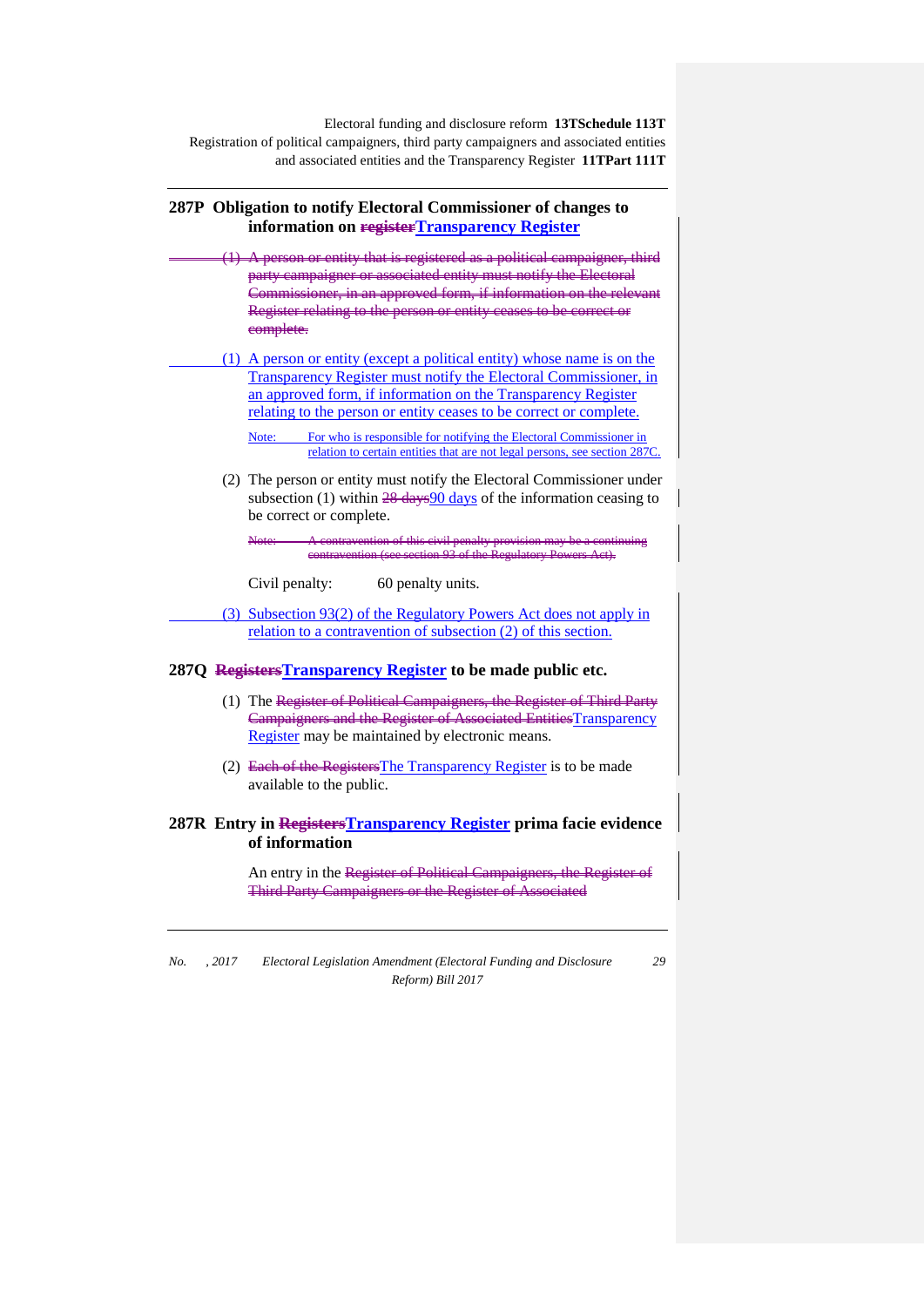| <b>EntitiesTransparency Register</b> is prima face evidence of the                                                          |
|-----------------------------------------------------------------------------------------------------------------------------|
| information contained in the entry.                                                                                         |
|                                                                                                                             |
| <b>Subdivision D-Anti-avoidance</b>                                                                                         |
|                                                                                                                             |
| <b>287S</b> Anti-avoidance                                                                                                  |
| (1) The Electoral Commissioner may give a person or entity (the                                                             |
| <i>relevant person</i> ) a written notice if:                                                                               |
| (a) one or more persons or entities (whether or not including the                                                           |
| relevant person) enter into, begin to carry out or carry out a                                                              |
| scheme; and                                                                                                                 |
| (b) there are reasonable grounds to conclude that the person or                                                             |
| entity, or any of the persons or entities, who entered into,                                                                |
| began to carry out or carried out the scheme or any part of the                                                             |
| scheme did so for the sole or dominant purpose of avoiding                                                                  |
| the requirement to register the relevant person under section                                                               |
| 287F or 287H (requirement to register as a political                                                                        |
| campaigner or associated entity) for a financial year; and                                                                  |
| (c) as a result of the scheme or part of the scheme:                                                                        |
| (i) the amount of electoral expenditure incurred by or with                                                                 |
| the authority of the relevant person during the financial                                                                   |
| year is reduced below the amount specified in paragraph                                                                     |
| $287F(1)(a)$ or subparagraph $287F(1)(b)(i)$ ; or                                                                           |
| (ii) the amount of revenue of the relevant person during the                                                                |
| previous financial year is increased; or                                                                                    |
| (iii) the amount of electoral expenditure incurred by or with                                                               |
| the authority of the relevant person during the previous<br>financial year is reduced; or                                   |
|                                                                                                                             |
| (iv) the relevant person is controlled by another person or                                                                 |
| entity that is not a registered political party but the other<br>person or entity is controlled by, or controls, a          |
| registered political party; or                                                                                              |
|                                                                                                                             |
| (v) the relevant person operates wholly, or to a significant<br>extent, for the benefit of another person or entity that is |
| not a registered political party but the other person or                                                                    |
| entity is controlled by, or controls, a registered political                                                                |
| party; and                                                                                                                  |
|                                                                                                                             |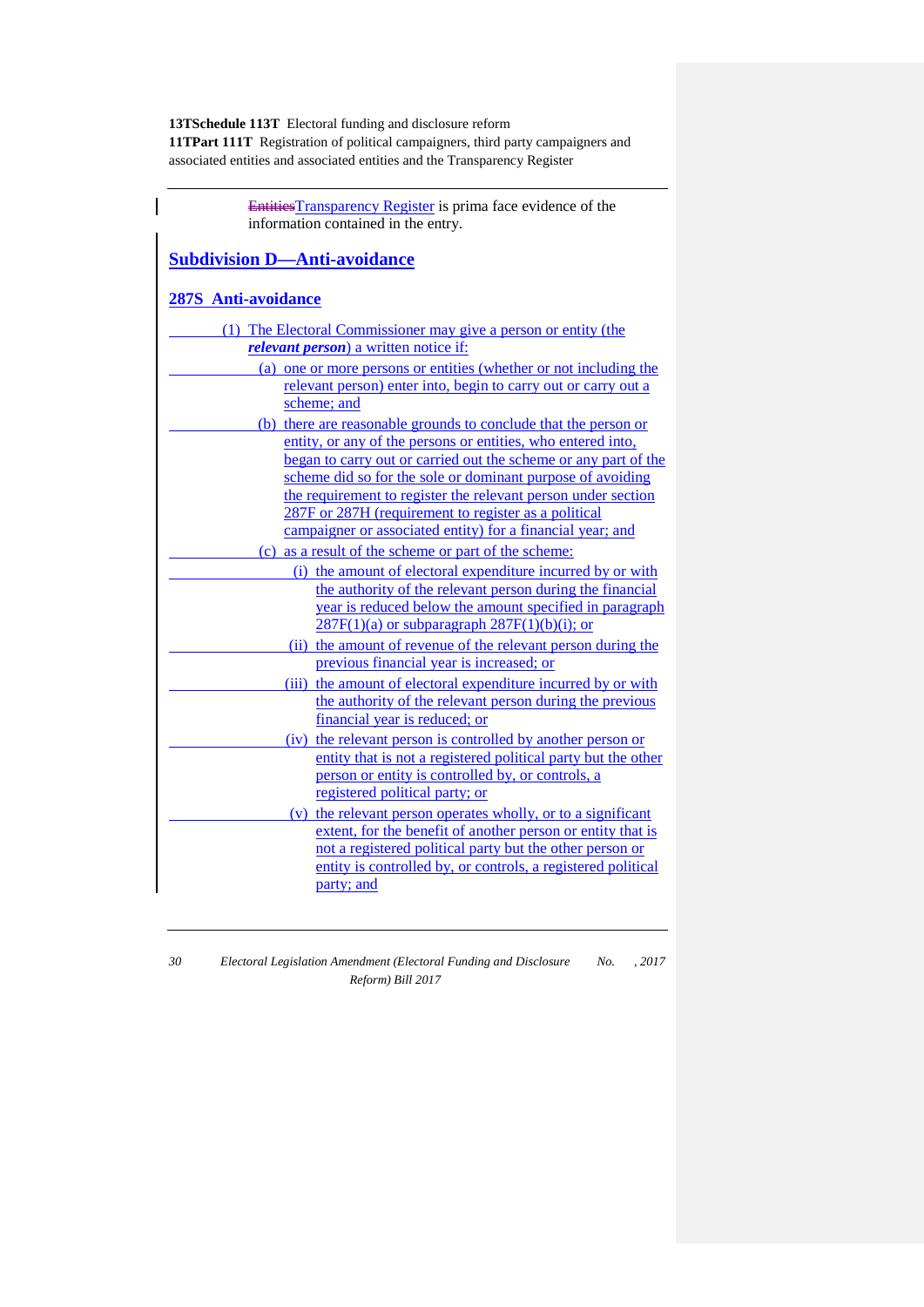| (d) as a result of the scheme or part, the relevant person is not<br><u>required to be registered under section 287F or 287H for the</u><br>financial year.                                                                                                                                                                 |
|-----------------------------------------------------------------------------------------------------------------------------------------------------------------------------------------------------------------------------------------------------------------------------------------------------------------------------|
| A decision to give a notice is a reviewable decision (see section 120).<br>Note $1$ :                                                                                                                                                                                                                                       |
| Note $2$ :<br>For the definition of <i>scheme</i> , see subsection $287(1)$ .                                                                                                                                                                                                                                               |
| (2) The notice must specify that, for the purposes of this Act, the<br>relevant person is taken, from the day specified in the notice, to be<br><u>required to be registered for the financial year as a political</u><br>campaigner or associated entity (as the case requires), and the<br>notice has effect accordingly. |
| (3) The day specified in the notice must not be earlier than the day the<br>notice is given to the relevant person.                                                                                                                                                                                                         |
| (4) This section applies whether or not the scheme is entered into,<br>begun to be carried out or carried out:                                                                                                                                                                                                              |
| (a) in Australia; or                                                                                                                                                                                                                                                                                                        |
| (b) outside Australia; or                                                                                                                                                                                                                                                                                                   |
| (c) partly in Australia and partly outside Australia.                                                                                                                                                                                                                                                                       |
|                                                                                                                                                                                                                                                                                                                             |

## **11A Section 308**

Repeal the section.

## **12 Section 314AA (definition of** *amount***)**

Omit ", loan or bequest", substitute "or loan".

## **12A Paragraphs 321D(4)(a) and (b)**

Repeal the paragraphs.

## **Division 2—Application and transitional provisions**

## **13 Application and transitional provisions**

(1) The amendments of the *Commonwealth Electoral Act 1918* made by this Part apply (subject to this item) on and after the commencement of this item.

Note: The effect of subitem (1) is that a person or entity may be required to be registered as a political campaigner or associated entity before the end of 90 days after the

*No. , 2017 Electoral Legislation Amendment (Electoral Funding and Disclosure Reform) Bill 2017*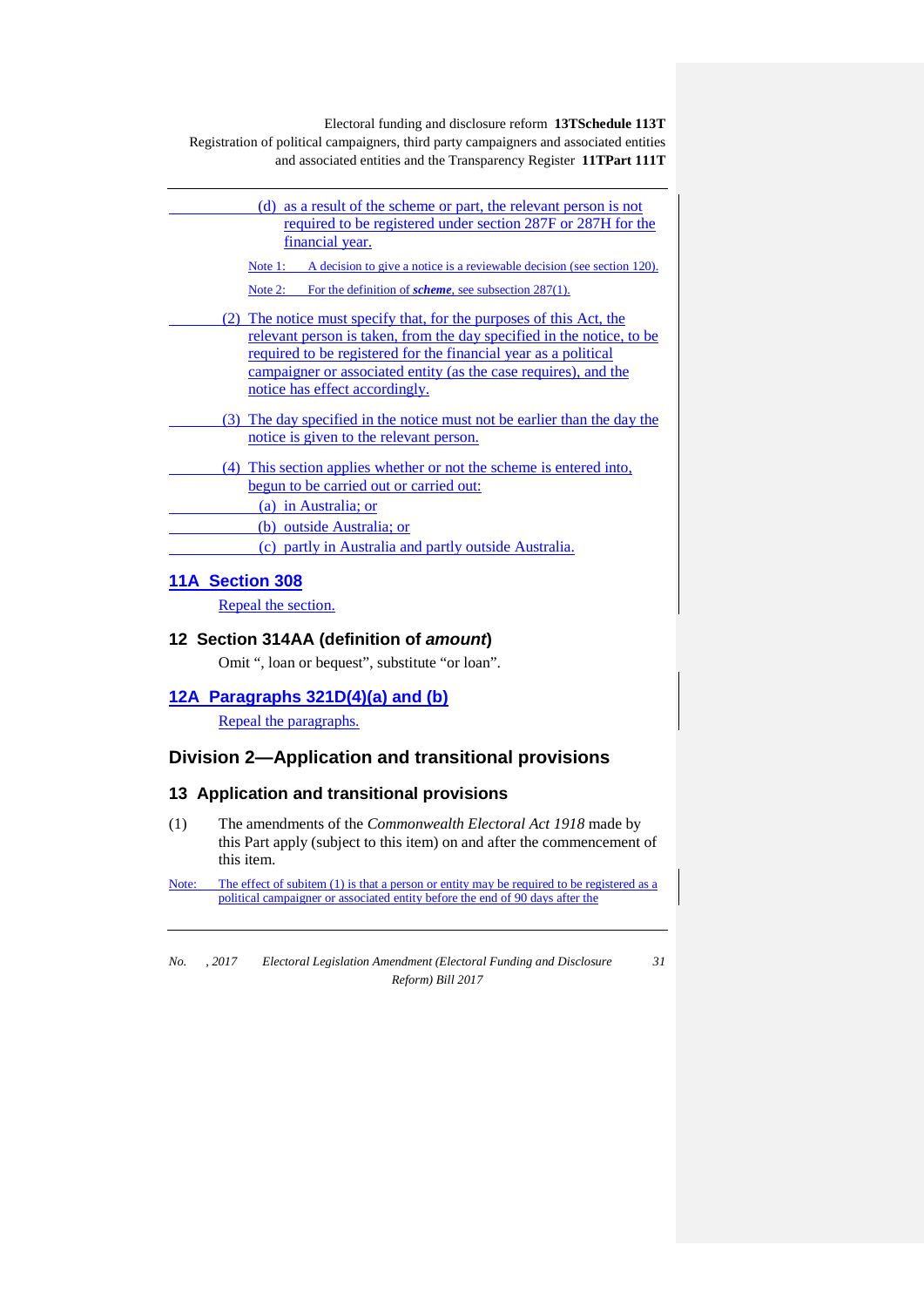|     | commencement of this item (see subsections 287F(2) and 287H(2) of the                                                                                                                 |
|-----|---------------------------------------------------------------------------------------------------------------------------------------------------------------------------------------|
|     | Commonwealth Electoral Act 1918).                                                                                                                                                     |
|     | The following amendments apply on and after the first 1 July that                                                                                                                     |
|     | occurs on or after the day this Act receives the Royal Assent:                                                                                                                        |
|     | (a) the amendments of the definition of $giff$ in subsection $287(1)$ ,                                                                                                               |
|     | and the definition of <i>amount</i> in section 314AA, of the                                                                                                                          |
|     | Commonwealth Electoral Act 1918 made by this Part;                                                                                                                                    |
|     | (b) sections 287F to 287H of that Act, as inserted by this Part.                                                                                                                      |
|     |                                                                                                                                                                                       |
|     | The effect of paragraph $(2)(b)$ is that an entity that is required to be registered on the<br>first 1 July that occurs on or after the day this Act receives the Royal Assent has 28 |
|     | from that day to become registered (see subsections 287F(2), 287G(2) and 287H(2)                                                                                                      |
|     | the Commonwealth Electoral Act 1918).                                                                                                                                                 |
| ⇔⊢  | <del>If this Part commences before Schedule 1 to the <i>Electoral and Other</i></del>                                                                                                 |
|     | Legislation Amendment Act 2017, paragraph (e) of the definition of                                                                                                                    |
|     | political purpose in subsection 287(1) of the Commonwealth Electoral                                                                                                                  |
|     | Act 1918, as inserted by this Part, applies until that commencement as if                                                                                                             |
|     | that paragraph referred instead to "the printing, production, publication                                                                                                             |
|     | or distribution of any material (not being material referred to in                                                                                                                    |
|     | subparagraph 314AEB(1)(a)(i) or (ii)) that is required under                                                                                                                          |
|     | section 328, 328A or 328B to include a name, address or place of                                                                                                                      |
|     | husiness"                                                                                                                                                                             |
| (2) | For the purposes of determining whether a person or entity:                                                                                                                           |
|     | (a) is required to be registered under section 287F of the                                                                                                                            |
|     | Commonwealth Electoral Act 1918, as inserted by this Part;                                                                                                                            |
|     | <b>or</b>                                                                                                                                                                             |
|     | (b) is a third party (within the meaning of subsection $287(1)$ of                                                                                                                    |
|     | that Act);                                                                                                                                                                            |
|     |                                                                                                                                                                                       |
|     | a reference in section 287F, or in the definition of <i>third party</i> in                                                                                                            |
|     | subsection 287(1), of that Act to electoral expenditure incurred by or                                                                                                                |
|     | with the authority of a person or entity is, in relation to the period                                                                                                                |
|     | beginning on 1 July 2015 and ending immediately before the                                                                                                                            |
|     | commencement of this item, taken to be a reference to:                                                                                                                                |
|     | (c) for section 287F—expenditure disclosed by the person or                                                                                                                           |
|     | entity in accordance with section 314AEB of that Act for the                                                                                                                          |
|     | financial years beginning on 1 July 2015 and ending on 30                                                                                                                             |
|     | June 2018; and                                                                                                                                                                        |
|     | (d) in any case—expenditure covered by section 314AEB of that                                                                                                                         |
|     | Act incurred or authorised by the person or entity during the                                                                                                                         |
|     |                                                                                                                                                                                       |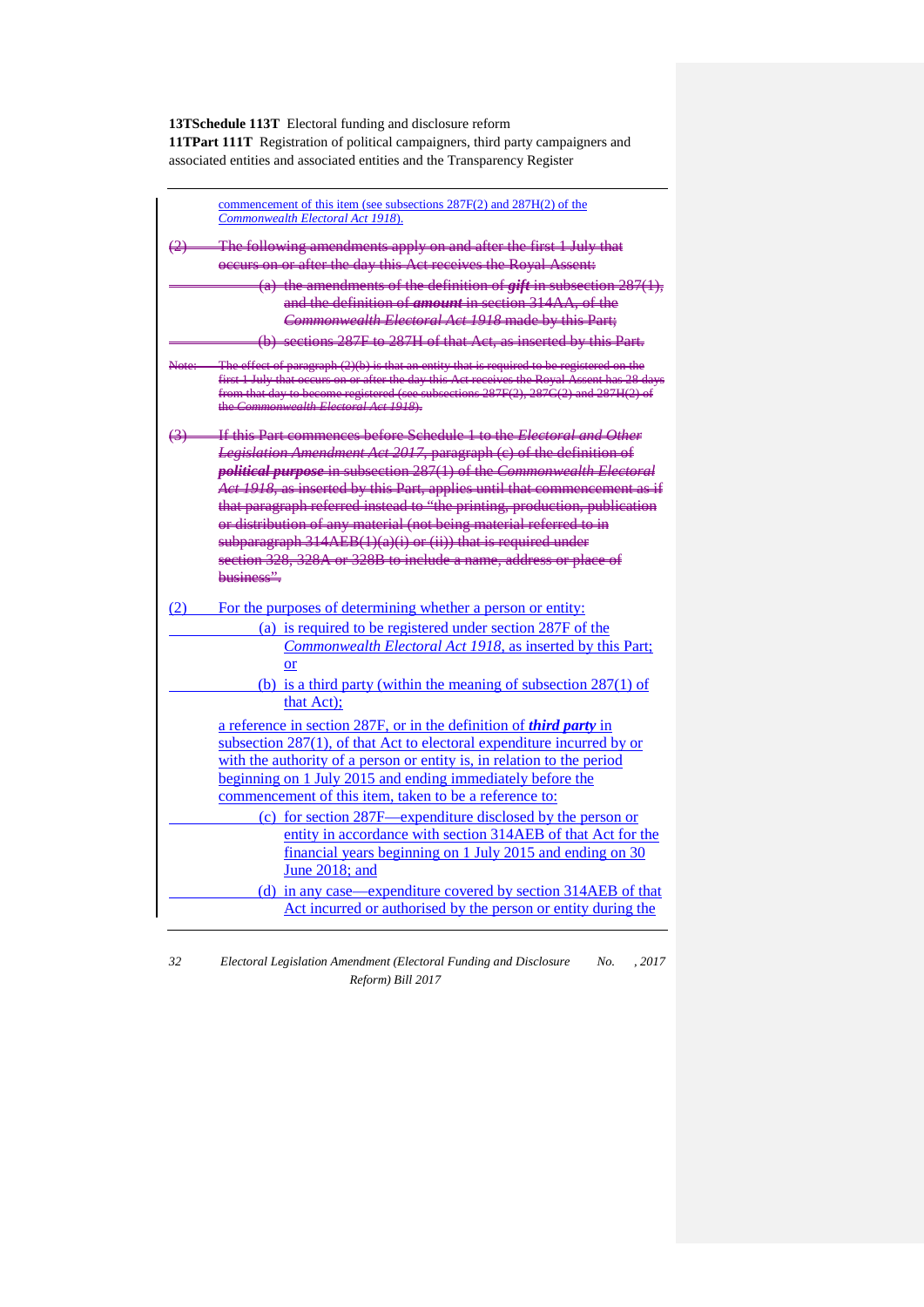Electoral funding and disclosure reform **13TSchedule 113T** Registration of political campaigners, third party campaigners and associated entities and associated entities and the Transparency Register **11TPart 111T**

|     | period beginning on 1 July 2018 and ending immediately                     |
|-----|----------------------------------------------------------------------------|
|     | before that commencement.                                                  |
|     |                                                                            |
|     | <b>Transitional registration of associated entities</b>                    |
| (3) | An entity in relation to which a return is provided under section          |
|     | 314AEA (annual returns by associated entities) of the <i>Commonwealth</i>  |
|     | Electoral Act 1918 for the 2017-2018 financial year is taken, on and       |
|     | after the commencement of this item, to be registered as an associated     |
|     | entity for the 2018-2019 financial year for the purposes of that Act       |
|     | (whether the return is provided before or after that commencement).        |
| (4) | However, if the entity is not required to be registered as an associated   |
|     | entity for the 2018-2019 financial year, the entity must notify the        |
|     | Electoral Commissioner that the entity is not required to be so            |
|     | registered within 90 days of:                                              |
|     | (a) the commencement of this item; or                                      |
|     | (b) if the entity did not provide a return for the 2017-2018               |
|     | financial year until after that commencement—the day the                   |
|     | entity provided the return.                                                |
|     |                                                                            |
| (5) | To avoid doubt, subitems (3) and (4) do not limit the effect of section    |
|     | 287H or 287P of the Commonwealth Electoral Act 1918.                       |
|     | <b>Application of Transparency Register</b>                                |
|     |                                                                            |
| (6) | Sections 287N (Transparency Register) and 287Q (Transparency               |
|     | Register to be made public etc.) of the <i>Commonwealth Electoral Act</i>  |
|     | 1918, as inserted by this Part, apply as soon as practicable, and no later |
|     | than 90 days, after the commencement of this item.                         |
| (7) | Section 287P (obligation to notify Electoral Commissioner of changes       |
|     | to information on Transparency Register) of the Commonwealth               |
|     | <i>Electoral Act 1918</i> , as inserted by this Part, applies:             |
|     | (a) on and after the day the Transparency Register first becomes           |
|     | available to the public under section 287Q of that Act; and                |
|     | (b) in relation to information that ceased to be correct or                |
|     | complete before that day—as if the reference in subsection                 |
|     | $287P(2)$ to the information ceasing to be correct or complete             |
|     | were a reference to that day.                                              |

*No. , 2017 Electoral Legislation Amendment (Electoral Funding and Disclosure Reform) Bill 2017*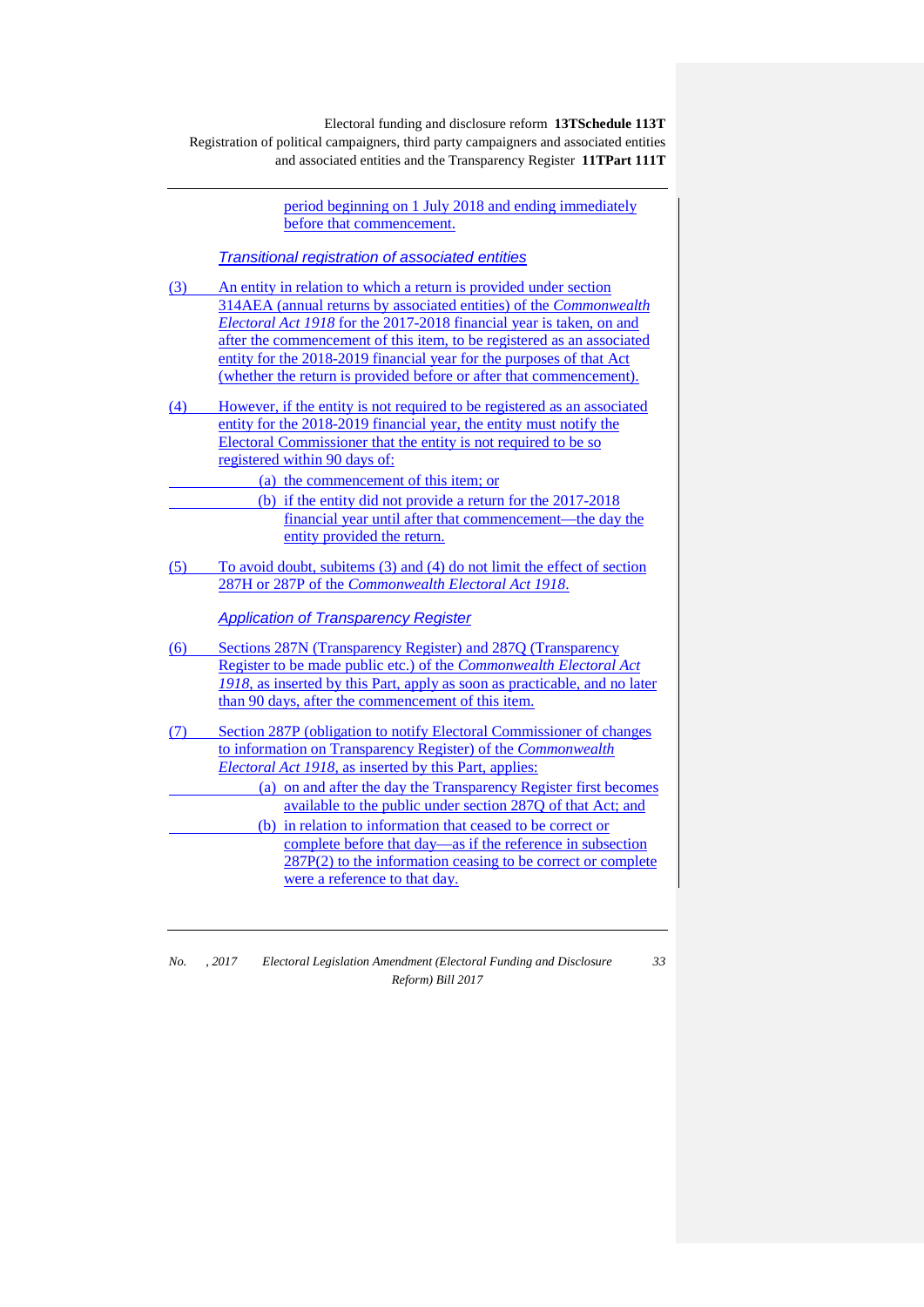# **Part 2—Other amendments**

# **Division 1—Amendments**

# *Commonwealth Electoral Act 1918*

# **14 Subsection 17A(1)**

Omit "an offence that has, or may have been, committed against section 315", substitute "a contravention or potential contravention of a civil penalty provision in this Act".

### **15 Before section 287**

Insert:

### **286A Simplified outline of this Part**

This Part deals with the funding of registered political pa candidates and groups. It also deals with gifts and other financial matters relating to parties, candidates, groups, political campaigners, third party campaigners and associated entit

Registered political parties, candidates and groups must have agents. Political campaigners, third party eiated entities must have finan obligations in this Part are imposed on those agents and financial controllers.

Registered political parties, candidates and groups may be entitled to election funding. The election funding is payable in relation to any candidate who received more than 4% of the total first preference votes cast in the election.

Generally, gifts of over \$250 to political entities (who are registered political parties, candidates and Senate groups) most political campaigners, must be made by allowable donors (who, broadly, have a connection to Australia). Similarly, only allowable donors may make gifts of more than \$250 in a fin year to a single political entity or political campaigner.

*34 Electoral Legislation Amendment (Electoral Funding and Disclosure No. , 2017 Reform) Bill 2017*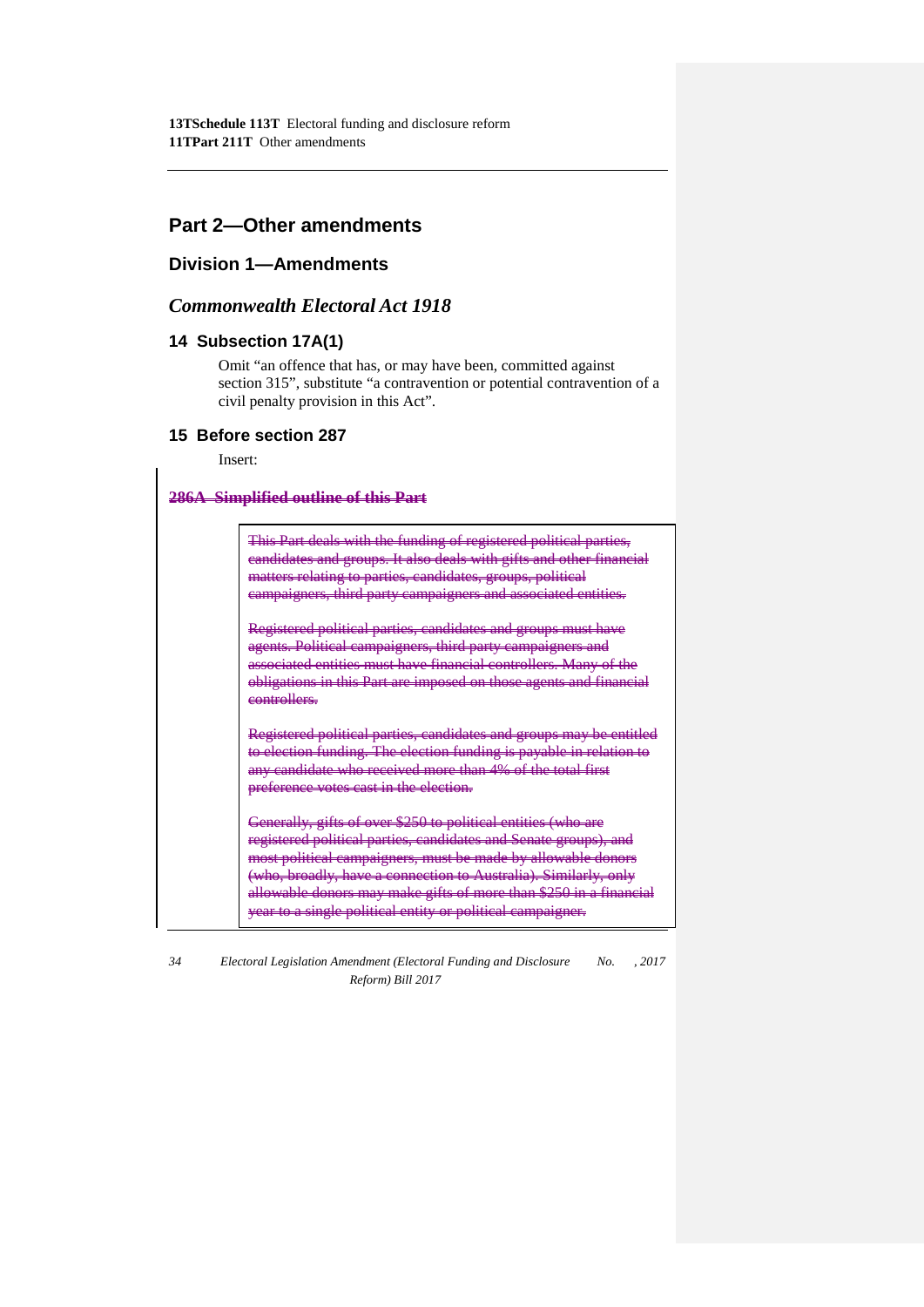Electoral funding and disclosure reform **13TSchedule 113T** Other amendments **11TPart 211T**

Gifts to third party campaigners, and to political campaigners that are registered charities or registered organisations, from<br>non-allowable donors must not be made or used for politi  $n_{\text{min}}$  allowable donors must not be m purposes. Gifts to such charities and organisations from non-allowable donors must be kept in a separate account. Generally, gifts must also be paid from bank accounts in Australia. Specified particulars must be provided for gifts over \$250. There are obligations to disclose certain gifts made to: eandidates and members of groups during period; and registered political parties, State eampaigners. Certain expenditure incurred by or with the authority of candidates.<br>and groups during an election period must also be disclosed. and groups during an election period must Each financial year, registered political parties campaigners, third party campaigners and a required to disclose details

### **286A Simplified outline of this Part**

This Part deals with the funding of registered political parties, candidates and groups. It also deals with gifts and other financial matters relating to parties, candidates, groups, political campaigners, third parties and associated entities.

incurred by the parties, campaigners or entiti

Registered political parties, candidates and groups must have agents. Political campaigners and associated entities must nominate financial controllers. Many of the obligations in this Part are imposed on those agents and financial controllers.

Registered political parties, candidates and groups may be entitled to election funding. The election funding is payable in relation to any candidate who received more than 4% of the total first preference votes cast in the election.

*No. , 2017 Electoral Legislation Amendment (Electoral Funding and Disclosure Reform) Bill 2017*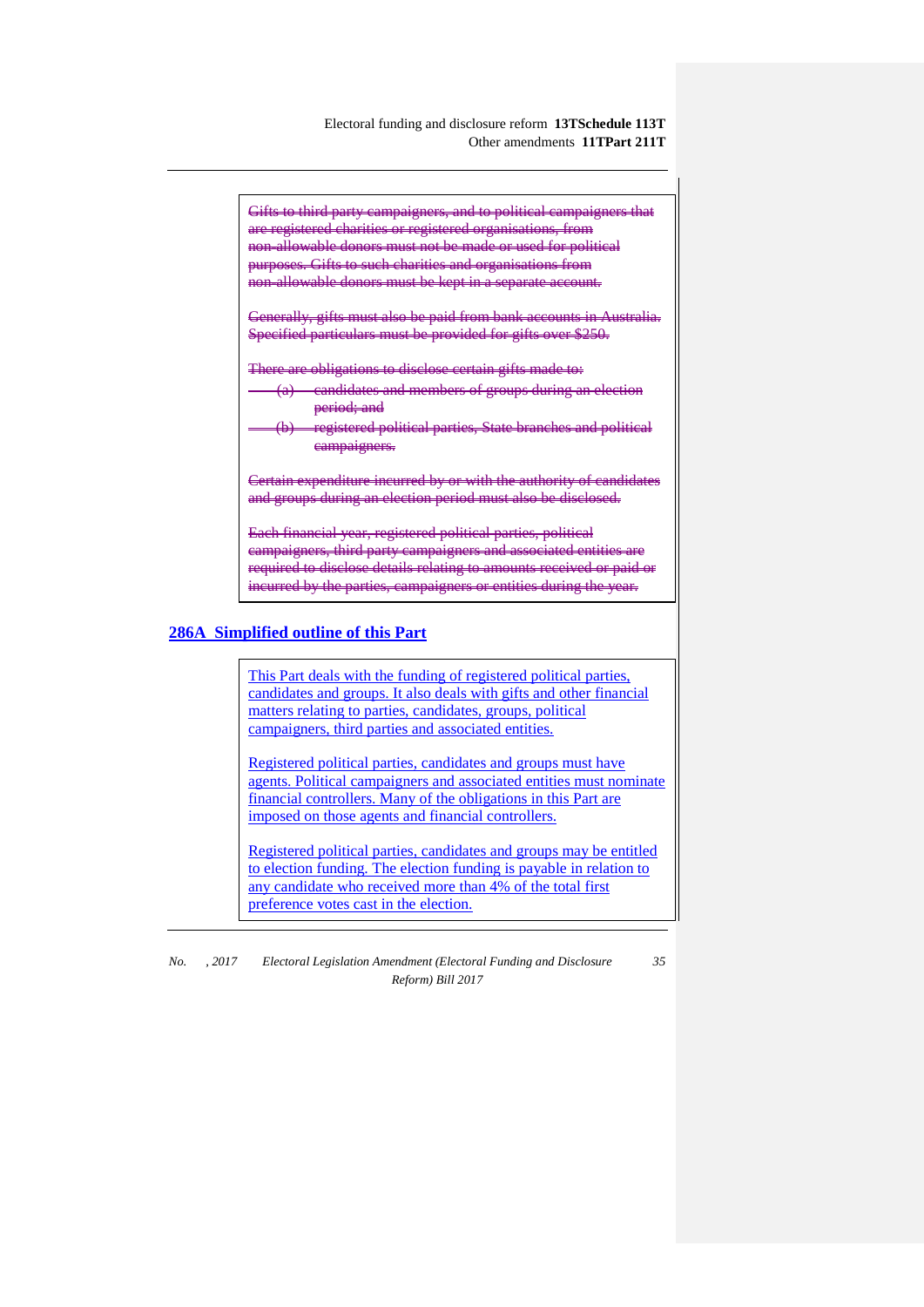Generally, gifts of at least \$1,000 to political entities (who are registered political parties, candidates and Senate groups) and political campaigners must not be made by foreign donors (that is, persons who, broadly, do not have a connection to Australia).

Broadly, gifts to political entities, political campaigners or third parties must not be made by foreign donors for the purpose of incurring electoral expenditure or creating or communicating electoral matter.

There are obligations to disclose certain gifts made to:

- (a) candidates and members of groups; and
- (b) registered political parties, State branches and political campaigners.

Certain expenditure incurred by or with the authority of candidates and groups during an election period must also be disclosed.

Each financial year, registered political parties, political campaigners, third parties and associated entities are required to disclose details relating to amounts received or paid or incurred by the parties, campaigners or entities during the year.

# **16 Subsection 287(1)**

### Insert:

*electoral expenditure* has the meaning given by subsection 308(1).

# **16 Subsection 287(1) (definitions of** *designated federal party***,**  *disclosure period, eligible vote* **and** *entitlement***)**

Repeal the definitions.

# **16A Subsection 287(1)**

Insert:

*federal party* means a registered political party that has:

(a) a federal branch; and

(b) 2 or more State branches that are registered political parties.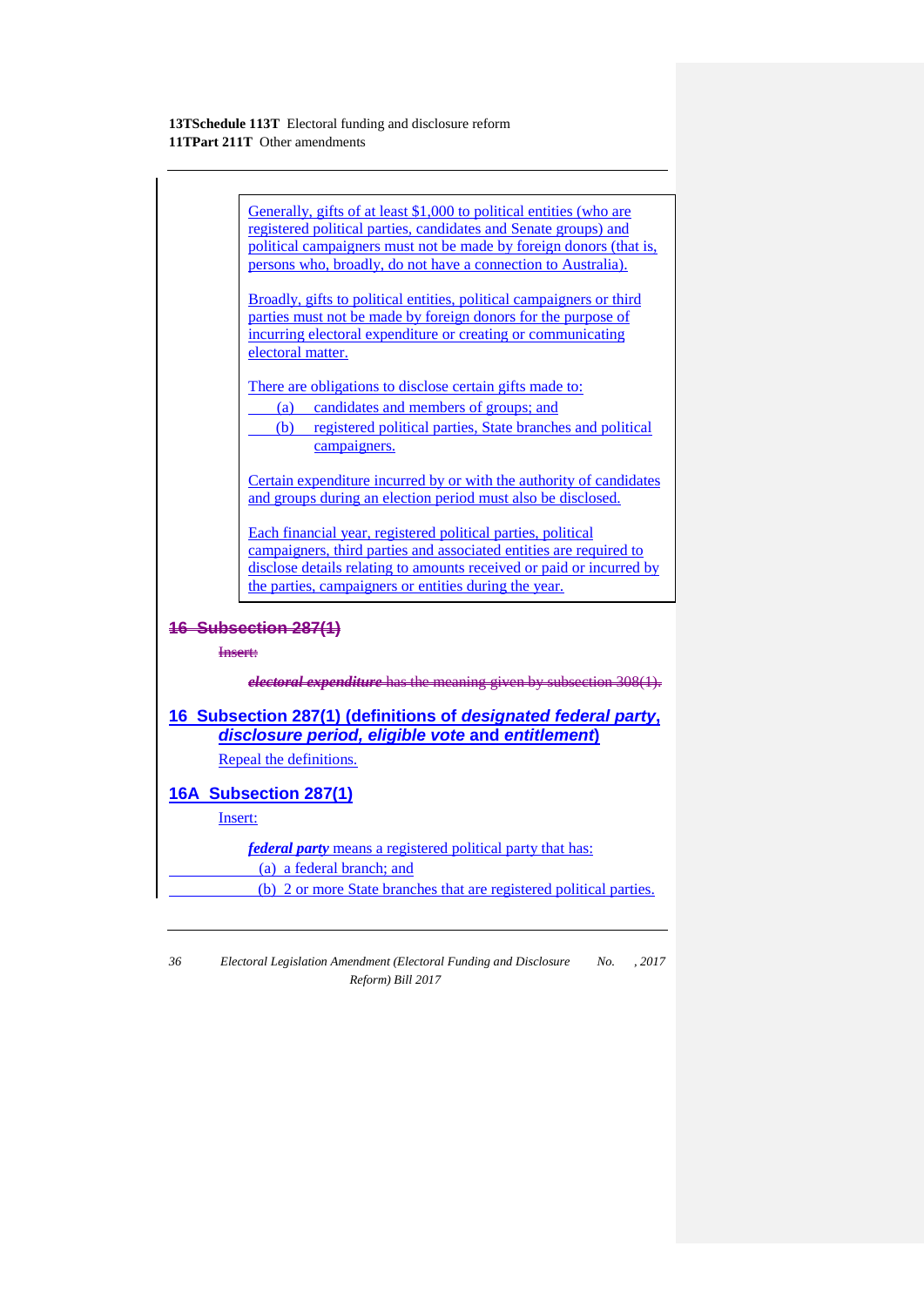# **17 Subsection 287(1) (definition of** *financial controller***)**

Omit "an entity, means", substitute "a person or entity, means (subject to section 292F)".

**18 Subsection 287(1) (paragraphs (a), (b) and (c) of the definition of** *financial controller***)**

Omit "the entity", substitute "the person or entity".

# **18A Subsection 287(1) (definition of** *Liberal Party***)**

Repeal the definition.

# **18B Section 287B**

Repeal the section.

**19 Division 2 of Part XX (heading)**

Repeal the heading, substitute:

# **Division 2—Agents and financial controllers**

### **20 Before section 288**

Insert:

# **Subdivision A—Simplified outline of this Division**

#### **287V Simplified outline of this Division**

Political parties, candidates and groups must have an agent. Political campaigners, third party campaigners and associated entities must nominate a financial controller.

The Electoral Commissioner keeps a Register of Party Agents. Information about financial controllers for political campaigners, third party campaigners and associated entities are kept in the **Registers under Division 1A.** 

The agents are responsible for m under Division 3, and agents and finan

*No. , 2017 Electoral Legislation Amendment (Electoral Funding and Disclosure Reform) Bill 2017*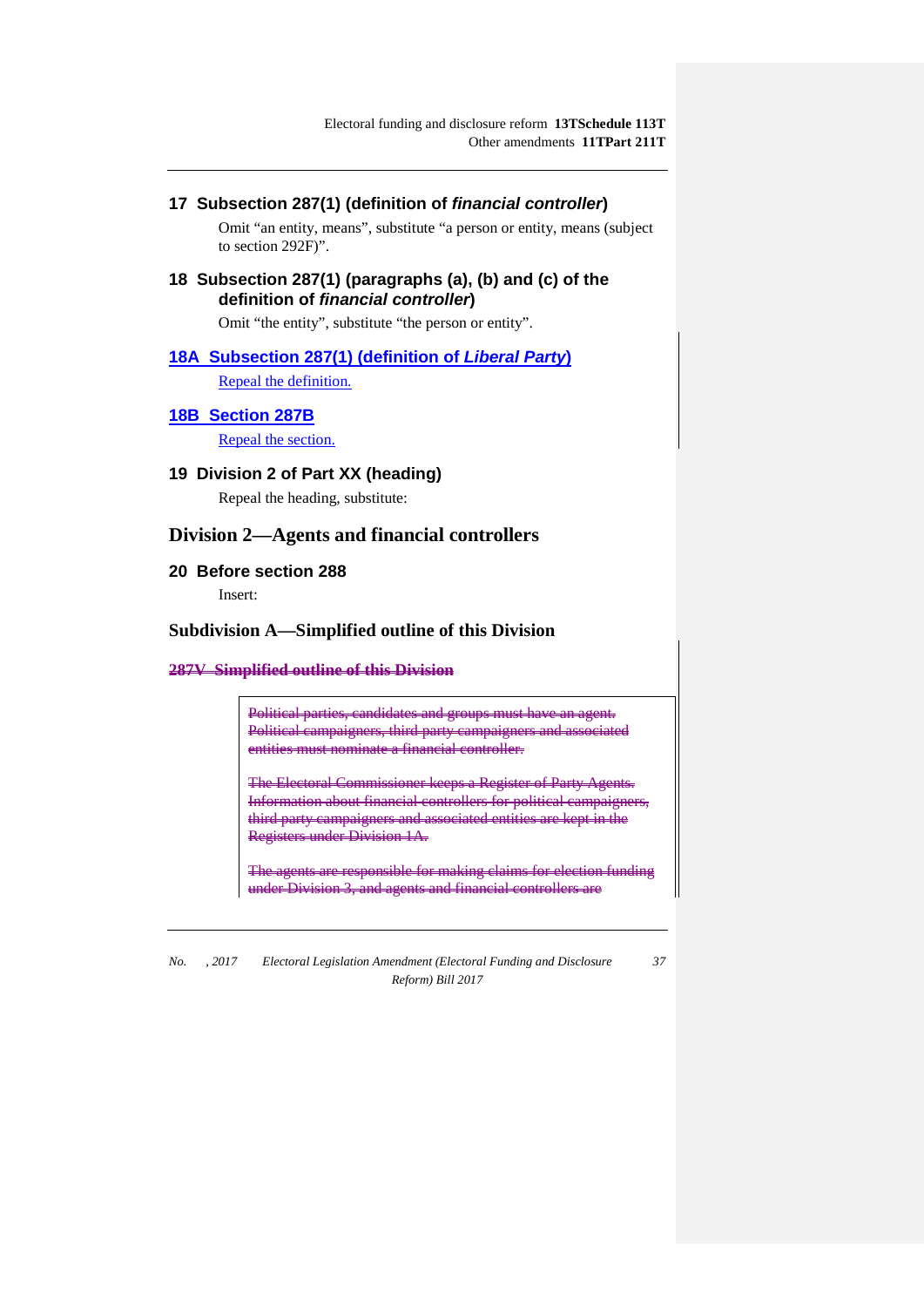| onsible for complying with Division 3A, and providing re<br>der Divisions 4 to 5A                                                                                                                                       |
|-------------------------------------------------------------------------------------------------------------------------------------------------------------------------------------------------------------------------|
| 287V Simplified outline of this Division                                                                                                                                                                                |
| Registered political parties, candidates and groups must have an<br>agent. Political campaigners and associated entities must nominate<br>a financial controller.                                                       |
| The Electoral Commissioner keeps a Register of Party Agents.<br>Information about financial controllers for political campaigners<br>and associated entities is kept in the Transparency Register under<br>Division 1A. |
| The agents are responsible for making claims for election funding<br>under Division 3. The agents and financial controllers are                                                                                         |

responsible for complying with Divisions 1A and 3A, and

**Subdivision B—Appointment of agents**

# **21 Sections 288A to 290**

Repeal the sections, substitute:

### **289 Appointment of agents by candidates and groups**

providing returns under Divisions 4 to 5A.

### *Agents of candidates*

- (1) A candidate in an election (including a member of a group of candidates) may appoint a person to be the agent of the candidate in relation to the election.
	- Note: A group of candidates has an agent who is separate from the candidates' agents (see subsections (3) and (4)).
- (2) If the candidate does not appoint an agent, the candidate is taken to be his or her own agent in relation to the election.
-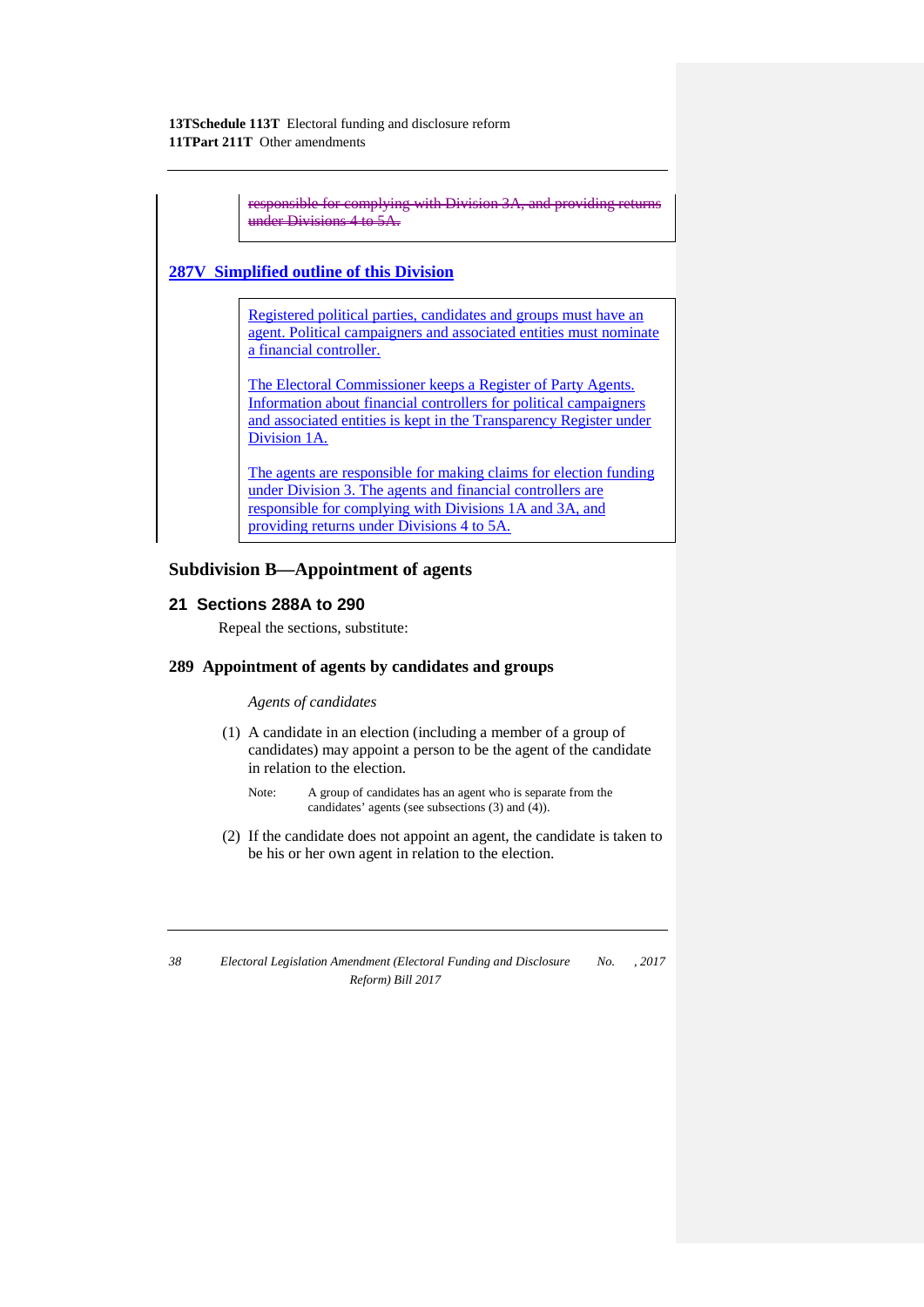*Agents of members of groups*

- (3) The members of a group of candidates in an election may appoint a person to be the agent of the group in relation to the election.
- (4) If the members of a group of candidates do not appoint an agent:
	- (a) if all the members have been endorsed by the same registered political party—the agent of the State branch of the party organised on the basis of the State or Territory in which the election is to be held is taken to be the agent of the group in relation to the election; and
	- (b) otherwise—the candidate whose name appears first in the group in the ballot papers (or if that candidate dies, the candidate whose name appears next highest in the ballot papers) is taken to be the agent of the group in relation to the election.

# **22 Paragraphs 292(2)(b) and (3)(b)**

Omit "subsection 290(1)", substitute "subsection 292F(1)".

### **23 Paragraph 292B(a)**

After "Division", insert "3A,".

### **24 Subsection 292(4)**

Omit "subsection 290(1)", substitute "subsection 292F(1)".

### **25 Section 292D**

Repeal the section, substitute:

#### **292D Notice of death or resignation of agent of candidate or group**

### *Death*

(1) If the agent of a candidate or group dies, the candidate or a member of the group must, without delay, give to the Electoral Commission notice in writing of the death.

*No. , 2017 Electoral Legislation Amendment (Electoral Funding and Disclosure Reform) Bill 2017 39*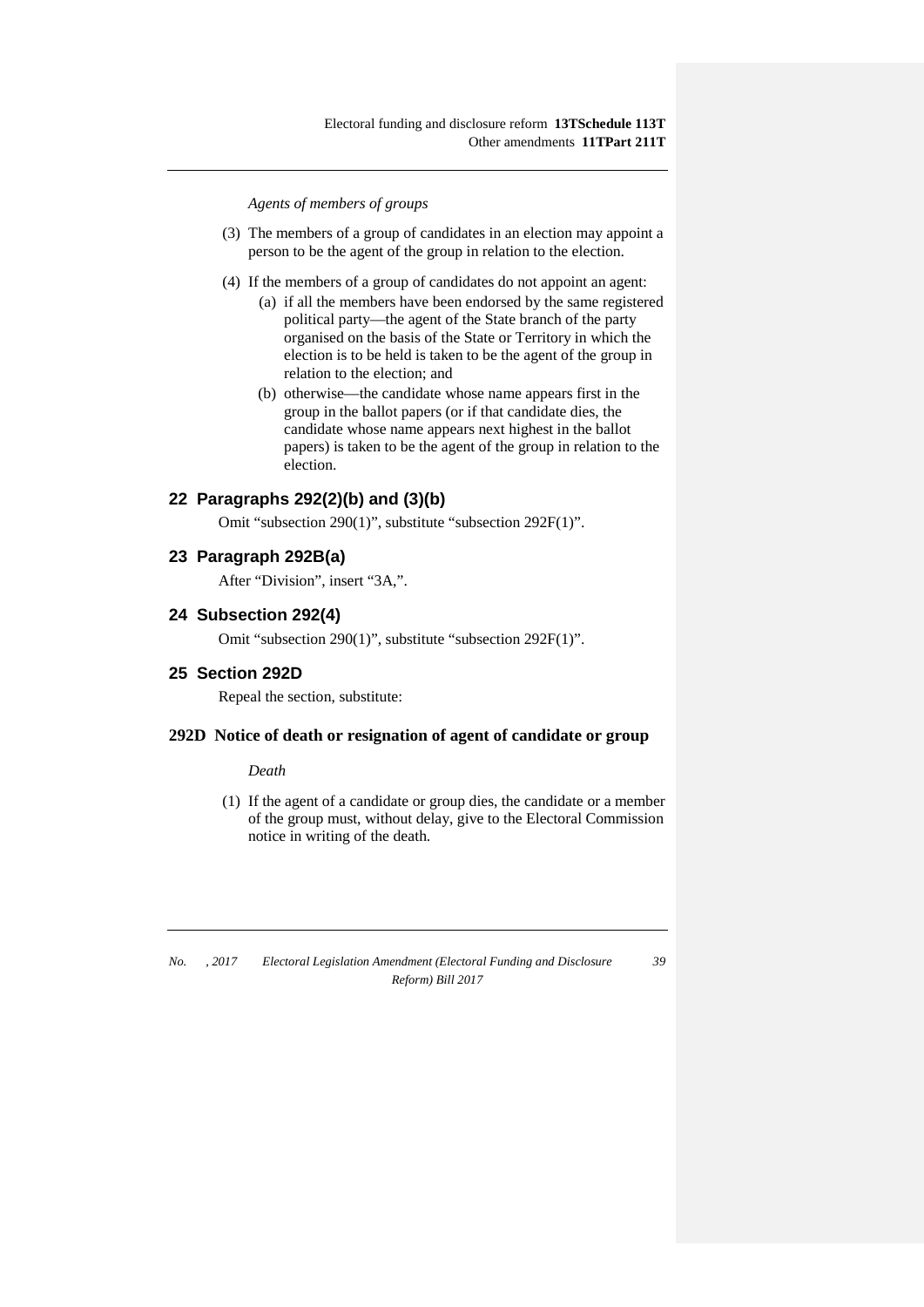#### *Resignation*

(2) If the agent of a candidate or group resigns, the agent must, without delay, give to the Electoral Commission notice in writing of the resignation.

# **26 At the end of Division 2 of Part XX**

Add:

# **Subdivision C—Nomination of financial controllers**

# **292E Financial controllers of political campaigners, third party campaigners and associated entities**

(1) Each political campaigner<del>, third party campaigner</del> and associated entity must nominate a financial controller.

Note: See the definition of *financial controller* in subsection 287(1).

- (2) If the political campaigner<del>, third party campaigner</del> or associated entity is an individual, he or she may nominate himself or herself as the financial controller.
- (3) If the political campaigner<del>, third party campaigner</del> or associated entity (the *campaigner or entity*) is not a legal person, an individual acting on behalf of the campaigner or entity must nominate the financial controller.

### **Subdivision D—Requirements for appointment or nomination**

### **292F Requirements for appointment or nomination**

- (1) An appointment of an agent under section 288 or 289, or a nomination of a financial controller under section 292E, must meet the following conditions (subject to subsection (2)):
	- (a) the person appointed or nominated is an individual who is at least 18 years old;
	- (b) written notice of the appointment or nomination is given to the Electoral Commission:
		- (i) for an appointment made by a political party or a State branch of a political party—by the party or branch; and

*<sup>40</sup> Electoral Legislation Amendment (Electoral Funding and Disclosure Reform) Bill 2017 No. , 2017*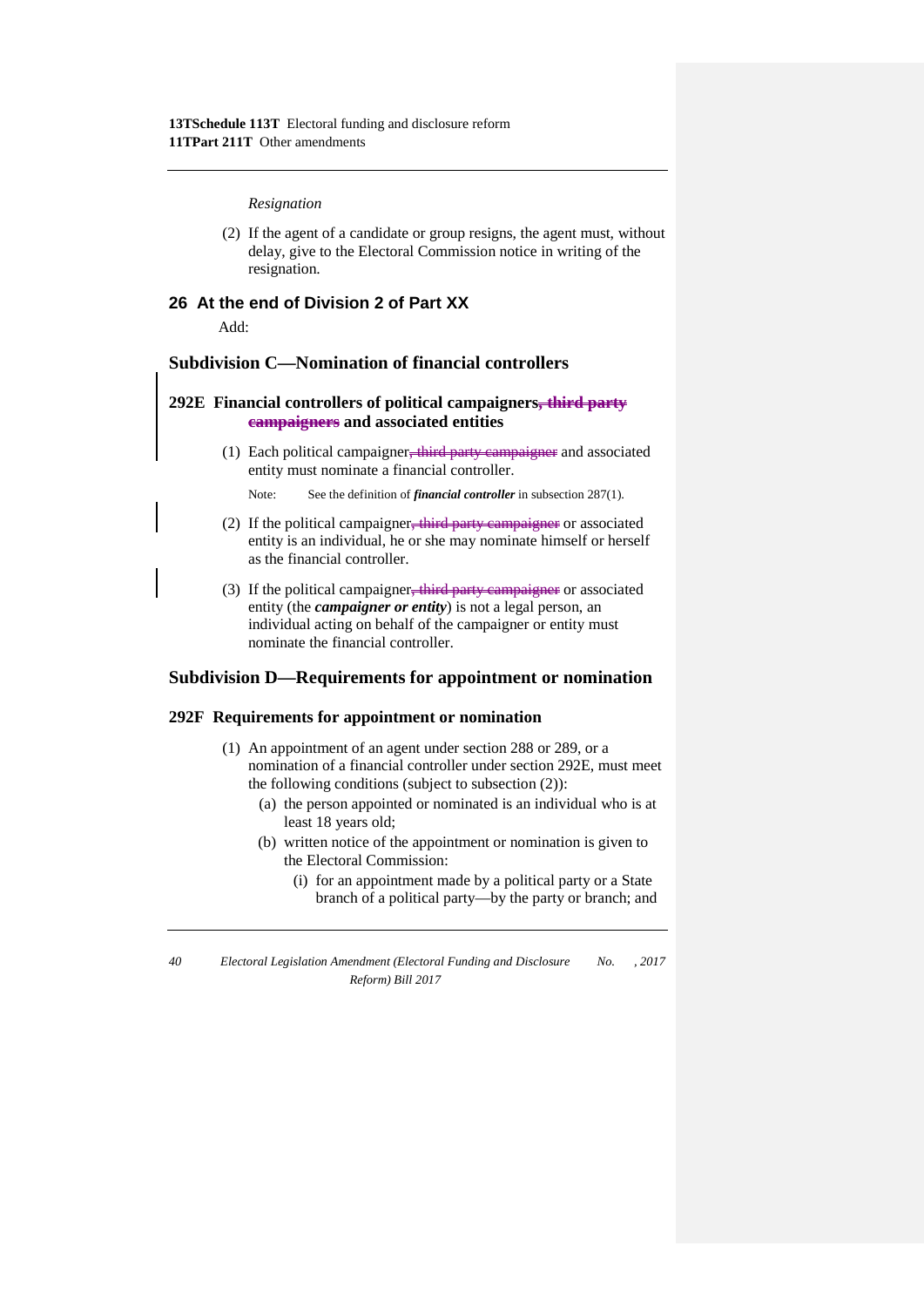- (ii) for any other appointment—by the candidate, or each member of the group, making the appointment; and
- (iii) for a nomination of a financial controller of a political campaigner<del>, third party campaigner</del> or associated entity—by the campaigner or entity nominating the financial controller;
- (c) the name and full street address and suburb or locality of the person appointed or nominated are set out in the notice;
- (d) the person appointed or nominated:
	- (i) has signed a form of consent to the appointment or nomination; and
	- (ii) has signed a declaration that he or she is eligible for appointment or nomination;
- (e) for a nomination under section 292E—the person nominated meets the definition of *financial controller* in subsection 287(1).
- (2) Subsection (1) does not apply in relation to a person who is taken to be an agent under subsection 289(2) or (4).
- (3) A consent or declaration under subsection (1) may be incorporated in, or written on the same paper as, a notice under that subsection.
- (4) A person is not eligible to be:
	- (a) appointed as an agent of a political party, candidate or group; or
	- (b) nominated as a financial controller of a political campaigner. third party campaigner or associated entity;

if the person is convicted of an offence against this Part.

# **27 Sections 294 and 297**

Repeal the sections, substitute:

### **Subdivision A—Simplified outline of this Division**

# **292G Simplified outline of this Division**

Election funding may be payable in relation to registered political parties, candidates and groups under this Division. The election

*No. , 2017 Electoral Legislation Amendment (Electoral Funding and Disclosure Reform) Bill 2017*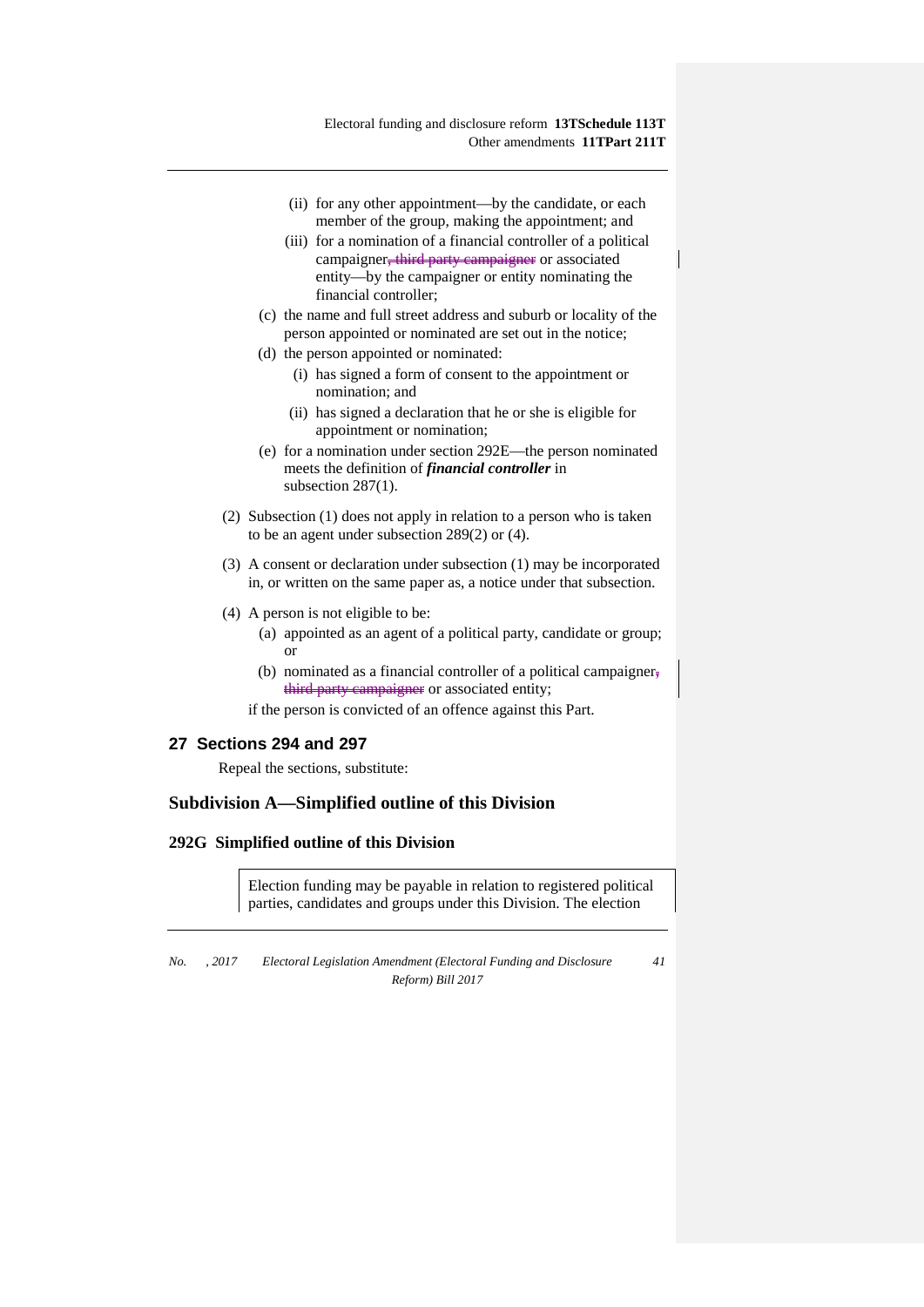funding is payable in relation to any candidate who received more than 4% of the total first preference votes cast in the election. However, a claim must be made for election funding to be paid.Election funding of \$10,000 (as indexed) is paid as soon as practicable after 20 days after the polling day for the election or elections. However, a claim must be made for election funding of more than that amount to be paid.

The amount of the election funding is worked out by reference to the number of formal first preference votes received by the candidate. However, for an amount of election funding that is more than \$10,000 (as indexed), the amount is capped at the amount of actual expenditure incurred by the candidate or the registered political party endorsing the candidate.

# **Subdivision B—Election funding**

### **293 Election funding for registered political parties**

- (1) Election funding is payable in relation to a registered political party under this section for an election if either of the following applies:
	- (a) in respect of a candidate whom the party endorses in a House of Representatives election, or in a Senate election and who is not a member of a group—the total number of formal first preference votes given for the candidate is at least 4% of the total number of formal first preference votes cast in the election;
	- (b) in respect of candidates whom the party endorses in a Senate election and who are members of a group—the total number of formal first preference group votes given for the candidates is at least 4% of the total number of formal first preference votes cast in the election.

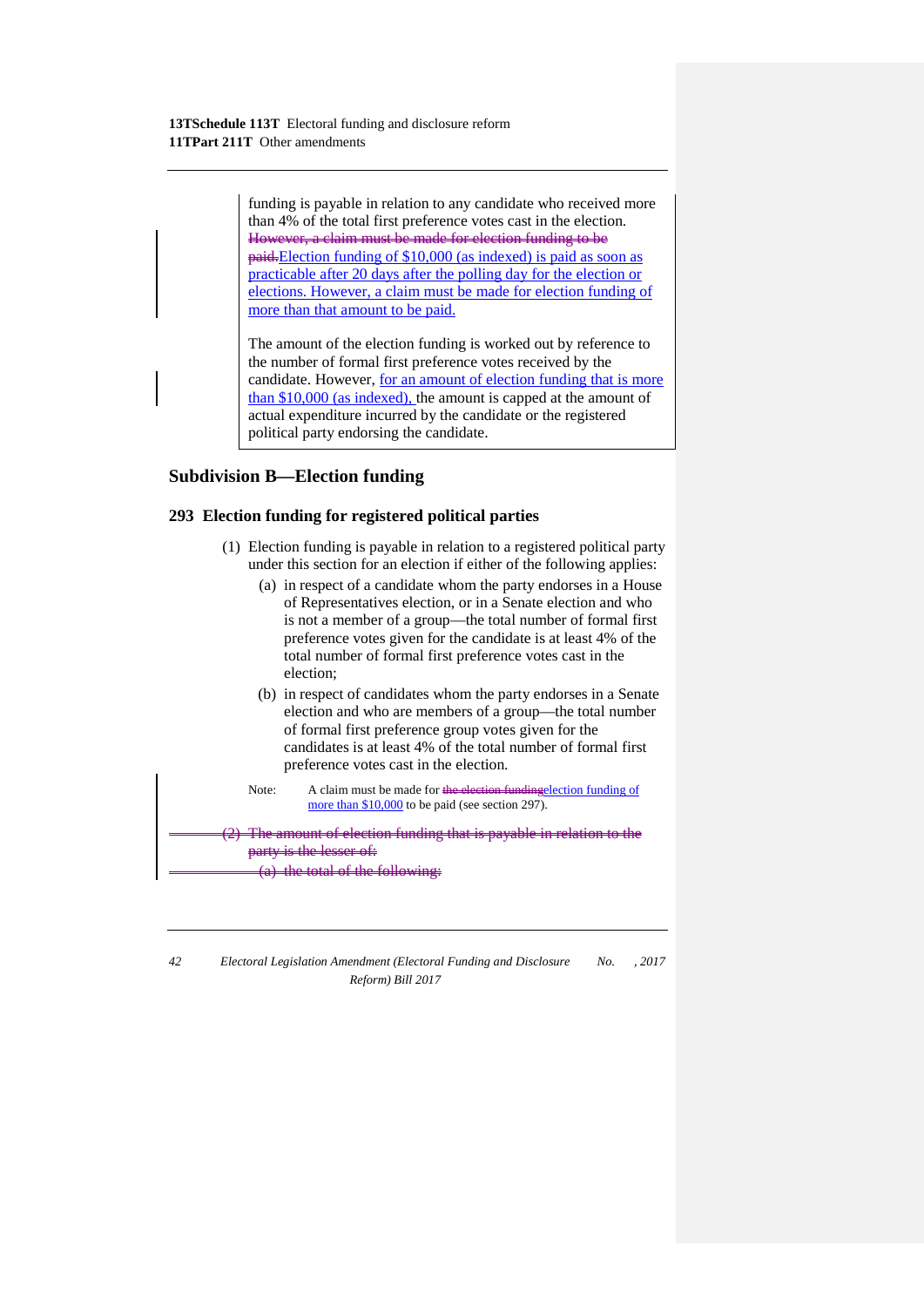Electoral funding and disclosure reform **13TSchedule 113T** Other amendments **11TPart 211T**

| (i) \$2.70479 for each formal first preference vote given for         |
|-----------------------------------------------------------------------|
| $a$ candidate in relation to whom paragraph $(1)(a)$ is               |
| satisfied:                                                            |
| (ii) \$2.70479 for each formal first preference group vote in         |
| respect of a group in relation to which paragraph (1)(b)              |
| is satisfied:                                                         |
| based on formal first preference votes and formal first               |
| preference group votes counted as at the day a determination          |
| on the party's interim claim or final claim (as the case              |
| requires) for election funding is made by the Electoral               |
| Commission: and                                                       |
| (b) the amount of electoral expenditure:                              |
| (i) claimed in respect of the registered political party for all      |
| elections held that day; and                                          |
| (ii) accepted by the Electoral Commission under                       |
| section 298C.                                                         |
| The amounts in subparagraphs $(2)(a)(i)$ and $(ii)$ are indexed under |
| section 321                                                           |
| (2) The amount of election funding that is payable in relation to the |
| party is:                                                             |
| (a) the total of the following:                                       |
| (i) \$2.73454 for each formal first preference vote given for         |
| a candidate in relation to whom paragraph $(1)(a)$ is                 |
| satisfied:                                                            |
| (ii) \$2.73454 for each formal first preference group vote in         |
| respect of a group in relation to which paragraph (1)(b)              |
| is satisfied:                                                         |
| based on formal first preference votes and formal first               |
| preference group votes counted as at the day mentioned in             |
| subsection $(3)$ ; or                                                 |
| (b) if the amount worked out under paragraph (a) is more than         |
| \$10,000-the lesser of:                                               |
| (i) the amount worked out under that paragraph; and                   |
| (ii) the amount of electoral expenditure that is claimed in           |
| respect of the registered political party for all elections           |
| held that day, and accepted by the Electoral                          |
| Commission under section 298C.                                        |
|                                                                       |

| No. | . 2017 | Electoral Legislation Amendment (Electoral Funding and Disclosure |  |
|-----|--------|-------------------------------------------------------------------|--|
|     |        | Reform) Bill 2017                                                 |  |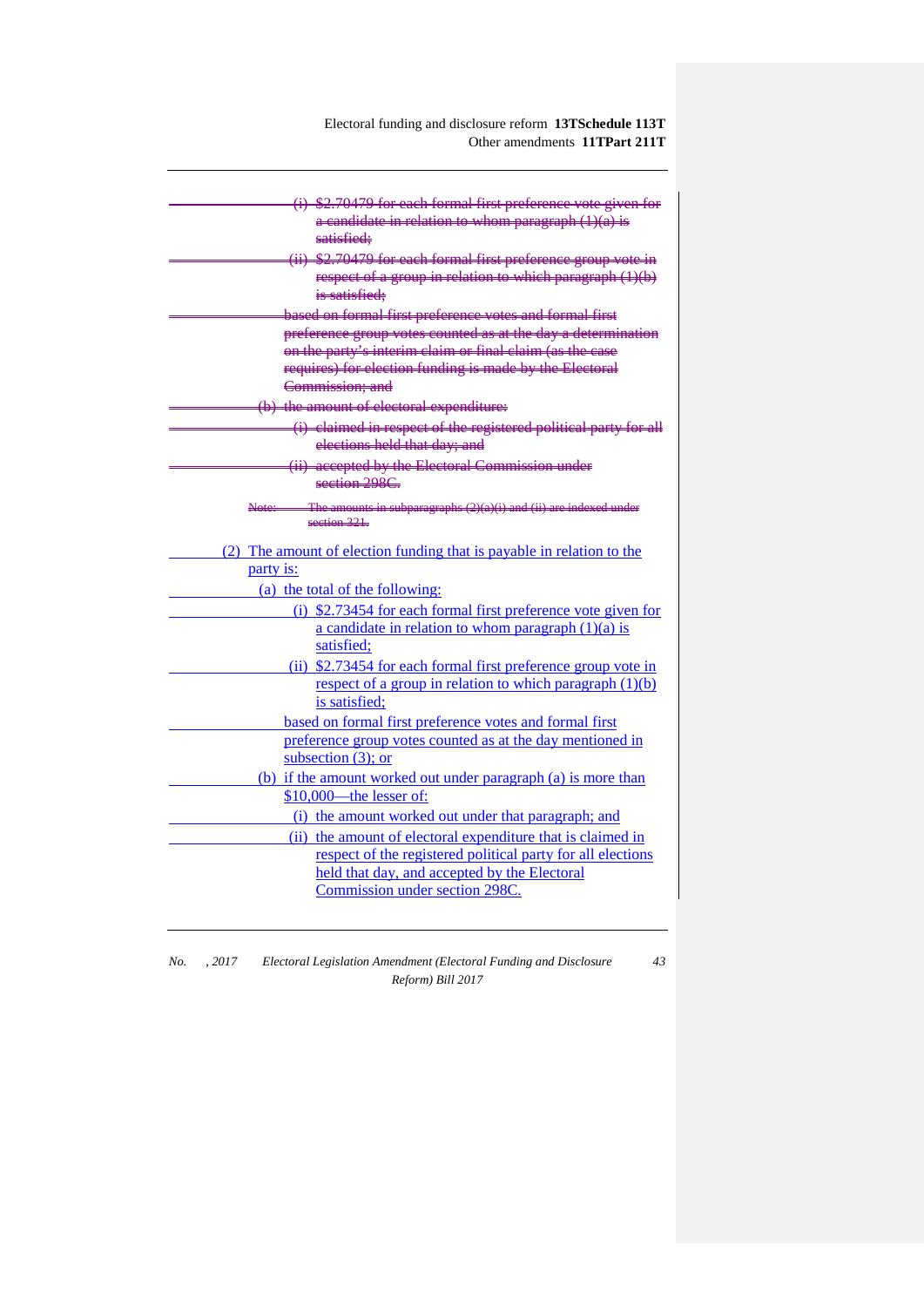| The amounts in subparagraphs $(2)(a)(i)$ and $(ii)$ and paragraph $(b)$ are<br>Note:<br>indexed under section 321.                                                                            |
|-----------------------------------------------------------------------------------------------------------------------------------------------------------------------------------------------|
| The amount worked out under paragraph $(2)(a)$ is based on formal<br><u>first preference votes and formal first preference group votes</u><br>counted as at the day:                          |
| (a) if the amount is to be paid under Subdivision BA—that is 20<br>days after the polling day for the election or elections; or                                                               |
| (b) if the amount is to be paid under Subdivision $C_{\text{--}a}$<br>determination on the party's interim claim or final claim (as<br>the case requires) for election funding is made by the |
| <b>Electoral Commission.</b>                                                                                                                                                                  |

# **294 Election funding for unendorsed candidates**

- (1) Election funding is payable in relation to a candidate under this section if:
	- (a) the candidate is neither:
		- (i) endorsed by a registered political party; nor
		- (ii) in the case of a Senate election—a member of a group; and
	- (b) the total number of formal first preference votes given for the candidate in the election is at least 4% of the total number of formal first preference votes cast in the election.

| Note: | A claim must be made for the election funding election funding of<br>more than \$10,000 to be paid (see section 297).        |
|-------|------------------------------------------------------------------------------------------------------------------------------|
|       | The amount of election funding that is payable in relation to the<br>eandidate is the lesser of:                             |
|       | (a) \$2.70479 for each formal first preference vote given for the                                                            |
|       | eandidate in the election, based on formal first preference<br>votes counted as at the day a determination on the            |
|       | eandidate's interim claim or final claim (as the case requires)<br>for election funding is made by the Electoral Commission; |
| $and$ | (b) the amount of electoral expenditure:                                                                                     |
|       | (i) claimed in respect of the candidate for the election; and                                                                |
|       | (ii) accepted by the Electoral Commission under<br>section 298C                                                              |
|       | <del>The amount in paragraph (2)(a) is</del>                                                                                 |

- *44 Electoral Legislation Amendment (Electoral Funding and Disclosure Reform) Bill 2017 No. , 2017*
-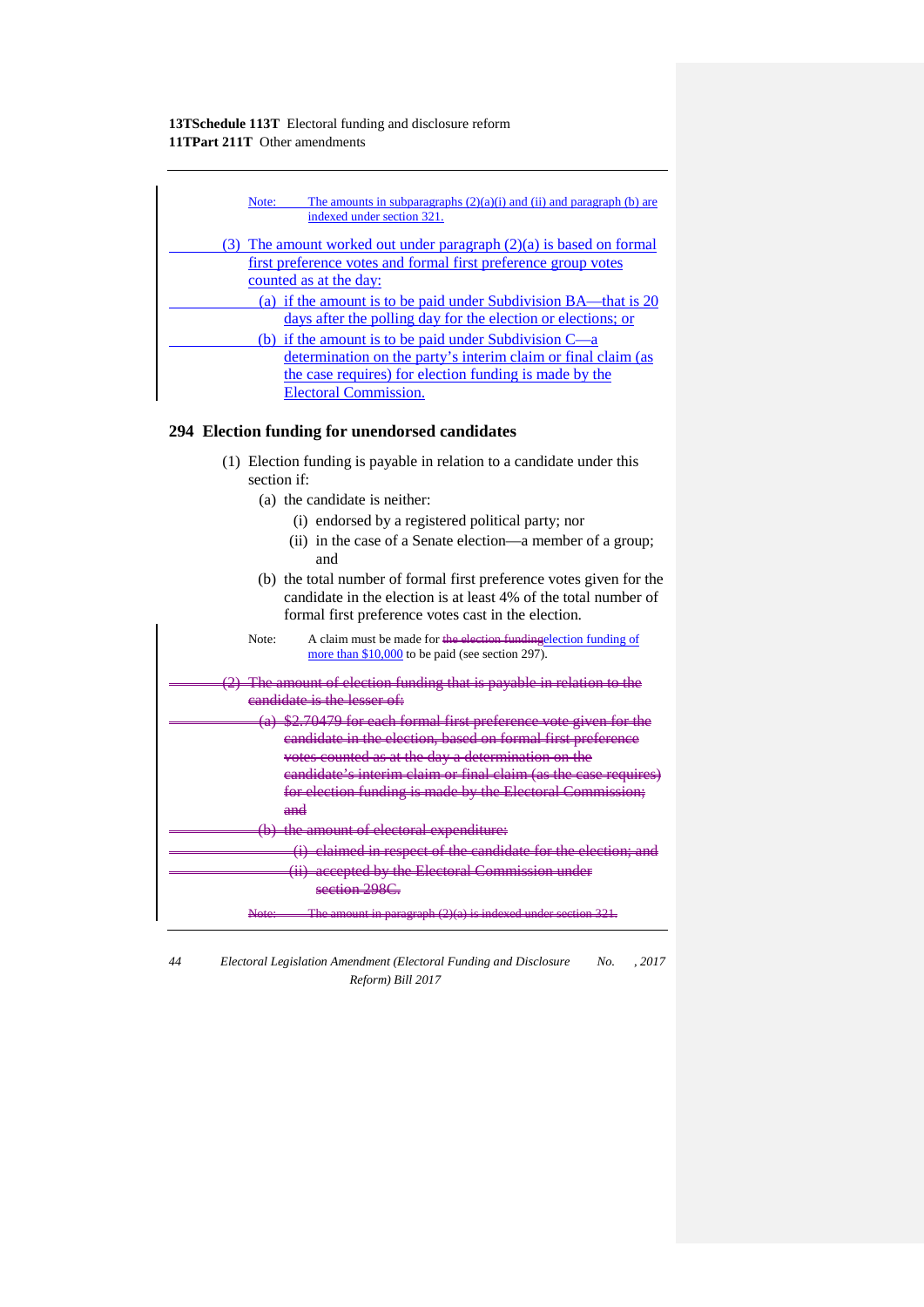Electoral funding and disclosure reform **13TSchedule 113T** Other amendments **11TPart 211T**

| (2) The amount of election funding that is payable in relation to the           |
|---------------------------------------------------------------------------------|
| candidate is:                                                                   |
| (a) \$2.73454 for each formal first preference vote given for the               |
| candidate in the election, based on formal first preference                     |
| votes counted as at the day mentioned in subsection (3); or                     |
| (b) if the amount worked out under paragraph (a) is more than                   |
| \$10,000 - the lesser of:                                                       |
| (i) the amount worked out under paragraph (a); and                              |
| (ii) the amount of electoral expenditure that is claimed in                     |
| respect of the candidate for the election, and accepted                         |
| by the Electoral Commission under section 298C.                                 |
| The amounts in paragraphs $(2)(a)$ and $(b)$ are indexed under section<br>Note: |
| 321.                                                                            |
| (3) The amount worked out under paragraph $(2)(a)$ is based on formal           |
| first preference votes counted as at the day:                                   |
| (a) if the amount is to be paid under Subdivision BA—that is 20                 |
| days after the polling day for the election; or                                 |
| (b) if the amount is to be paid under Subdivision $C_{-a}$                      |
| determination on the candidate's interim claim or final claim                   |
| (as the case requires) for election funding is made by the                      |
| <b>Electoral Commission.</b>                                                    |
|                                                                                 |
| 295 Election funding for unendorsed groups                                      |
| (1) Election funding is payable in relation to a group in a Senate              |
| election under this section if:                                                 |
| (a) none of the group's momborois a sendidate and excel by a                    |

- (a) none of the group's members is a candidate endorsed by a registered political party; and
- (b) the total number of formal first preference group votes is at least 4% of the total number of formal first preference votes cast in the Senate election.
- Note: A claim must be made for the election fundingelection funding of more than \$10,000 to be paid (see section 297).

The amount of election funding that is payable in relation to the group is the lesser of (a)  $\stackrel{\frown}{\text{82.70479}}$  for each formal first preference group vote Senate election, based on formal first preference votes and formal first preference group votes counted as at the day a

*No. , 2017 Electoral Legislation Amendment (Electoral Funding and Disclosure Reform) Bill 2017*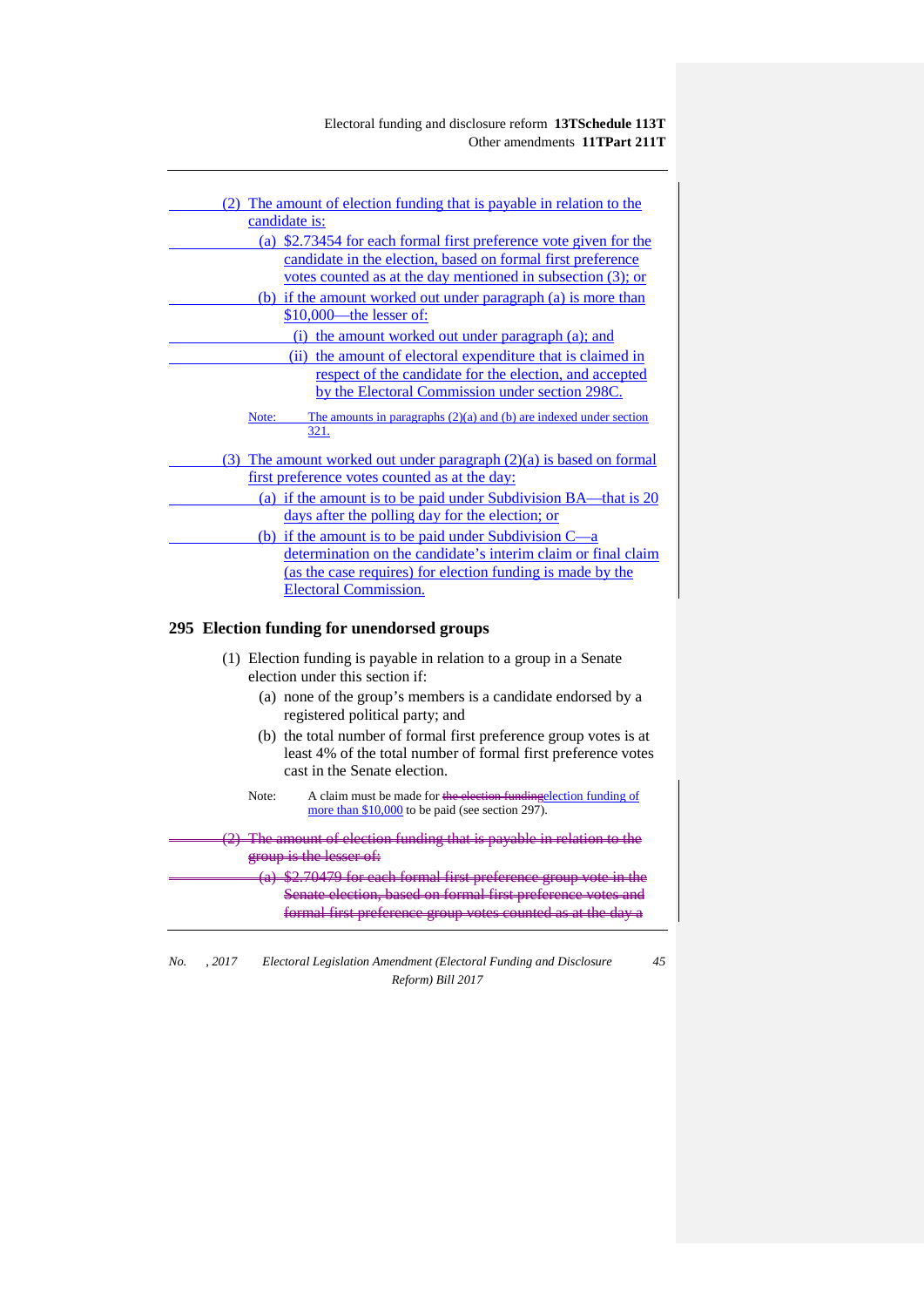| determination on the group's interim claim or final claim (as<br>the case requires) for election funding is made by the                                                                                                                                                                                                       |
|-------------------------------------------------------------------------------------------------------------------------------------------------------------------------------------------------------------------------------------------------------------------------------------------------------------------------------|
| Electoral Commission; and                                                                                                                                                                                                                                                                                                     |
| (b) the amount of electoral expenditure:                                                                                                                                                                                                                                                                                      |
| (i) claimed in respect of the group for the Senate election;                                                                                                                                                                                                                                                                  |
| ₩₩                                                                                                                                                                                                                                                                                                                            |
| (ii) accepted by the Electoral Commission under                                                                                                                                                                                                                                                                               |
| section 298C.                                                                                                                                                                                                                                                                                                                 |
| The amount in paragraph $(2)(a)$ is indexed under                                                                                                                                                                                                                                                                             |
| (2) The amount of election funding that is payable in relation to the<br>group is:                                                                                                                                                                                                                                            |
| (a) \$2.73454 for each formal first preference group vote in the<br>Senate election, based on formal first preference votes and<br>formal first preference group votes counted as at the day<br>mentioned in subsection (3); or<br>(b) if the amount worked out under paragraph (a) is more than<br>\$10,000 - the lesser of: |
| (i) the amount worked out under paragraph (a); and                                                                                                                                                                                                                                                                            |
| (ii) the amount of electoral expenditure that is claimed in                                                                                                                                                                                                                                                                   |
| respect of the group for the Senate election, and<br>accepted by the Electoral Commission under section<br>298C.                                                                                                                                                                                                              |
| The amounts in paragraphs $(2)(a)$ and $(b)$ are indexed under section<br>Note:<br>321.                                                                                                                                                                                                                                       |
| (3) The amount worked out under paragraph $(2)(a)$ is based on formal<br>first preference votes and formal first preference group votes<br>counted as at the day:                                                                                                                                                             |
| (a) if the amount is to be paid under Subdivision BA—that is 20<br>days after the polling day for the Senate election; or                                                                                                                                                                                                     |
| (b) if the amount is to be paid under Subdivision C—a<br>determination on the group's interim claim or final claim (as<br>the case requires) for election funding is made by the<br><b>Electoral Commission.</b>                                                                                                              |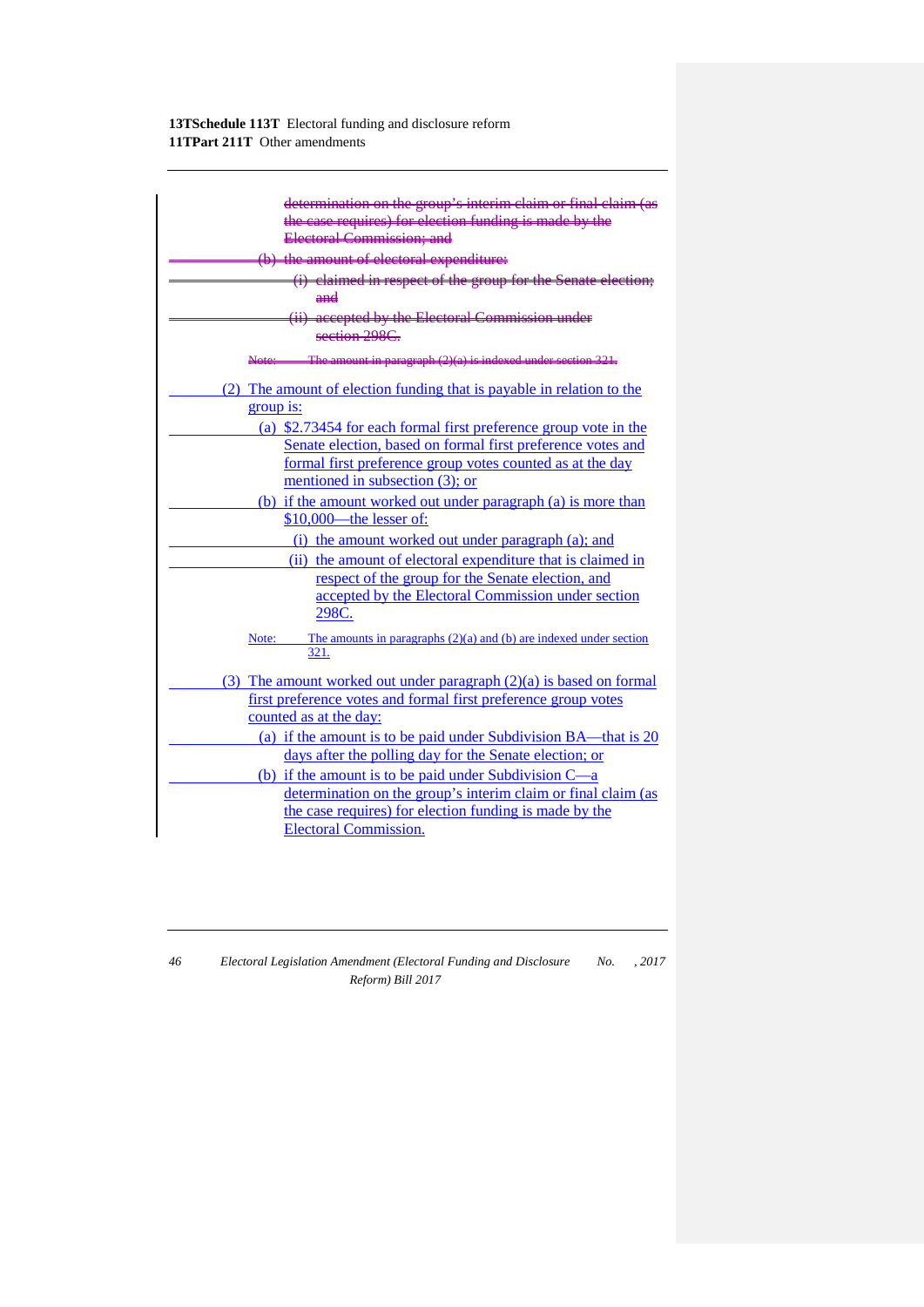# **Subdivision BA—Automatic payment of election funding of \$10,000**

# **296 Automatic payment of election funding of \$10,000**

| (1) As soon as practicable after 20 days after the polling day for an              |
|------------------------------------------------------------------------------------|
| election or elections, the Electoral Commission must pay \$10,000                  |
| in relation to each registered political party, candidate, or group in             |
| a Senate election, that is entitled to claim, and wishes to receive, an            |
| amount under subsection 293(2), 294(2) or 295(2).                                  |
| The amount of \$10,000 is indexed under section 321.<br>Note 1:                    |
| Note 2: A registered political party may state under paragraph $126(2)(d)$ that it |
| does not wish to receive election funding.                                         |
| (2) The amount must be paid to:                                                    |
| (a) for a registered political party:                                              |
| (i) that is a State branch of a federal party; and                                 |
| (ii) that the agent of the federal party has agreed may                            |
| receive the amount:                                                                |
| the agent of the State branch; or                                                  |
| (b) for a registered political party:                                              |
| (i) that is a State branch of a federal party; and                                 |
| (ii) that the agent of the federal party has not agreed may                        |
| receive the amount;                                                                |
| the agent of the federal branch; or                                                |
| (c) for any other registered political party—the agent of the                      |
| registered political party; or                                                     |
| (d) for a candidate or group—the agent of the candidate or                         |
| group.                                                                             |
| Subdivision C. Claims for election funding of more than                            |

**Subdivision C—Claims for election funding of more than \$10,000**

**297 Need for a claim for election funding of more than \$10,000**

(1) For <del>an amount of election funding</del>election funding of more than \$10,000 to be paid, a claim must be made by: (a) the agent of a registered political party; or

*No. , 2017 Electoral Legislation Amendment (Electoral Funding and Disclosure Reform) Bill 2017 47*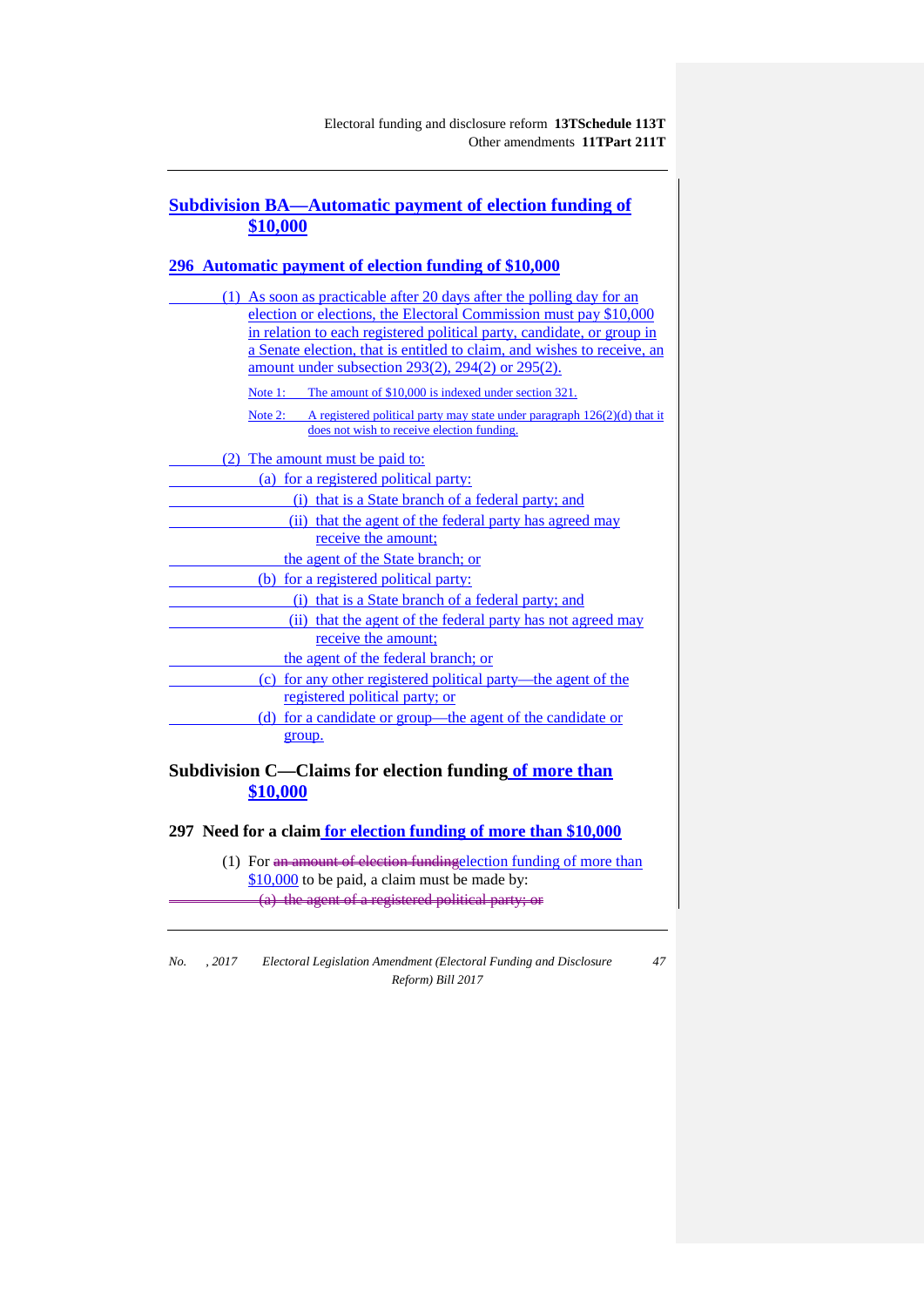| (a) for a registered political party:                                         |
|-------------------------------------------------------------------------------|
| (i) that is a State branch of a federal party; and                            |
| (ii) that the agent of the federal party has agreed may                       |
| receive the election funding;                                                 |
| the agent of the State branch; or                                             |
| (aa) for a registered political party:                                        |
| (i) that is a State branch of a federal party; and                            |
| (ii) that the agent of the federal party has not agreed may                   |
| receive the election funding;                                                 |
| the agent of the federal branch; or                                           |
| (ab) for any other registered political party—the agent of the                |
| registered political party; or                                                |
| (b) the agent of a candidate or group.                                        |
| The amount of \$10,000 is indexed under section 321.<br>Note:                 |
| (2) The agent may make:                                                       |
| (a) an interim claim; or                                                      |
| (b) both an interim claim and a final claim; or                               |
| (c) a final claim.                                                            |
|                                                                               |
| Note:<br>If an interim claim only is made, see subsections $298C(3)$ and (4). |
| A final claim must specify all electoral expenditure for which                |
| election funding is sought, even if some or all of the electoral              |
| expenditure has been specified in an interim claim.                           |
| (3) A final claim must specify all electoral expenditure for which            |
| election funding is sought, even if:                                          |
| (a) some of the election funding sought has already been paid                 |
| under Subdivision BA; or                                                      |
| (b) some or all of the electoral expenditure has been specified in            |
| an interim claim.                                                             |
| (4) A final claim may specify electoral expenditure already specified         |
| in an interim claim by making reference to the interim claim.                 |

(5) Only one interim claim and one final claim may be made.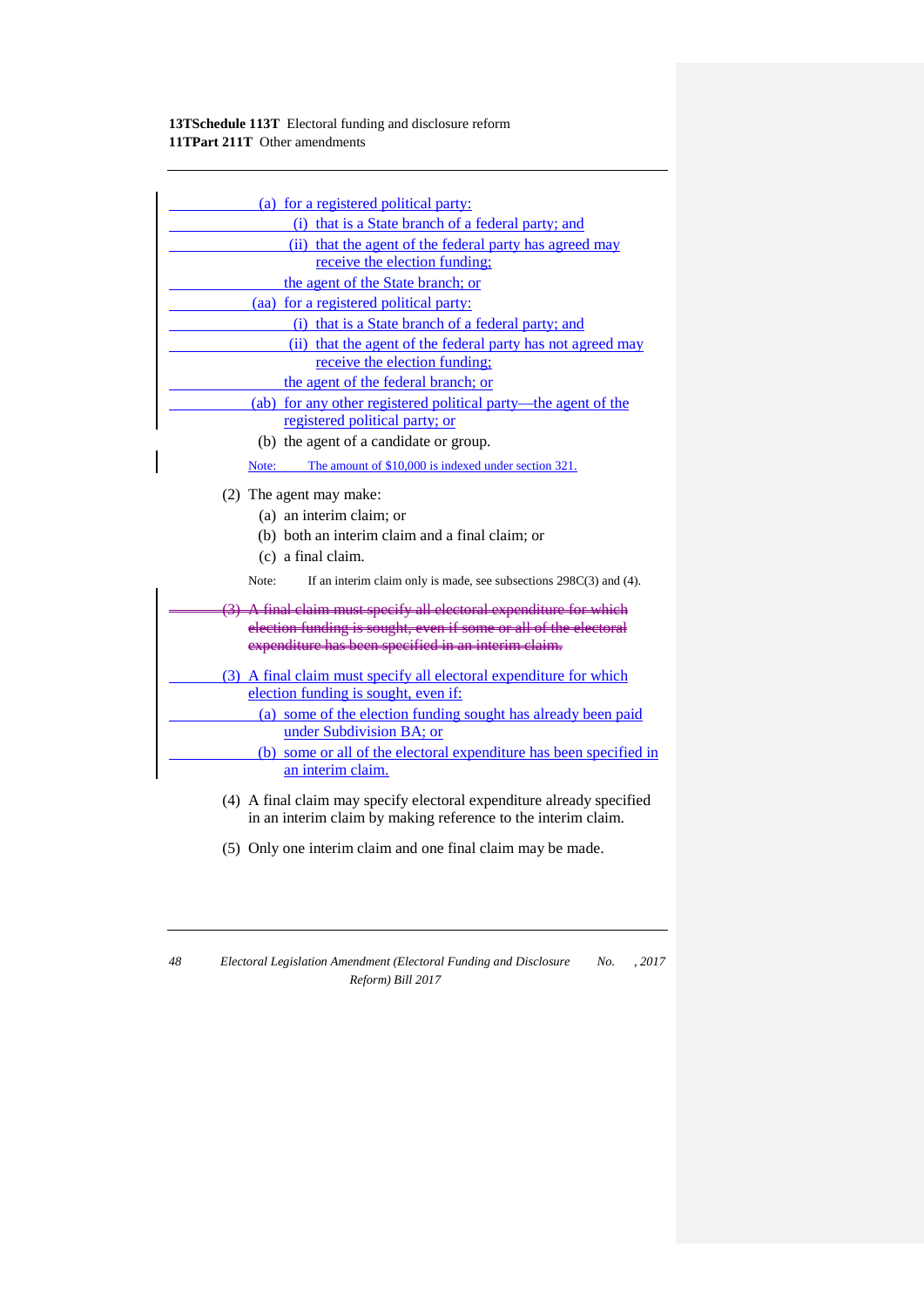### **298 Electoral expenditure incurred**

- (1) A claim made by the agent of a registered political party must specify electoral expenditure:
	- (a) incurred by the party, or by candidates endorsed by the party, in relation to all elections held on the same day; and
	- (b) for which election funding is sought.
- (2) A claim made by the agent of a candidate in an election who is not endorsed by a registered political party must specify electoral expenditure:
	- (a) incurred by the candidate in relation to the election; and
	- (b) for which election funding is sought.
- (3) A claim made by the agent of a group in a Senate election must specify electoral expenditure:
	- (a) incurred by the group, or by candidates who are members of the group, in relation to the election; and
	- (b) for which election funding is sought.

### **298A Form of claim**

A claim must:

- (a) specify whether the claim is an interim claim or final claim; and
- (b) be in an approved form; and
- (c) specify the person or persons to whom the election funding is payable; and
- (d) if the election funding is payable to more than one person specify the percentages in which the election funding is payable to each person; and
- (e) provide all the information, and be accompanied by any documents, required by the form.

### **298B Lodging of claim**

- (1) A claim must be lodged with the Electoral Commission during the period:
	- (a) beginning 20 days after the polling day for the election or elections; and

*No. , 2017 Electoral Legislation Amendment (Electoral Funding and Disclosure Reform) Bill 2017 49*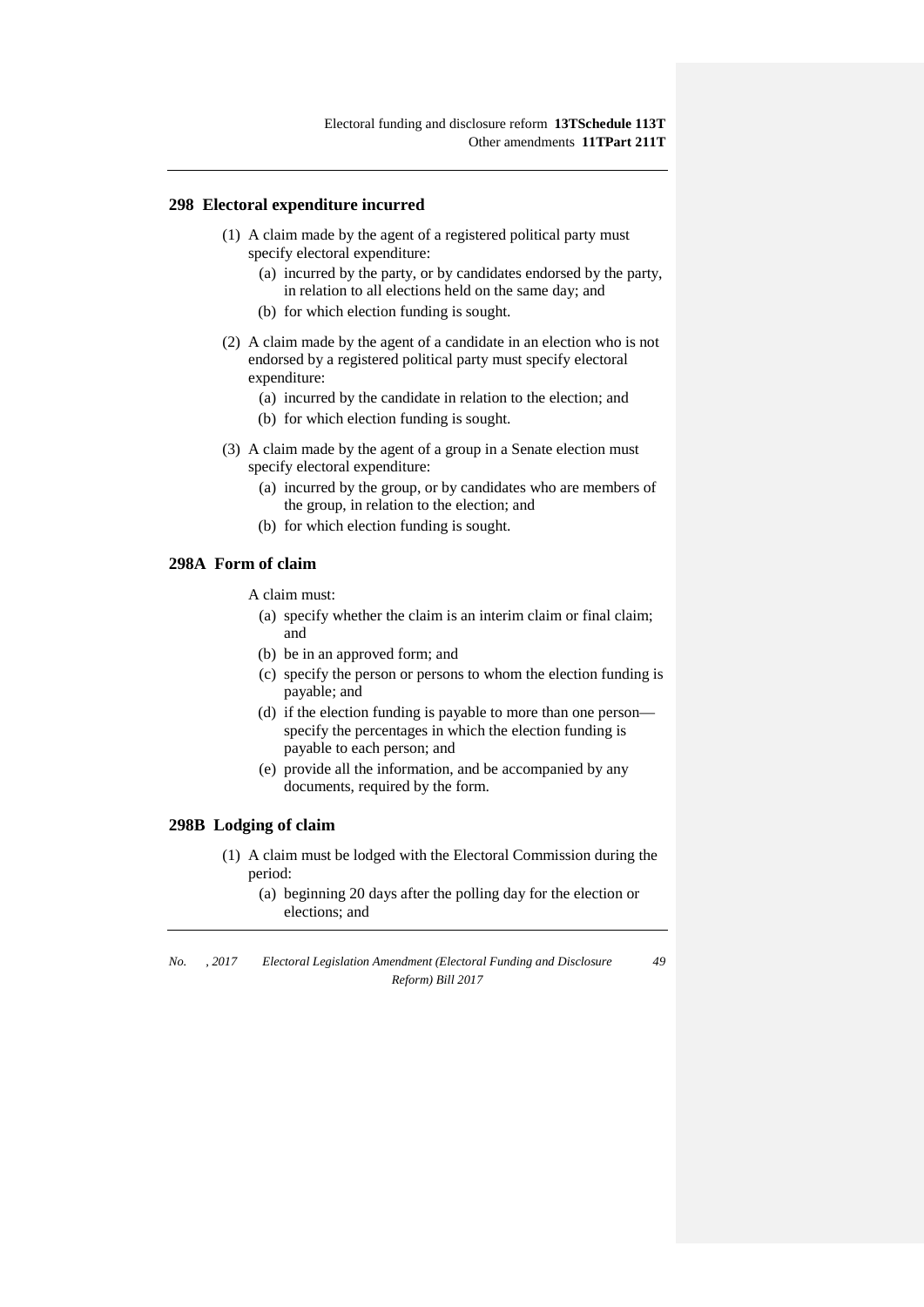- (b) ending 6 months after that polling day.
- (2) A claim is taken not to have been made if it is not lodged within that period.

# **298C Determination of claim**

- (1) The Electoral Commission must, within 20 days of the Electoral Commission receiving a claim:
	- (a) decide whether to accept or refuse the claim, in whole or in part; and
	- (b) to the extent that the Electoral Commission accepts the claim—pay the amount required by section 298D or 298E.
- (2) In deciding whether to accept or refuse a claim, in whole or in part, the Electoral Commission must only consider:
	- (a) whether expenditure claimed is electoral expenditure; and
	- (b) if expenditure claimed is electoral expenditure—both:
		- (i) whether the electoral expenditure was incurred; and
		- (ii) whether the electoral expenditure has been specified in a claim made by another agent.
- (3) If an interim claim is accepted, in whole or in part, and a final claim is not lodged:
	- (a) no further election funding is payable; and
	- (b) the interim claim is taken to be a final claim accepted, in whole or in part, by the Electoral Commission for the purposes of subsection 301(1); and
	- (c) if the interim claim is accepted only in part—the interim claim is taken to be a final claim refused in part by the Electoral Commission for the purposes of sections 298F, 298G and 298H.
- (4) If:
	- (a) an interim claim is refused; and
	- (b) a final claim is not lodged;

the interim claim is taken to be a final claim refused by the Electoral Commission for the purposes of sections 298F, 298G and 298H.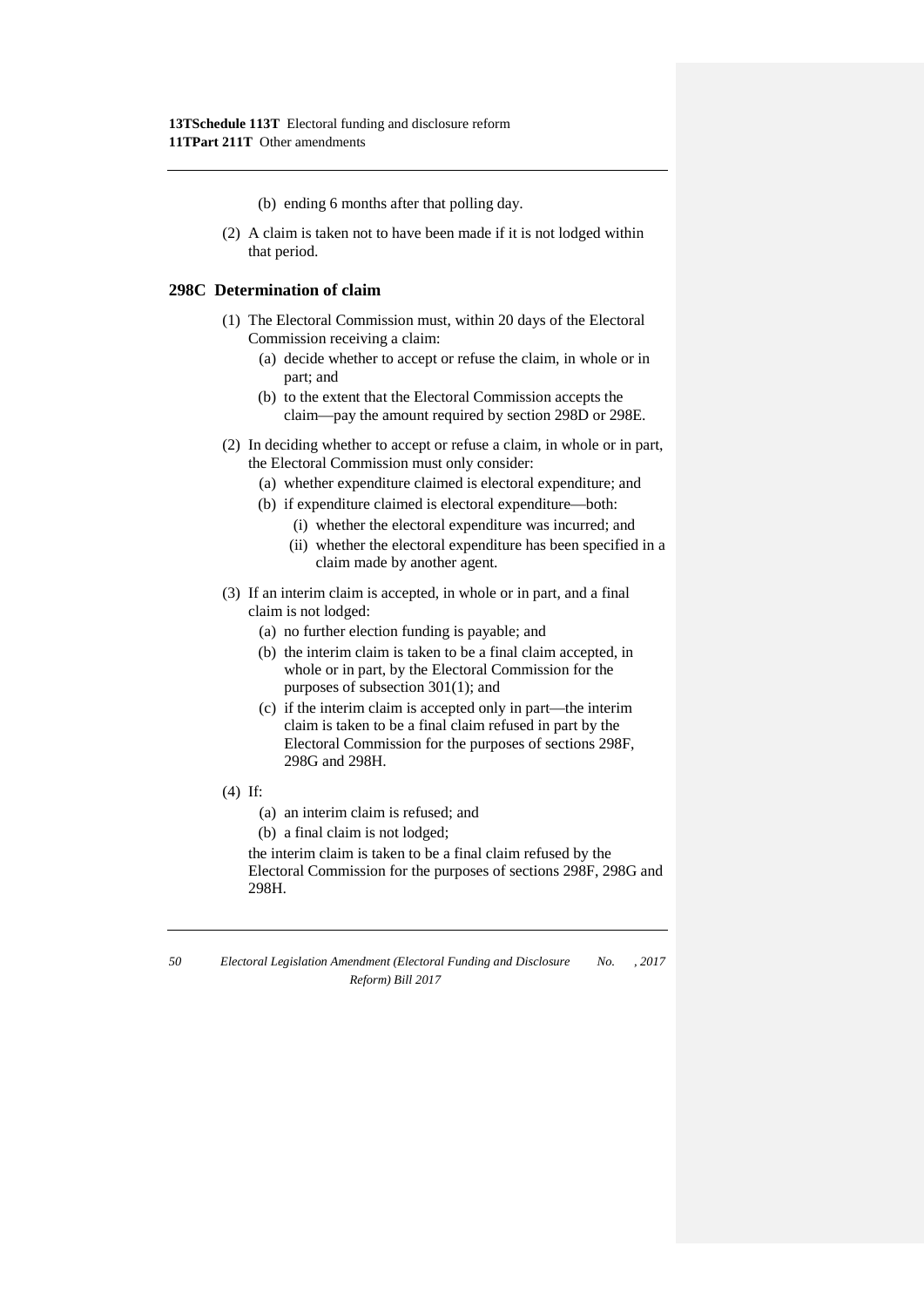(5) To avoid doubt, subsection (3) does not require the Electoral Commission to determine the amount of election funding that is payable based on formal first preference votes and formal first preference group votes counted as at the day the interim claim is taken to be a final claim.

#### **298D Payment to be made following acceptance of an interim claim**

(1) This section applies if the Electoral Commission accepts, in whole or in part, an interim claim made by the agent of a registered political party, candidate or group in relation to an election or elections.

(2) The Electoral Commission must, within 20 days of the Commission receiving the claim, pay 95% of the amount the payable in relation to the party, candidate or group under subsection  $293(2)$ ,  $294(2)$  or  $295(2)$ , in accordance 298A(c) and (d).

- (2) Within 20 days of the Electoral Commission receiving the claim, the Electoral Commission must pay 95% of the amount: (a) payable in relation to the party, candidate or group under subsection 293(2), 294(2) or 295(2); and
	- (b) reduced by any amount that has been paid in relation to the party, candidate or group in accordance with section 296. The amount must be paid in accordance with paragraphs 298A(c)

and (d).

- Note 1: Under paragraphs 298A(c) and (d), a claim may specify the person or persons to whom, and percentages in which, election funding is payable.
- Note 2: See also section 299A if the amount is payable to the agent of a registered political party.

### **298E Payment to be made following acceptance of a final claim**

(1) This section applies if the Electoral Commission accepts, in whole or in part, a final claim made by the agent of a registered political party, candidate or group in relation to an election or elections.

(2) The Electoral Commission must, within 20 days of the Electoral Commission receiving the claim, pay the amount that is payable in

*No. , 2017 Electoral Legislation Amendment (Electoral Funding and Disclosure Reform) Bill 2017*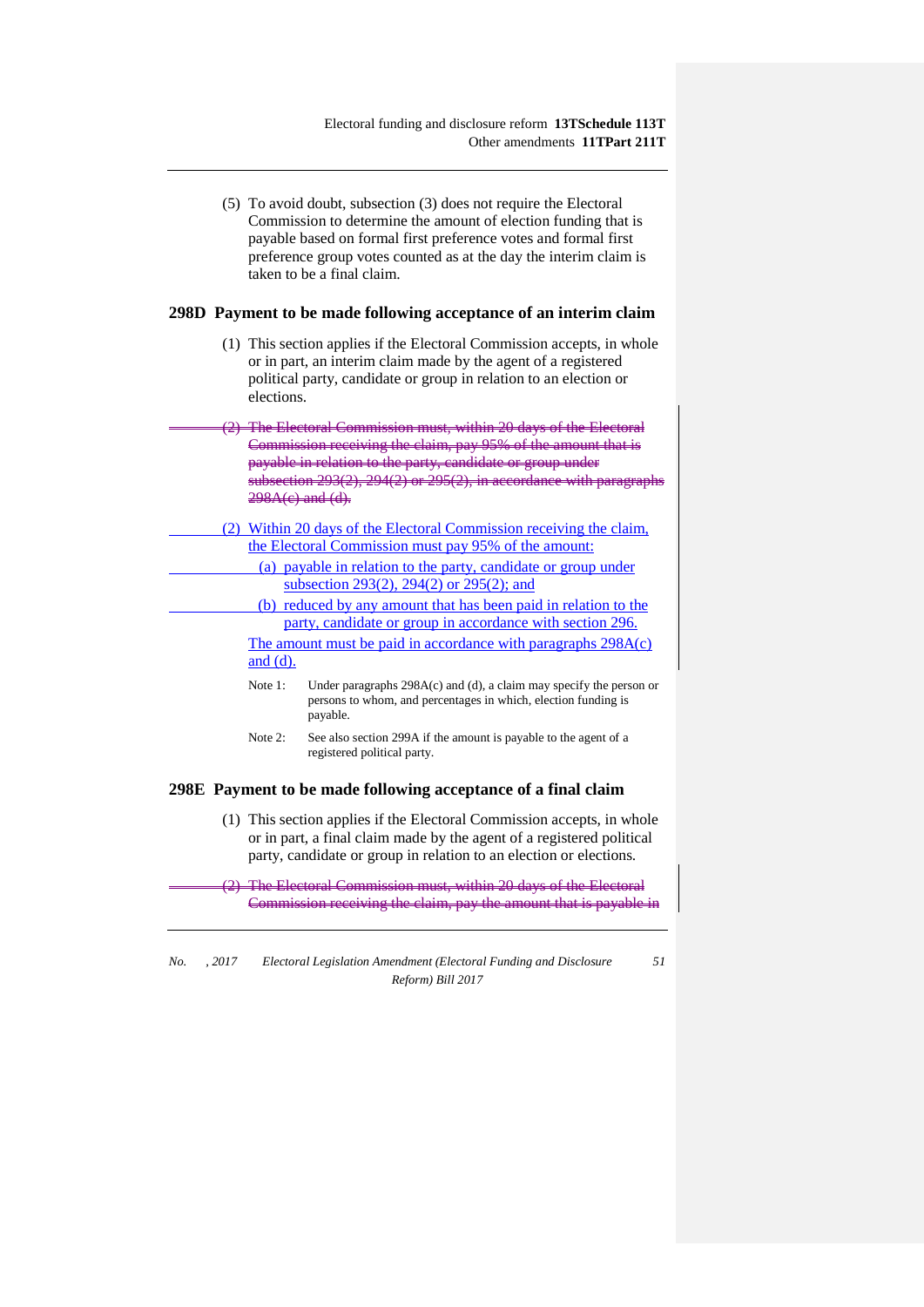| relation to the party, candidate or group under subsection 29<br>$294(2)$ or $295(2)$ , reduced by any amount that has been paid<br>cordance with section 298D, in accordance with paragraphs<br><del>298A(e) and (d).</del>   |
|--------------------------------------------------------------------------------------------------------------------------------------------------------------------------------------------------------------------------------|
| Within 20 days of the Electoral Commission receiving the claim,<br>the Electoral Commission must pay the amount:<br>(a) payable in relation to the party, candidate or group under<br>subsection 293(2), 294(2) or 295(2); and |
| (b) reduced by any amount that has been paid in relation to the<br>party, candidate or group in accordance with section 296 or<br>298D.<br>The amount must be paid in accordance with paragraphs $298A(c)$<br>and $(d)$ .      |
| Under paragraphs $298A(c)$ and (d), a claim may specify the person or<br>Note 1:<br>persons to whom, and percentages in which, election funding is<br>payable.                                                                 |

Note 2: See also section 299A if the amount is payable to the agent of a registered political party.

### **298F Refusing a final claim**

If a final claim is refused, in whole or in part, the Electoral Commission must cause to be given to the agent of the registered political party, candidate or group to which the claim relates, a notice that states that the claim has been refused, in whole or in part, and sets out the reasons for the refusal.

Note: A notice may be required under this section if an interim claim that is refused, in whole or in part, is taken to be a final claim under paragraph 298C(3)(c) or subsection 298C(4).

# **298G Application for reconsideration of decision to refuse a final claim**

- (1) If a final claim is refused, in whole or in part, the agent of the registered political party, candidate or group to which the claim relates may apply to the Electoral Commission for the Electoral Commission to reconsider the decision.
- (2) The application must:

(a) be in writing; and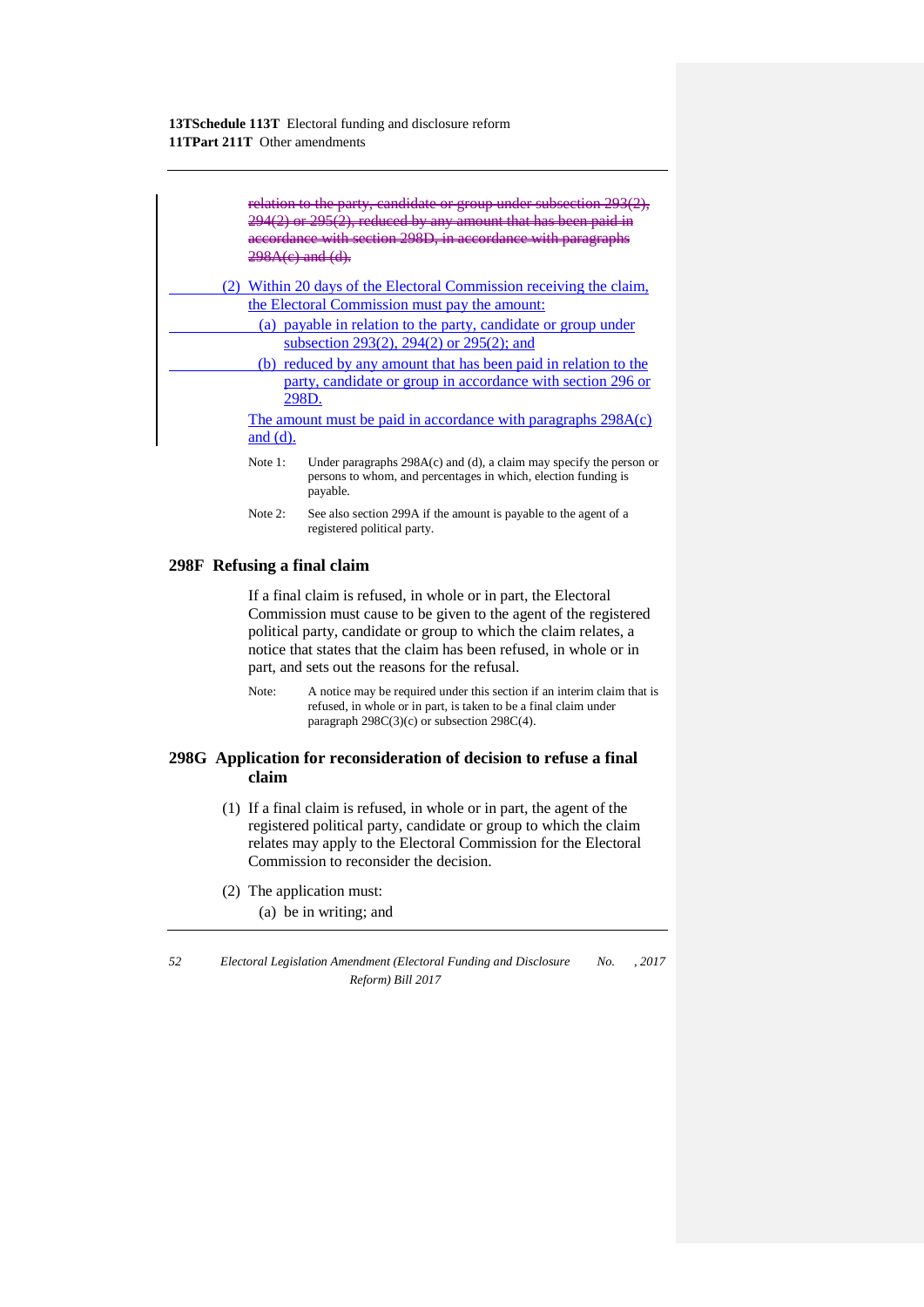- (b) set out the reasons for the application.
- (3) The application must be made within:
	- (a) 28 days after the day on which the agent is notified of the refusal; or
	- (b) if, either before or after the end of that period of 28 days, the Electoral Commission extends the period within which the application may be made—the extended period for making the application.

# **298H Reconsideration by Electoral Commission**

- (1) Upon receiving such an application, the Electoral Commission must:
	- (a) reconsider the decision; and
	- (b) decide to:
		- (i) affirm the decision; or
		- (ii) vary the decision; or
		- (iii) set aside the decision and make another decision.
- (2) The Electoral Commission must give to the relevant agent a notice stating the decision on the reconsideration together with a statement of the reasons for the decision.
- (3) If the Electoral Commission's decision on the reconsideration would require an amount, or an additional amount, of election funding to be paid, the Electoral Commission must pay the amount within 20 days of the day of its decision.
- (4) The Electoral Commission may not delegate its power under subsection  $(1)$ .
- (5) Subsections 141(5) to (6A) apply in relation to a decision under this section in the same way as those subsections apply to a reviewable decision made by the Electoral Commission under subsection  $141(2)$  or  $(4)$ .

# **Subdivision D—Payments of election funding**

# **28 Section 299**

Repeal the section, substitute:

*No. , 2017 Electoral Legislation Amendment (Electoral Funding and Disclosure Reform) Bill 2017*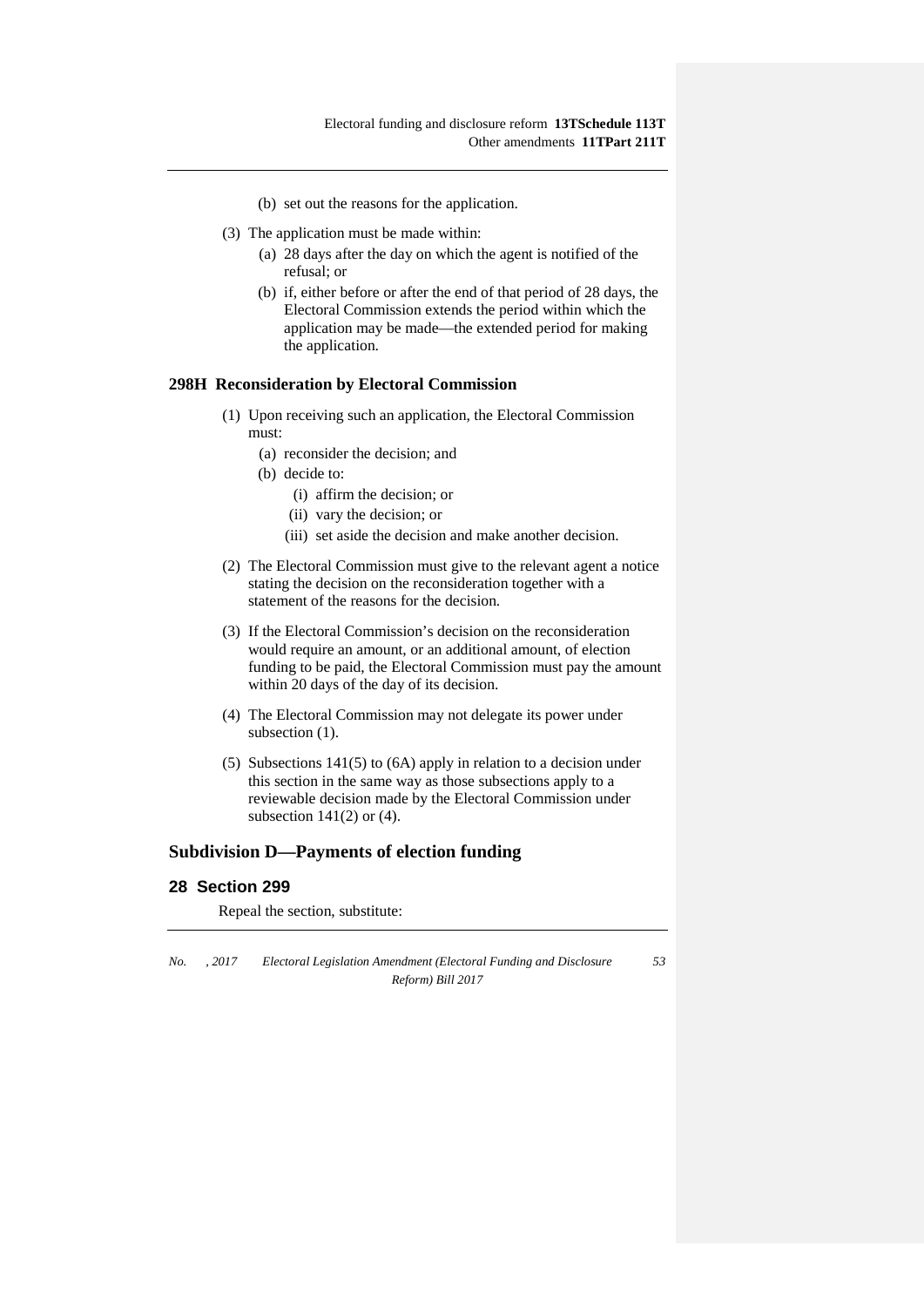### **299 Recovery of amounts that are not payable**

If:

- (a) a payment is made under this Division; and
- (b) the recipient is not entitled to receive the whole or a part of the amount paid;

that amount or part may be recovered by the Commonwealth as a debt due to the Commonwealth by action against the person in a court of competent jurisdiction.

# **29 Subsection 299A(1)**

Omit "under section 299 to the agent or principal agent", substitute "under section 298D or 298E to the agent".

# **30 At the end of subsection 299A(1)**

Add:

Note: An interim claim or final claim must specify the person to whom election funding is payable which may be the agent (see paragraph 298A(c)).

# **31 Subsection 299A(8)**

Omit "or principal agent".

# **32 Sections 300 and 301**

Repeal the sections, substitute:

# **Subdivision E—Miscellaneous**

### **300 Death of candidates or group members**

*Death of candidate*

- (1) If formal first preference votes were given for a candidate in an election, a payment may be made in respect of the candidate even if the candidate dies.
- (2) If the candidate was neither:
	- (a) endorsed by a registered political party; nor
	- (b) a member of a group;

*<sup>54</sup> Electoral Legislation Amendment (Electoral Funding and Disclosure Reform) Bill 2017 No. , 2017*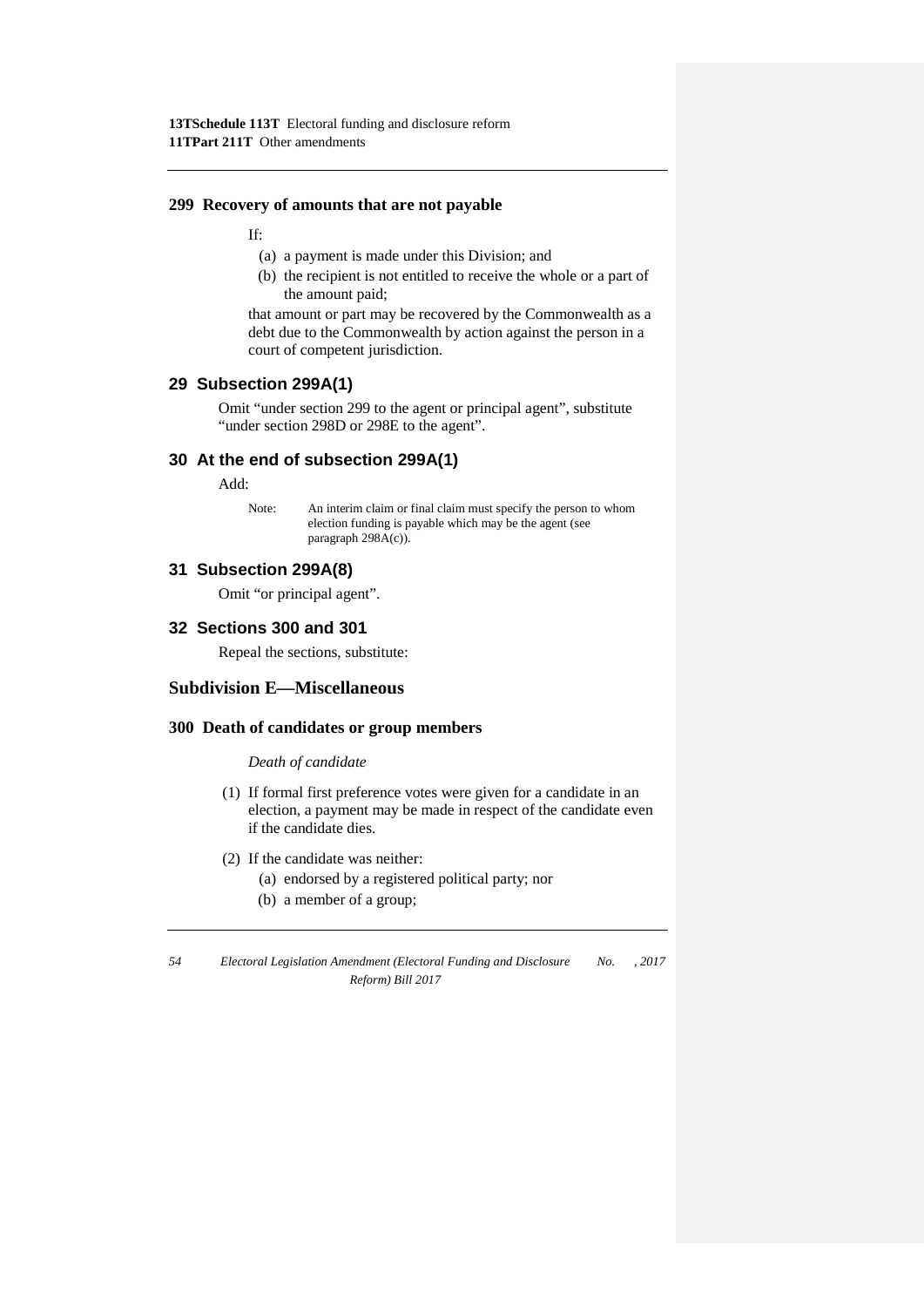and was his or her own agent for the purposes of this Part, the payment may be made to the candidate's legal personal representative.

*Death of member of group*

(3) If group votes were given in a Senate election in relation to a group of candidates, a payment may be made for the group even if a candidate who was a member of the group dies.

### **301 Varying decisions accepting claims**

- (1) If:
	- (a) the Electoral Commission has made a decision (the *claim decision*) under section 298C to accept an amount of electoral expenditure specified in a final claim; and
	- (b) the Electoral Commission becomes satisfied that:
		- (i) the amount of electoral expenditure should not have been accepted; or
		- (ii) only a lesser amount of electoral expenditure should have been accepted;

the Electoral Commission may vary the claim decision accordingly.

- (2) If the Electoral Commission makes a decision (the *variation decision*) to vary the claim decision, sections 298F, 298G and 298H apply in relation to the variation decision as if it were, to the extent of the variation, a decision of the Commission to refuse the claim.
- (3) If:
	- (a) the Electoral Commission varies the claim decision; and
	- (b) the total amount of election funding that has been paid to a person in respect of the final claim, and any interim claim, exceeds the amount that, under the claim decision as varied, should have been paid to the person in respect of the final claim;

the amount of the excess is an overpayment, and may be recovered by the Commonwealth as a debt due to the Commonwealth by action against the person.

*No. , 2017 Electoral Legislation Amendment (Electoral Funding and Disclosure Reform) Bill 2017 55*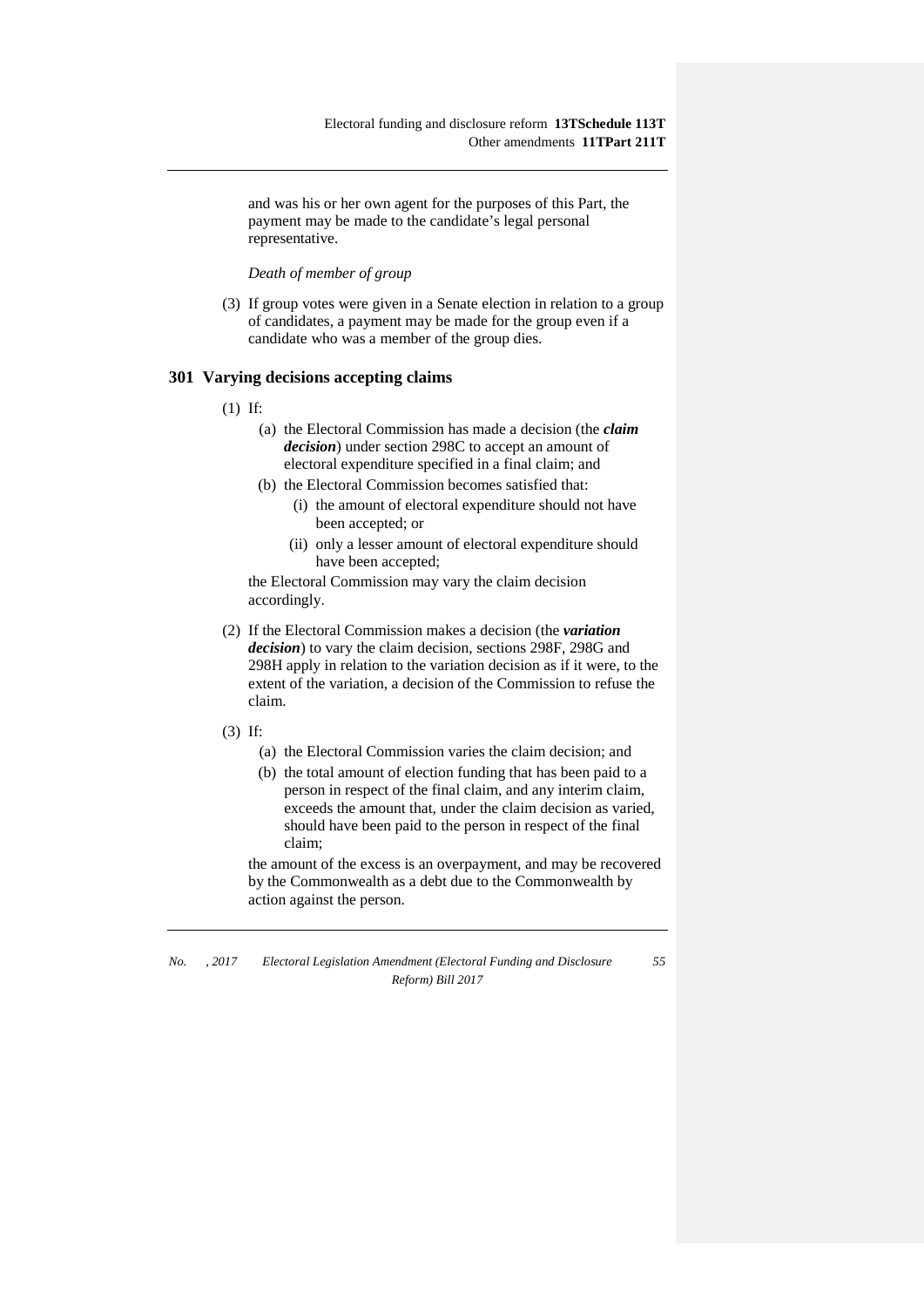# **33 After Division 3 of Part XX**

Insert:

# **Division 3A—Requirements relating to donations**

# **Subdivision A—Interpretation**

### **302A Simplified outline of this Division**

This Division regulates gifts that are made to registered polit parties, candidates, groups, political campaigners and third party campaigners.

Gifts of over \$250 to political entities (broadly, registered political parties, candidates and Senate groups), and most political campaigners, must be made by allowable donors. Similarly, only allowable donors may make gifts of more than year to a single political entity or political campaigner. An allowable donor is <del>such as an Au</del> Australia.

Gifts to third party campaigners, and to political campaigners that are registered charities or registered organisations, from non-allowable donors must not be made or used for political purposes. Gifts to such charities and organisations from non-allowable donors must be kept in a separate account.

Anti-avoidance provisions apply to strengthen these requirements.

Generally, gifts must also be paid from bank accounts in Australia. Specified particulars must be provided for gifts over \$250.

rson may be liable for a civil penalty for contra requirements. There are some exceptions such as when a gift is made in a personal capacity.

*56 Electoral Legislation Amendment (Electoral Funding and Disclosure No. , 2017 Reform) Bill 2017*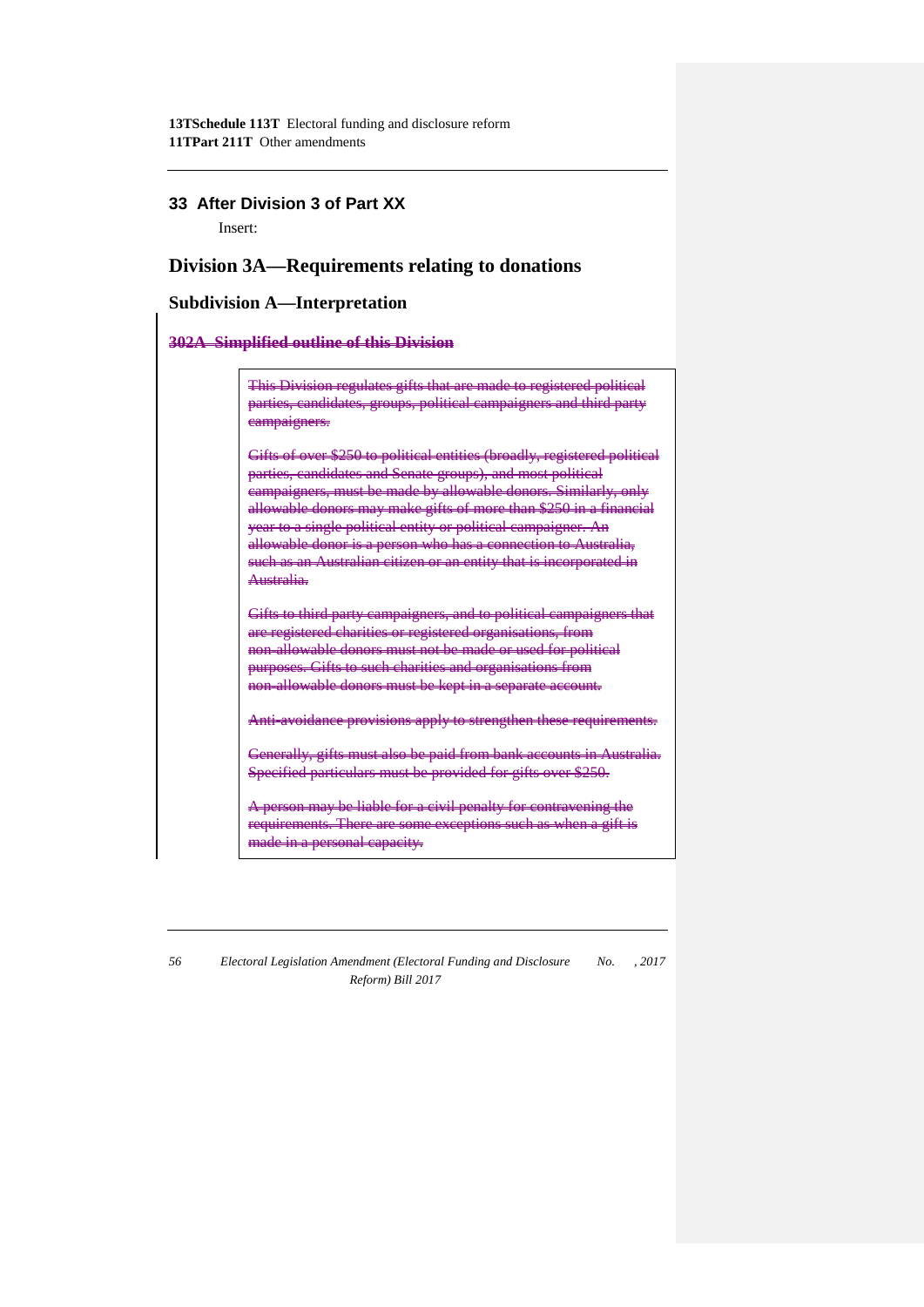### **302A Simplified outline of this Division**

This Division regulates gifts that are made to registered political parties, candidates, groups, political campaigners and third parties.

Gifts of over \$1,000 to political entities (broadly, registered political parties, candidates and Senate groups) or political campaigners must not be made by foreign donors. A foreign donor is a person who does not have a connection to Australia, such as a person who is not an Australian citizen or an entity that does not have a significant business presence in Australia.

Broadly, gifts must not be made to a political entity, political campaigner or third party by a foreign donor for the purpose of incurring electoral expenditure or creating or communicating electoral matter.

Anti-avoidance provisions apply to strengthen these requirements.

A person or entity may commit an offence or be liable for a civil penalty if the person or entity contravenes the requirements. There are some exceptions, such as when a gift is made in a personal capacity.

#### **302B Interpretation**

#### **302B Definitions**

 $\overline{(1)}$  In this Division:

*acceptable action* is taken in relation to a gift if any of the following action is taken:

- (a) an amount equal to the amount or value of the gift is transferred to the Commonwealth for the purposes of this Division;
- (b) the gift is returned to the donor or the person who made the gift;
- (c) an amount equal to the amount or value of the gift is transferred to the donor or the person who made the gift.

*No. , 2017 Electoral Legislation Amendment (Electoral Funding and Disclosure Reform) Bill 2017 57*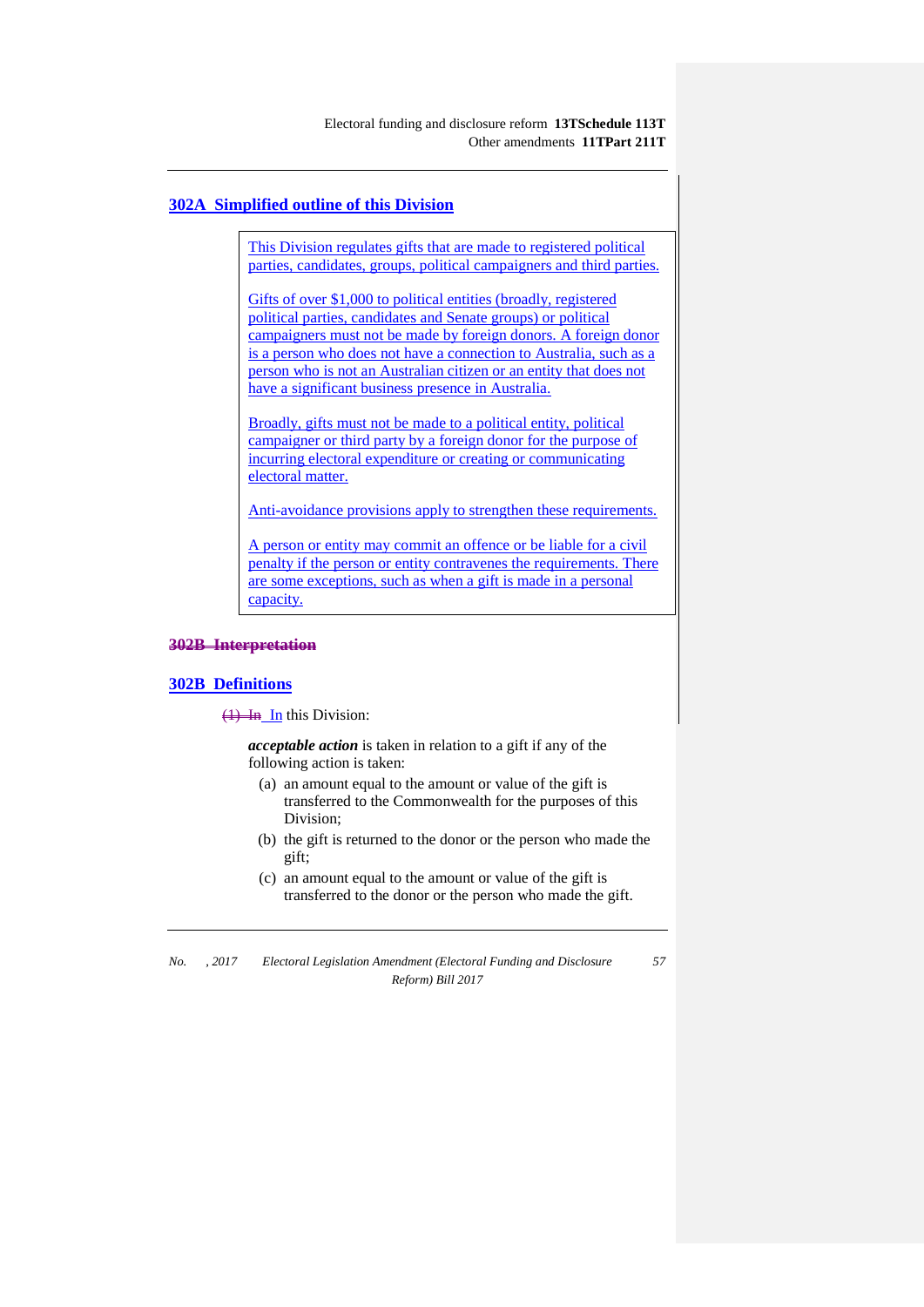

### **302C Object of this Division**

- (1) The object of the Division is to secure and promote the actual and perceived integrity of the Australian electoral process by reducing the risk of foreign persons and entities exerting (or being perceived to exert) undue or improper influence in the outcomes of elections.
- (2) This Division aims to achieve this object by restricting the receipt and use of political donations made by foreign persons or entities that do not have a legitimate connection to Australia.

| <b>302CA</b> Relationship with State and Territory laws              |
|----------------------------------------------------------------------|
| Despite any law of a State or Territory dealing with electoral       |
| matters (within the ordinary meaning of the expression), a person    |
| or entity may:                                                       |
| (a) give a gift to, or for the benefit of, a political entity, a     |
| political campaigner or a third party; or                            |
| (b) if the person or entity is a political entity, a political       |
| campaigner or a third party—receive, retain or use a gift; or        |
| (c) receive, retain or use a gift on behalf of a political entity, a |
| political campaigner or a third party;                               |
| if:                                                                  |
| (d) this Division does not prohibit the receiving or retaining of    |
| the gift, or the using of the gift; and                              |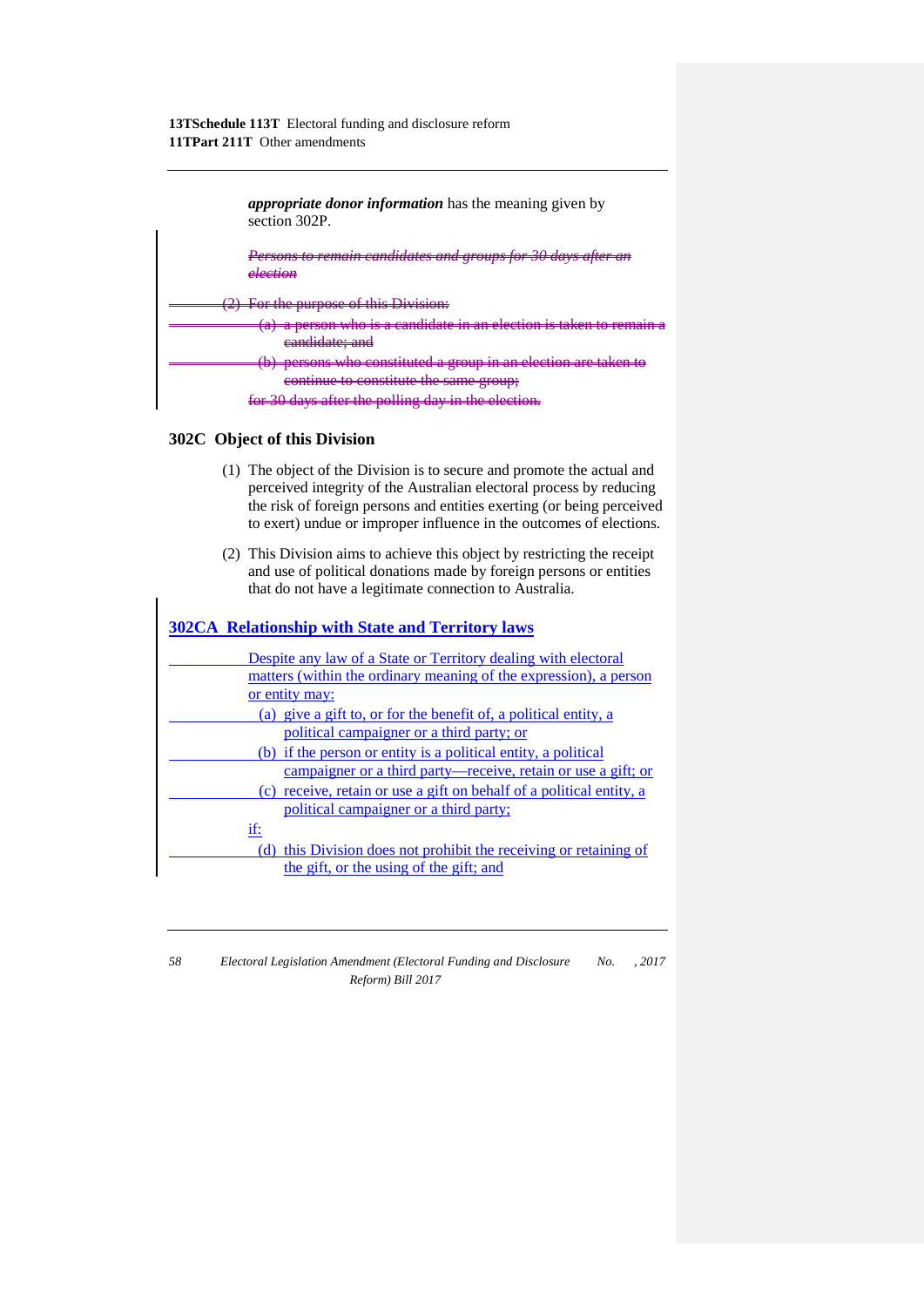Electoral funding and disclosure reform **13TSchedule 113T** Other amendments **11TPart 211T**

(e) the gift is required to be, or may be, used for the purposes of incurring electoral expenditure or creating or communicating electoral matter.

# **Subdivision B—Offences and civil penalty provisions relating to donations**

# **302D Donations to registered political parties, candidates, Senate groups and political campaigners by foreign donors**

- (1) A person contravenes this subsection if:
	- (a) the person is:
		- (i) an agent of a political entity (the *gift recipient*); or
		- (ii) a financial controller of a political campaigner (the *gift recipient*); and
	- (b) a gift is made to, or for the benefit of, the gift recipient during a financial year; and
	- (c) the gift is made by, or on behalf of, a person (the *donor*); and
	- (d) the donor is not an allowable donora foreign donor; and
	- (e) at the time the gift is made:

| (i) the amount or value of the gift is at least \$250; or                                  |
|--------------------------------------------------------------------------------------------|
| (ii) the amount or value of the gift, and of all gifts                                     |
| previously made by the donor to the gift recipient                                         |
| during the financial year, is at least \$250; and                                          |
| (f) acceptable action has not been taken in relation to the gift                           |
| before the end of 6 weeks after the gift is made; and                                      |
| $(g)$ at the time the gift is made, the gift recipient is not registered                   |
| under:                                                                                     |
| (i) the Australian Charities and Not-for-Profits                                           |
| <del>Commission Act 2012: or</del>                                                         |
| (ii) the Fair Work (Registered Organisations) Act 2009.                                    |
| (e) at the time the gift is made, the amount or value of the gift is                       |
| at least \$1,000; and                                                                      |
| (f) acceptable action has not been taken in relation to the gift                           |
| before the end of 6 weeks after the gift is made.                                          |
| $N_{\alpha\beta\alpha}$ 1.<br>For exceptions to this provision, see sections 302M (seeking |
| on about allowable donor status) and :                                                     |
| <del>rivate capacity)</del>                                                                |

*No. , 2017 Electoral Legislation Amendment (Electoral Funding and Disclosure Reform) Bill 2017*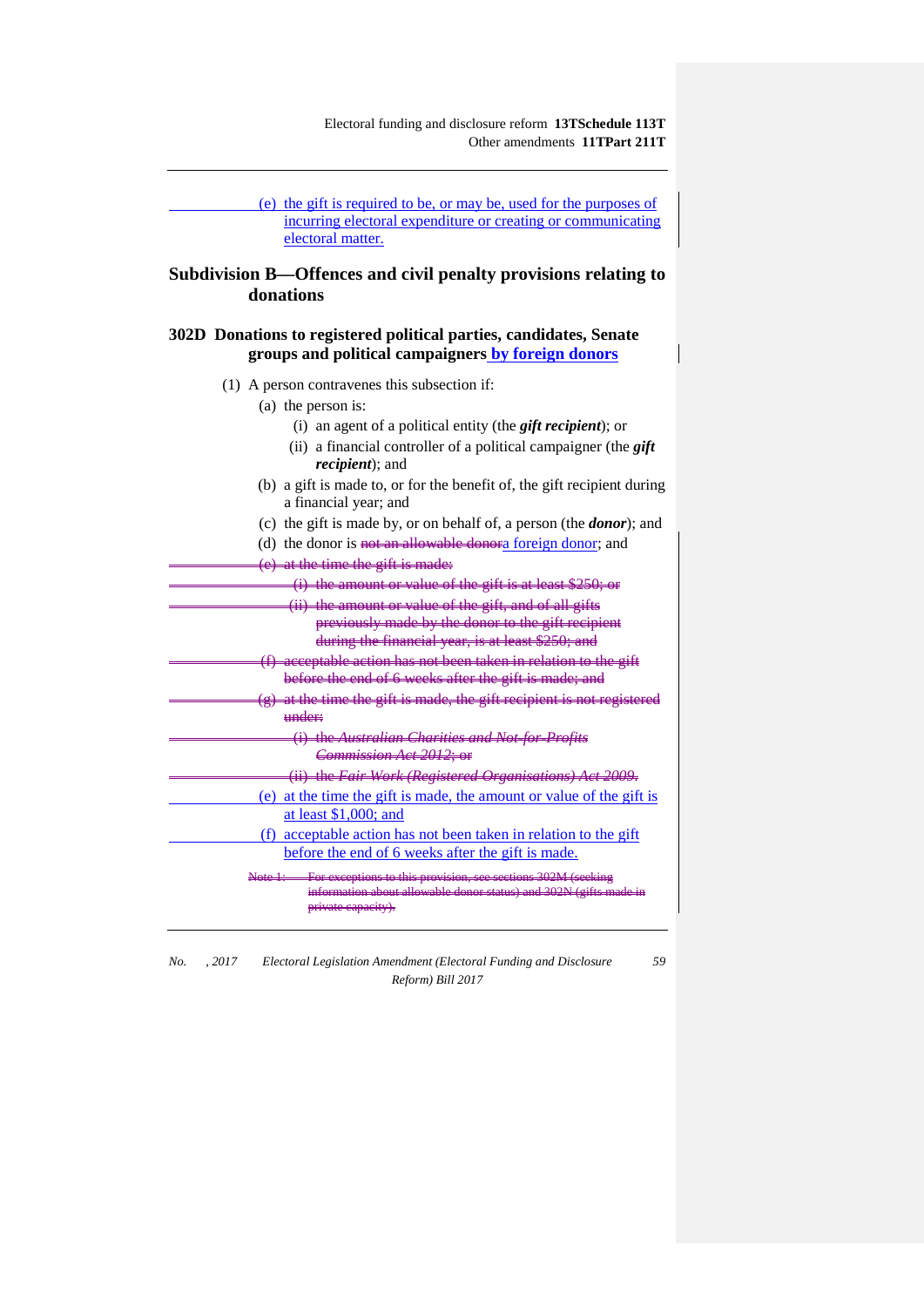| Note $2$ :              | The amount or value of the gift might be a debt due to the<br>Commonwealth under section 302Q.                                                                                                                              |
|-------------------------|-----------------------------------------------------------------------------------------------------------------------------------------------------------------------------------------------------------------------------|
| Note 3:                 | The physical elements of an offence against subsection (2) are set out<br>in this subsection (see section 302R).                                                                                                            |
|                         | Exception—obtaining information about foreign donor status                                                                                                                                                                  |
|                         | (1A) Subsection (1) does not apply in relation to a gift made by a person                                                                                                                                                   |
| (the <i>donor</i> ) if: |                                                                                                                                                                                                                             |
|                         | (a) before the end of 6 weeks after the gift was made, the donor                                                                                                                                                            |
|                         | affirmed in writing to the agent or financial controller, or to                                                                                                                                                             |
|                         | the political entity or political campaigner, that the donor was                                                                                                                                                            |
|                         | not a foreign donor; and                                                                                                                                                                                                    |
|                         | (b) for a gift whose amount or value was, at the time the gift was                                                                                                                                                          |
|                         | made, at least equal to the disclosure threshold—before the                                                                                                                                                                 |
|                         | end of 6 weeks after the gift was made:                                                                                                                                                                                     |
|                         | (i) the agent or financial controller obtained appropriate                                                                                                                                                                  |
|                         | donor information in accordance with section 302P                                                                                                                                                                           |
|                         | establishing that the donor was not a foreign donor; or                                                                                                                                                                     |
|                         | (ii) the agent or financial controller took reasonable steps to                                                                                                                                                             |
|                         | verify that the donor was not a foreign donor; and                                                                                                                                                                          |
|                         | (c) in any case—the agent or financial controller did not, at any                                                                                                                                                           |
|                         | time during that 6-week period, know, or have reasonable                                                                                                                                                                    |
|                         | grounds to believe, that the donor was a foreign donor.                                                                                                                                                                     |
| Note $1$ :              | A person who wishes to rely on this subsection bears an evidential<br>burden in relation to the matters in this subsection (see subsection<br>13.3(3) of the Criminal Code and section 96 of the Regulatory Powers<br>Act). |
| Note $2:$               | A person who makes a false affirmation or provides false donor                                                                                                                                                              |
|                         | information for the purposes of paragraph (a) or subparagraph $(b)(i)$ of                                                                                                                                                   |
|                         | this subsection may be liable to a penalty (see section 302G).                                                                                                                                                              |
|                         | <i>Exception—private capacity</i>                                                                                                                                                                                           |
|                         | (1B) Subsection (1) does not apply if the gift was made in a private                                                                                                                                                        |
|                         | capacity to the gift recipient for the gift recipient's personal use.                                                                                                                                                       |
| Note:                   | A person who wishes to rely on this subsection bears an evidential                                                                                                                                                          |
|                         | burden in relation to the matters in this subsection (see subsection<br>13.3(3) of the Criminal Code and section 96 of the Regulatory Powers                                                                                |
|                         | Act).                                                                                                                                                                                                                       |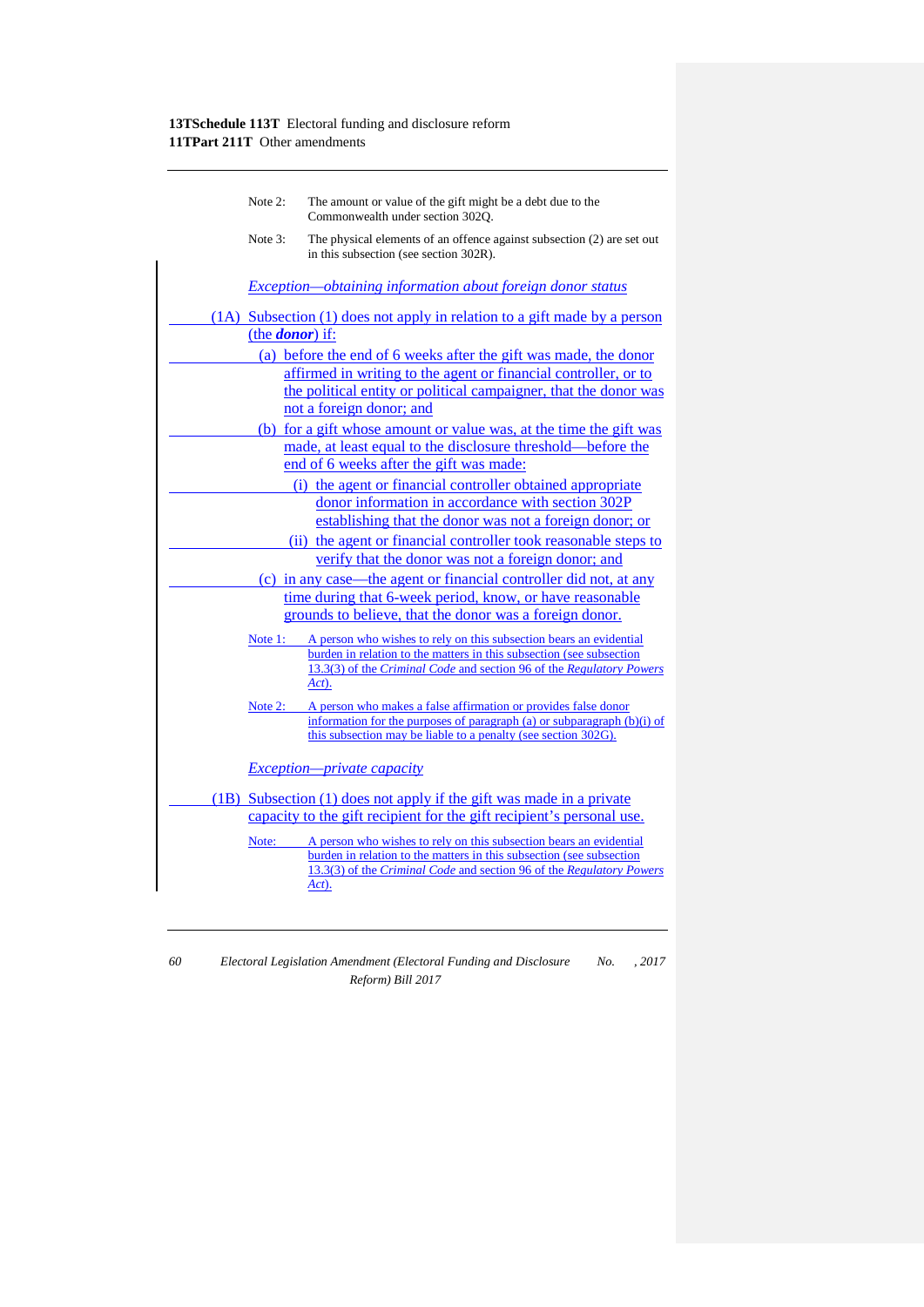Electoral funding and disclosure reform **13TSchedule 113T** Other amendments **11TPart 211T**

*Exception—donations given on terms inconsistent with incurring electoral expenditure etc.* (1C) Subsection (1) does not apply if using the gift for the purposes of incurring electoral expenditure, or creating or communicating electoral matter, would be inconsistent with the terms of the gift. Note: A person who wishes to rely on this subsection bears an evidential burden in relation to the matters in this subsection (see subsection 13.3(3) of the *Criminal Code* and section 96 of the Regulatory Powers Act). *Offence* (2) A person commits an offence if the person contravenes subsection  $(1)$ . Penalty: 10 years imprisonment or 600 Penalty: 200 penalty units. *Civil penalty* (3) A person is liable to a civil penalty if the person contravenes subsection  $(1)$ . Civil penalty: 1,000 penalty units Civil penalty: The higher of the following amounts: (a) 200 penalty units; (b) if there is sufficient evidence for the court to determine the amount or value, or an estimate of the amount or value, of the gift at the time the gift is made—3 times that amount or value. *Provision not continuing offence or civil penalty* (4) Section 4K of the *Crimes Act 1914* does not apply in relation to an offence against subsection (2). Section 93Subsection 93(2) of the Regulatory Powers Act does not apply in relation to a

contravention of subsection (3).

*No. , 2017 Electoral Legislation Amendment (Electoral Funding and Disclosure Reform) Bill 2017*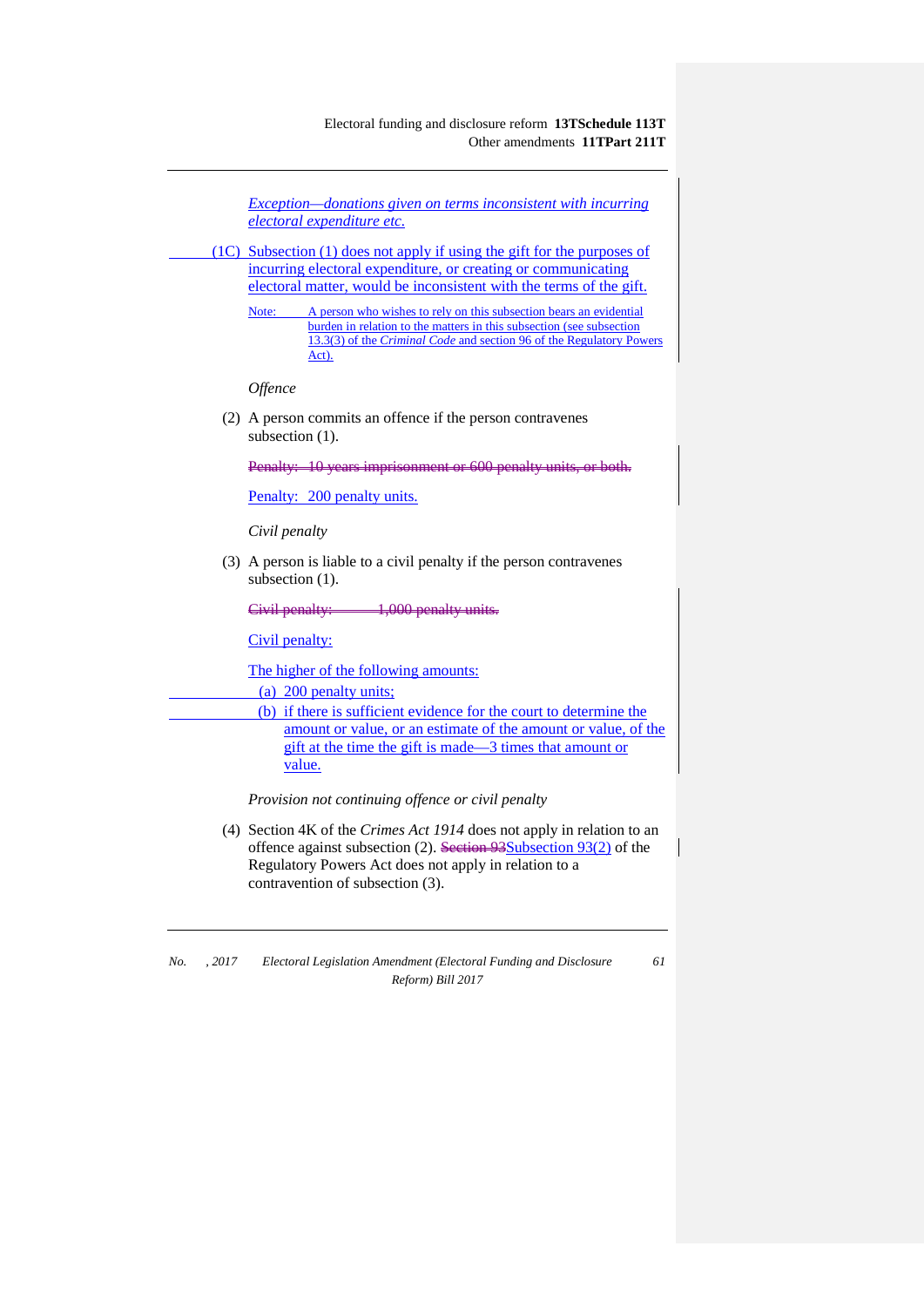| 302E Donations to third party campaigners and certain political<br>eampaignersparties by foreign donors                |
|------------------------------------------------------------------------------------------------------------------------|
| $(1)$ A person contravenes this subsection if:                                                                         |
| $(a)$ the person is a financial controller of:                                                                         |
| (i) a political campaigner (the <i>gift recipient</i> ); or                                                            |
| (ii) a third party campaigner (the <i>gift recipient</i> ); and                                                        |
| (b) a gift is made to, or for the benefit of, the gift recipient during<br>a financial year; and                       |
| (e) the gift is made by, or on behalf of, a person; and                                                                |
| (d) the person is not an allowable donor; and                                                                          |
| $(e)$ at the time the gift is made, the gift recipient is:                                                             |
| (i) a third party campaigner; or                                                                                       |
| (ii) a political campaigner that is registered under the                                                               |
| <b>Australian Charities and Not-for-Profits Commission</b>                                                             |
| Act 2012 or the Fair Work (Registered Organisations)                                                                   |
| Act 2009; and                                                                                                          |
| $(f)$ either of the conditions in subsection $(2)$ is met; and                                                         |
| (g) acceptable action has not been taken in relation to the gift                                                       |
| before the end of 6 weeks after the gift is made.                                                                      |
| Note 1: For an exception to this provision, see section 302M (seeking<br>information about allowable donor status).    |
| The amount or value of the gift might be a debt due to the<br>Note <del>2: —</del><br>Commonwealth under section 302Q. |
| Note 3: The physical elements of an offence against subsection<br>in this subsection (see section 202R).               |
| $(2)$ A condition in this subsection is met if:                                                                        |
| (a) the total of the following amounts is more than the gift                                                           |
| recipient's allowable amount for the financial year:                                                                   |
| (i) the amount of political expenditure incurred by the gift                                                           |
| recipient during the financial year;                                                                                   |
| (ii) the total amount or value of gifts made to a political                                                            |
| entity or political campaigner by the gift recipient                                                                   |
| during the financial year; or                                                                                          |
| (b) the gift is expressly made (whether wholly or partly) for one                                                      |
| or more political purposes, and at the time the gift is made:                                                          |
| $(i)$ the amount or value of the gift is at least \$250; or                                                            |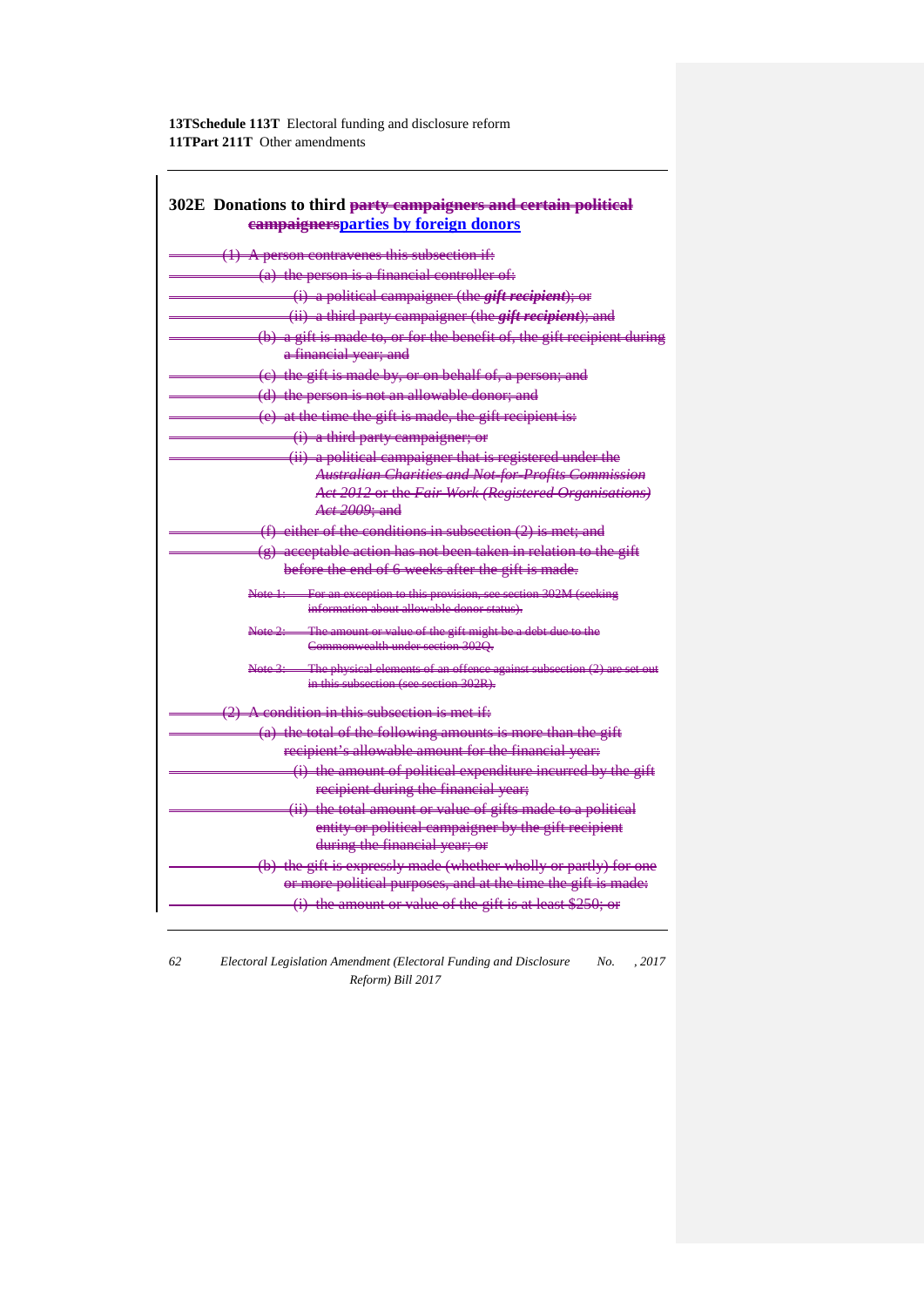| (ii) the amount or value of the gift, and of all gifts                                                                      |
|-----------------------------------------------------------------------------------------------------------------------------|
| previously made by the donor to the gift recipient                                                                          |
| during the financial year, is at least \$250.                                                                               |
| (1) A person or entity (the <i>gift recipient</i> ) contravenes this subsection                                             |
| if:                                                                                                                         |
| (a) the gift recipient is a third party; and                                                                                |
| (b) a gift is made to, or for the benefit of, the gift recipient during                                                     |
| a financial year; and                                                                                                       |
| (c) the gift is made by, or on behalf of, a person or entity (the                                                           |
| <i>donor</i> ); and                                                                                                         |
| (d) the donor is a foreign donor; and                                                                                       |
| (e) at the time the gift is made, the amount or value of the gift is                                                        |
| at least equal to the disclosure threshold; and                                                                             |
| (f) the gift recipient uses the gift:                                                                                       |
| (i) for the purposes of incurring electoral expenditure; or                                                                 |
| (ii) for the dominant purpose of creating or communicating                                                                  |
| electoral matter; and                                                                                                       |
| (g) acceptable action has not been taken in relation to the gift                                                            |
| before the end of 6 weeks after the gift is made.                                                                           |
| Note 1: The amount or value of the gift might be a debt due to the<br>Commonwealth under section 302Q.                      |
| The physical elements of an offence against subsection (3) are set out<br>Note 2:<br>in this subsection (see section 302R). |
| <i>Exception—obtaining information about foreign donor status</i>                                                           |
| (2) Subsection (1) does not apply if:                                                                                       |
| (a) before the end of 6 weeks after the gift was made, the donor                                                            |
| affirmed in writing to the gift recipient that the donor was not                                                            |
| a foreign donor; and                                                                                                        |
| (b) before the end of 6 weeks after the gift was made:                                                                      |
| (i) the gift recipient obtained appropriate donor information                                                               |
| in accordance with section 302P establishing that the                                                                       |
| donor was not a foreign donor; or                                                                                           |
| (ii) the gift recipient took reasonable steps to verify that the                                                            |
| donor was not a foreign donor; and                                                                                          |
|                                                                                                                             |

*No. , 2017 Electoral Legislation Amendment (Electoral Funding and Disclosure Reform) Bill 2017 63*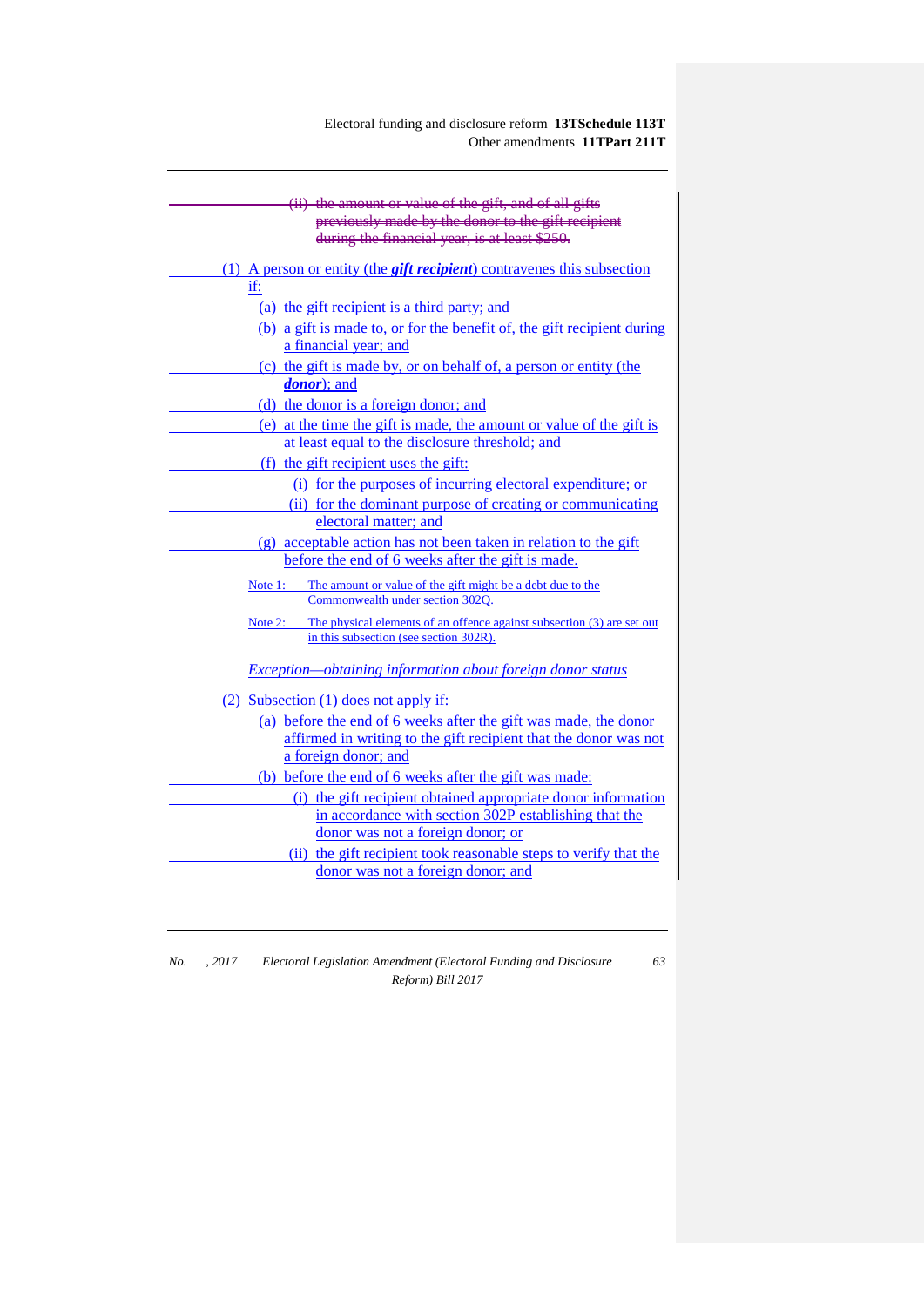| (c) in any case—the gift recipient did not, at any time during that                                                                                                                                                                                                 |
|---------------------------------------------------------------------------------------------------------------------------------------------------------------------------------------------------------------------------------------------------------------------|
| 6-week period, know, or have reasonable grounds to believe,<br>that the donor was a foreign donor.                                                                                                                                                                  |
| <u>Note 1:</u> A person or entity that wishes to rely on this subsection bears an<br>evidential burden in relation to the matters in this subsection (see<br>subsection 13.3(3) of the <i>Criminal Code</i> and section 96 of the<br><b>Regulatory Powers Act).</b> |
| A person who makes a false affirmation or provides false donor<br><u>Note 2: __</u><br>information for the purposes of paragraph (a) or subparagraph (b)(i) of<br>this subsection may be liable to a penalty (see section 302G).                                    |
| Offence                                                                                                                                                                                                                                                             |
| (3) A person commits an offence if the personperson or entity commits<br>an offence if the person or entity contravenes subsection (1).                                                                                                                             |
| Penalty: 10 years imprisonment or 600 penalty units, or both.                                                                                                                                                                                                       |
| Penalty: 50 penalty units.                                                                                                                                                                                                                                          |
| Civil penalty                                                                                                                                                                                                                                                       |
| (4) A person is liable to a civil penalty if the person person or entity is<br>liable to a civil penalty if the person or entity contravenes<br>subsection (1).                                                                                                     |
| Civil penalty: 1,000 penalty units.                                                                                                                                                                                                                                 |
| Civil penalty:                                                                                                                                                                                                                                                      |
| The higher of the following amounts:                                                                                                                                                                                                                                |
| (a) 100 penalty units;<br>(b) if there is sufficient evidence for the court to determine the<br>amount or value, or an estimate of the amount or value, of the<br>gift at the time the gift is made—3 times that amount or<br>value.                                |
| Provision not continuing offence or civil penalty                                                                                                                                                                                                                   |
| (5) Section 4K of the <i>Crimes Act 1914</i> does not apply in relation to an<br>offence against subsection (3). Section $93\text{Subsection }93(2)$ of the<br>Regulatory Powers Act does not apply in relation to a<br>contravention of subsection (4).            |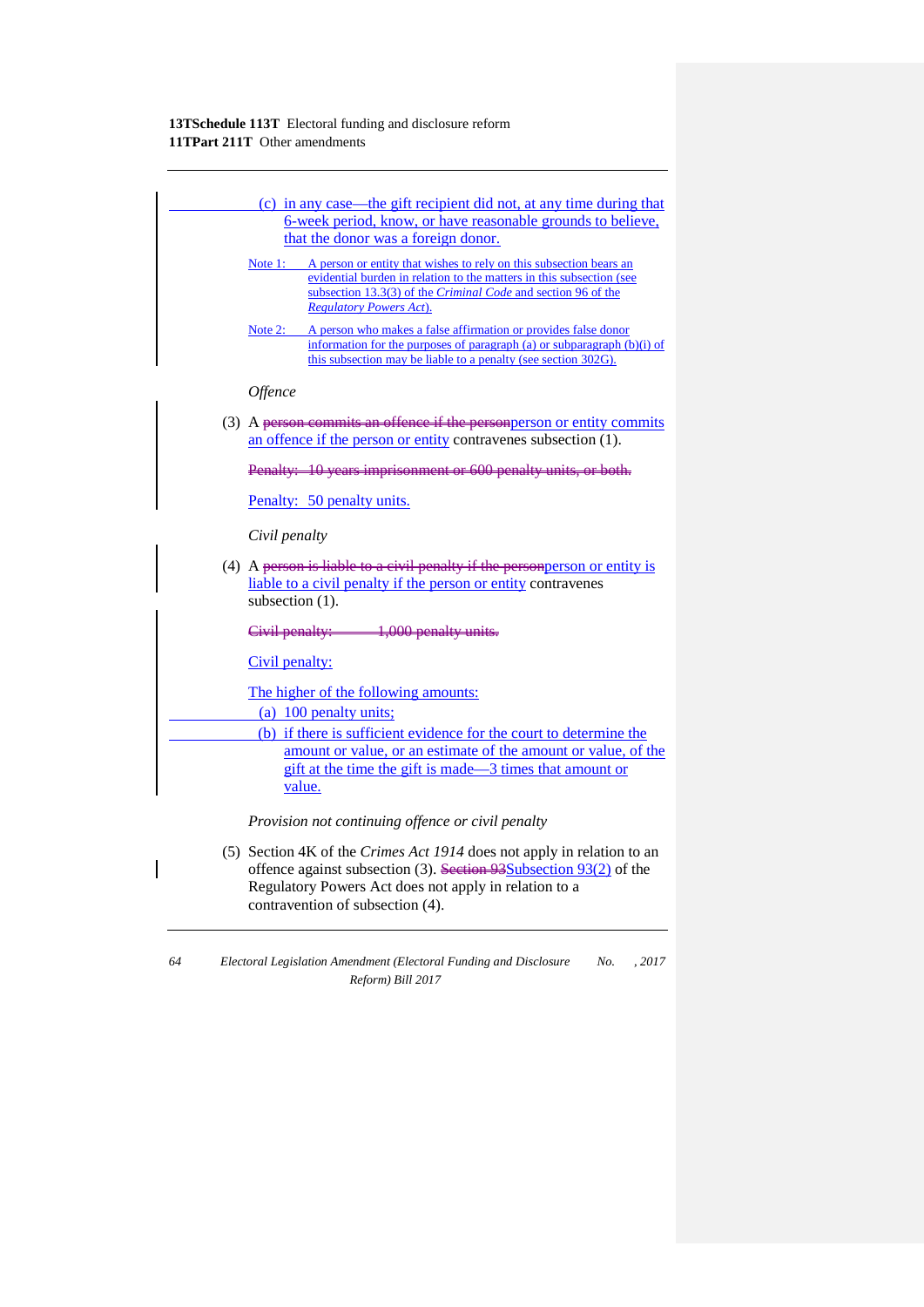| 302F Donations to political campaigners that are registered charities<br>and organisations                                                    |
|-----------------------------------------------------------------------------------------------------------------------------------------------|
|                                                                                                                                               |
| A person contravenes this subsection if:<br>$\leftrightarrow$                                                                                 |
| (a) the person is a financial controller of a political campaigner                                                                            |
| that is registered under the Australian Charities and                                                                                         |
| Not-for-Profits Commission Act 2012 or the Fair Work                                                                                          |
| (Registered Organisations) Act 2009; and                                                                                                      |
| (b) a gift is made to the campaigner by, or on behalf of, a person;                                                                           |
| $and$                                                                                                                                         |
| (e) the person is not an allowable donor; and                                                                                                 |
| (d) the gift is paid into an account; and                                                                                                     |
| (e) political expenditure, or one or more gifts to one or more                                                                                |
| political entities or political campaigners, are paid by the                                                                                  |
| political campaigner from the account; and                                                                                                    |
| (f) acceptable action has not been taken in relation to the gift                                                                              |
| referred to in paragraph (1)(b) before the end of 6 weeks after                                                                               |
| that gift is made.                                                                                                                            |
| For an exception to this provision, see section 302M (seeking<br><del>Note 1: -</del>                                                         |
| information about allowable donor status).                                                                                                    |
| The physical elements of an offence against subsection<br>in this subsection (see section 302R).                                              |
| <b>Offence</b>                                                                                                                                |
| (2) A person commits an offence if the person contravenes<br>$subsection(1)$ .                                                                |
| Penalty: 10 years imprisonment or 600 penalty units, or both.                                                                                 |
| Civil penalty                                                                                                                                 |
| (3) A person is liable to a civil penalty if the person contravenes<br>subsection (1).                                                        |
| 1,000 penalty units.<br>Civil penalty: —                                                                                                      |
| Provision not continuing offence or civil penalty                                                                                             |
| (4) Section 4K of the <i>Crimes Act 1914</i> does not apply in relation to an<br>offence against subsection (2). Section 93 of the Regulatory |

*No. , 2017 Electoral Legislation Amendment (Electoral Funding and Disclosure Reform) Bill 2017 65*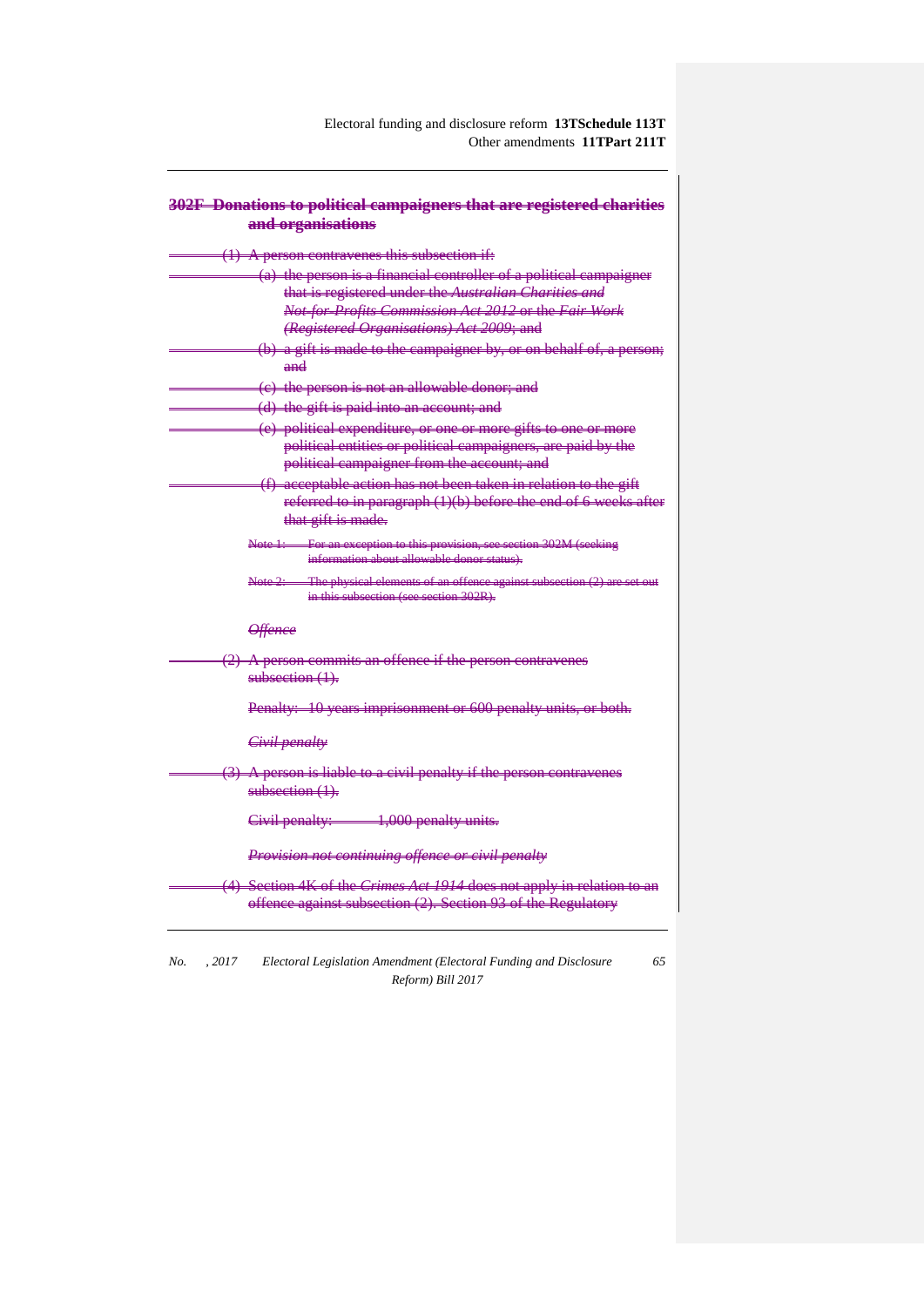> Powers Act does not apply in relation to a contravention of ection  $(3)$ .

| 302G Soliciting gifts from non-allowable donors                                                              |
|--------------------------------------------------------------------------------------------------------------|
| (1) A person (the <i>first person</i> ) contravenes this subsection if:                                      |
| (a) the first person solicits another person (the <i>donor</i> ) to:                                         |
| (i) make a gift; or                                                                                          |
| (ii) have a gift made on behalf of the donor;                                                                |
| (whether or not the gift is actually made); and                                                              |
| (b) the donor is not an allowable donor; and                                                                 |
| (e) the first person solicits the gift intending that all or part of the                                     |
| gift, or of the amount or value of the gift, be transferred to                                               |
| any of the following (the <i>future gift recipient</i> ):                                                    |
| (i) a political entity;                                                                                      |
| (ii) a political campaigner;                                                                                 |
| (iii) any other person for one or more political purposes; and                                               |
| (d) at the time the gift is solicited, the future gift recipient is not                                      |
| registered under:                                                                                            |
| (i) the Australian Charities and Not-for-Profits                                                             |
| Commission Act 2012: or                                                                                      |
| (ii) the Fair Work (Registered Organisations) Act 2009.                                                      |
| Note 1: For an exception to this provision, see section 302M (seeking                                        |
| information about allowable donor status).                                                                   |
| The amount or value of the gift might be a debt due to the<br>Note 2:<br>Commonwealth under section 3020.    |
|                                                                                                              |
| Note 3: The physical elements of an offence against subsection (3)<br>in this subsection (see section 302R). |
|                                                                                                              |
| <i>Exception-private capacity</i>                                                                            |
| (2) Subsection (1) does not apply if the first person solicited the gift                                     |
| intending that all or part of the gift, or of the amount or value of the                                     |
| gift, be transferred to a person or entity referred to in                                                    |
| paragraph (1)(e) in a private capacity for his or her personal use.                                          |
| A person who wishes to rely on this subsection bears an evidential<br>Note:——                                |
| burden in relation to the matters in this subsection (see                                                    |
| subsection 13.3(3) of the Criminal Code and section 96 of the<br>Regulatory Powers Act).                     |
|                                                                                                              |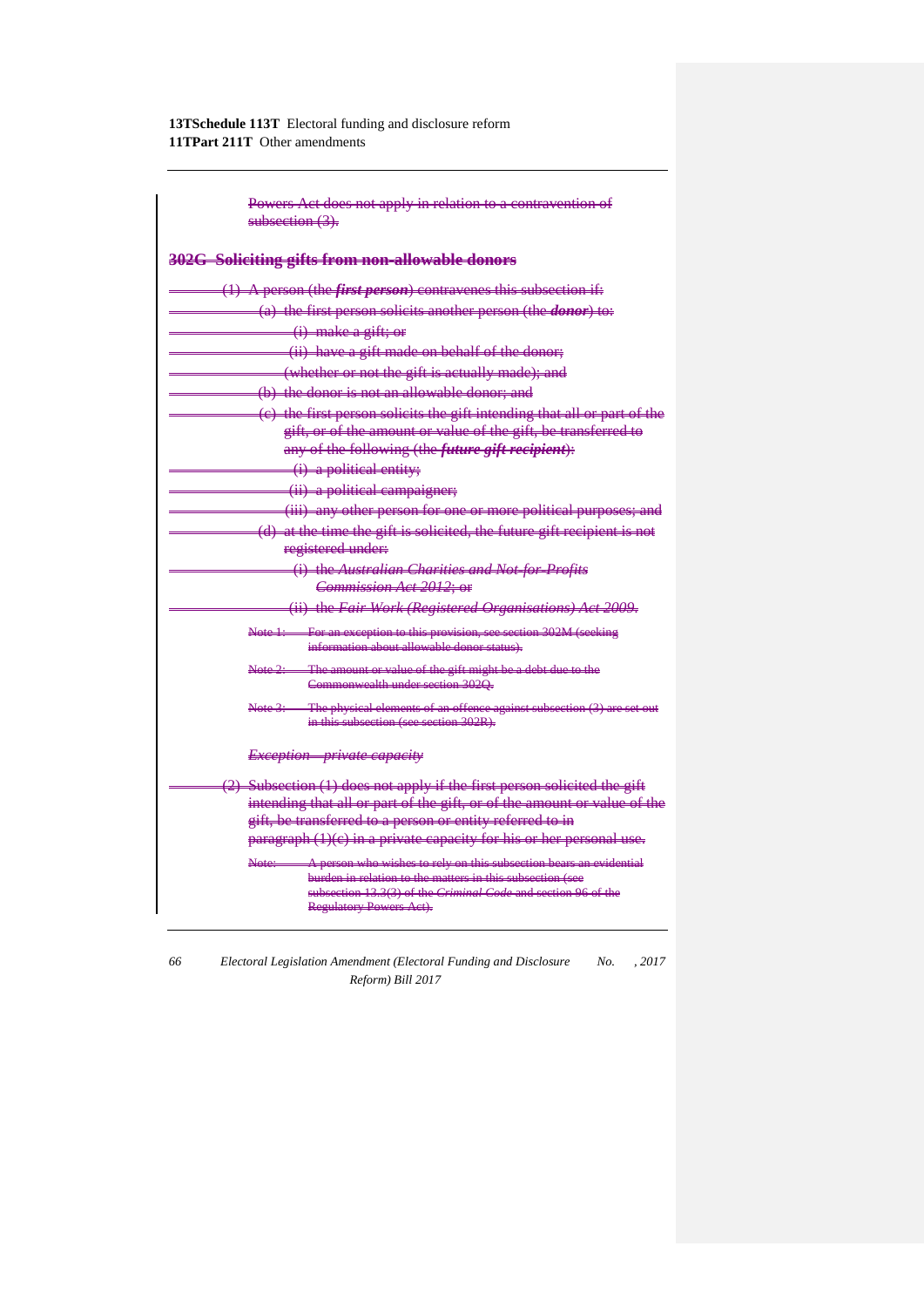Electoral funding and disclosure reform **13TSchedule 113T** Other amendments **11TPart 211T**

| <del>Offence</del>                                                                                                                                                                       |
|------------------------------------------------------------------------------------------------------------------------------------------------------------------------------------------|
| (3) A person commits an offence if the person contravenes<br>$subsection(1)$ .                                                                                                           |
| Penalty: 5 years imprisonment or 300 penalty units, or both.                                                                                                                             |
| Civil penalty                                                                                                                                                                            |
| (4) A person is liable to a civil penalty if the person contravenes<br>$subsection(1)$ .                                                                                                 |
| Civil penalty: 500 penalty units.                                                                                                                                                        |
| 302H Receiving gifts from non-allowable donors in order to transfer<br>the gifts                                                                                                         |
| (1) A person (the <i>first person</i> ) contravenes this subsection if:                                                                                                                  |
| (a) a gift is made to the first person by, or on behalf of, another<br>person (the <i>donor</i> ); and                                                                                   |
| (b) the donor is not an allowable donor; and                                                                                                                                             |
| (e) the first person receives the gift intending that all or part of<br>the gift, or of the amount or value of the gift, be transferred to<br>any of the following (the gift recipient): |
| (i) a political entity;                                                                                                                                                                  |
| (ii) a political campaigner;                                                                                                                                                             |
| (iii) any other person for one or more political purposes; and                                                                                                                           |
| (d) at the time the gift is made, the gift recipient is not registered                                                                                                                   |
| <del>under:</del>                                                                                                                                                                        |
| (i) the Australian Charities and Not-for-Profits                                                                                                                                         |
| Commission Act 2012; or                                                                                                                                                                  |
| (ii) the Fair Work (Registered Organisations) Act 2009.                                                                                                                                  |
| For an exception to this provision, see section 302M (seeking<br>Note 1:<br>information about allowable donor status).                                                                   |
| The amount or value of the gift might be a debt due to the<br><del>Note 2: –</del><br>Commonwealth under section 302Q.                                                                   |
| The physical elements of an offence against subsection (3)<br>in this subsection (see section 302R).                                                                                     |
|                                                                                                                                                                                          |

*No. , 2017 Electoral Legislation Amendment (Electoral Funding and Disclosure Reform) Bill 2017 67*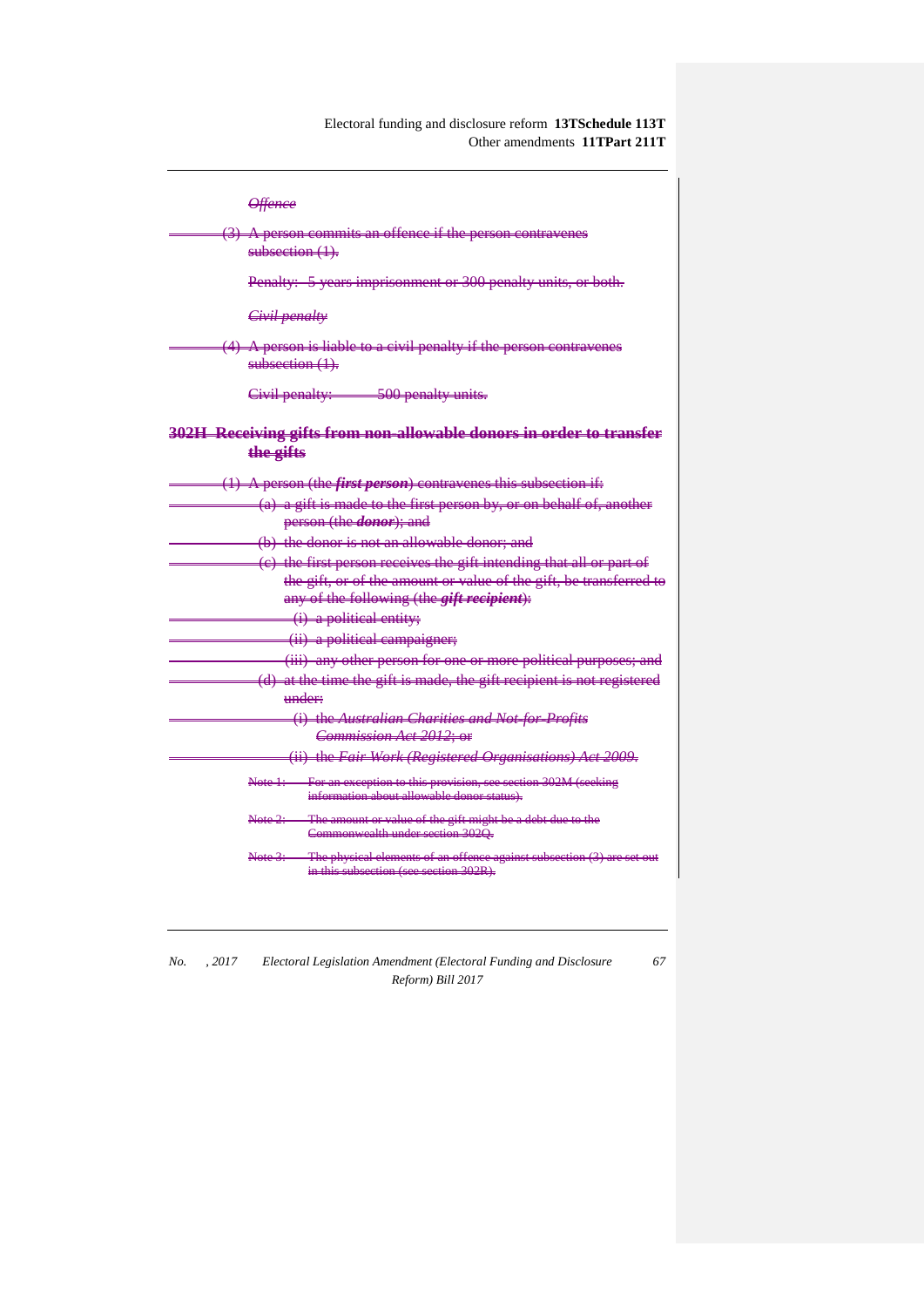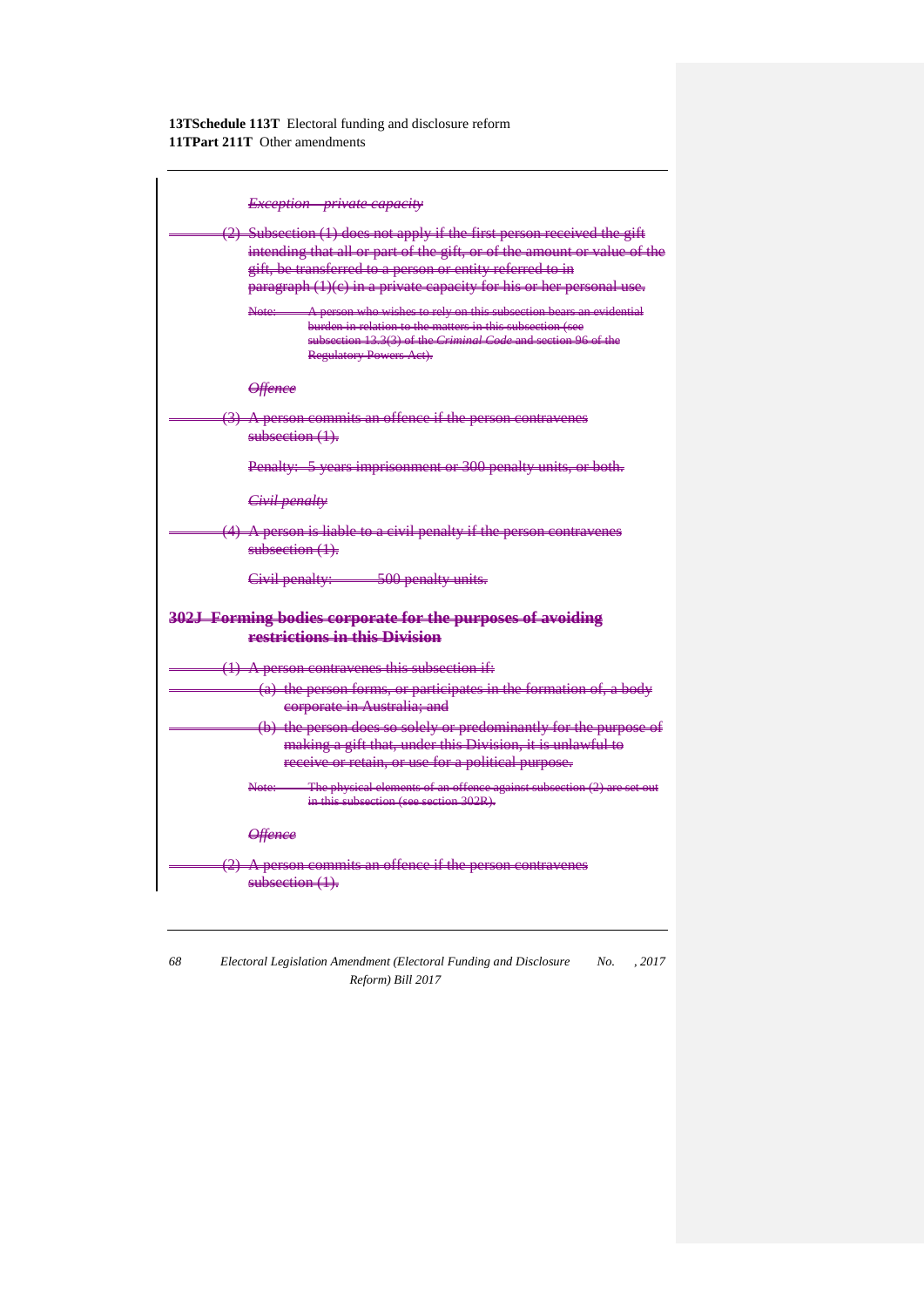| Penalty: 5 years imprisonment or 300 penalty units, or both.                      |
|-----------------------------------------------------------------------------------|
| <del>Civil penalty</del>                                                          |
|                                                                                   |
| (3) A person is liable to a civil penalty if the person contravenes               |
| $subsection(1)$ .                                                                 |
| Civil penalty: 500 penalty units.                                                 |
|                                                                                   |
| 302F Gifts provided for the purposes of incurring electoral                       |
| expenditure etc.                                                                  |
| Offence by gift recipient etc.                                                    |
| (1) A person or entity (the <i>relevant person</i> ) contravenes this             |
| subsection if:                                                                    |
| (a) the relevant person is:                                                       |
| (i) the agent of a political entity; or                                           |
| (ii) the financial controller of a political campaigner; or                       |
| (iii) a third party; and                                                          |
| (b) a gift is made to, or for the benefit of, the political entity,               |
| political campaigner or third party; and                                          |
| (c) the gift is made by a foreign donor; and                                      |
| (d) either of the following applies:                                              |
| (i) the relevant person knows that the foreign donor intends                      |
| the gift to be used for the purposes of incurring electoral                       |
| expenditure, or for the dominant purpose of creating or                           |
| communicating electoral matter;                                                   |
| (ii) the relevant person accepted the gift intending to use the                   |
| gift for the purposes of incurring electoral expenditure.                         |
| or for the dominant purpose of creating or                                        |
| communicating electoral matter; and                                               |
| (e) acceptable action has not been taken in relation to the gift                  |
| before the end of 6 weeks after the gift is made.                                 |
| The physical elements of an offence against subsection (3) are set out<br>Note:   |
| in this subsection (see section 302R).                                            |
| Offence by foreign donor                                                          |
| (2) A person or entity (the <b><i>donor</i></b> ) contravenes this subsection if: |
|                                                                                   |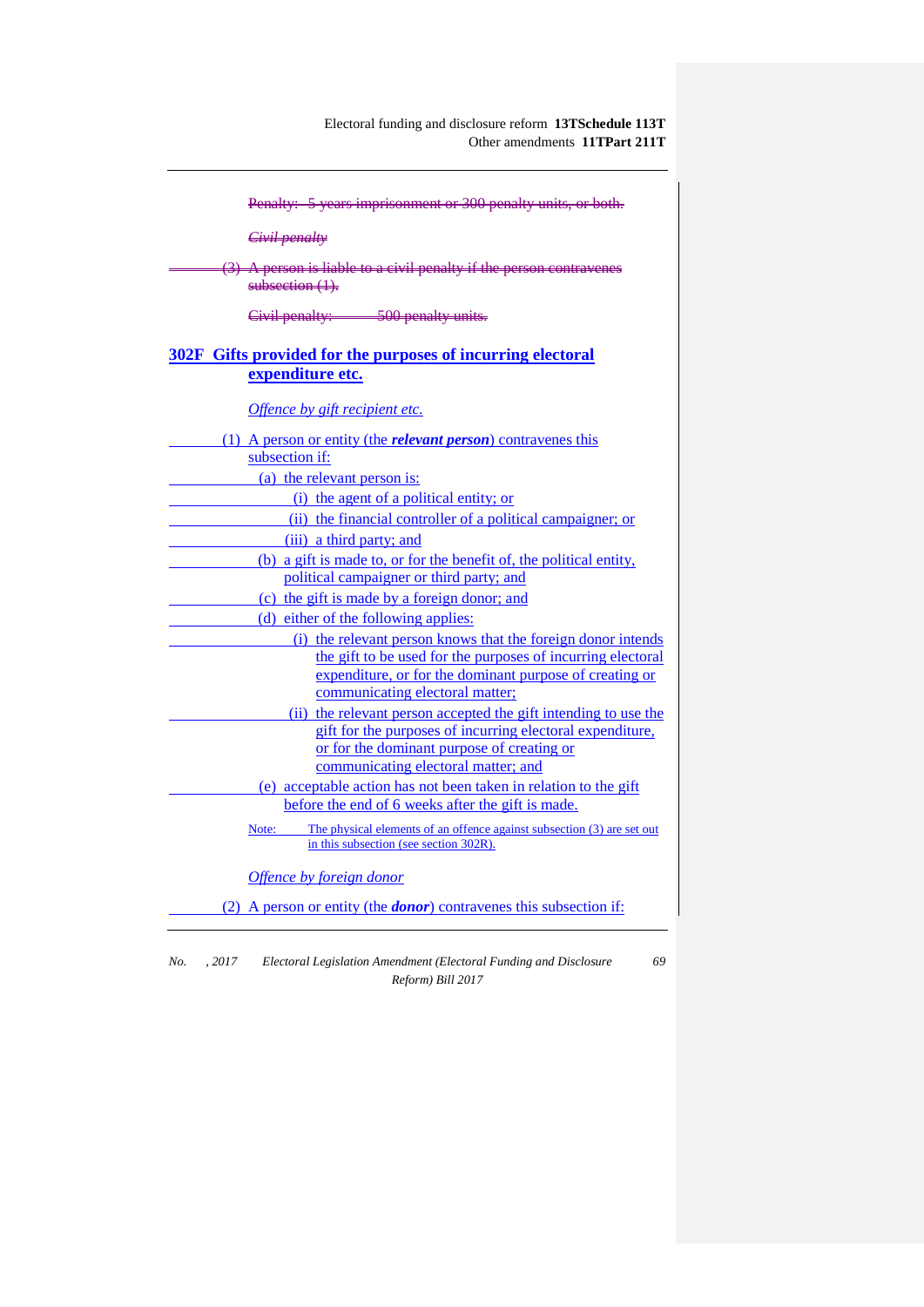| (a) the donor is a foreign donor; and                                                                                                    |
|------------------------------------------------------------------------------------------------------------------------------------------|
| (b) the donor makes a gift to, or for the benefit of, another person                                                                     |
| or entity; and                                                                                                                           |
| (c) the other person or entity is:                                                                                                       |
| (i) a political entity; or                                                                                                               |
| (ii) a political campaigner; or                                                                                                          |
| (iii) a third party; and                                                                                                                 |
| (d) if the other person or entity is a third party:                                                                                      |
| (i) the donor intends the gift to be used for the purposes of                                                                            |
| incurring electoral expenditure, or for the dominant                                                                                     |
| purpose of creating or communicating electoral matter;                                                                                   |
| <b>or</b>                                                                                                                                |
| (ii) the donor knows that the other person or entity accepts                                                                             |
| the gift intending to use the gift for the purposes of                                                                                   |
| incurring electoral expenditure, or for the dominant<br>purpose of creating or communicating electoral matter;                           |
| and                                                                                                                                      |
| (e) in any case—acceptable action has not been taken in relation                                                                         |
| to the gift before the end of 6 weeks after the gift is made.                                                                            |
| Note:<br>The physical elements of an offence against subsection (3) are set out<br>in this subsection (see section 302R).                |
| <b>Offence</b>                                                                                                                           |
| (3) A person or entity commits an offence if the person or entity                                                                        |
| contravenes subsection $(1)$ or $(2)$ .                                                                                                  |
| Penalty:                                                                                                                                 |
| (a) for a contravention of subsection (1) by a third party-50                                                                            |
| penalty units; or                                                                                                                        |
| (b) otherwise—100 penalty units.                                                                                                         |
|                                                                                                                                          |
| (4) Section 15.4 of the <i>Criminal Code</i> (extended geographical<br>jurisdiction—category D) applies to an offence against subsection |
| $(3)$ .                                                                                                                                  |
|                                                                                                                                          |
| Civil penalty                                                                                                                            |
| (5) A person or entity is liable to a civil penalty if the person or entity                                                              |
| contravenes subsection $(1)$ or $(2)$ .                                                                                                  |
|                                                                                                                                          |

*70 Electoral Legislation Amendment (Electoral Funding and Disclosure No. , 2017 Reform) Bill 2017*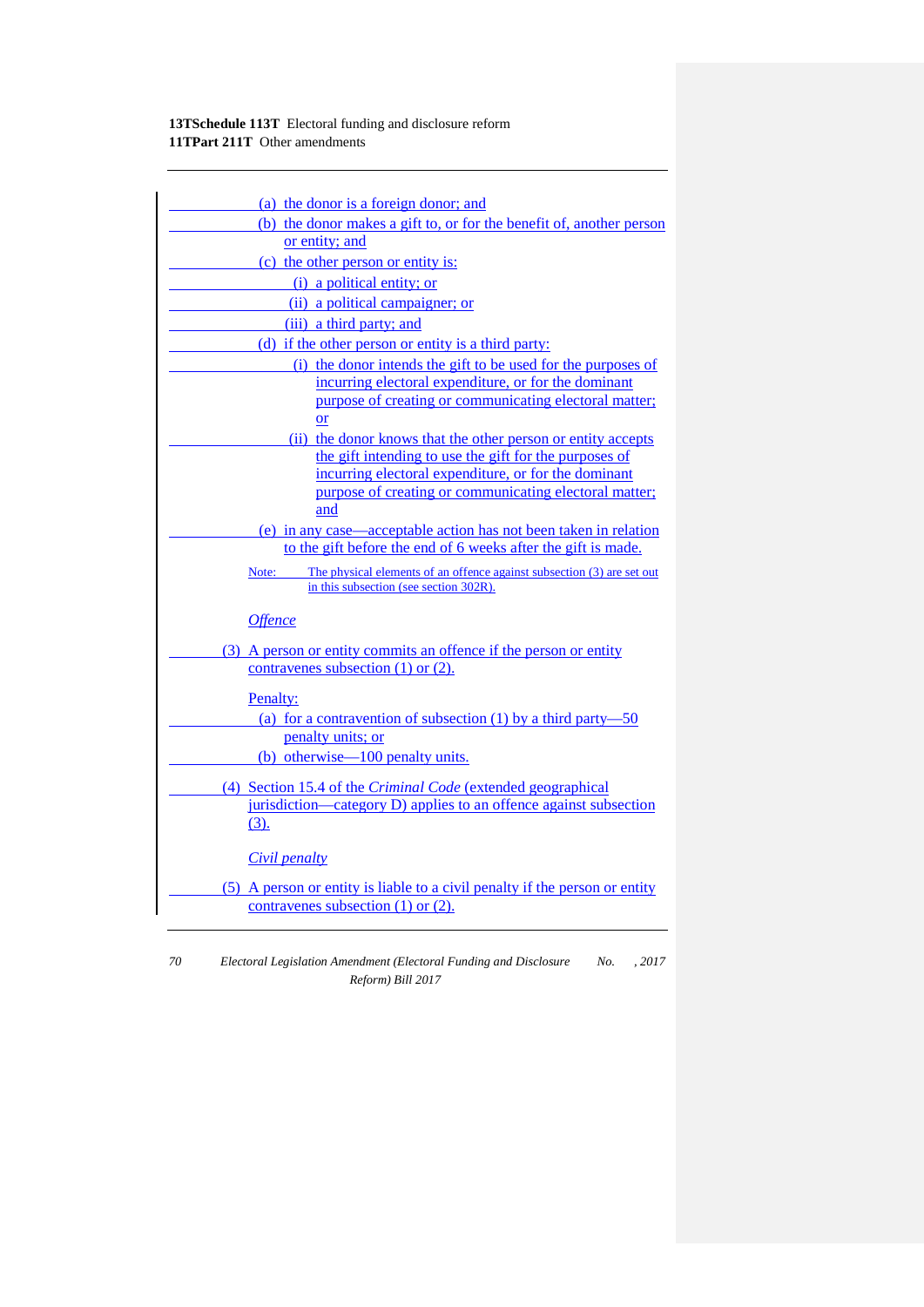| Civil penalty:                                                                                                                     |
|------------------------------------------------------------------------------------------------------------------------------------|
| The higher of the following amounts:                                                                                               |
| (a) either:                                                                                                                        |
| (i) for a contravention of subsection (1) by a third party—                                                                        |
| 100 penalty units; or                                                                                                              |
| (ii) otherwise—200 penalty units;                                                                                                  |
| (b) if there is sufficient evidence for the court to determine the                                                                 |
| amount or value, or an estimate of the amount or value, of the                                                                     |
| gift at the time the gift is made—3 times that amount or<br>value.                                                                 |
| $(6)$ Subsection $(5)$ applies:                                                                                                    |
| (a) whether or not the conduct constituting the contravention of                                                                   |
| subsection $(1)$ or $(2)$ occurs in Australia; and                                                                                 |
| (b) whether or not a result of the conduct constituting the alleged<br>contravention of subsection (1) or (2) occurs in Australia. |
|                                                                                                                                    |
| 302G False affirmation or information that donor is not a foreign                                                                  |
| donor                                                                                                                              |
|                                                                                                                                    |
|                                                                                                                                    |
| (1) A person contravenes this subsection if:                                                                                       |
| (a) the person makes an affirmation or provides appropriate                                                                        |
| donor information in relation to a gift; and                                                                                       |
| (b) the affirmation or information is for the purposes of<br>paragraph $302D(1A)(a)$ or $302E(2)(a)$ or subparagraph               |
| $302D(1A)(b)(i)$ or $302E(2)(b)(i)$ ; and                                                                                          |
| (c) the person knows that the affirmation or information is false.                                                                 |
| The physical elements of an offence against subsection (2) are set out<br>Note:<br>in this subsection (see section 302R).          |
| <b>Offence</b>                                                                                                                     |
| (2) A person commits an offence if the person contravenes subsection                                                               |
| (1).                                                                                                                               |
| Penalty: 100 penalty units.                                                                                                        |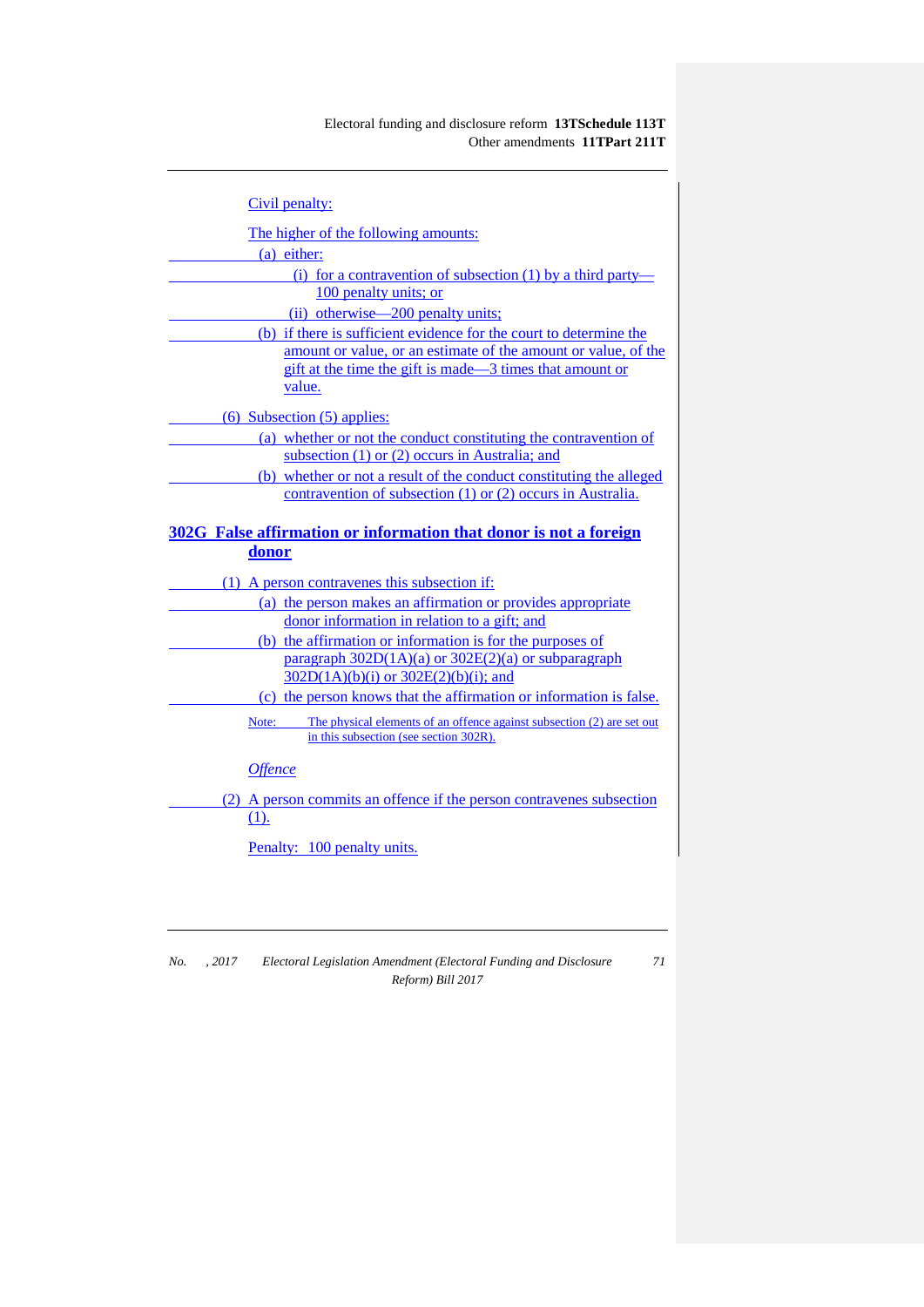| (3) Section 15.4 of the <i>Criminal Code</i> (extended geographical                                                           |
|-------------------------------------------------------------------------------------------------------------------------------|
| jurisdiction—category D) applies to an offence against subsection                                                             |
| (2).                                                                                                                          |
|                                                                                                                               |
| Civil penalty                                                                                                                 |
| (4) A person is liable to a civil penalty if the person contravenes                                                           |
| subsection (1).                                                                                                               |
| Civil penalty:                                                                                                                |
| The higher of the following amounts:                                                                                          |
| (a) 200 penalty units;                                                                                                        |
| (b) if there is sufficient evidence for the court to determine the                                                            |
| amount or value, or an estimate of the amount or value, of the                                                                |
| gift-3 times that amount or value.                                                                                            |
| $(5)$ Subsection $(4)$ applies:                                                                                               |
| (a) whether or not the conduct constituting the contravention of                                                              |
| subsection (1) occurs in Australia; and                                                                                       |
| (b) whether or not a result of the conduct constituting the alleged                                                           |
| contravention of subsection (1) occurs in Australia.                                                                          |
| <b>302H Anti-avoidance</b>                                                                                                    |
| (1) The Electoral Commissioner may give a person or entity (the                                                               |
| <i>relevant person</i> ) a written notice if:                                                                                 |
| (a) the relevant person, whether alone or together with one or                                                                |
| more other persons or entities, enters into, begins to carry out                                                              |
| or carries out a scheme; and                                                                                                  |
| (b) there are reasonable grounds to conclude that the relevant                                                                |
| person did so for the sole or dominant purpose of avoiding a<br>provision of this Division prohibiting a gift being made to a |
| political entity, political campaigner or third party (whether                                                                |
| or not the relevant person) by a foreign donor in particular                                                                  |
| circumstances; and                                                                                                            |
| (c) as a result of the scheme or part of the scheme:                                                                          |
| (i) the foreign donor engages in a course of conduct of                                                                       |
| giving the gift, and one or more other gifts, to the                                                                          |
| political entity, political campaigner or third party in                                                                      |
| those circumstances, where the amount or value of each                                                                        |
|                                                                                                                               |

*72 Electoral Legislation Amendment (Electoral Funding and Disclosure No. , 2017 Reform) Bill 2017*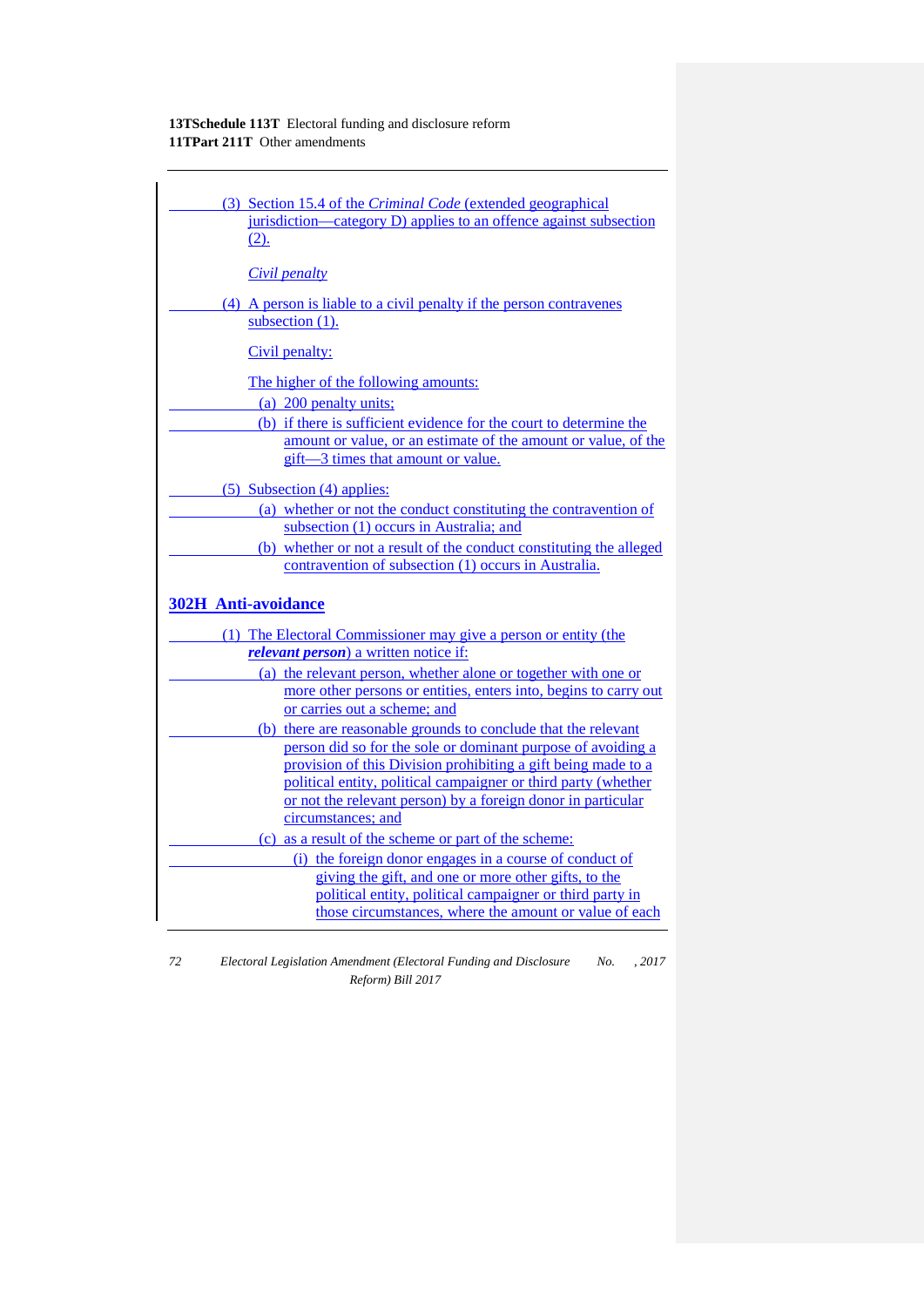| of those gifts is below the amount specified in the                                                                                                                                                                   |
|-----------------------------------------------------------------------------------------------------------------------------------------------------------------------------------------------------------------------|
| provision but the total amount or value of the gifts is                                                                                                                                                               |
| more than that amount; or                                                                                                                                                                                             |
| (ii) the foreign donor forms, or participates in the formation                                                                                                                                                        |
| of, a body corporate in Australia; or                                                                                                                                                                                 |
| (iii) the making of the gift to the political entity, political                                                                                                                                                       |
| campaigner or third party by the foreign donor in those                                                                                                                                                               |
| circumstances is otherwise facilitated; and                                                                                                                                                                           |
| (d) as a result of the scheme or part, the provision does not                                                                                                                                                         |
| prohibit the making of the gift in those circumstances.                                                                                                                                                               |
| Note 1: A decision to give a notice is a reviewable decision (see section 120).                                                                                                                                       |
| Note 2: For the definition of <i>scheme</i> , see subsection $287(1)$ .                                                                                                                                               |
| Note 3: An example of circumstances in which a gift may be made is the<br>making of a gift knowing that the person accepting the gift intends to<br>use the gift for the purposes of incurring electoral expenditure. |
| (2) The notice must:                                                                                                                                                                                                  |
| (a) specify the conduct constituting the scheme; and                                                                                                                                                                  |
| (b) require the relevant person:                                                                                                                                                                                      |
| (i) not to enter into the scheme; or                                                                                                                                                                                  |
| (ii) not to begin to carry out the scheme; or                                                                                                                                                                         |
| (iii) not to continue to carry out the scheme.                                                                                                                                                                        |
| <b>Offence</b>                                                                                                                                                                                                        |
| (3) A person or entity commits an offence if:                                                                                                                                                                         |
| (a) the person or entity is given a notice under subsection $(1)$ ;                                                                                                                                                   |
| and                                                                                                                                                                                                                   |
| (b) the person or entity engages in conduct; and                                                                                                                                                                      |
| (c) the conduct contravenes the notice.                                                                                                                                                                               |
| Penalty: 200 penalty units.                                                                                                                                                                                           |
| (4) Section 15.4 of the <i>Criminal Code</i> (extended geographical                                                                                                                                                   |
| jurisdiction—category D) applies to an offence against subsection<br>$(3)$ .                                                                                                                                          |
| <i>Civil penalty</i>                                                                                                                                                                                                  |
| (5) A person or entity is liable to a civil penalty if:                                                                                                                                                               |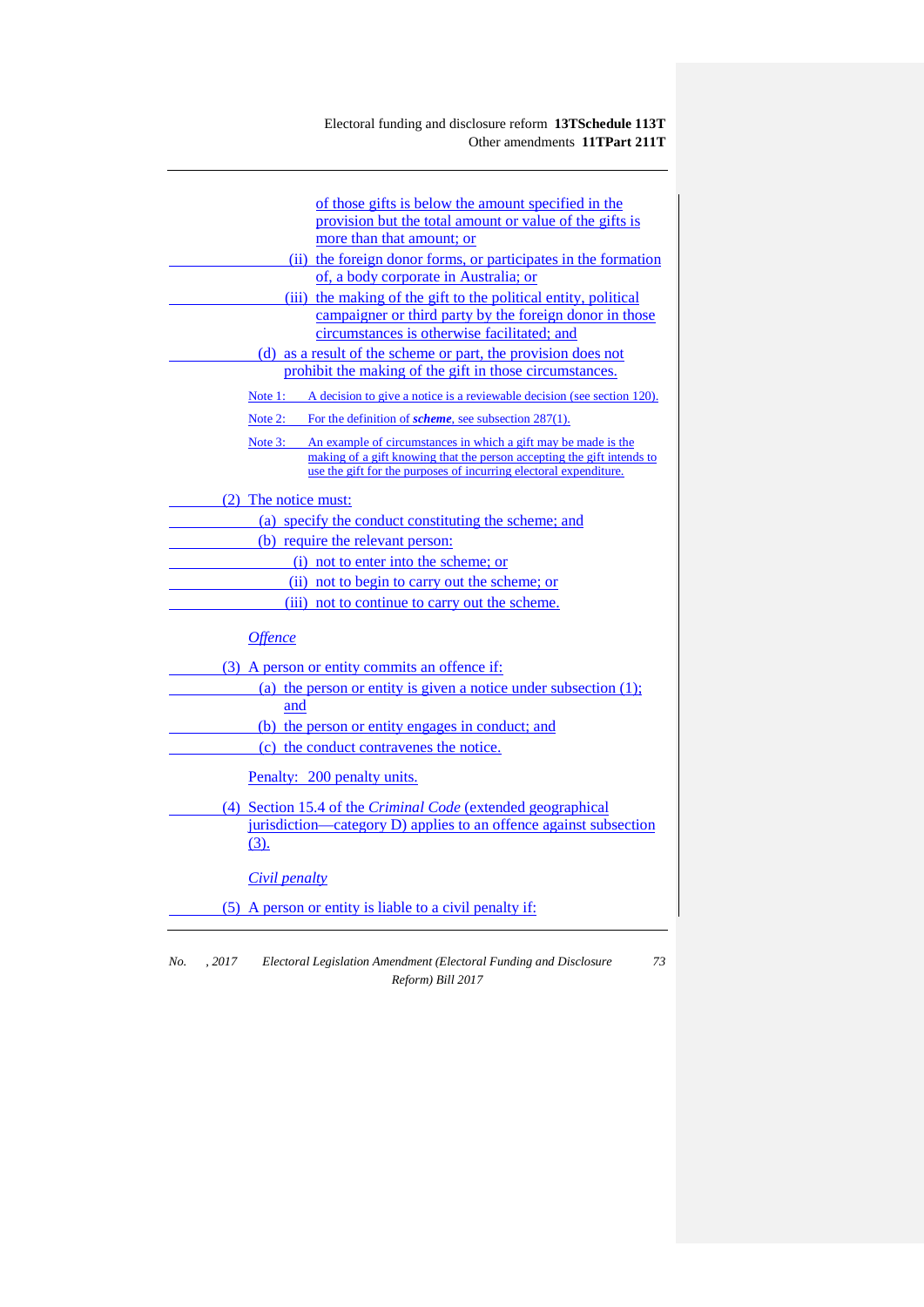| (a) the person or entity is given a notice under subsection $(1)$ ;                                                      |  |
|--------------------------------------------------------------------------------------------------------------------------|--|
| and                                                                                                                      |  |
| (b) the person or entity engages in conduct; and                                                                         |  |
| (c) the conduct contravenes the notice.                                                                                  |  |
| Civil penalty:                                                                                                           |  |
| The higher of the following amounts:                                                                                     |  |
| (a) 200 penalty units;                                                                                                   |  |
| (b) if there is sufficient evidence for the court to determine the                                                       |  |
| amount or value, or an estimate of the amount or value, of the                                                           |  |
| gift-3 times that amount or value.                                                                                       |  |
| $(6)$ Subsection $(5)$ applies:                                                                                          |  |
| (a) whether or not the conduct constituting the contravention of                                                         |  |
| subsection (1) occurs in Australia; and                                                                                  |  |
| (b) whether or not a result of the conduct constituting the alleged                                                      |  |
| contravention of subsection (1) occurs in Australia.                                                                     |  |
| <b>Subdivision C-Other offences and civil penalty provisions</b>                                                         |  |
| 302K Donations from foreign bank accounts, or donations made<br>while in a foreign country                               |  |
|                                                                                                                          |  |
| $(1)$ A person contravenes this subsection if:<br>$(a)$ the person is:                                                   |  |
|                                                                                                                          |  |
| (i) an agent of a political entity (the <i>gift recipient</i> ); or                                                      |  |
| $(ii)$ a financial controller of a political campaigner (the $giff$<br>recipient); and                                   |  |
| (b) a gift is made to, or for the benefit of, the gift recipient; and                                                    |  |
| $(e)$ either:                                                                                                            |  |
|                                                                                                                          |  |
| (i) the gift is made directly from an account with a bank,<br>eredit union, building society or similar institution that |  |
| is held in a foreign country; or                                                                                         |  |
| (ii) the gift is made by telegraphic or electronic transfer by a                                                         |  |
| person who is in a foreign country at the time of making                                                                 |  |
| the gift (except if the gift is made from an account held                                                                |  |
| by a bank, credit union, building society or similar                                                                     |  |
| institution in Australia); and                                                                                           |  |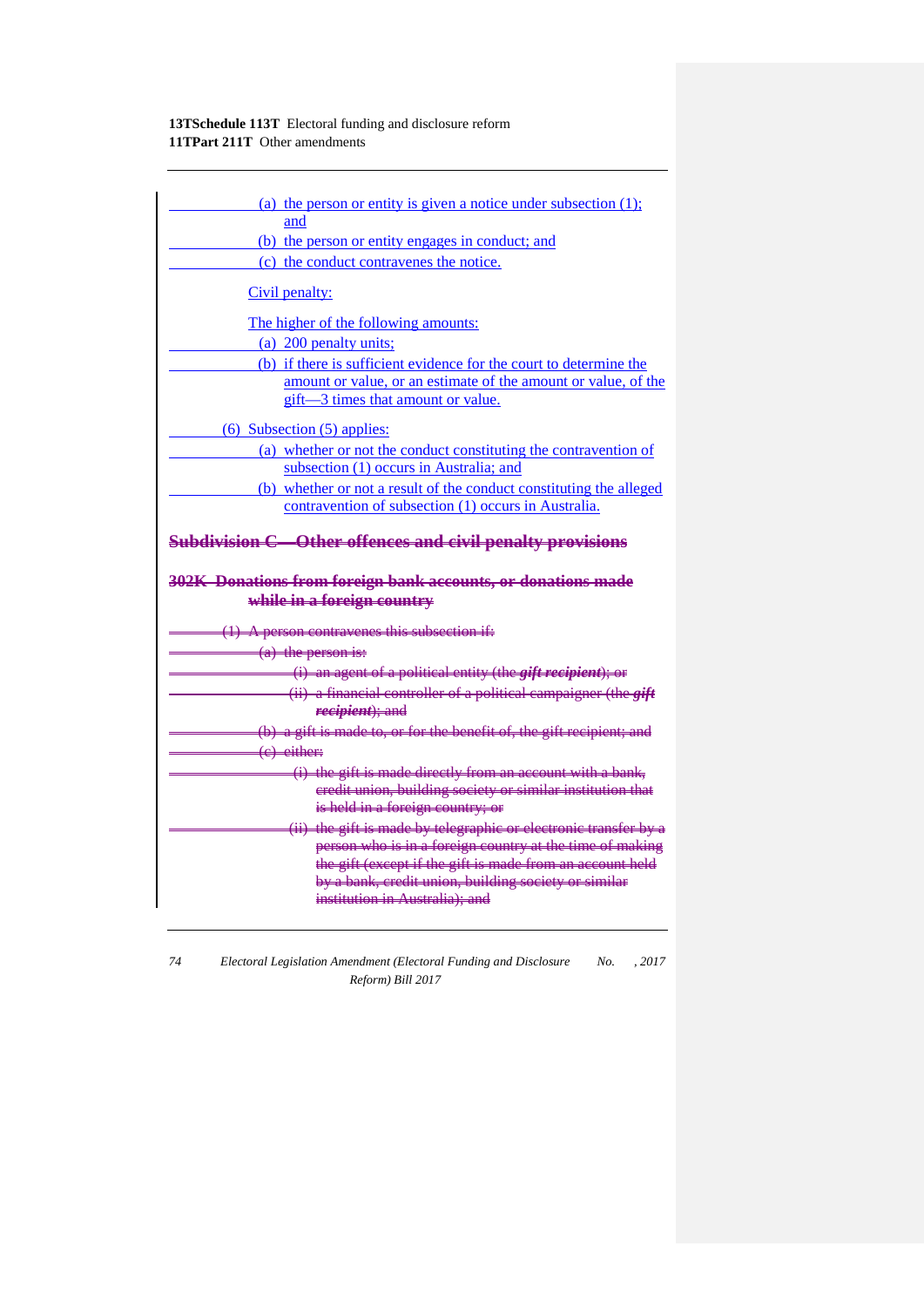| (d) acceptable action has not been taken in relation to the gift                                                                 |  |
|----------------------------------------------------------------------------------------------------------------------------------|--|
| before the end of 6 weeks after the gift is made; and                                                                            |  |
| (e) at the time the gift is made, the gift recipient is not registered                                                           |  |
| ###de##                                                                                                                          |  |
| (i) the Australian Charities and Not-for-Profits                                                                                 |  |
| Commission Act 2012; or                                                                                                          |  |
| (ii) the Fair Work (Registered Organisations) Act 2009.                                                                          |  |
| For an exception to this provision, see section 302N (gifts made in<br>Note 1:<br>private capacity).                             |  |
| The amount or value of the gift might be a debt due to the<br>Note <del>2: -</del><br>Commonwealth under section 3020.           |  |
| The physical elements of an offence against subsection (2) are<br><del>Note 3: —</del><br>in this subsection (see section 302R). |  |
| <del>Offence</del>                                                                                                               |  |
| (2) A person commits an offence if the person contravenes                                                                        |  |
| subsection $(1)$ .                                                                                                               |  |
| Penalty: 10 years imprisonment or 600 penalty units, or both.                                                                    |  |
| Civil penalty                                                                                                                    |  |
| (3) A person is liable to a civil penalty if the person contravenes<br>subsection (1).                                           |  |
| Civil penalty: 1,000 penalty units.                                                                                              |  |
| Provision not continuing offence or civil penalty                                                                                |  |
| (4) Section 4K of the Crimes Act 1914 does not apply in relation to an                                                           |  |
| offence against subsection (2). Section 93 of the Regulatory                                                                     |  |
| Powers Act does not apply in relation to a contravention of                                                                      |  |
| $subsection (3)$ .                                                                                                               |  |
| 302L Donations of at least \$250 etc. without appropriate donor                                                                  |  |
| information                                                                                                                      |  |
| (1) A person contravenes this subsection if:                                                                                     |  |
| (a) the person is:                                                                                                               |  |
| (i) an agent of a political entity (the <i>gift recipient</i> ); or                                                              |  |
|                                                                                                                                  |  |

*No. , 2017 Electoral Legislation Amendment (Electoral Funding and Disclosure Reform) Bill 2017*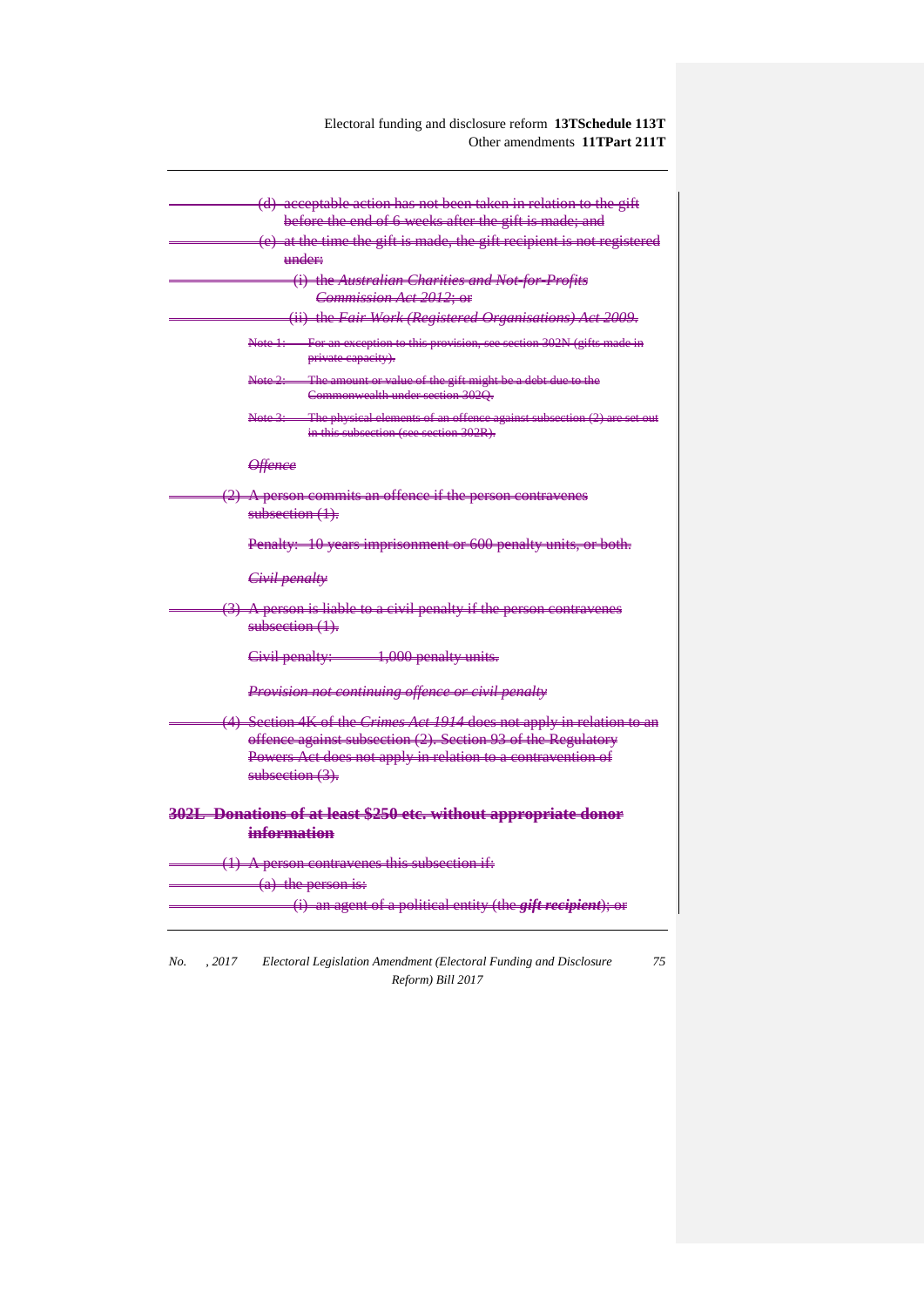| (ii) a financial controller of a political campaigner (the <i>gift</i>                               |
|------------------------------------------------------------------------------------------------------|
| recipient); and                                                                                      |
| $(b)$ a gift is made to, or for the benefit of, the gift recipient during                            |
| a financial year; and                                                                                |
| (e) the gift is made by, or on behalf of, a person (the <i>donor</i> ); and                          |
| (d) at the time the gift is made:                                                                    |
| (i) the amount or value of the gift is at least \$250; or                                            |
| (ii) the amount or value of the gift, and of all gifts                                               |
| previously made by the donor to the gift recipient                                                   |
| during the financial year, is at least \$250; and                                                    |
| (e) before the end of 6 weeks after the gift is made, appropriate                                    |
| donor information has not been obtained in accordance with                                           |
| section 302P establishing that the donor is an allowable                                             |
| <del>donor: and</del>                                                                                |
| (f) acceptable action has not been taken in relation to the gift                                     |
| before the end of that 6-week period; and                                                            |
| $(g)$ at the time the gift is made, the gift recipient is not registered<br>$under$                  |
| (i) the Australian Charities and Not-for-Profits                                                     |
| Commission Act 2012; or                                                                              |
| (ii) the Fair Work (Registered Organisations) Act 2009.                                              |
|                                                                                                      |
| For an exception to this provision, see section 302N (gifts made in<br>Note 1:<br>private eapacity). |
| The amount or value of the gift might be a debt due to the<br><del>Note 2:</del>                     |
| Commonwealth under section 302Q.                                                                     |
| The physical elements of an offence against subsection (2) are set out                               |
| in this subsection (see section 302R).                                                               |
| <del>Offence</del>                                                                                   |
| $(2)$ A person commits an offence if the person contravenes                                          |
| $subsection(1)$ .                                                                                    |
| Penalty: 10 years imprisonment or 600 penalty units, or both.                                        |
| Civil penalty                                                                                        |
| (3) A person is liable to a civil penalty if the person contravenes<br>$subsection(1)$ .             |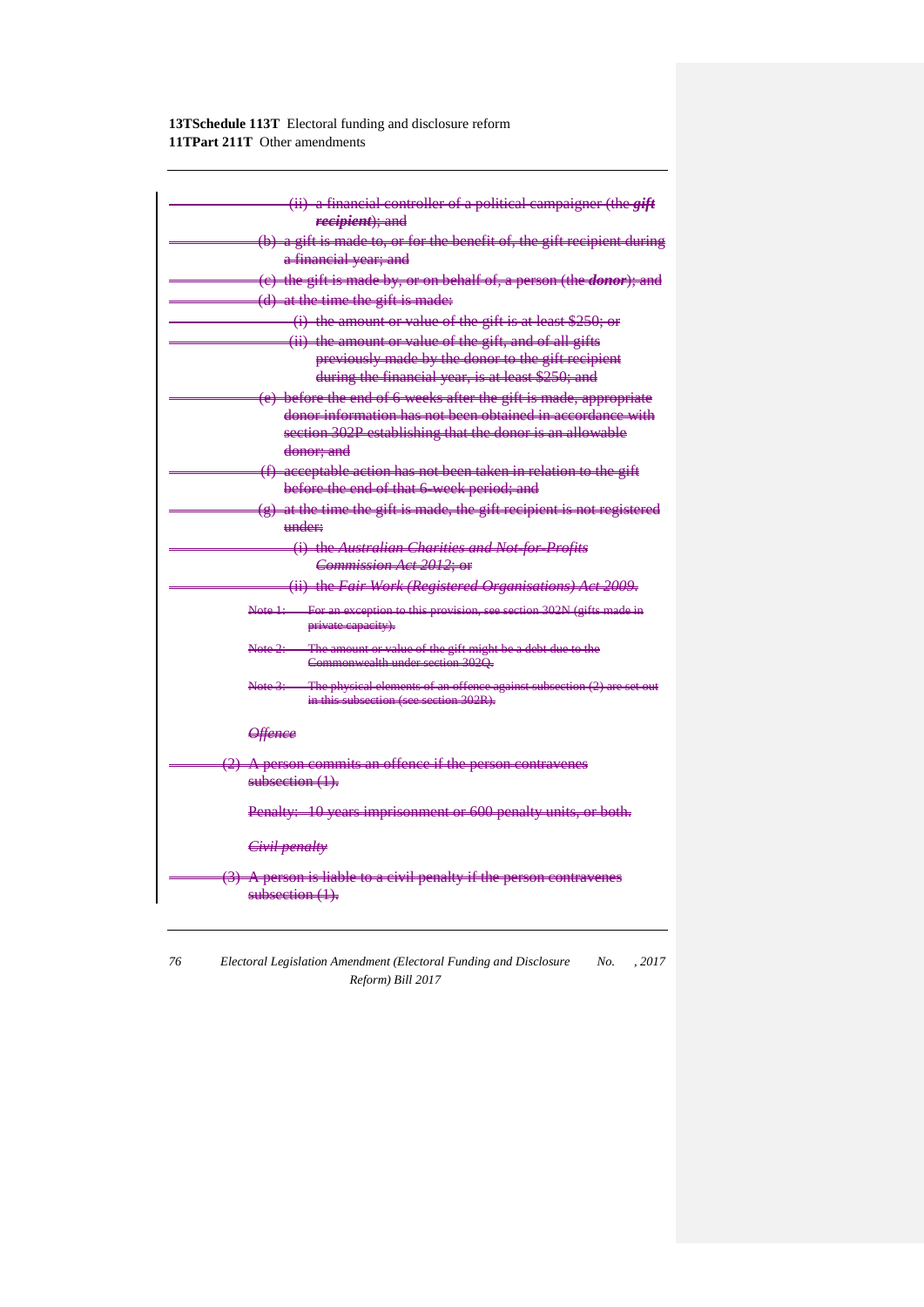| 1,000 penalty units.<br>Civil penalty:                                                                                                                                                                                                 |
|----------------------------------------------------------------------------------------------------------------------------------------------------------------------------------------------------------------------------------------|
| Provision not continuing offence or civil penalty                                                                                                                                                                                      |
| (4) Section 4K of the <i>Crimes Act 1914</i> does not apply in relation to an<br>offence against subsection (2). Section 93 of the Regulatory<br>Powers Act does not apply in relation to a contravention of<br>$subsection (3)$ .     |
| Subdivision D— <del>Exceptions and other Other</del> provisions relating<br>to offences and civil penalty provisions                                                                                                                   |
| 302M Exception seeking information about allowable donor status                                                                                                                                                                        |
| Subsection 302D(1), 302E(1), 302F(1), 302G(1) or 302H(1) does<br>not apply if:                                                                                                                                                         |
| (a) the person who, apart from this section, would contravene the<br>subsection obtained appropriate donor information in<br>accordance with section 302P establishing that the donor was<br>an allowable donor; and                   |
| (b) the person did not, at the following time or times, know, or<br>have reasonable grounds to believe, that the donor was not an<br>allowable donor:                                                                                  |
| $(i)$ for subsection 302D(1), 302E(1) or 302F(1) at any<br>time during the 6-week period referred to in that<br>subsection:                                                                                                            |
| (ii) for subsection $302G(1)$ at the time the gift is solicited;<br>$(iii)$ for subsection 302H(1)—at the time the gift is received.                                                                                                   |
| A person who wishes to rely on this section bears an evidential burden<br>Note:<br>in relation to the matters in this section (see subsection $13.3(3)$ ) of the<br><b>Criminal Code and section 96 of the Regulatory Powers Aet).</b> |
| 302N Exception gifts made in private capacity                                                                                                                                                                                          |
| Subsection 302D(1), 302K(1) or 302L(1) does not apply if the<br>relevant gift was made in a private capacity to the relevant gift<br>recipient for his or her personal use.                                                            |
| person who wishes to rely on this section bears<br>in relation to the matters in this section (see subsection $13.3(3)$ of the<br>Criminal Code and section 96 of the Regulatory Powers Act).                                          |

*No. , 2017 Electoral Legislation Amendment (Electoral Funding and Disclosure Reform) Bill 2017*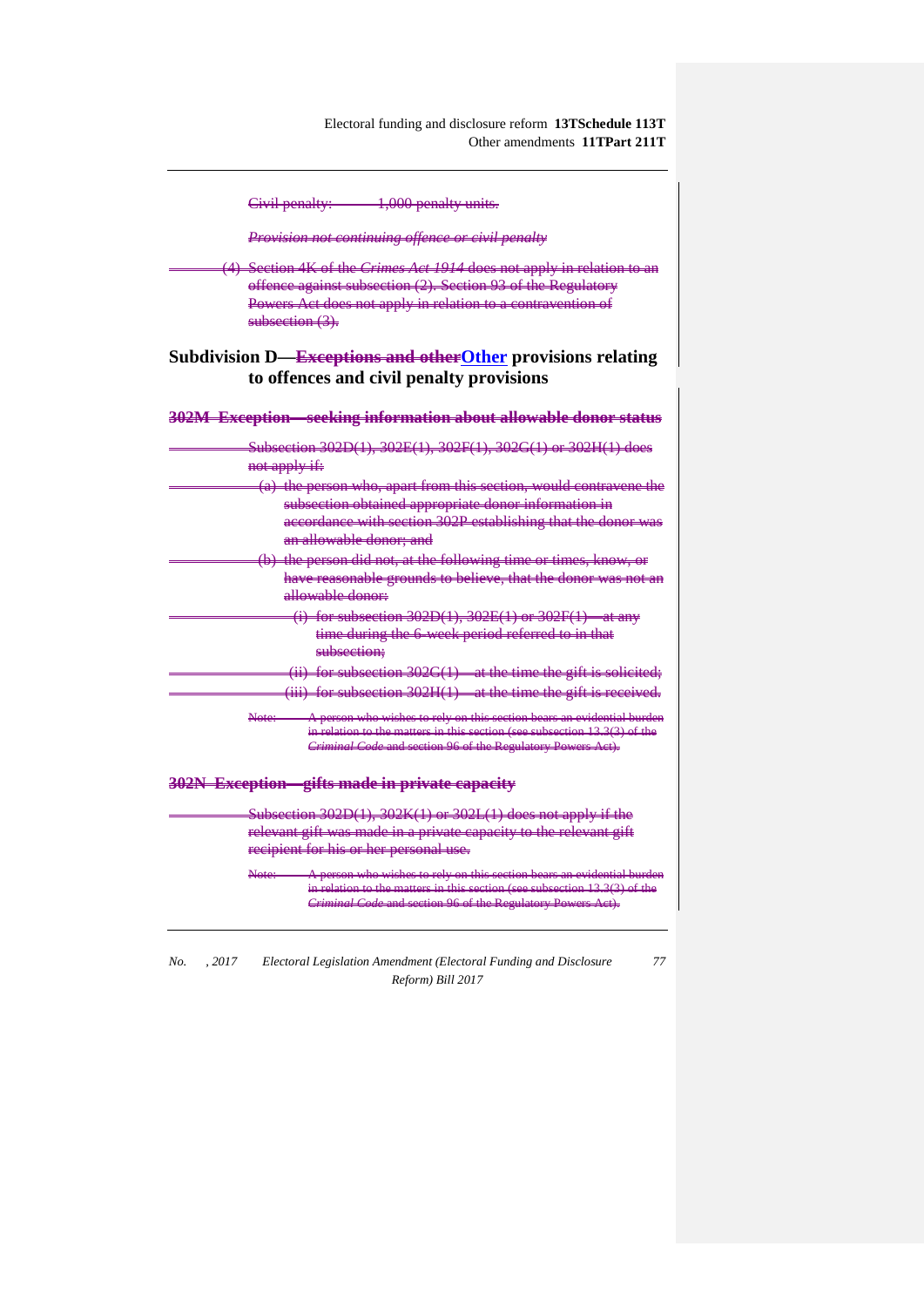|                                                                                                                                                                            |                                                          | 302P Information relating to allowable donor status                                                                                                                                                                                                                                                                                                                                                                                         |
|----------------------------------------------------------------------------------------------------------------------------------------------------------------------------|----------------------------------------------------------|---------------------------------------------------------------------------------------------------------------------------------------------------------------------------------------------------------------------------------------------------------------------------------------------------------------------------------------------------------------------------------------------------------------------------------------------|
|                                                                                                                                                                            | <del>allowable donor if:</del>                           | $(1)$ A person (the <i>first person</i> ) obtains <i>appropriate donor information</i><br>from another person establishing that the other person is an                                                                                                                                                                                                                                                                                      |
|                                                                                                                                                                            |                                                          | (a) the first person obtains a statutory declaration from the other<br>person declaring that the other person is an allowable donor<br>$($ unless subsection $(2)$ applies); or                                                                                                                                                                                                                                                             |
|                                                                                                                                                                            |                                                          | (b) if the regulations determine information that the first person<br>may seek from the other person in order to establish that the<br>other person is an allowable donor—the first person obtains<br>that information from the other person.                                                                                                                                                                                               |
|                                                                                                                                                                            |                                                          | $(2)$ For the purposes of paragraph $(1)(b)$ , the regulations may (but are<br>not required to) determine that a statutory declaration that a person<br>is an allowable donor is not appropriate donor information.                                                                                                                                                                                                                         |
| A person who obtains appropriate donor information may not com-<br>Nete:<br>r contravene a civil penalty provision in this Divisio<br>eubsection 287(9) and section 302M). |                                                          |                                                                                                                                                                                                                                                                                                                                                                                                                                             |
|                                                                                                                                                                            | following table:<br><b>Appropriate donor information</b> | 302P Information relating to foreign donor status<br>(1) A person or entity (the <i>first person</i> ) obtains <i>appropriate donor</i><br><i>information</i> in relation to a person or entity (the <i>donor</i> ) making a<br>gift, or on whose behalf a gift is made, establishing that the donor<br>is not a foreign donor if the first person obtains information or a<br>document specified in column 2 of the applicable item in the |
| <b>Item</b>                                                                                                                                                                | <b>Column</b> 1                                          | <b>Column 2</b>                                                                                                                                                                                                                                                                                                                                                                                                                             |
|                                                                                                                                                                            | If the donor is:                                         | then the appropriate donor information is:                                                                                                                                                                                                                                                                                                                                                                                                  |
| 1                                                                                                                                                                          | an individual                                            | (a) the particulars relating to the individual set out in a<br>Roll; or<br>(b) a copy of a passport, of a certificate evidencing the<br>individual's naturalisation, or of any other document                                                                                                                                                                                                                                               |
|                                                                                                                                                                            |                                                          | evidencing the individual's Australian citizenship; or<br>(c) a copy of a visa evidencing the individual's<br>permanent residency in Australia; or                                                                                                                                                                                                                                                                                          |

*78 Electoral Legislation Amendment (Electoral Funding and Disclosure No. , 2017 Reform) Bill 2017*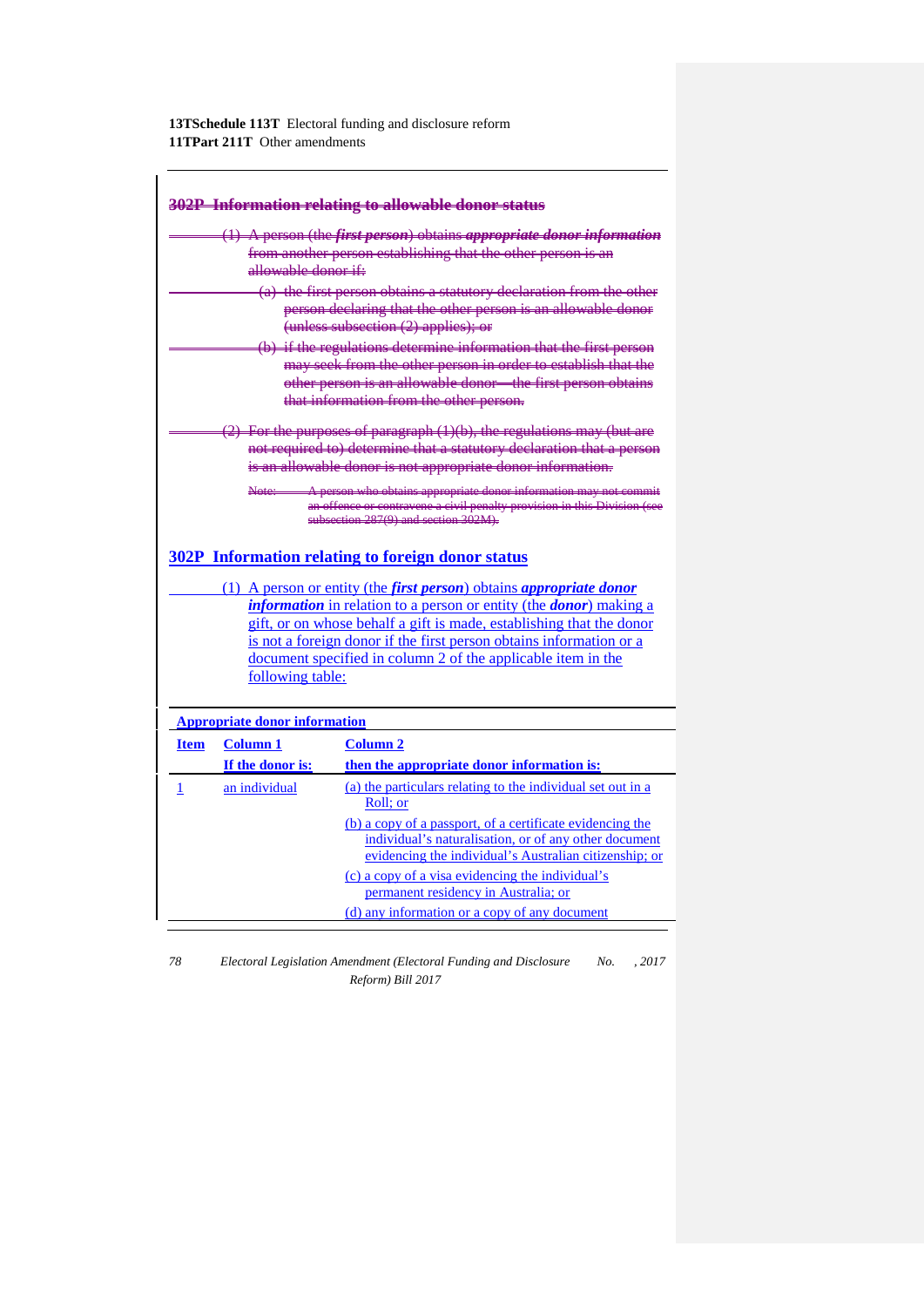|                | <b>Appropriate donor information</b>          |                                                                                                                                                                                                                                                                                                                                                                                                                                                                                                                                                                                                                                                               |  |
|----------------|-----------------------------------------------|---------------------------------------------------------------------------------------------------------------------------------------------------------------------------------------------------------------------------------------------------------------------------------------------------------------------------------------------------------------------------------------------------------------------------------------------------------------------------------------------------------------------------------------------------------------------------------------------------------------------------------------------------------------|--|
| <b>Item</b>    | <b>Column 1</b>                               | <b>Column 2</b>                                                                                                                                                                                                                                                                                                                                                                                                                                                                                                                                                                                                                                               |  |
|                | If the donor is:                              | then the appropriate donor information is:                                                                                                                                                                                                                                                                                                                                                                                                                                                                                                                                                                                                                    |  |
|                |                                               | prescribed by the regulations for the purposes of this<br>table item.                                                                                                                                                                                                                                                                                                                                                                                                                                                                                                                                                                                         |  |
| $\overline{2}$ | an incorporated<br>entity                     | (a) a copy of the certificate of the entity's incorporation<br>in Australia: or                                                                                                                                                                                                                                                                                                                                                                                                                                                                                                                                                                               |  |
|                |                                               | (b) particulars of the entity's registration with the<br><b>Australian Securities Investment Commission</b><br>evidencing the entity's incorporation in Australia; or                                                                                                                                                                                                                                                                                                                                                                                                                                                                                         |  |
|                |                                               | (c) any information or a copy of any document<br>prescribed by the regulations for the purposes of this<br>table item.                                                                                                                                                                                                                                                                                                                                                                                                                                                                                                                                        |  |
| $\overline{3}$ | an entity (whether<br>or not<br>incorporated) | (a) copies of at least 3 recent minutes or other official<br>documents of the entity, in accordance with<br>subsection (2), evidencing that high-level decisions<br>of the entity are made in Australia, such as:<br>(i) decisions setting the operational policies of the<br>entity; or<br>(ii) decisions appointing officers of the entity, or<br>granting powers to such officers to carry on<br>the entity's activities; or<br>(iii) directions to persons appointed to carry out<br>the entity's activities as to how to perform<br>functions: or<br>(iv) decisions on matters of finance, such as how<br>profits are to be used; or                     |  |
|                |                                               | (b) copies of at least 3 official documents of the entity<br>establishing that the entity's activities are principally<br>carried out in Australia, such as:<br>(i) documents recording separately the number of<br>staff or members of the entity in Australia, and<br>overseas, carrying on activities for the entity;<br><b>or</b><br>(ii) documents recording separately the scale or<br>volume of the activities carried out in<br>Australia, and overseas, (for example by<br>reference to revenue derived in Australia and<br>overseas); or<br>(c) any information or a copy of any document<br>prescribed by the regulations for the purposes of this |  |

*No. , 2017 Electoral Legislation Amendment (Electoral Funding and Disclosure Reform) Bill 2017*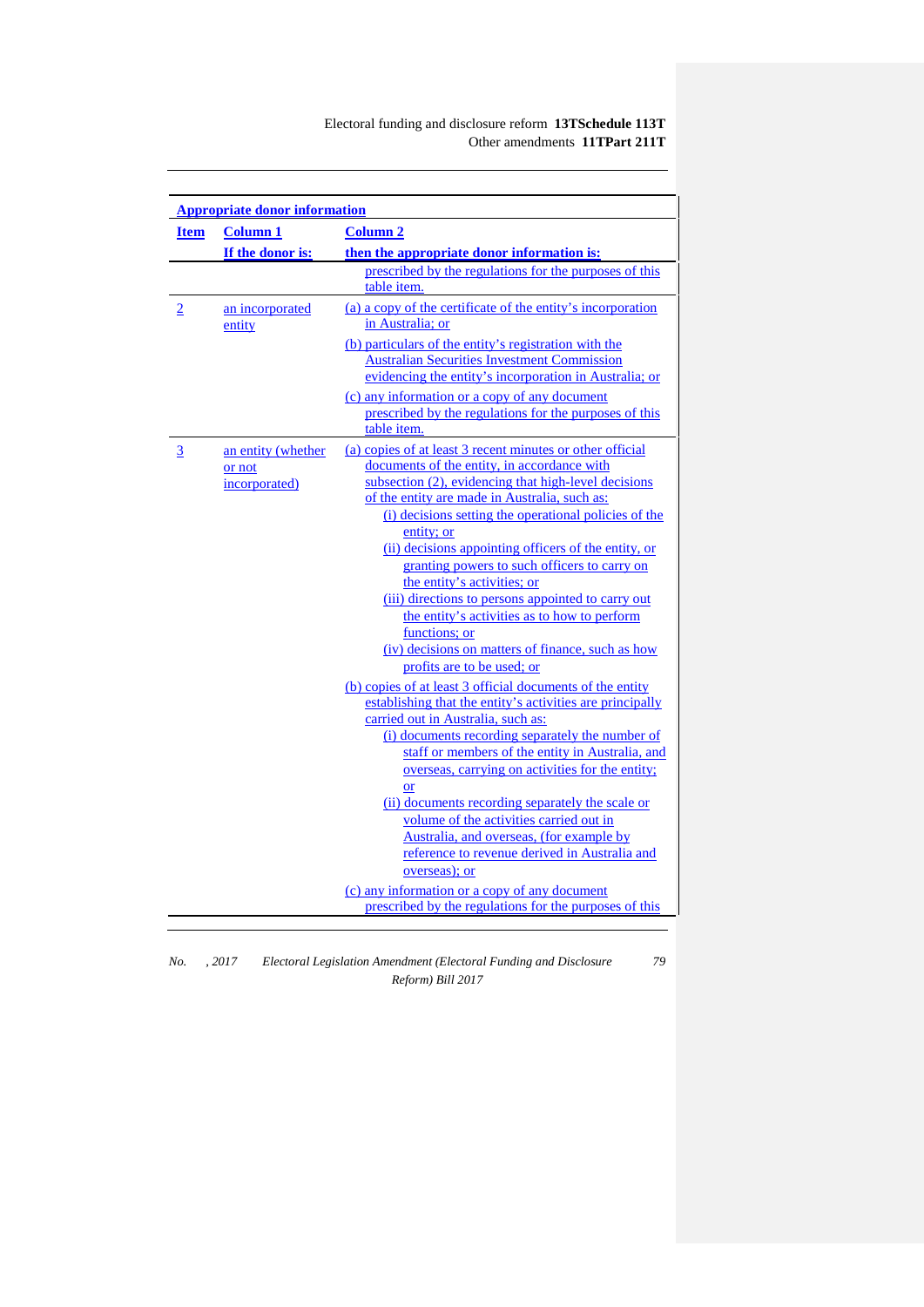| <b>Appropriate donor information</b> |                  |                                                                                                                                                                                                    |  |
|--------------------------------------|------------------|----------------------------------------------------------------------------------------------------------------------------------------------------------------------------------------------------|--|
| <b>Item</b>                          | <b>Column 1</b>  | <b>Column 2</b>                                                                                                                                                                                    |  |
|                                      | If the donor is: | then the appropriate donor information is:                                                                                                                                                         |  |
|                                      |                  | table <i>item</i> .                                                                                                                                                                                |  |
|                                      | Note:            | A person or entity who obtains appropriate donor information may not<br>commit an offence or contravene a civil penalty provision in this<br>Division (see subsections $302D(1A)$ and $302E(2)$ ). |  |
|                                      | of decision.     | (2) For the purposes of paragraph (a) of item 3 of the table, each of the<br>minutes or other official documents must evidence a different kind                                                    |  |
|                                      | information.     | (3) For the purposes of item 3 of the table, information may be<br>omitted, redacted or deleted from the minutes, documents or                                                                     |  |

#### **302Q Debts due to the Commonwealth**

- (1) This section applies if:
	- (a) a gift is made to, or for the benefit of, a person (the *gift recipient*); and
	- (b) a court has determined that the gift recipient or any other person has contravened any of sections 302D to  $\frac{202L}{\text{except}}$ section 302J)302F in relation to the gift.
- (2) The amount or value of the gift (determined at the time the gift is made) is payable by the gift recipient to the Commonwealth and may be recovered by the Commonwealth as a debt due to the Commonwealth by action in a court of competent jurisdiction.

## **302R Physical elements of offences**

- (1) This section applies if a provision of this Division provides that a person contravening another provision of this Act (the *conduct rule provision*) commits an offence.
- (2) For the purposes of applying Chapter 2 of the *Criminal Code* to the offence, the physical elements of the offence are set out in the conduct rule provision.
	- Note: Chapter 2 of the *Criminal Code* sets out general principles of criminal responsibility.
- *80 Electoral Legislation Amendment (Electoral Funding and Disclosure Reform) Bill 2017 No. , 2017*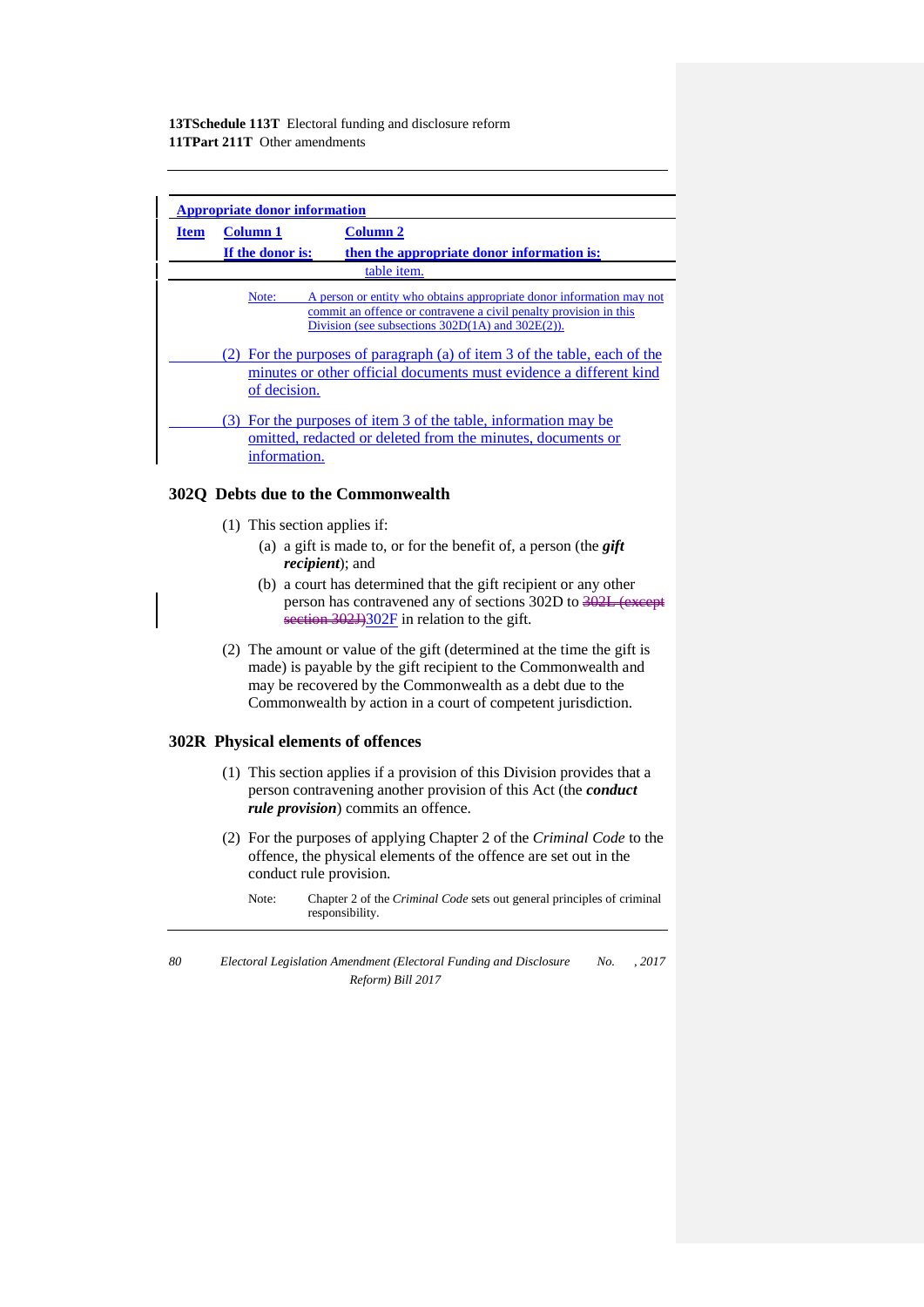## **34 Before section 303**

Insert:

#### **302V Simplified outline of this Division**

Candidates and members of groups in an election who receive gifts during the disclosure period for the election must disclose the gifts by providing a return to the Electoral Commission. In addition, persons who make such gifts, where the value or amount of the gifts is more than the disclosure threshold, must also disclose the gifts.

Gifts totalling more than the disclosure threshold that are made by a single person to the same registered political party, State branch or political campaigner during a financial year must also be disclosed in a return provided to the Electoral Commission.

Returns provided under this Division are published by the Electoral CommissionCommissioner, on the Transparency Register, under section 320.

There are limitations on loans made to political parties, State branches, political campaigners, candidates or groups that are more than the disclosure threshold.

Gifts of more than the disclosure threshold to a political party, State branch, political campaigner, candidate or group by a corporation that is wound up within a year of making the gift may be recovered from the recipient of the gift.

## **35 At the end of section 303**

Add:

Note: Particulars provided under subsection 318(2) may be taken to be a return provided under this Division (see subsection 318(2A)).

#### **36 Subsection 304(2)**

After "approved form", insert "and in accordance with this section".

*No. , 2017 Electoral Legislation Amendment (Electoral Funding and Disclosure Reform) Bill 2017*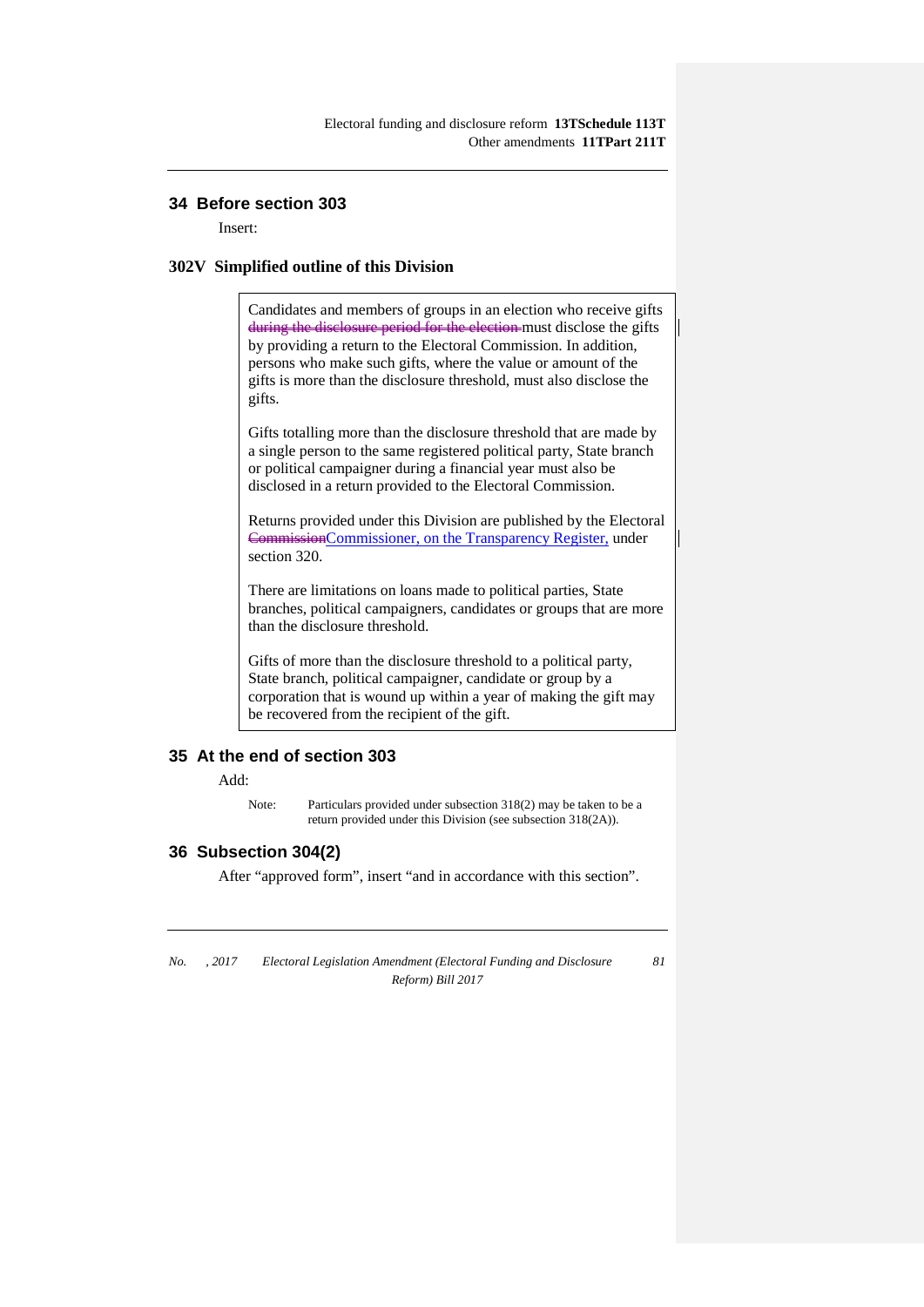# **36A Subsection 304(2)**

Omit "during the disclosure period for the election", substitute "while the person was a candidate in the election or by-election".

# **37 At the end of subsection 304(2)**

Add:

Note: A contravention of this civil penalty provision may be a continuing eontravention (see section 93

Civil penalty: 180 penalty units.

Civil penalty:

The higher of the following:

(a) 60 penalty units;

(b) if there is sufficient evidence for the court to determine the amount or value, or an estimate of the amount or value, of gifts not disclosed—3 times that amount or value.

# **38 Subsection 304(3)**

After "approved form", insert "and in accordance with this section".

# **38A Subsection 304(3)**

Omit "during the disclosure period for the election", substitute "while the group was a group in the election".

# **39 At the end of subsection 304(3)**

Add:

| see section 02 of the Deculatory Dowers                                                                                                                                               |
|---------------------------------------------------------------------------------------------------------------------------------------------------------------------------------------|
| <del>Civil penalty</del>                                                                                                                                                              |
| Civil penalty:                                                                                                                                                                        |
| The higher of the following:<br>(a) 60 penalty units;                                                                                                                                 |
| (b) if there is sufficient evidence for the court to determine the<br>amount or value, or an estimate of the amount or value, of<br>gifts not disclosed—3 times that amount or value. |
|                                                                                                                                                                                       |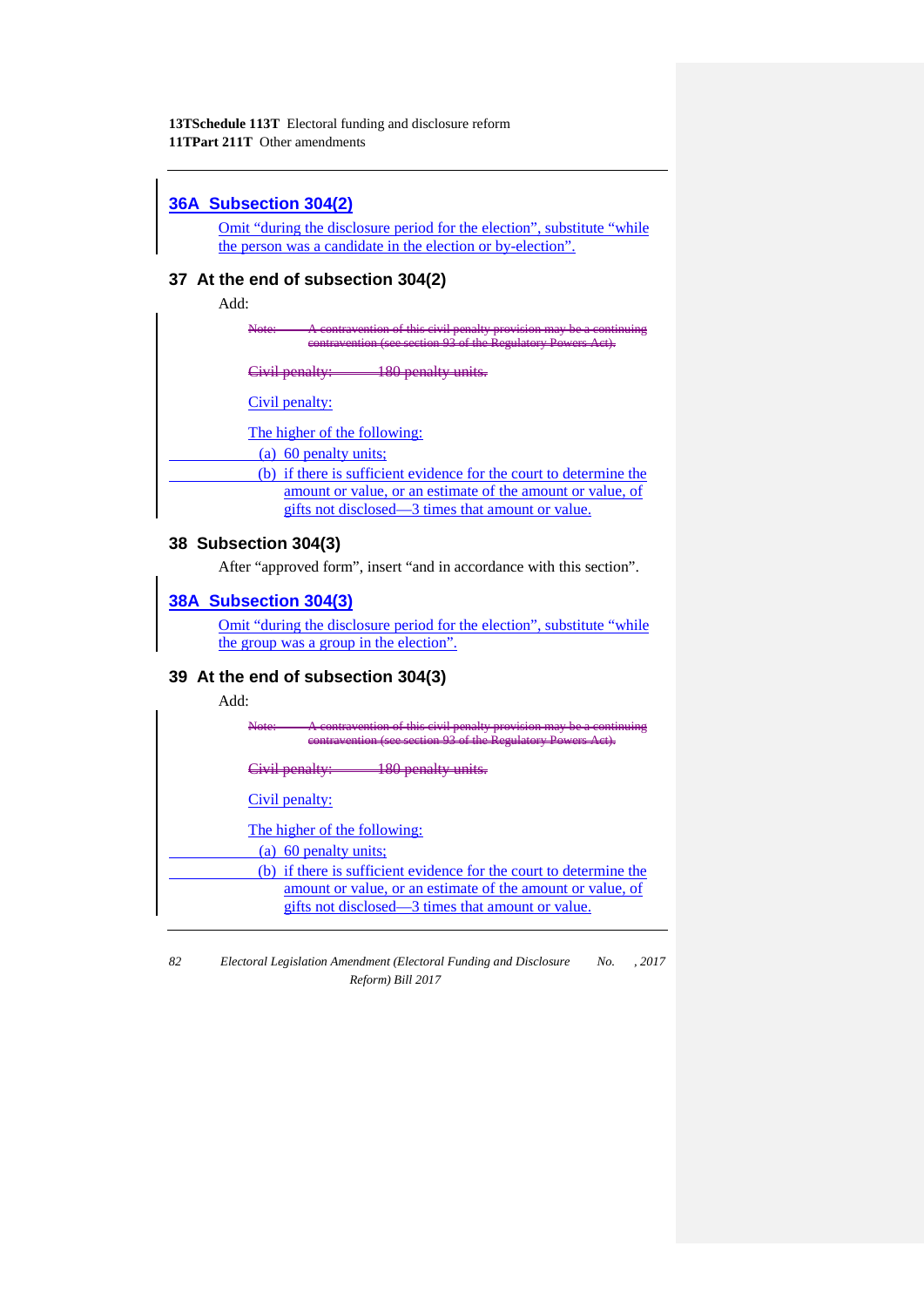#### **40 After subsection 304(3)**

#### Insert:

| 3AA) A return provided under subsection (2) or (3) must also include                                                                                                                                                                                                                                                                                                                 |
|--------------------------------------------------------------------------------------------------------------------------------------------------------------------------------------------------------------------------------------------------------------------------------------------------------------------------------------------------------------------------------------|
| dataile<br>-------------                                                                                                                                                                                                                                                                                                                                                             |
| ony canior staff amployed or angegod by or an babelf of the<br><del>any semor stan employed or engaged by or on benan or the</del>                                                                                                                                                                                                                                                   |
| <u>parson or group in the parson or group's conseity as a</u><br>$\frac{1}{2}$ $\frac{1}{2}$ $\frac{1}{2}$ $\frac{1}{2}$ $\frac{1}{2}$ $\frac{1}{2}$ $\frac{1}{2}$ $\frac{1}{2}$ $\frac{1}{2}$ $\frac{1}{2}$ $\frac{1}{2}$ $\frac{1}{2}$ $\frac{1}{2}$ $\frac{1}{2}$ $\frac{1}{2}$ $\frac{1}{2}$ $\frac{1}{2}$ $\frac{1}{2}$ $\frac{1}{2}$ $\frac{1}{2}$ $\frac{1}{2}$ $\frac{1}{2}$ |
| eandidate or group, and any membership of any registered                                                                                                                                                                                                                                                                                                                             |
| <u>political party that any of those members of staff have, and</u><br>pontrout party that any or those memoris or start nave, and                                                                                                                                                                                                                                                   |
| (b) any discretionary benefits (however described) received by,<br><u>or on bobolf of the person or ony of the mambers of the</u>                                                                                                                                                                                                                                                    |
| <u>UI UII UURKH UI, MU UURUH UI UHA</u><br>group from the Commonwealth, a State or a Territory during                                                                                                                                                                                                                                                                                |
| the period of 12 months before the polling day in the election                                                                                                                                                                                                                                                                                                                       |
| or by election.                                                                                                                                                                                                                                                                                                                                                                      |
| $\Gamma_{\alpha}$ the definition of seview staff, see subsection $297(1)$<br>$N_{\alpha\alpha}$                                                                                                                                                                                                                                                                                      |

## **41 Subparagraph 304(5)(b)(ii)**

Omit "\$10,000 or less", substitute "less than or equal to the disclosure threshold".

# **42 Paragraph 304(5)(c)**

Omit "\$10,000 or less", substitute "less than or equal to the disclosure threshold".

## **43 Subsection 304(5) (note)**

Repeal the note.

## **44 Paragraphs 304(6)(b) and (c)**

Omit "exceeds \$10,000", substitute "is more than the disclosure threshold".

### **45 Subsection 304(6) (note)**

Repeal the note.

## **45A At the end of section 304**

Add:

*No. , 2017 Electoral Legislation Amendment (Electoral Funding and Disclosure Reform) Bill 2017*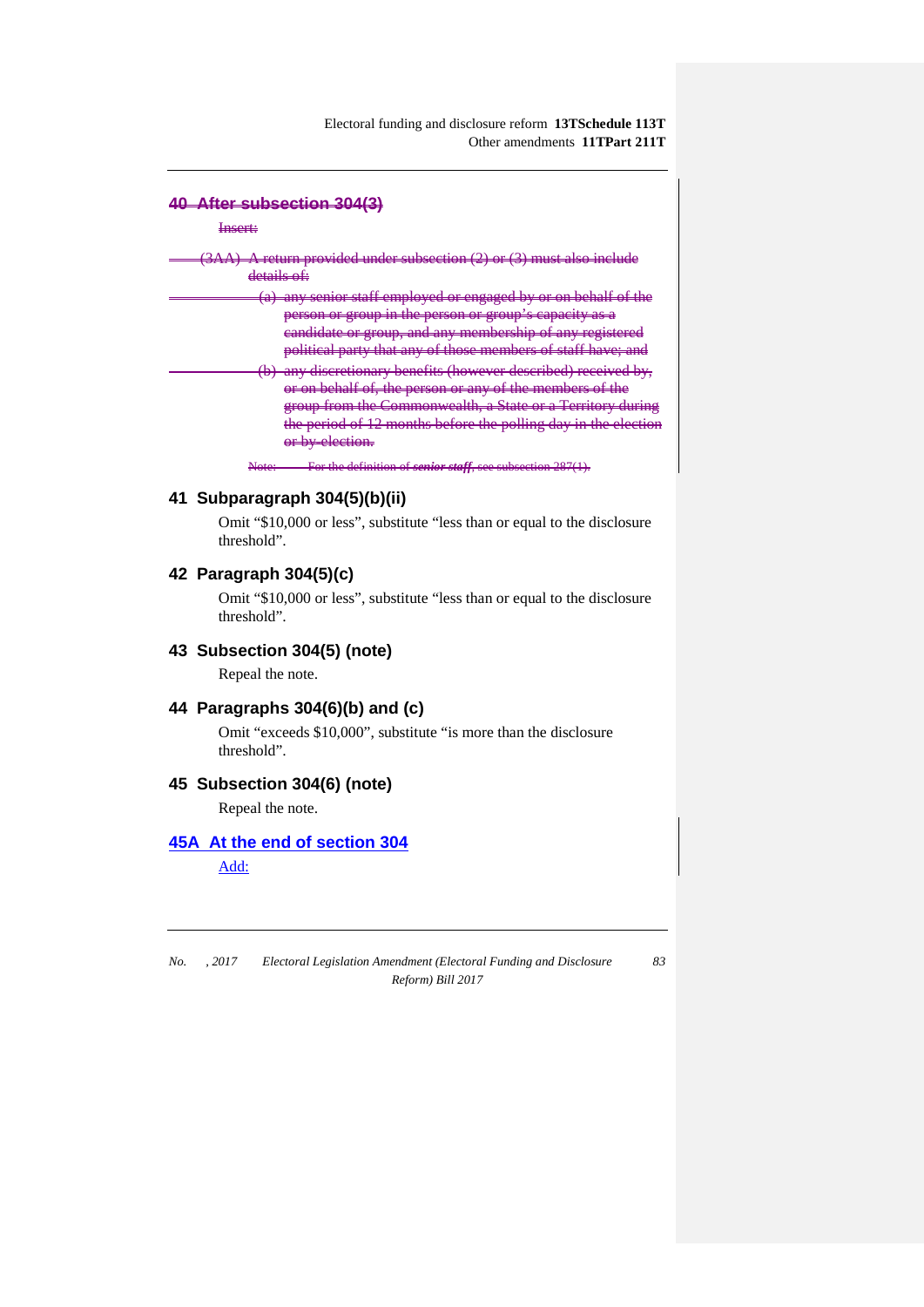(9) Subsection 93(2) of the Regulatory Powers Act does not apply in relation to a contravention of subsection (2) or (3) of this section.

# **46 Paragraph 305A(1)(a)**

After "election" (wherever occurring), insert "or by-election".

# **45B Subsection 305A(1)**

After "A person", insert "or entity".

# **46 Paragraph 305A(1)(a)**

Repeal the paragraph, substitute:

(a) the person or entity makes a gift or gifts to any candidate or member of a group in an election or by-election; and

# **47 Subparagraph 305A(1)(b)(ii)**

Omit "\$10,000", substitute "the disclosure threshold".

### **48 Paragraph 305A(1)(c)**

Repeal the paragraph, substitute:

at the time the person makes the gift or gifts, the person is not a political entity or associated entity.

# **48 Paragraph 305A(1)(c)**

Repeal the paragraph, substitute:

(c) at the time the person or entity makes the gift or gifts, the person or entity is not a political entity or an associated entity.

## **49 Subsection 305A(1) (note)**

Repeal the note.

# **50 Paragraph 305A(1A)(a)**

After "election", insert "or by-election".

## **49A Subsection 305A(1A)**

After "A person", insert "or entity".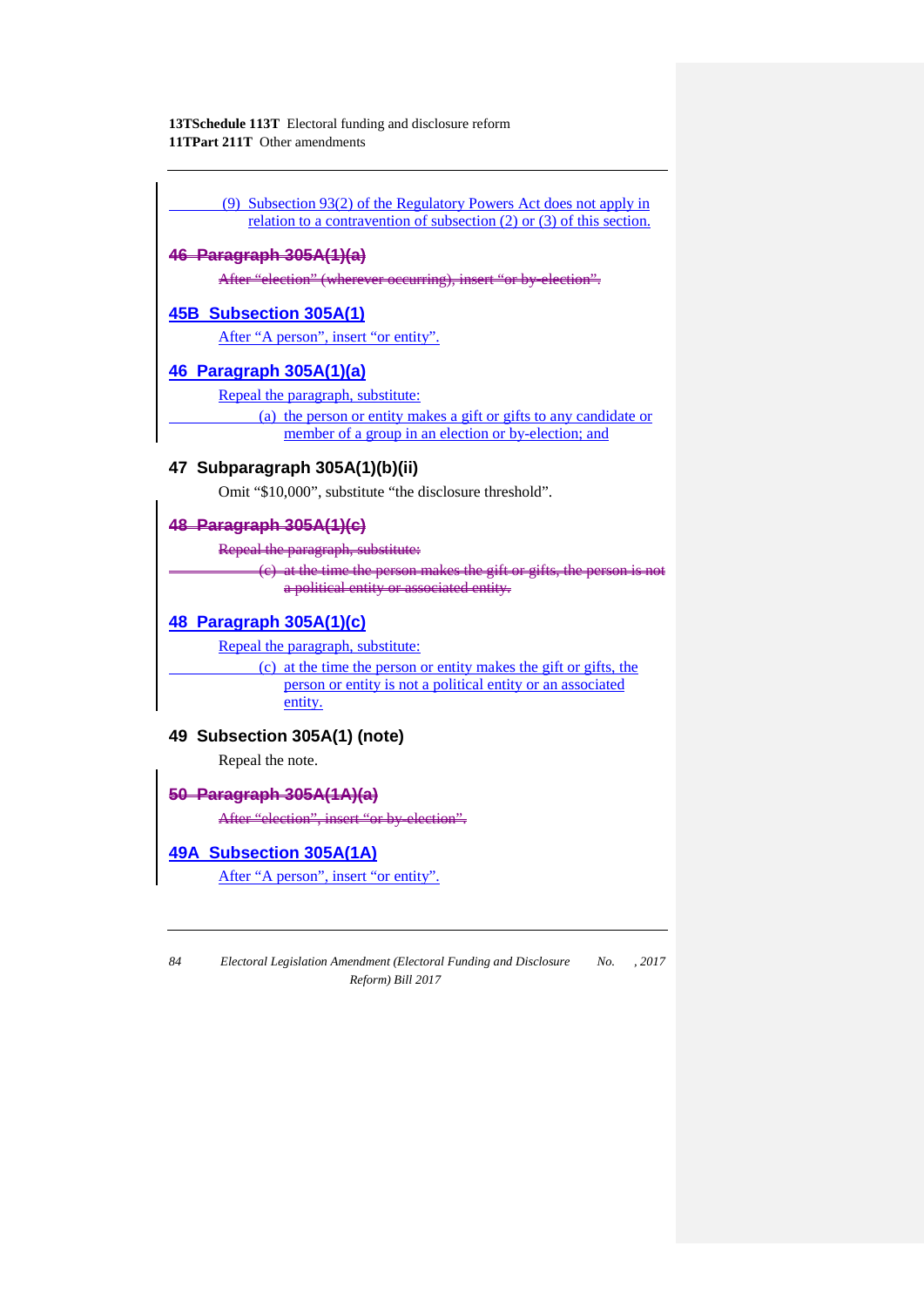# **50 Paragraph 305A(1A)(a)**

Repeal the paragraph, substitute:

(a) the person or entity makes a gift or gifts:

| (i) during the period, relating to an election or by-election, |
|----------------------------------------------------------------|
| specified by legislative instrument by the Electoral           |
| Commissioner; and                                              |
| (ii) to any person or entity (whether incorporated or not)     |
| specified by the instrument; and                               |

# **51 Subparagraph 305A(1A)(b)(ii)**

Omit "\$10,000", substitute "the disclosure threshold".

# **52 Paragraph 305A(1A)(c)**

Repeal the paragraph, substitute:

(c) at the time the person makes the gift or gifts a political entity or associated entity.

# **52 Paragraph 305A(1A)(c)**

Repeal the paragraph, substitute:

(c) at the time the person or entity makes the gift or gifts, the person or entity is not a political entity or associated entity.

# **53 Subsection 305A(1A) (note)**

Repeal the note.

#### **54 Subsection 305A(2)**

After "person must

## **54 Subsection 305A(2)**

Omit "The person must", substitute "The person or entity must, in accordance with this section,".

## **54A Paragraph 305A(2)(a)**

Omit "made during the disclosure period".

## **55 Paragraph 305A(2)(b)**

Omit "\$10,000", substitute "the disclosure threshold".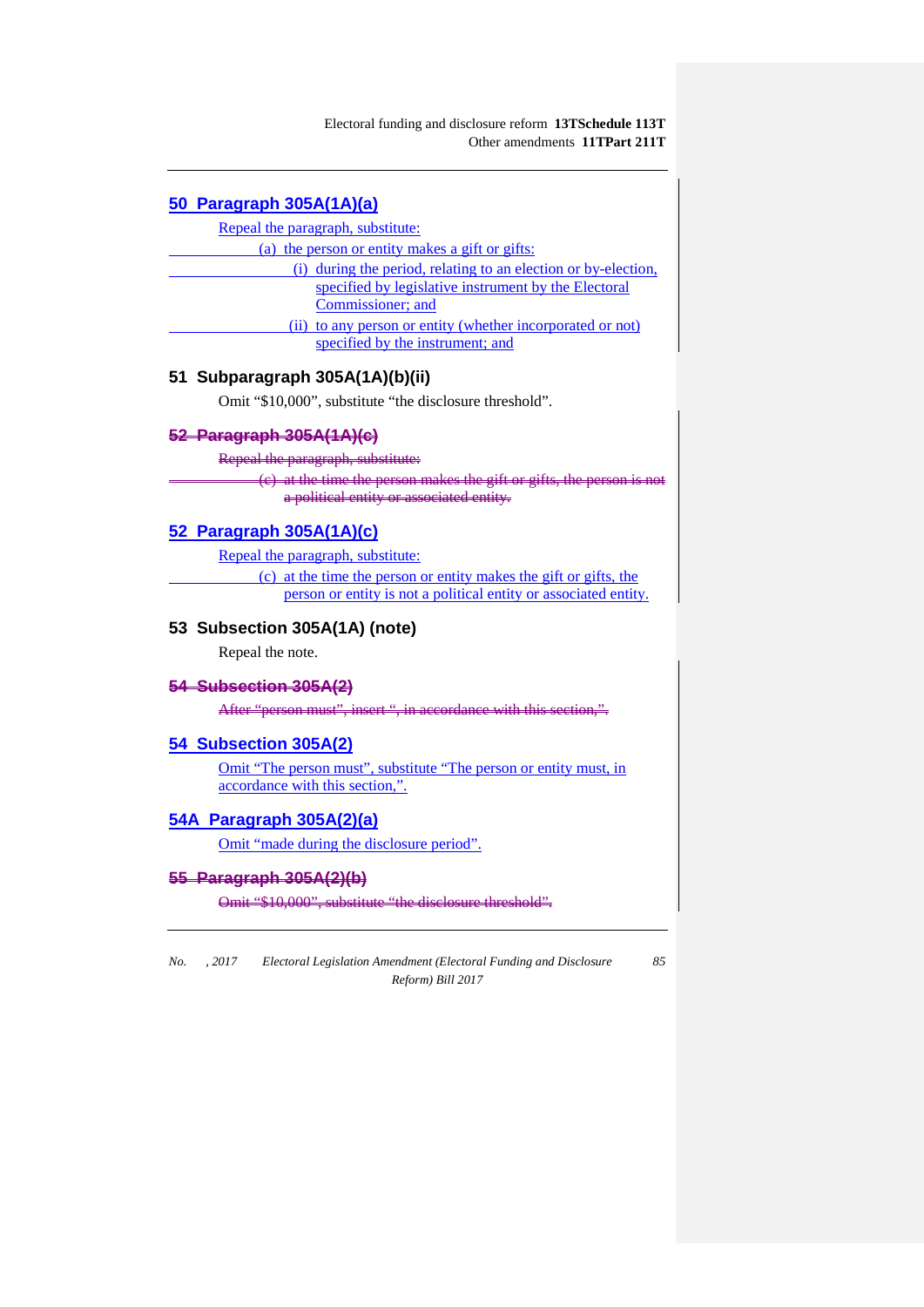| 55 Paragraph 305A(2)(b)                                              |
|----------------------------------------------------------------------|
| Repeal the paragraph, substitute:                                    |
| (b) all gifts of more than the disclosure threshold, received by the |
| person or entity at any time, that the person or entity used         |
| (either wholly or partly):                                           |
| (i) to enable the person or entity to make the gifts                 |
| mentioned in paragraph (a) of this subsection; or                    |
| (ii) to reimburse the person or entity for making such gifts.        |
| 56 Subsection 305A(2) (note)                                         |
| Repeal the note, substitute:                                         |
| A contravention of this civil penalt                                 |
| eontravention (see section 93 of the Regulatory                      |
| Civil penalty: 60 penalty units.                                     |
| Civil penalty:                                                       |
| The higher of the following:                                         |
| (a) 60 penalty units;                                                |
| (b) if there is sufficient evidence for the court to determine the   |
| amount or value, or an estimate of the amount or value, of           |
| gifts not disclosed—3 times that amount or value.                    |
| 57 Subsection 305A(2A)                                               |
| After "election", insert "or by-election".                           |
| 57 Subsection 305A(2A)                                               |
| Repeal the subsection, substitute:                                   |
| (2A) For the purposes of subsection (2), 2 or more gifts made by a   |
| person or entity are taken to be one gift if:                        |
| (a) the gifts are made to the same candidate or group in an          |
| election or by-election; or                                          |
| (b) the gifts are made to the same person or entity during the       |
| period specified by legislative instrument under paragraph           |
| $(1A)(a)$ .                                                          |
|                                                                      |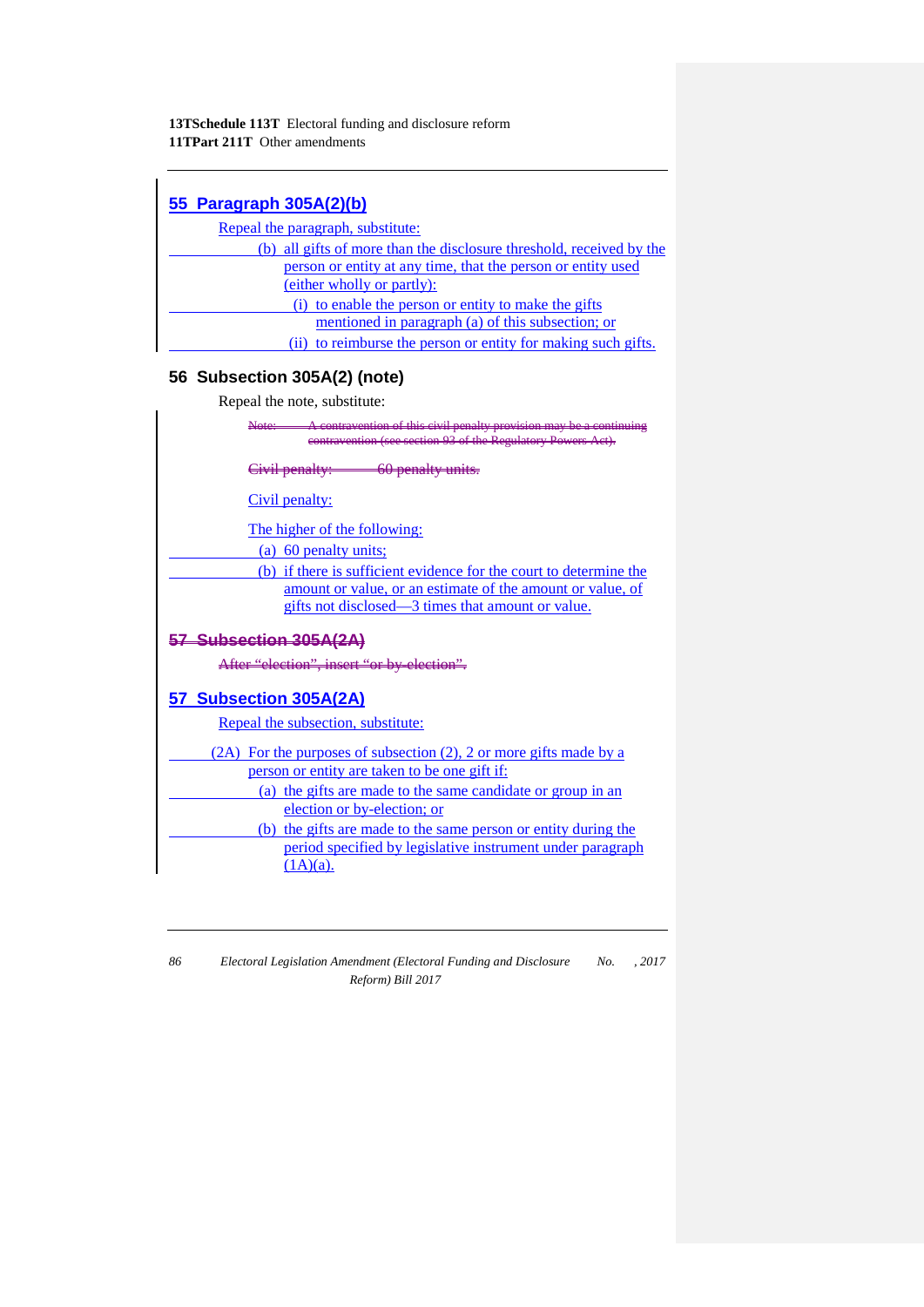# **58 Paragraph 305A(3)(a)**

After "election", insert "or by-election".

## **59 Subsection 305A(5)**

Repeal the subsection.

## **58A Paragraph 305A(4)(c)**

Omit "organisation", substitute "entity".

## **59 Subsection 305A(5)**

Repeal the subsection, substitute:

(5) Subsection 93(2) of the Regulatory Powers Act does not apply in relation to a contravention of subsection (2) of this section.

## **60 Section 305B (heading)**

Repeal the heading, substitute:

## **305B Gifts to political parties and political campaigners**

#### **61 Subsections 305B(1) and (2)**

Repeal the subsections, substitute:

| (1) If, in a financial year, a person makes gifts totalling more than                  |
|----------------------------------------------------------------------------------------|
| diselosure threshold to:                                                               |
| (a) the same registered political party; or                                            |
| (b) the same State branch of a registered political party; or                          |
| (e) the same political campaigner;                                                     |
| the person must, in accordance with this section, provide a return                     |
| to the Electoral Commission within 20 weeks after the end of the                       |
| financial year, covering all the gifts that the person made to that                    |
| political party, branch or campaigner during the financial year.                       |
| Note: $\overline{A}$ contravention of this civil penalty provision may be a continuing |
| contravention (see section 93 of the Regulatory Powers Act).                           |
| Civil penalty:<br><del>- 60 penalty units.</del>                                       |
| $(2)$ For the purposes of subsection $(1)$ , a person who makes a gi                   |
| body with the intention of benefiting a parti-                                         |

*No. , 2017 Electoral Legislation Amendment (Electoral Funding and Disclosure Reform) Bill 2017*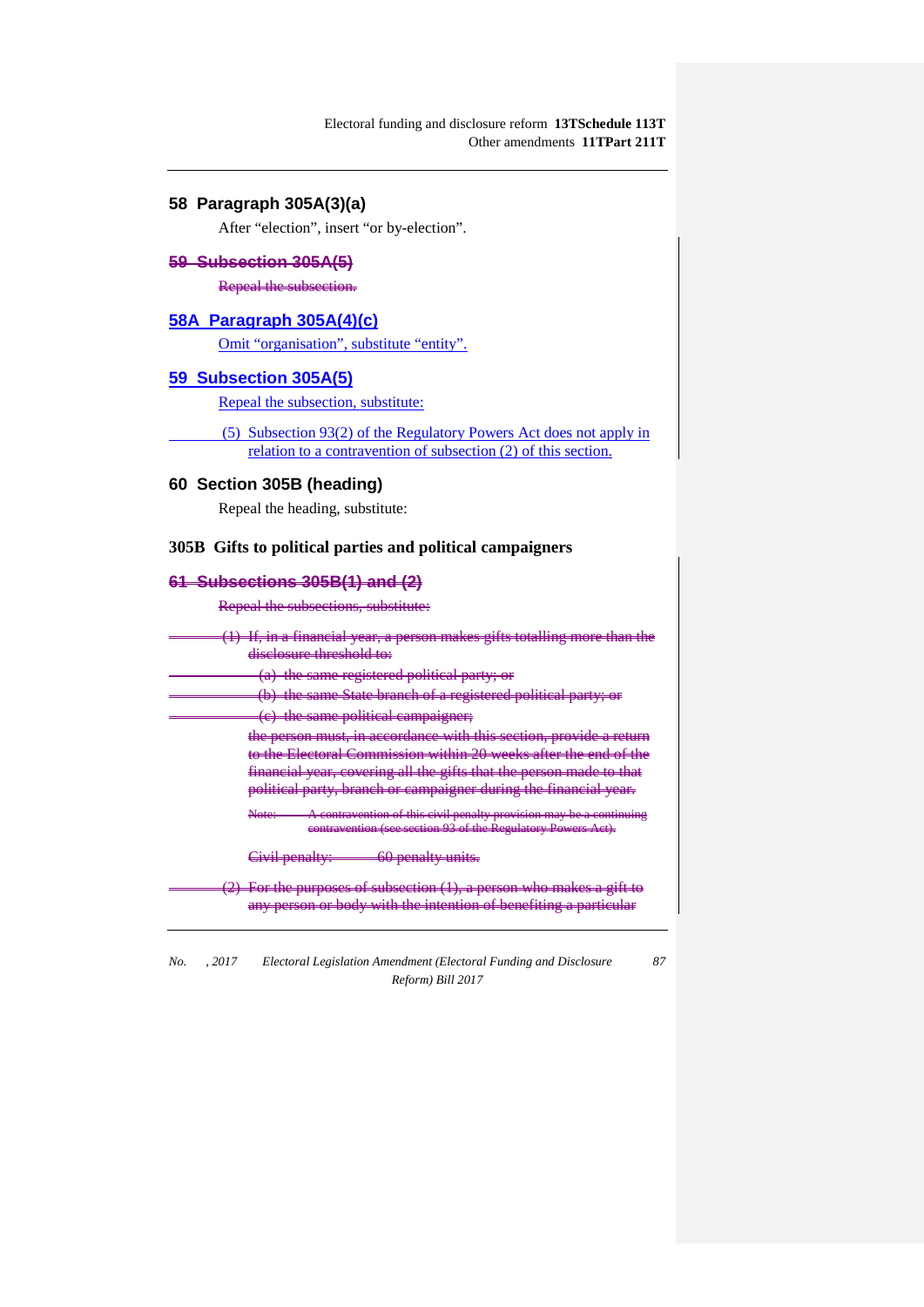| registered political party, State branch of a registered political<br>party, or political campaigner, is taken to have made that gift<br>directly to that party, branch or campaigner. |
|----------------------------------------------------------------------------------------------------------------------------------------------------------------------------------------|
| 61 Subsections 305B(1) and (2)                                                                                                                                                         |
| Repeal the subsections, substitute:                                                                                                                                                    |
| (1) If, in a financial year, a person or entity makes gifts totalling more                                                                                                             |
| than the disclosure threshold to:                                                                                                                                                      |
| (a) the same registered political party; or                                                                                                                                            |
| (b) the same State branch of a registered political party; or                                                                                                                          |
| (c) the same political campaigner;                                                                                                                                                     |
| the person or entity must, in accordance with this section, provide a                                                                                                                  |
| return to the Electoral Commission within 20 weeks after the end                                                                                                                       |
| of the financial year, covering all the gifts that the person or entity                                                                                                                |
| made to that political party, branch or campaigner during the<br>financial year.                                                                                                       |
|                                                                                                                                                                                        |
| Civil penalty:                                                                                                                                                                         |
| The higher of the following:                                                                                                                                                           |
| (a) 60 penalty units;                                                                                                                                                                  |
| (b) if there is sufficient evidence for the court to determine the                                                                                                                     |
| amount or value, or an estimate of the amount or value, of                                                                                                                             |
| gifts not disclosed—3 times that amount or value.                                                                                                                                      |
| (2) For the purposes of subsection (1), a person or entity who makes a                                                                                                                 |
| gift to any other person or entity with the intention of benefiting a                                                                                                                  |
| particular registered political party, State branch of a registered                                                                                                                    |
| political party, or political campaigner, is taken to have made that                                                                                                                   |
| gift directly to that party, branch or campaigner.                                                                                                                                     |
| 62 Paragraph 305B(3)(c)                                                                                                                                                                |

Omit "or branch", substitute ", branch or campaigner".

# **63 Subsection 305B(3A)**

Repeal the subsection, substitute:

(3A) The return must also set out the relevant details of any gift received by the person or entity at any time if:

*88 Electoral Legislation Amendment (Electoral Funding and Disclosure No. , 2017 Reform) Bill 2017*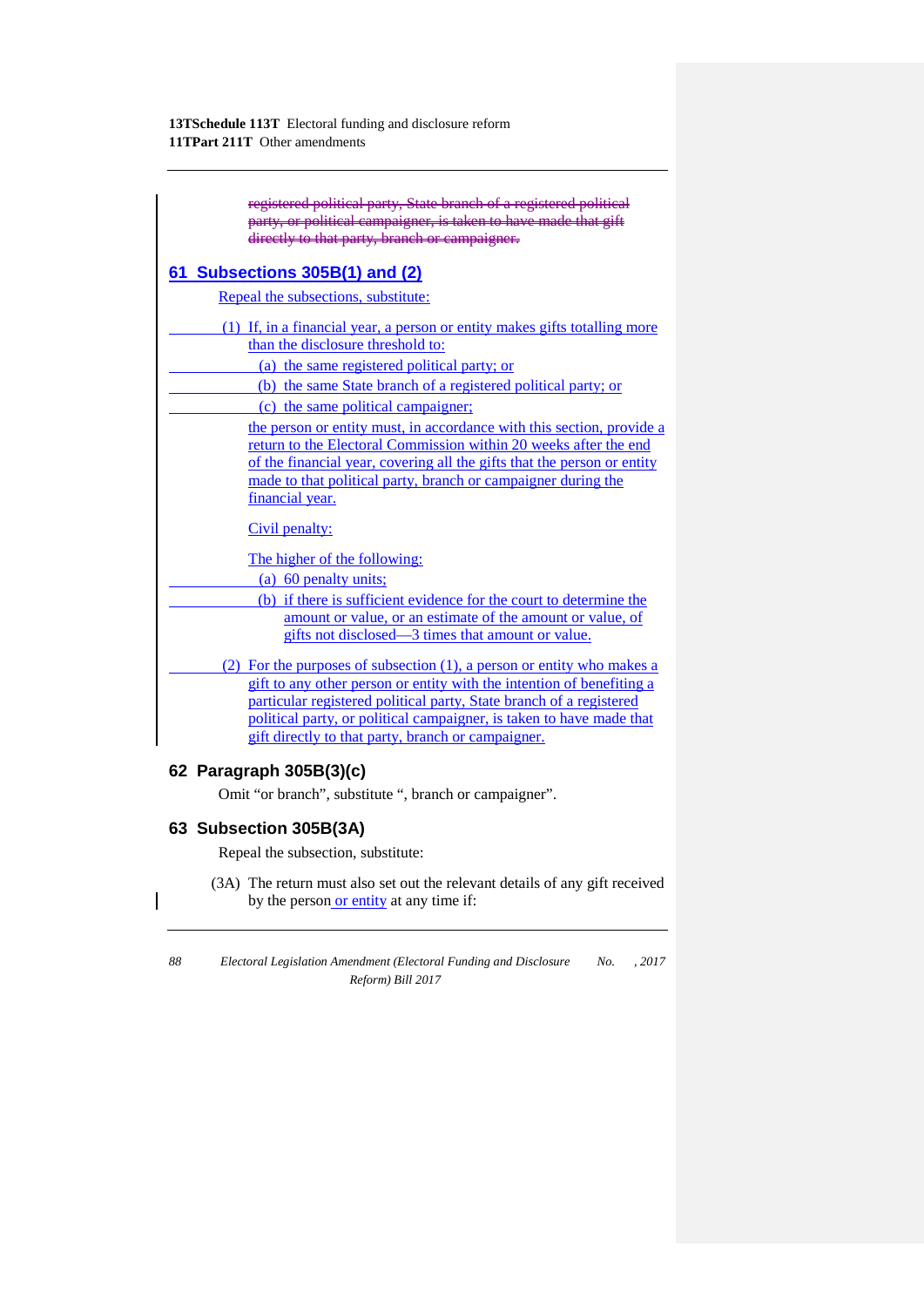- (a) the gift was used wholly or partly to make another gift (the *later gift*) in a financial year to:
	- (i) the same registered political party; or
	- (ii) the same State branch of a registered political party; or
	- (iii) the same political campaigner; and
- (b) the amount or value of the later gift is more than the disclosure threshold.

## **63A Paragraph 305B(3B)(e)**

After "person", insert "or entity".

#### **64 Subsection 305B(5)**

Repeal the subsection, substitute:

(5) This section does not apply to gifts made by a political entity or associated entity.

(6) Subsection 93(2) of the Regulatory Powers Act does not apply in relation to a contravention of subsection (1) of this section.

## **65 Section 306**

Repeal the section.

## **66 Subsection 306A(1)**

Repeal the subsection, substitute:

- (1) It is unlawful for any of the following:
	- (a) a political party or a State branch of a political party;
	- (b) a person acting on behalf of a political party or a State branch of a political party;
	- (c) a political campaigner, or a person acting on behalf of a political campaigner;

to receive a loan of more than the disclosure threshold from a person or entity other than a financial institution unless the loan is made in accordance with subsection (3).

## **67 Subsection 306A(2)**

Omit "\$10,000", substitute "the disclosure threshold".

*No. , 2017 Electoral Legislation Amendment (Electoral Funding and Disclosure Reform) Bill 2017*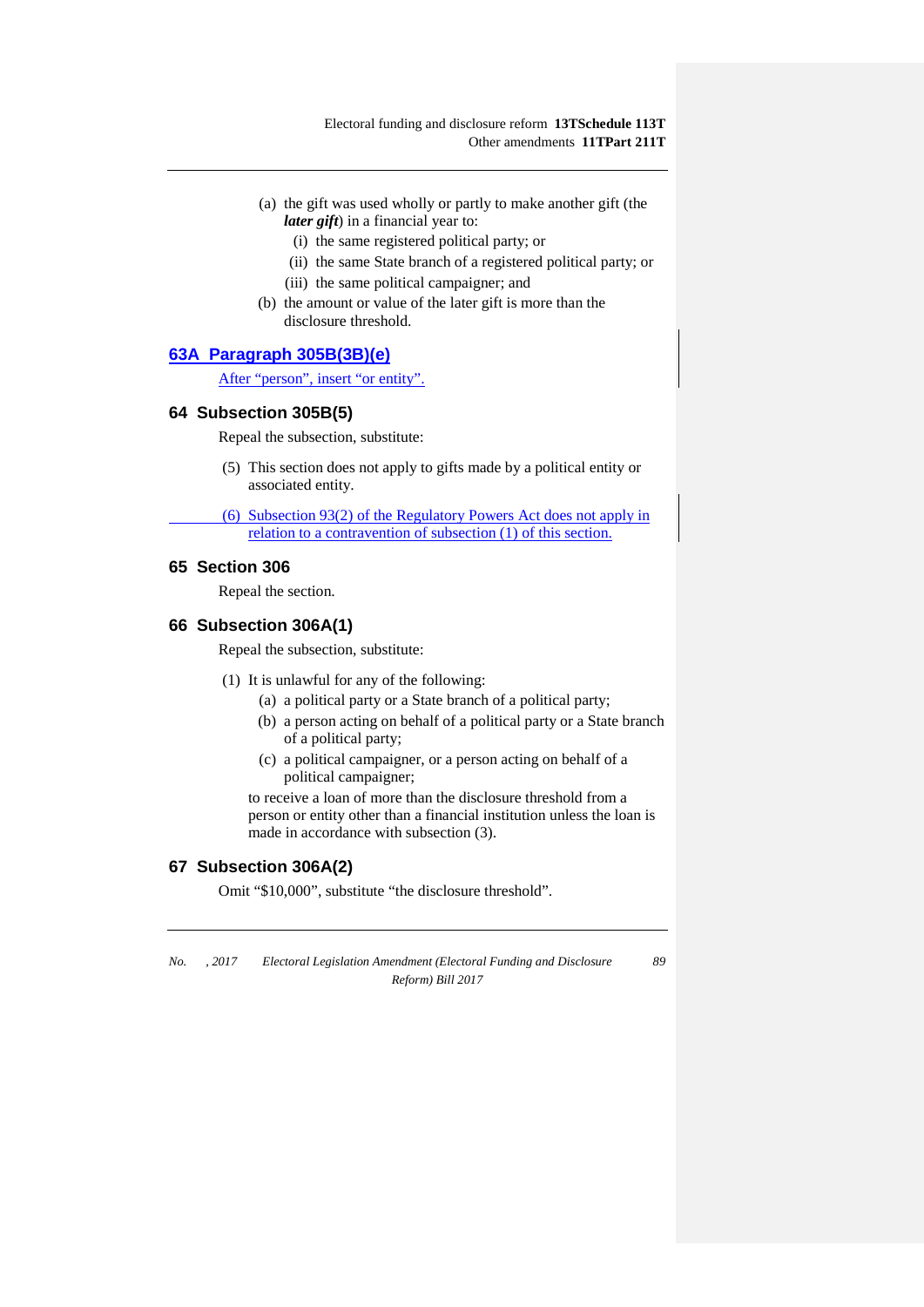## **68 Subsection 306A(2) (note)**

Repeal the note.

# **69 Subsection 306A(3)**

Repeal the subsection, substitute:

- (3) The receiver of the loan must keep a record of the following:
	- (a) the terms and conditions of the loan;
	- (b) the following information in relation to the loan (as the case requires):
		- (i) for a loan from a registered industrial organisation other than a financial institution—the name of the organisation, and the names and addresses of the members of the executive committee (however described) of the organisation;
		- (ii) for a loan from an unincorporated association—the name of the association, and the names and addresses of the members of the executive committee (however described) of the association;
		- (iii) for a loan paid out of a trust fund or out of the funds of a foundation—the names and addresses of the trustees of the fund or foundation, and the title, name or other description of the trust fund or foundation;
		- (iv) for any other loan—the name and address of the person or organisation that made the loan.

## **70 Subsection 306A(4)**

After "an election", insert "or by-election".

### **70 Subsections 306A(4) and (5)**

Repeal the subsections.

#### **71 Paragraph 306A(6)(a)**

Repeal the paragraph, substitute:

(a) in the case of a loan to or for the benefit of a political party, a State branch of a political party, or a political campaigner, (the *loan recipient*):

*<sup>90</sup> Electoral Legislation Amendment (Electoral Funding and Disclosure Reform) Bill 2017 No. , 2017*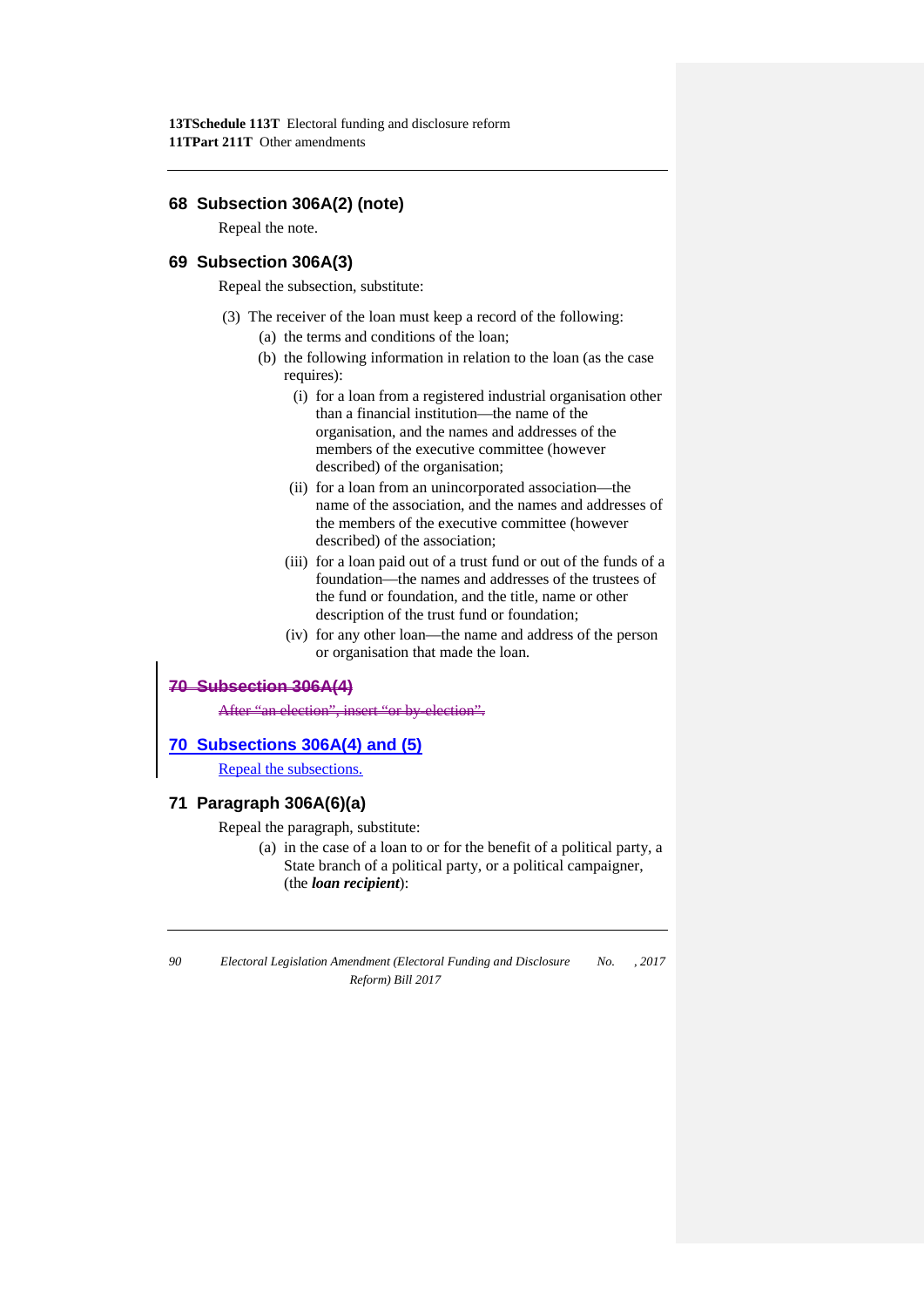- (i) if the loan recipient is a body corporate—the loan recipient; or
- (ii) otherwise—the agent or financial controller of the loan recipient; or

### **72 Section 306A(8) (definitions of** *credit card* **and** *loan***)**

Repeal the definitions.

### **73 Section 306B**

Repeal the section, substitute:

#### **306B Repayment of gifts where corporations wound up etc.**

- (1) This section applies if:
	- (a) a registered political party, a political campaigner, a candidate or a member of a group receives from a corporation a gift whose amount or value is more than the disclosure threshold; and
	- (b) the corporation is wound up in insolvency, or by the court on other grounds, within a year of making the eift; and gift.

for a political campaigner—at the time the gift was made campaigner was not registered under: (i) the *Australian Charities and Not-for-Profits* 

*Commission Act 2012*; or

(ii) the *Fair Work (Registered Organisations) Act 2009*.

- (2) The amount or value of the gift is payable, and may be recovered by the liquidator as a debt due to the liquidator in a court of competent jurisdiction, by:
	- (a) for a gift to or for the benefit of a registered political party or a political campaigner (the *gift recipient*):
		- (i) if the gift recipient is a body corporate—the gift recipient; or
		- (ii) if the gift recipient is a registered political party that is not a body corporate—the agent of the gift recipient; or
		- (iii) if the gift recipient is a political campaigner that is not a body corporate—the financial controller of the gift recipient; or

| No. | .2017 | Electoral Legislation Amendment (Electoral Funding and Disclosure | 91 |
|-----|-------|-------------------------------------------------------------------|----|
|     |       | Reform) Bill 2017                                                 |    |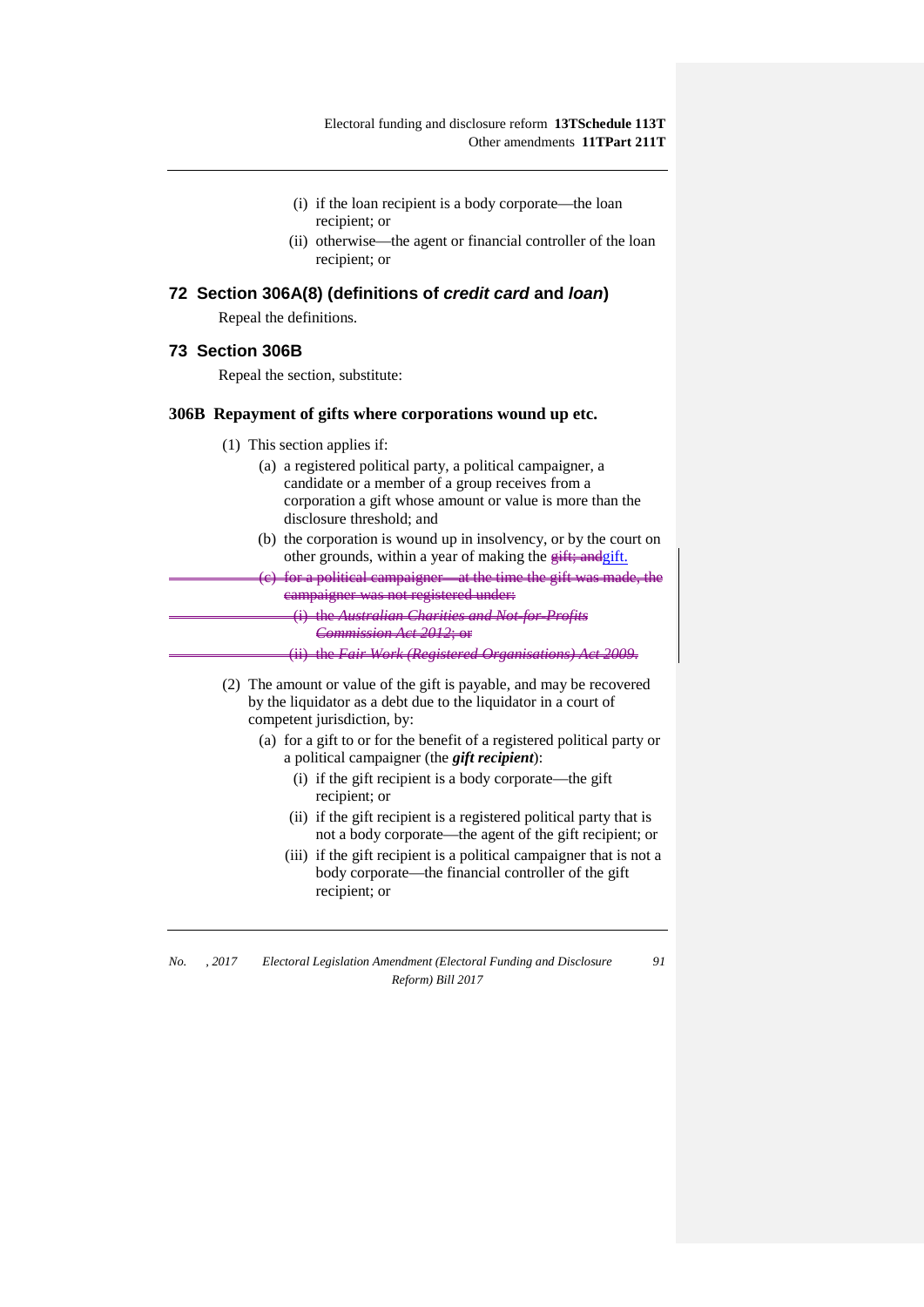- (b) for a gift to or for the benefit of a candidate or member of the group—the candidate or member, or the agent of the candidate or the group.
- Note: The gift received by the liquidator is an asset of the corporation to be distributed under the provisions of the *Corporations Act 2001*.

#### **74 Before section 308**

Insert:

#### **307A Simplified outline of this Division**

Expenditure incurred by or with the authority of a candidate or group in an election during the election period must be disclosed by providing a return to the Electoral Commission. The agent for the candidate or group is responsible for providing the return. (Expenditure incurred by registered political parties is provided each financial year under Division 5A.)

Secretaries of Commonwealth Departments and Agency Heads of Commonwealth Agencies must attach statements to annual reports setting out of amounts of more than the disclosure threshold paid to advertising agencies, and market research, polling or other organisations.

Returns provided under this Division are published by the Electoral CommissionCommissioner, on the Transparency Register, under section 320.

# **75 At the end of subsection 308(1)**

Add:

; or (h) any other event or activity prescribed by the regulations.

#### **76 At the end of section 308**

Add:

Note: Particulars provided under subsection 318(2) may be taken to be a return provided under this Division (see subsection 318(2A)).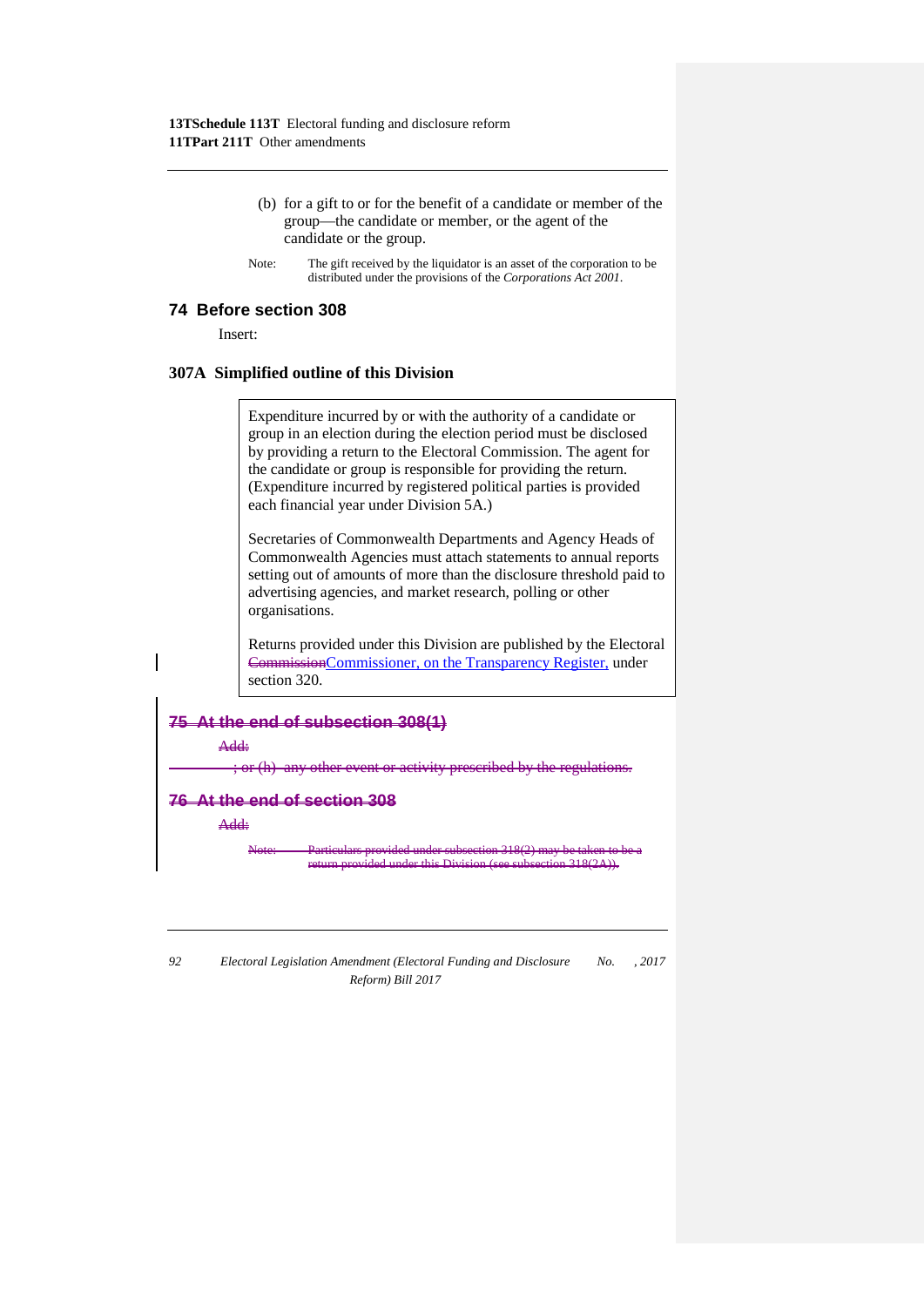# **77 Subsection 309(2)**

After "approved form", insert "and in accordance with this section".

# **78 At the end of subsection 309(2)**

Add:

Note: A contravention of this civil penalty provision may be a continuing contravention (see section 93 of the Regulatory Powers Act).

Civil penalty: 180 penalty units.

Civil penalty:

The higher of the following:

(a) 60 penalty units;

(b) if there is sufficient evidence for the court to determine the amount, or an estimate of the amount, of electoral expenditure not disclosed—3 times that amount.

# **79 Subsection 309(3)**

After "approved form", insert "and in accordance with this section".

# **80 At the end of subsection 309(3)**

Add:

Note: A contravention of this civil penalty provision may be a continuing contravention (see section 93 of the Regulatory Powers Act).

Civil penalty: 180 penalty units.

Civil penalty:

The higher of the following:

(a) 60 penalty units;

(b) if there is sufficient evidence for the court to determine the amount, or an estimate of the amount, of electoral expenditure not disclosed—3 times that amount.

# **81 At the end of section 309**

Add: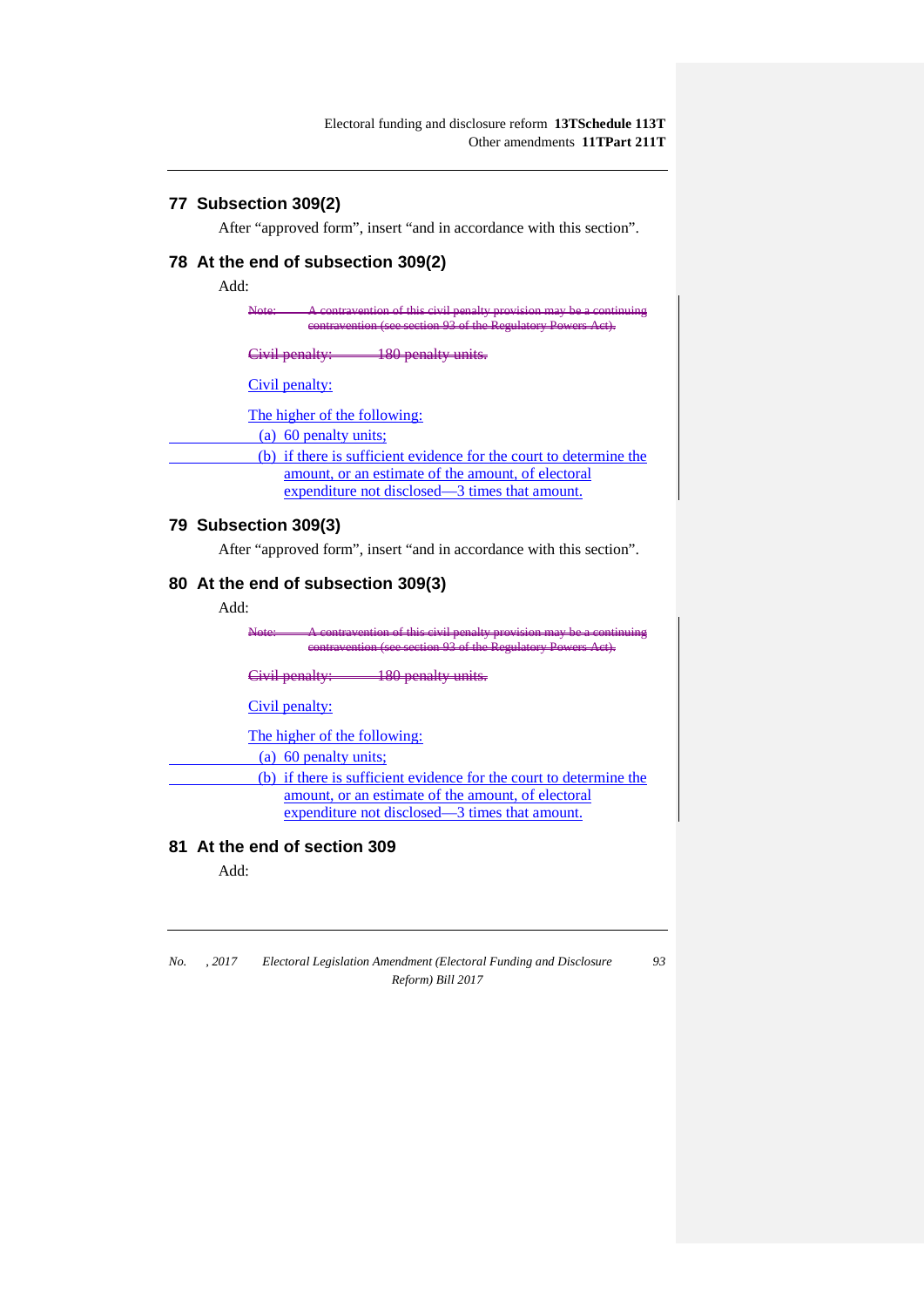- (4) A return provided under subsection (2) or (3) must also include details of:
	- (a) any senior staff employed or engaged by or on behalf of the person or group, in the person or group's capacity as a candidate or group in the election, and any membership of any registered political party that any of those members of staff have; and
	- (b) any discretionary benefits (however described) received by, or on behalf of, the person or any of the members of the group from the Commonwealth, a State or a Territory during the period of 12 months before polling day in the election.

Note: For the definition of *senior staff*, see subsection 287(1).

(5) Subsection 93(2) of the Regulatory Powers Act does not apply in relation to a contravention of subsection (2) or (3) of this section.

### **82 Subsection 311A(2)**

Omit "\$10,000 or less", substitute "less than or equal to the disclosure threshold".

## **83 Subsection 311A(2) (note)**

Repeal the note.

### **84 Before section 314AA**

Insert:

## **314AAA Simplified outline of this Division**

Registered political parties, political campaigners and associated entities provide returns each financial year to the Electoral Commission setting out details relating to amounts received or paid or incurred by, and the senior staff of, the parties, campaigners or entities during the year. Third party campaigners Third parties also provide annual returns setting out details relating to political expenditureelectoral expenditure incurred by, and the senior staff of, the campaigners the third parties during the year.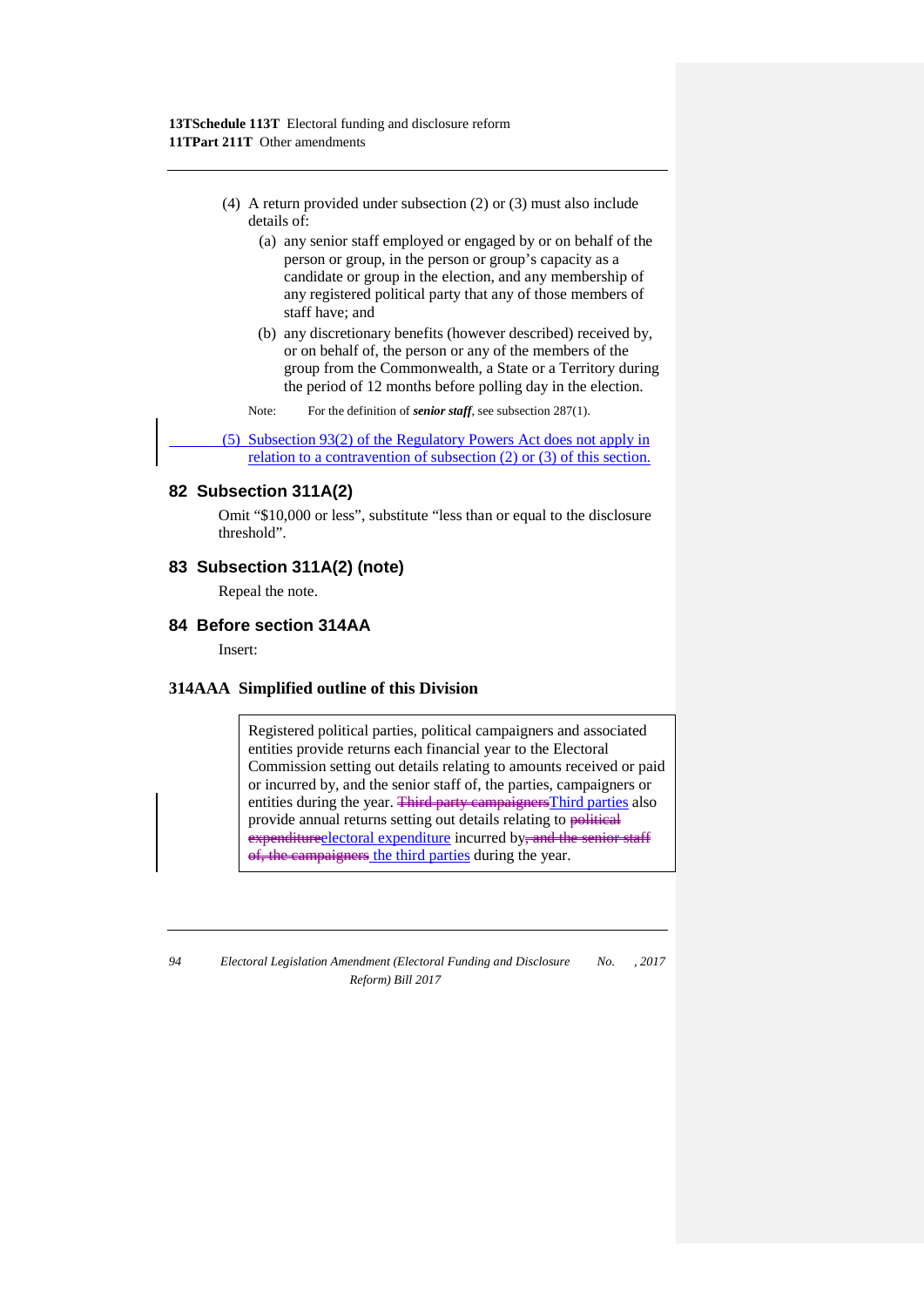Returns provided under this Division are published by the Electoral CommissionCommissioner, on the Transparency Register, under section 320.

## **85 Section 314AA**

Before "In this Division", insert "(1)".

#### **86 At the end of section 314AA**

Add:

(2) To avoid doubt, a person that becomes, or ceases to be, a registered political party, political campaigner<del>, third party campaig</del> associated entity or third party during a financial year is required to provide a return under this Division in relation to the whole financial year.

Note: Particulars provided under subsection 318(2) may be taken to be a return provided under this Division (see subsection 318(2A)).

#### **87 Section 314AB**

Repeal the section, substitute:

## **314AB Annual returns by registered political parties and political campaigners**

- (1) The agent or financial controller of each registered political party, each State branch of each registered political party and each political campaigner must, subject to this Division, provide the Electoral Commission a return within 16 weeks after the end of a financial year that:
	- (a) complies with subsection (2); and
	- (b) is in an approved form.

Note: A contravention of this civil penalty provision may be a continuing contravention (see section 93 of the Regulatory Powers Act).

Ci<del>vil penalt</del>

Civil penalty:

The higher of the following:

*No. , 2017 Electoral Legislation Amendment (Electoral Funding and Disclosure Reform) Bill 2017*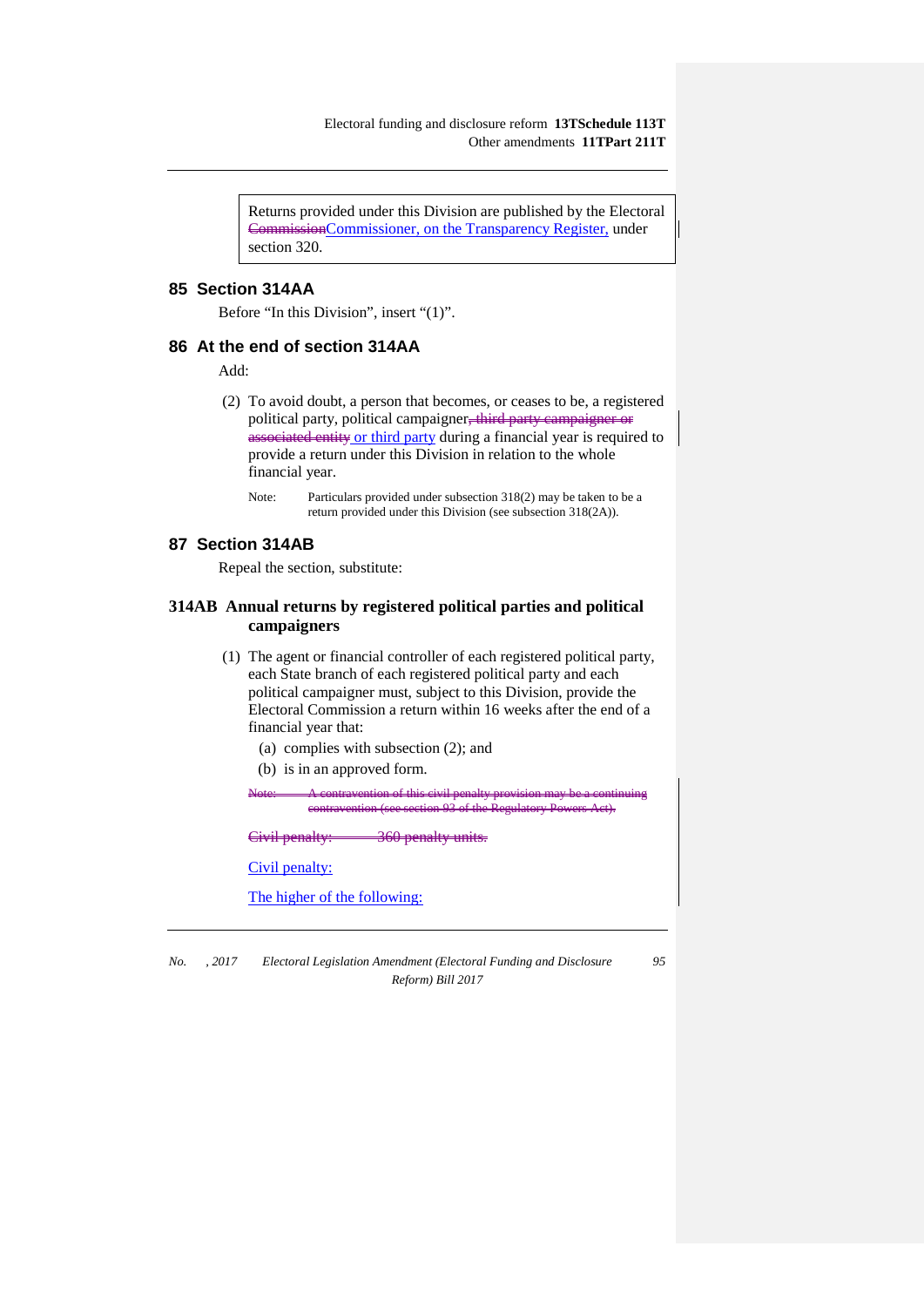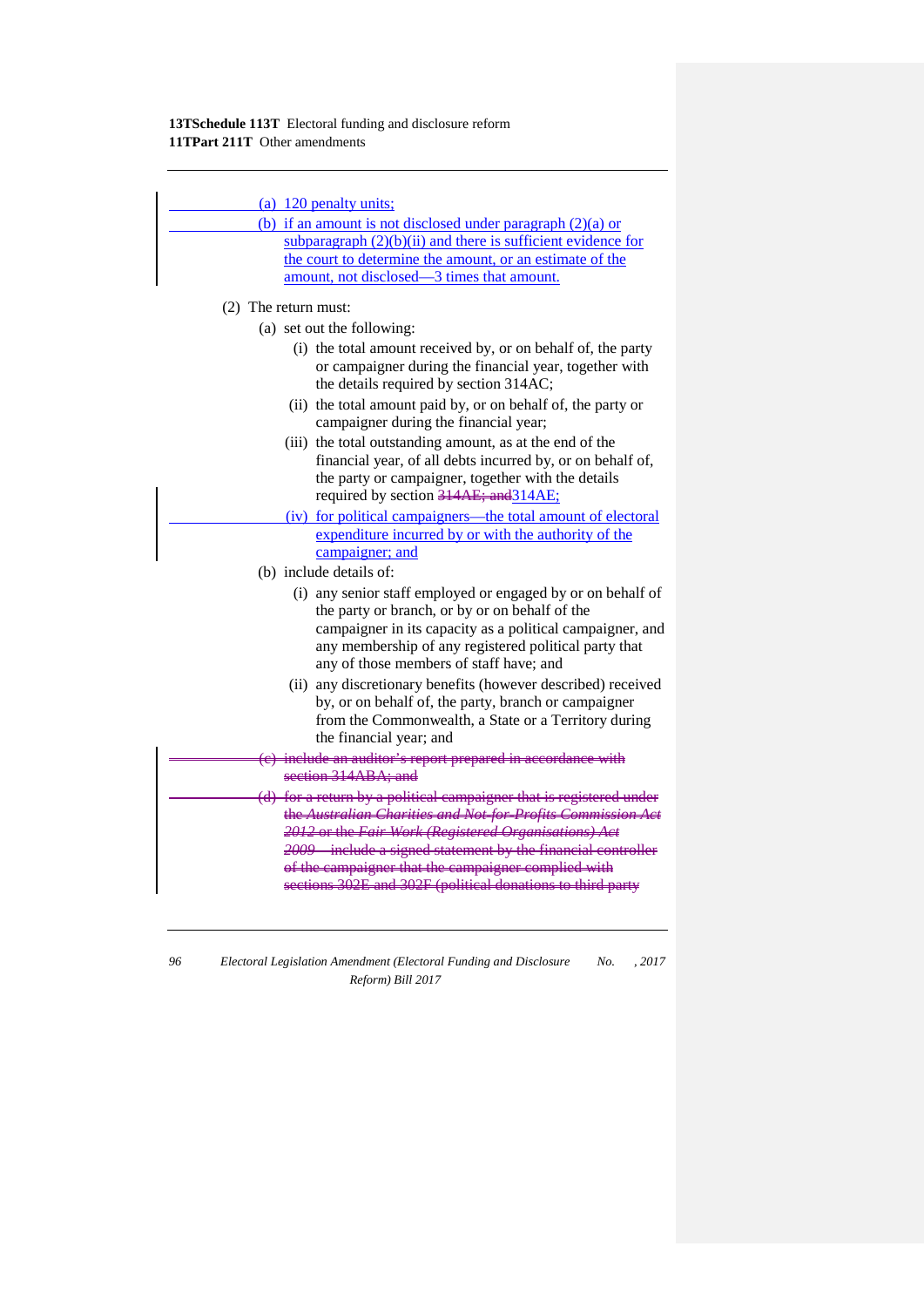campaigners, political campaigners and registered charities and organisations) of this Act during the financial year; and (e)  $\frac{1}{2}$  in any case—be complete. Note: For the definition of *senior staff*, see subsection 287(1). (3) The financial controller of a political campaigner that is taken to have incurred an amount of political expendituredlectoral expenditure in a financial year (the *later financial year*) under section 287J must provide: (a) a return for the financial year in which the expenditure was actually incurred that includes that expenditure; and (b) a separate return for the later financial year that does not include the expenditure that was taken under section 287J to have been incurred in that later financial year. (4) Subsection 93(2) of the Regulatory Powers Act does not apply in relation to a contravention of subsection (1) of this section. **314ABA Requirements for auditor's report** *Who undertakes audit* (1) An audit of the return of a registered political party, a State branch of a registered political party, or a political campaigner, (the *audited person*) must be undertaken by: (a) a registered company auditor (within the meaning of the *Corporations Act 2001*); or  ${\rm firm}$ (i) that consents to be appointed, or is appointed, as auditor of the audited person; and (ii) at least one member of which is a registered company ithin the ordinarily resident in Australia; or (c) an authorised audit company (within the meaning of that  $A$ ot); (d) an entity prescribed by the regulations for the purposes of this paragraph.

*No. , 2017 Electoral Legislation Amendment (Electoral Funding and Disclosure Reform) Bill 2017*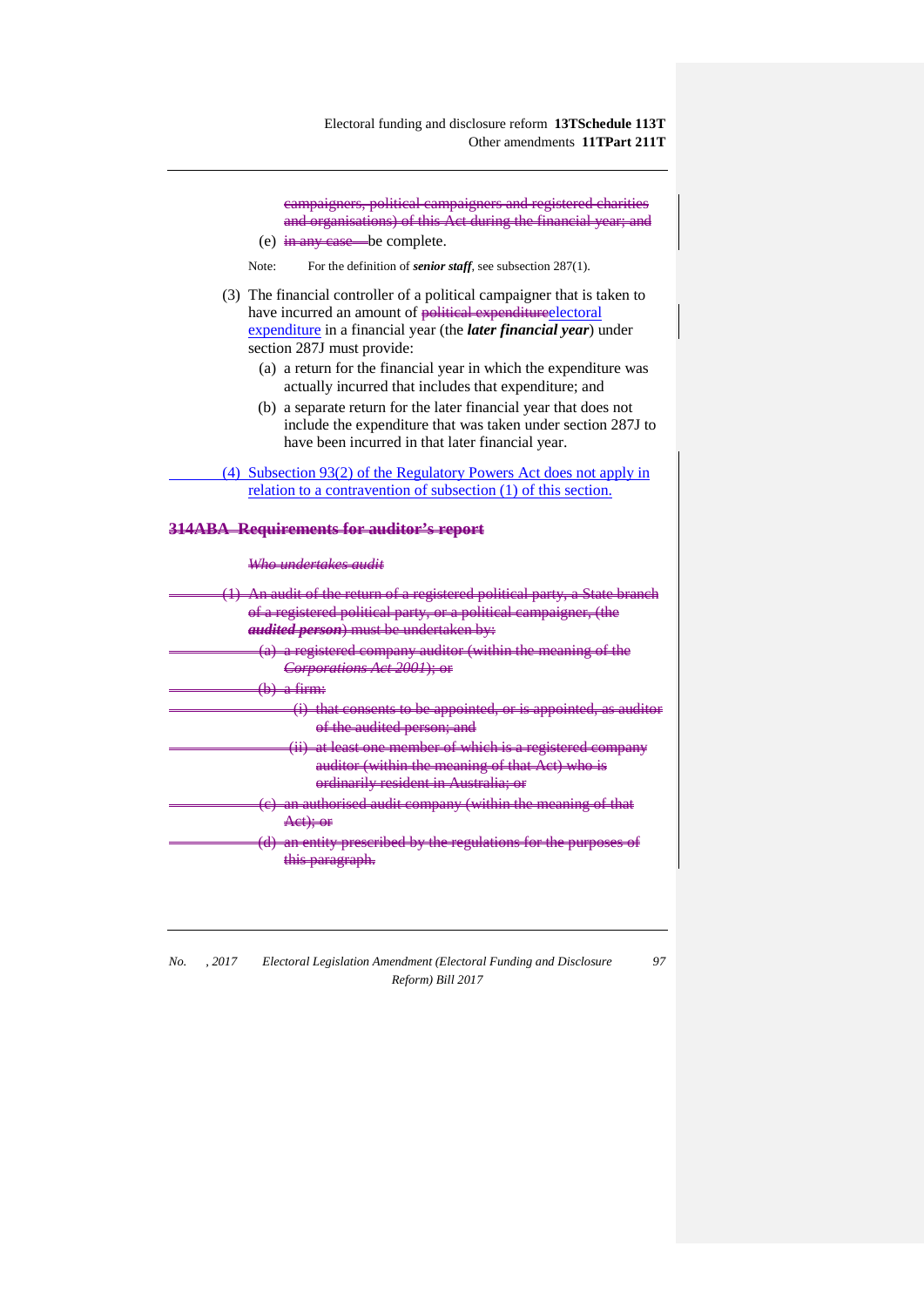| Audit to be conducted in accordance with auditing standards                                  |
|----------------------------------------------------------------------------------------------|
| (2) An audit must be undertaken in accordance with the auditing                              |
| standards.                                                                                   |
| Content of auditor's report                                                                  |
| (3) The auditor must prepare a report setting out the opinion formed by                      |
| the auditor about:                                                                           |
| (a) whether the return satisfies the requirements of this Act; and                           |
| (b) if the auditor is not satisfied that the return satisfies the                            |
| requirements of this Act:                                                                    |
| (i) an explanation as to why the return does not satisfy the<br>requirements of the Act; and |
| (ii) if it is practicable to quantify the effect that the failure to                         |
| satisfy the requirements of the Act has on the return-                                       |
| the quantification of that effect; and                                                       |
| (iii) otherwise a statement as to why it is not possible to                                  |
| quantify the effect that the failure has on the return; and                                  |
| (e) whether the auditor has been given all information,                                      |
| explanation and assistance necessary for the conduct of the                                  |
| audit: and                                                                                   |
| (d) whether the audited person has kept financial records                                    |
| sufficient to enable a return to be prepared and audited; and                                |
| (e) whether the audited person has kept other records as required<br>by this Act; and        |
| (f) any material defect or irregularity in the return; and                                   |
| (g) any other statements or diselosures required by the auditing                             |
| etandarde                                                                                    |
| <b>Obligations on audited entities</b>                                                       |
| (4) In having its return audited, the audited person must ensure that the                    |
| auditor                                                                                      |
| (a) has access at all reasonable times to the books of the audited                           |
| person; and                                                                                  |
| (b) is given all requested information, explanations or other                                |
| assistance for the purposes of the audit.                                                    |
| A request under paragraph (b) must be reasonable.                                            |
|                                                                                              |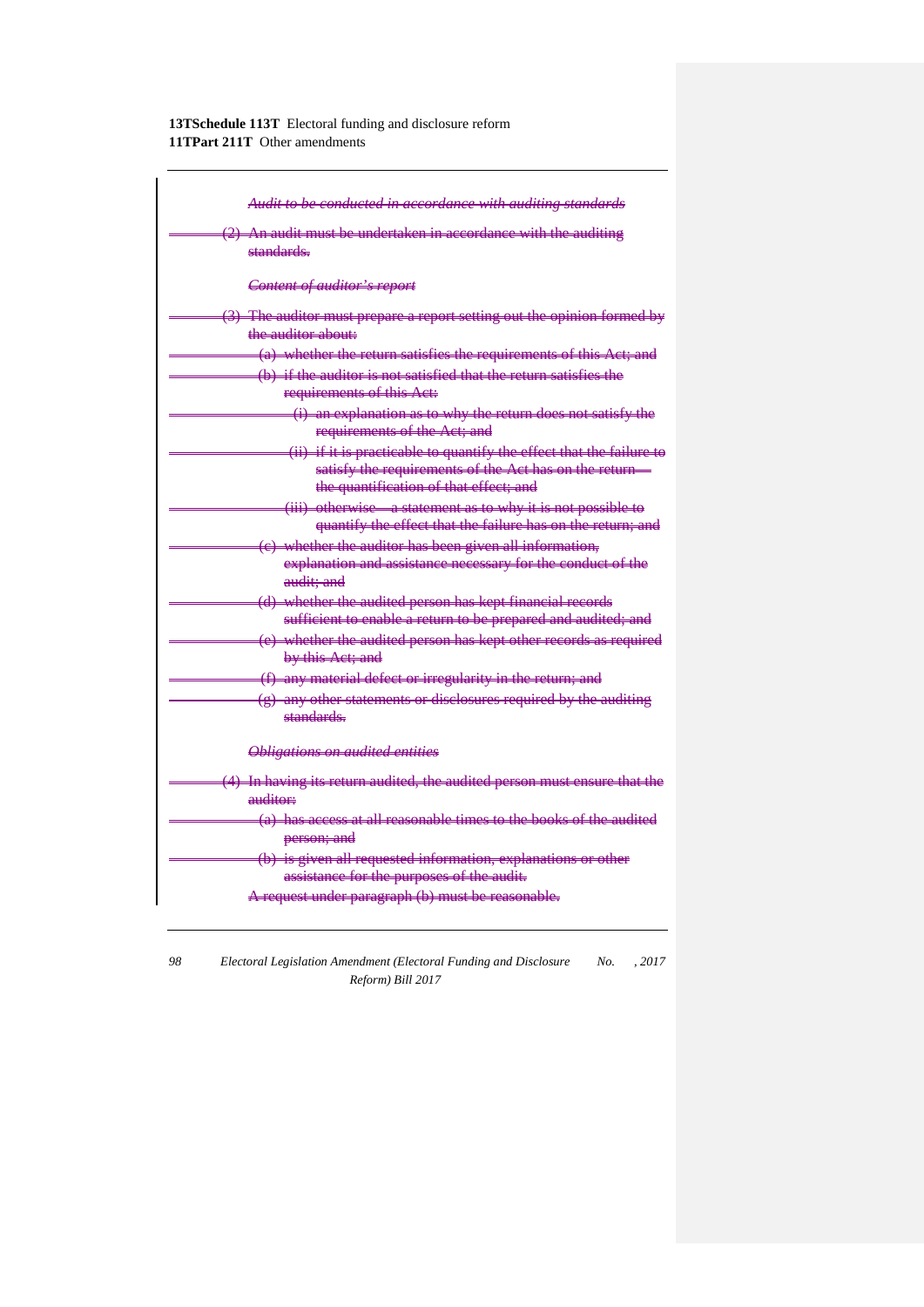#### **88 Subsection 314AC(1)**

Omit "the party", substitute "a registered political party or a political campaigner".

#### **89 Subsection 314AC(1)**

Omit "\$10,000", substitute "the disclosure threshold".

#### **90 Subsection 314AC(1) (note)**

Repeal the note.

#### **91 Subsection 314AC(2)**

Omit "of \$10,000 or less", substitute "that is less than or equal to the disclosure threshold".

#### **92 Subsection 314AC(2) (note)**

Repeal the note.

#### **93 Subsection 314AE(1)**

Omit "the party", substitute "a registered political party or a political campaigner".

# **94 Subsection 314AE(1)**

Omit "\$10,000", substitute "the disclosure threshold".

#### **95 Subsection 314AE(1) (note)**

Repeal the note.

#### **96 Subsection 314AEA(1)**

Omit "financial controller must furnish", substitute "financial controller must, subject to subsection (6), provide".

# **97 At the end of subsection 314AEA(1)**

#### Add:

; and (d) in any case—details of:

(i) any senior staff employed or engaged by or on behalf of the entity, in the entity's capacity as an associated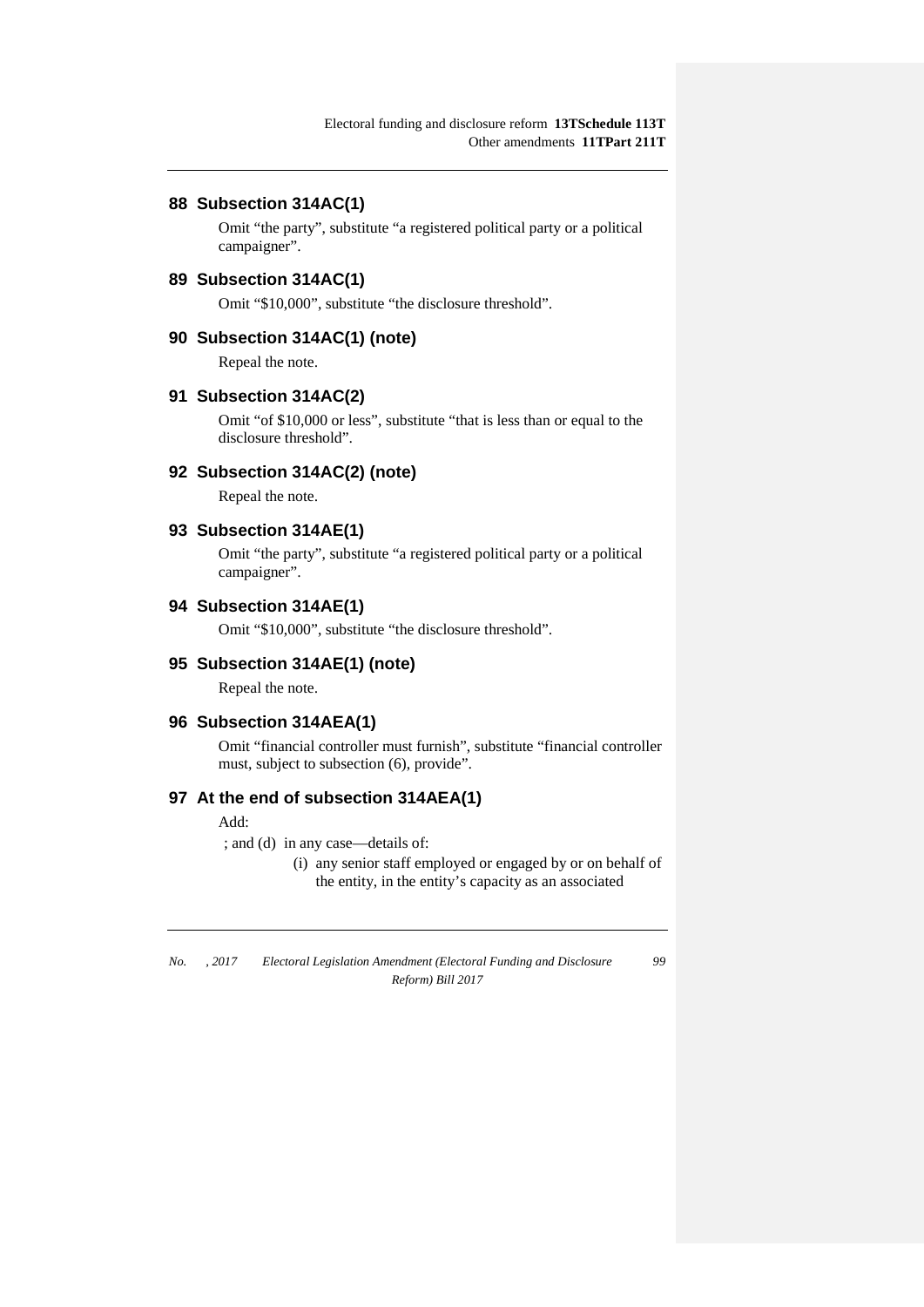entity, and any membership of any registered political party that any of those members of staff have; and

(ii) any discretionary benefits (however described) received by, or on behalf of, the entity from the Commonwealth, a State or a Territory during the financial year.

Hote 1Note: For the definition of *senior staff*, see subsection 287(1).

Note 2: A contravention of this civil penalty provision may be a continuing contravention (see section 93 of the Regulatory Powers Act).

Civil penalty: 180 penalty units.

Civil penalty:

The higher of the following:

(a) 60 penalty units;

(b) if there is sufficient evidence for the court to determine the amount, or an estimate of the amount, not disclosed in accordance with subsection (1)—3 times that amount.

## **98 Subsection 314AEA(5)**

Omit "paragraphs 314AB(2)(a), (b) and (c) to a return for a registered political party", substitute "subparagraphs  $314AB(2)(a)(i)$ , (ii) and (iii) to a return for a registered political party or a political campaigner".

# **99 At the end of section 314AEA**

Add:

- (6) A return is not required to be provided under subsection (1) for an associated entity for a financial year if:
	- (a) the entity was also a political campaigner during that year; and
	- (b) a return was provided for the entity under section 314AB for that year.

(7) Subsection 93(2) of the Regulatory Powers Act does not apply in relation to a contravention of subsection (1) of this section.

# **100 Section 314AEB (heading)**

Repeal the heading, substitute: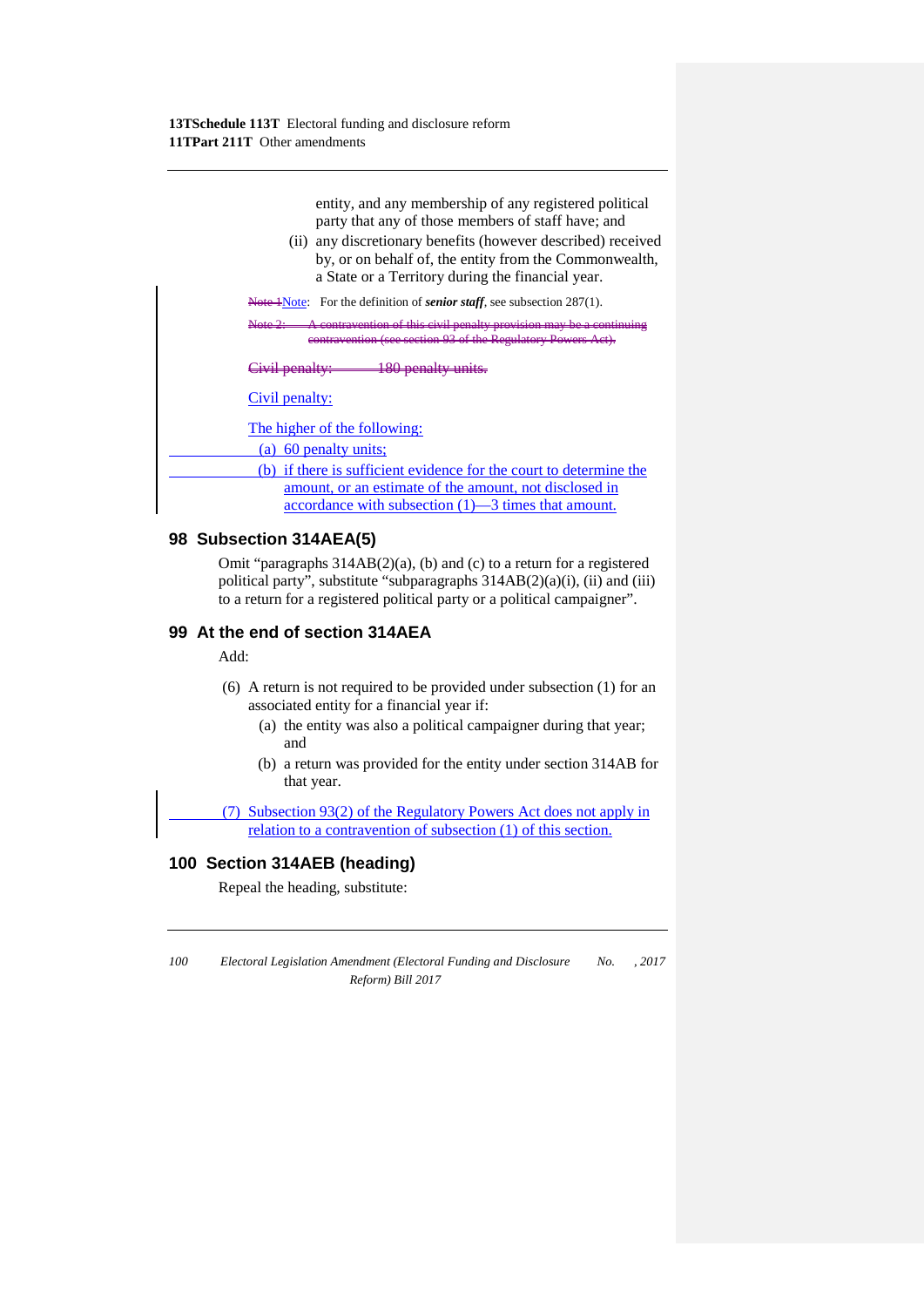| 314AEB Annual returns by third party campaignersthird parties                                             |  |  |
|-----------------------------------------------------------------------------------------------------------|--|--|
| 101 Subsections 314AEB(1) and (2)                                                                         |  |  |
| Repeal the subsections, substitute:                                                                       |  |  |
|                                                                                                           |  |  |
| $(1)$ A person or entity must provide a return for a financial year in<br>accordance with this section if |  |  |
| (a) the person or entity is a third party campaigner during the                                           |  |  |
| <del>vear; and</del>                                                                                      |  |  |
| (b) the campaigner incurred, or authorised the incurring of,                                              |  |  |
| political expenditure at a time during the year; and                                                      |  |  |
| (e) at that time, the campaigner was not:                                                                 |  |  |
| (i) a political entity; or                                                                                |  |  |
| (ii) a member of the House of Representatives or the<br>Senate; or                                        |  |  |
| (iii) the Commonwealth (including a Department of the                                                     |  |  |
| Commonwealth, an Executive Agency or a Statutory                                                          |  |  |
| Ageney (within the meaning of the Public Service Act<br>$\frac{1999}{1}$                                  |  |  |
| (1) A person or entity must provide a return for a financial year in                                      |  |  |
| accordance with this section if the person or entity is a third party                                     |  |  |
| during the year.                                                                                          |  |  |
| A contravention of this civil penalty provision may be a continuing<br><del>Nate:</del>                   |  |  |
| contravention (see section 93 of the Regulatory Powers Act).                                              |  |  |
| Civil penalty: 180 penalty units.                                                                         |  |  |
| Civil penalty:                                                                                            |  |  |
| The higher of the following:                                                                              |  |  |
| (a) 60 penalty units;                                                                                     |  |  |
| (b) if an amount is not disclosed under paragraph $(2)(a)$ and there                                      |  |  |
| is sufficient evidence for the court to determine the amount,                                             |  |  |
| or an estimate of the amount, not disclosed under that                                                    |  |  |
| paragraph—3 times that amount.                                                                            |  |  |
| (2) The campaigner must provide to the Electoral Commission a return                                      |  |  |
| for the financial year:                                                                                   |  |  |
| (a) setting out details of:                                                                               |  |  |
|                                                                                                           |  |  |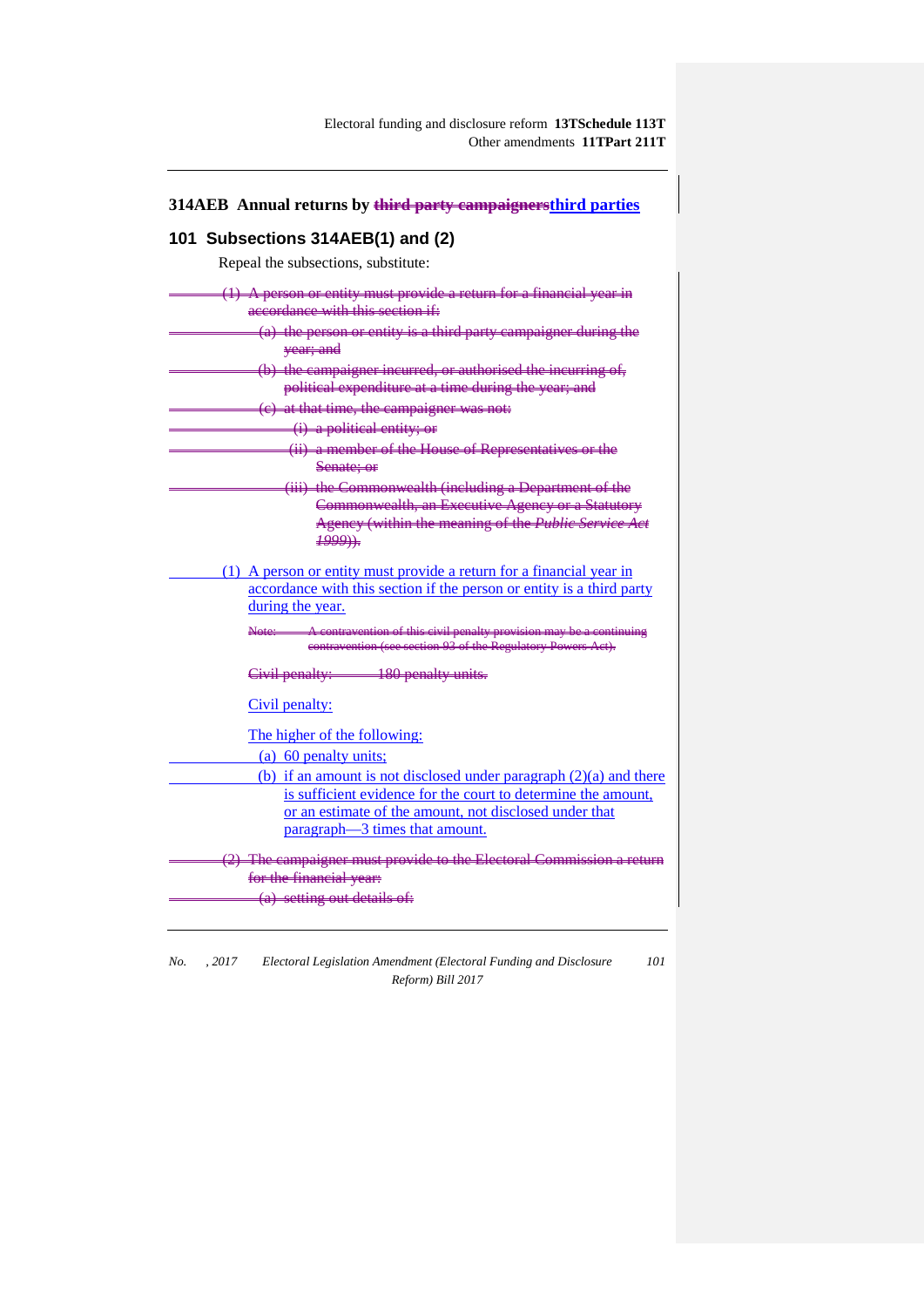

## **102 At the end of subsection 314AEB(3)**

Add:

; and (c) if the eampaignerthird party is also required to provide a return under section 314AEC—include that return.

#### **103 At the end of section 314AEB**

#### Add:

(4) The financial controller of a third party have incurred an amount of political expenditure in a financial y (the *later financial year*) under section 287J must provide: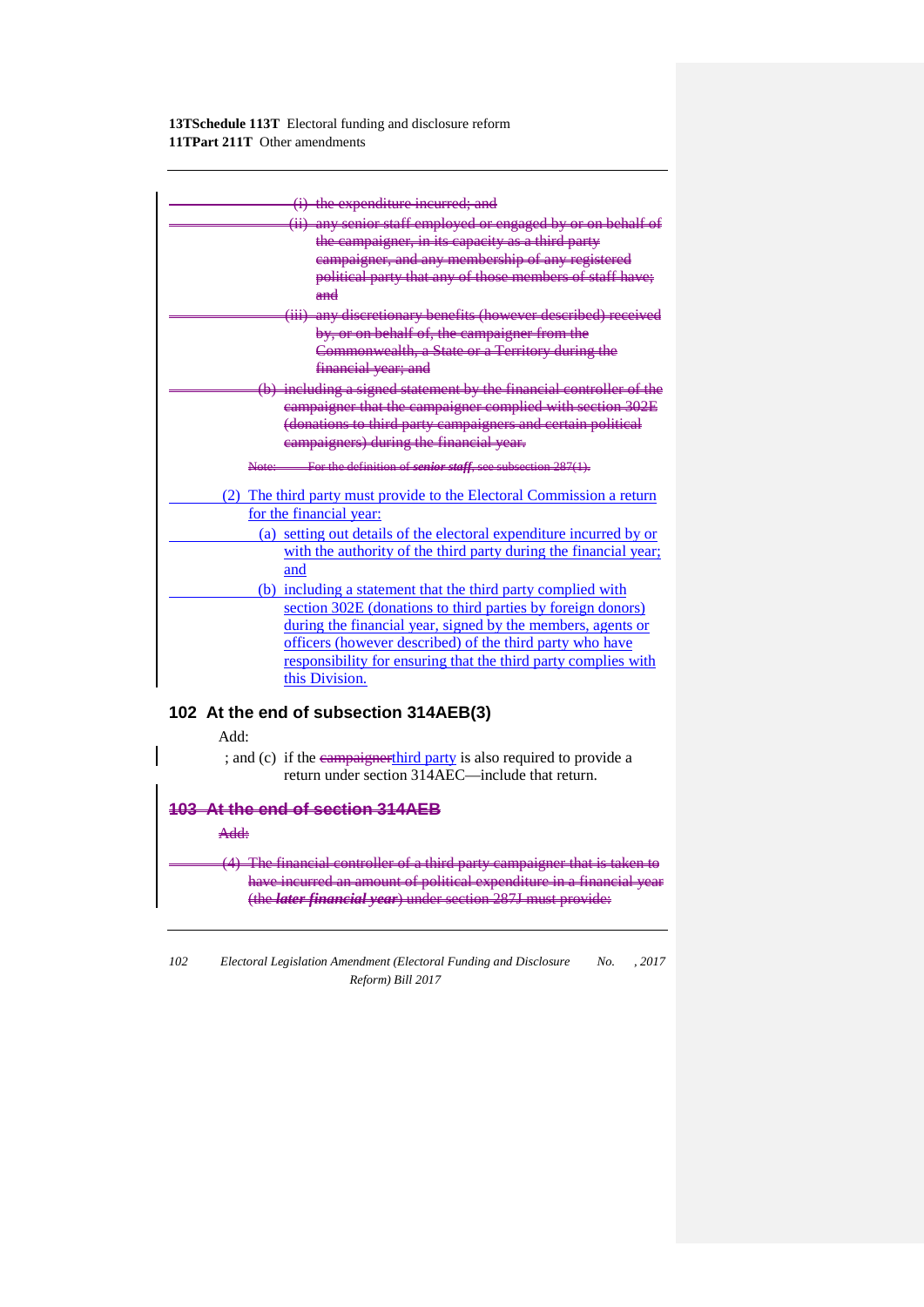(a) a return for the financial year in which the expenditure was actually incurred that includes that expenditure; and

(b) a separate return for the later financial year that does not enditure that was tak have been incurred in that later finan

#### **103 At the end of section 314AEB**

Add:

(4) Subsection 93(2) of the Regulatory Powers Act does not apply in relation to a contravention of subsection (1) of this section.

#### **104 Section 314AEC**

Repeal the section, substitute:

## **314AEC Annual returns relating to gifts received by third party campaigners for political expenditurethird parties for electoral expenditure**

- (1) A person or entity must provide a return for a financial year in accordance with this section if:
	- (a) the person or entity is required to provide a return for the year under section 314AEB (annual returns by third party campaignersthird parties); and
	- (b) the person or entity received a gift or gifts, at any time, that the person or entity used during the year (either wholly or partly):
- (i) to enable the person or entity to incur political expenditure; or (ii) to reimburse the person or entity for incurring expenditure for a political purpose; and (i) to enable the person or entity to incur electoral expenditure; or (ii) to reimburse the person or entity for incurring electoral expenditure; and (c) either:
	- (i) the amount of at least one such gift was more than the disclosure threshold; or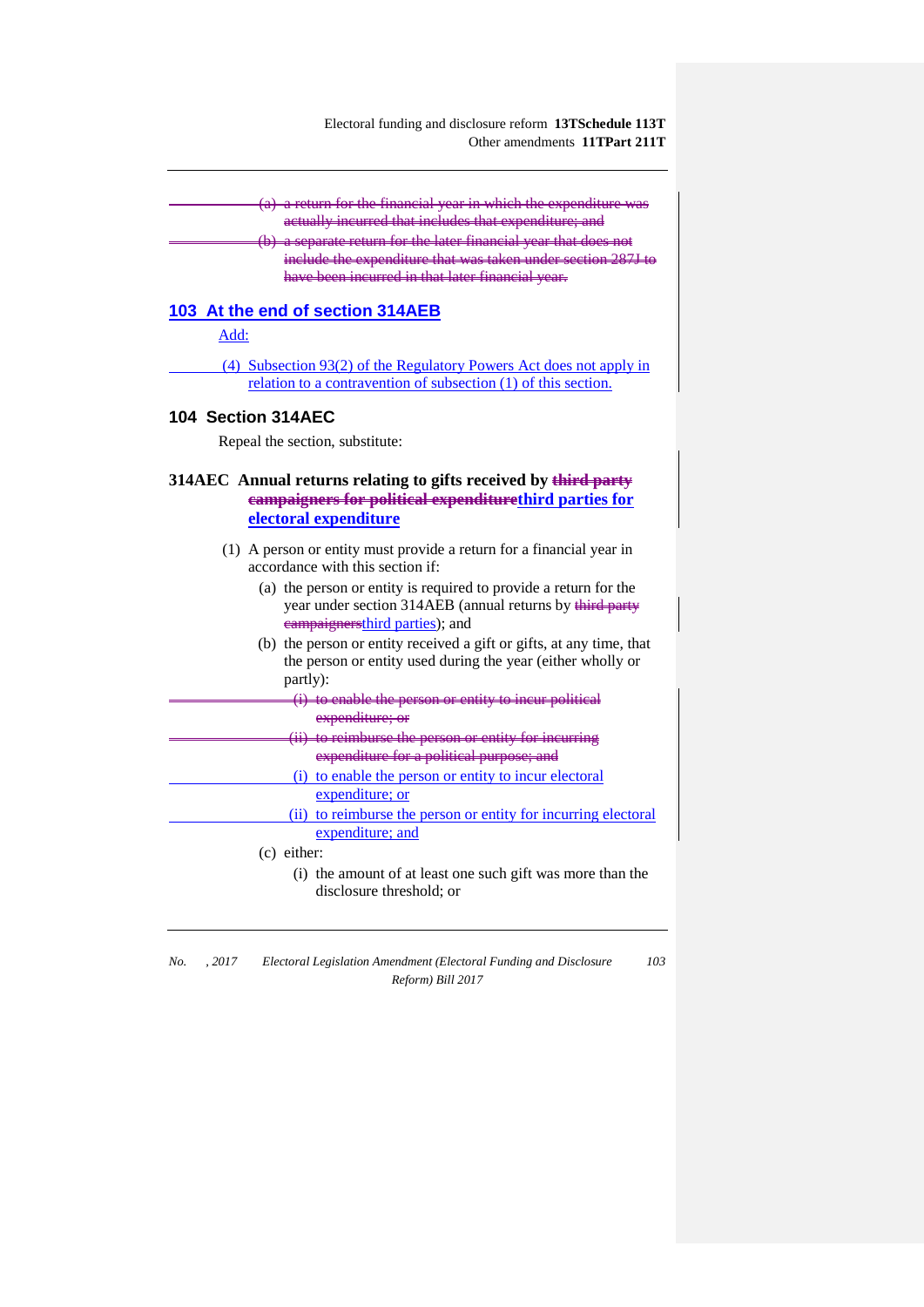- (ii) the total amount of all gifts received by the person from at least one single person during the financial year was more than the disclosure threshold.
- Note: The return required under this section must be included in the return provided under section 314AEB (see paragraph 314AEB(3)(c)).
- (2) The person must provide to the Electoral Commission a return for the financial year setting out the following details:
	- (a) for subparagraph  $(1)(c)(i)$ :
		- (i) the amount of each gift covered by that subparagraph; and
		- (ii) the date on which the gift was made;
	- (b) for subparagraph  $(1)(c)(ii)$ :
		- (i) the total amount of gifts made by each single person who is covered by that subparagraph; and
		- (ii) the date on which each of those gifts were made; and
	- (c) in any case:
		- (i) for a gift or gifts on behalf of the members of an unincorporated association (other than a registered industrial organisation)—the name of the association, and the names and addresses of the members of the executive committee (however described) of the association; or
		- (ii) for a gift or gifts purportedly made out of a trust fund, or out of the funds of a foundation—the names and addresses of the trustees of the fund or foundation, and the title, name or other description of the trust fund or foundation; or
		- (iii) for any other gift or gifts—the name and address of the person who made the gift or gifts.

## **105 Subsection 314AG(2)**

Omit "section 314AB", substitute "paragraph 314AB(2)(a)".

# **106 Section 314A**

Repeal the section, substitute:

| 104 | Electoral Legislation Amendment (Electoral Funding and Disclosure | No. | . 2017 |
|-----|-------------------------------------------------------------------|-----|--------|
|     | Reform) Bill 2017                                                 |     |        |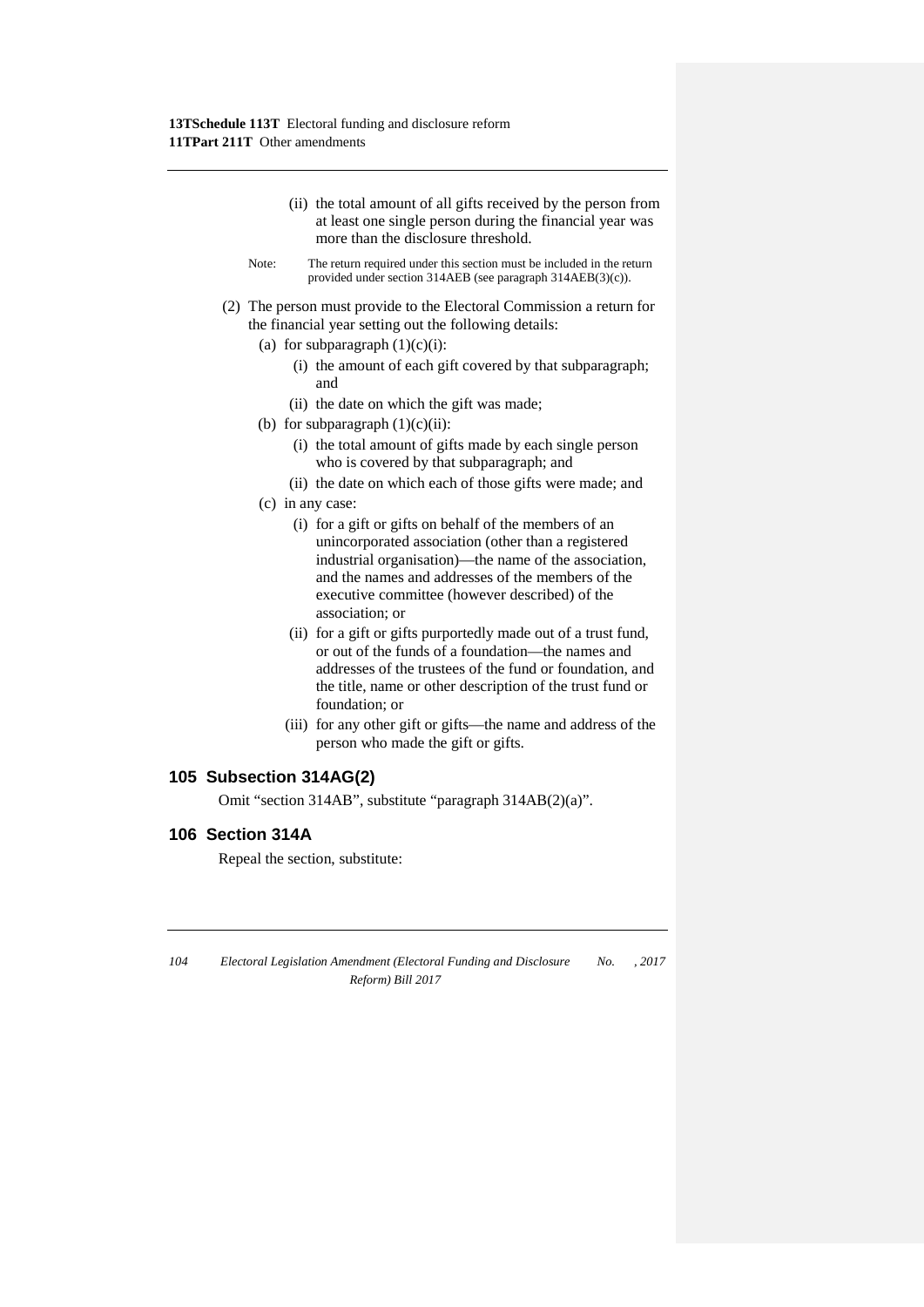## **314A Simplified outline of this Division**

This Division deals with:

- (a) the recovery of payments made by the Commonwealth; and
- (b) the powers of the Electoral Commission in relation to investigating compliance with this Part; and
- (c) general provisions relating to claims and returns (such as amending claims and returns, and record-keeping and publishing requirements).

## **314B Relationship with State and Territory laws**

| (1) This section applies in relation to a law of a State or Territory that<br>deals with electoral matters (within the ordinary meaning of the<br>expression).                                                                                                        |
|-----------------------------------------------------------------------------------------------------------------------------------------------------------------------------------------------------------------------------------------------------------------------|
| Limit on State and Territory power-information on amounts<br>provided                                                                                                                                                                                                 |
| (2) A person or entity (the <i>provider</i> ) is not required by the law to                                                                                                                                                                                           |
| disclose an amount, or information relating to an amount,<br>(including a gift or loan) if:<br>(a) the provider provides the amount to or for the benefit of a                                                                                                        |
| political entity, political campaigner, third party or associated<br>entity (the <i>recipient</i> ); and                                                                                                                                                              |
| (b) the amount is required to be, or may be, used by or with the<br>authority of the recipient for the purposes of incurring<br>electoral expenditure, or for the purposes of creating or<br>communicating electoral matter, in accordance with<br>subsection $(5)$ . |
| Limit on State and Territory power—information on amounts<br>received                                                                                                                                                                                                 |

(3) A person or entity (the *recipient*) is not required by the law to disclose an amount, or information relating to an amount, (including a gift or loan) if:

| No. | .2017 | Electoral Legislation Amendment (Electoral Funding and Disclosure | 105 |
|-----|-------|-------------------------------------------------------------------|-----|
|     |       | Reform) Bill 2017                                                 |     |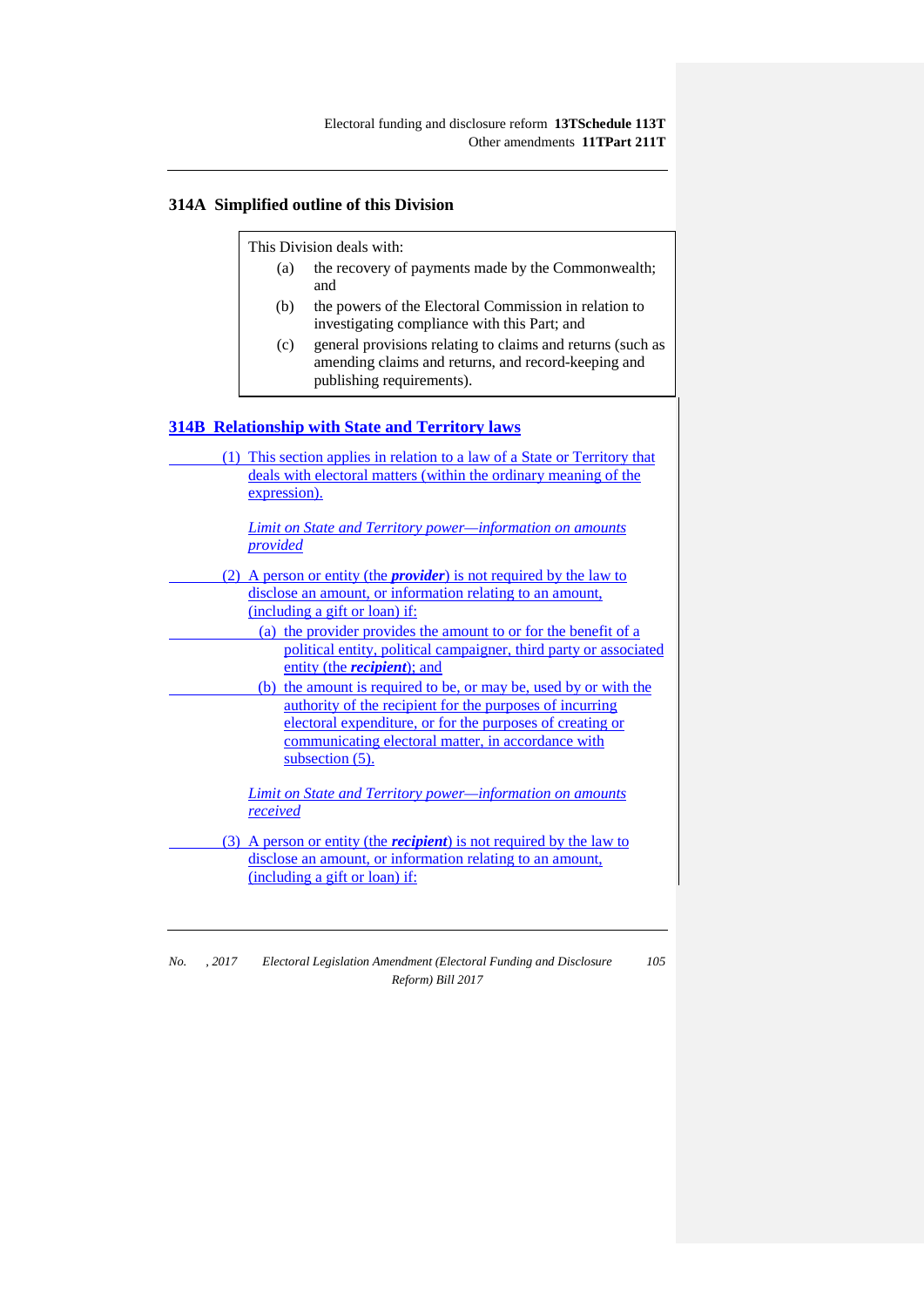| (a) the amount is provided to or for the benefit of the recipient;        |
|---------------------------------------------------------------------------|
| and                                                                       |
| (b) the recipient is a political entity, political campaigner, third      |
| party or associated entity; and                                           |
| (c) the amount is required to be, or may be, used by or with the          |
| authority of the recipient for the purposes of incurring                  |
| electoral expenditure, or for the purposes of creating or                 |
| communicating electoral matter, in accordance with                        |
| subsection (5).                                                           |
| <b>Limit on State and Territory power-information on expenditure</b>      |
| and debts                                                                 |
|                                                                           |
| (4) A person or entity (the <i>debtor</i> ) is not required by the law to |
| disclose an amount, or information relating to an amount, of              |
| expenditure or a debt (except a debt incurred as a result of a loan)      |
| if:                                                                       |
| (a) the debtor is a political entity, political campaigner, third         |
| party or associated entity; and                                           |
| (b) either of the following apply:                                        |
| (i) the expenditure is electoral expenditure;                             |
| (ii) the debt was incurred for the purposes of incurring                  |
| electoral expenditure, or creating or communicating                       |
| electoral matter.                                                         |
|                                                                           |
| <i>Interpretation</i>                                                     |
| (5) An amount is required to be, or may be, used for a purpose if:        |
| (a) any terms set by the person or entity providing the amount            |
| explicitly require or allow the amount to be used for that                |
| purpose; or                                                               |
| (b) the person or entity providing the amount does not set terms          |
| relating to the purpose for which the amount can be used.                 |
|                                                                           |
| (6) A reference in this section to a law not requiring an amount, or      |
| information relating to an amount, to be disclosed applies if:            |
| (a) the amount or information is required to be included in a             |
| return provided under this Part; or                                       |
| (b) the amount or information is not required to be included in a         |
| return provided under this Part.                                          |
|                                                                           |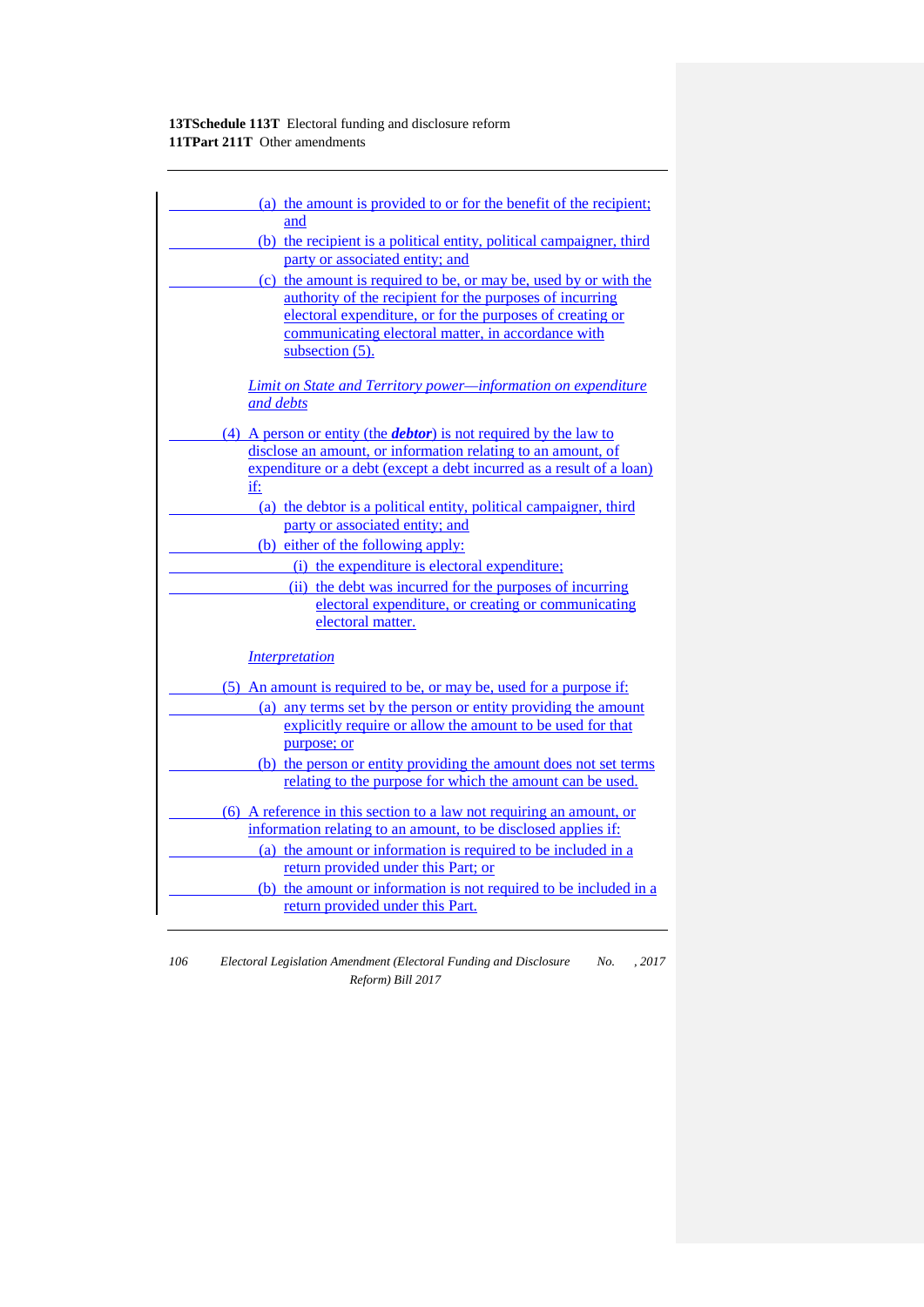Electoral funding and disclosure reform **13TSchedule 113T** Other amendments **11TPart 211T**

| (7) A reference in this section to a law not requiring an amount, or<br>information relating to an amount, (the <i>specific amount</i> ) to be |
|------------------------------------------------------------------------------------------------------------------------------------------------|
| disclosed includes a reference to the law not requiring the                                                                                    |
| following to be disclosed:                                                                                                                     |
| (a) a total amount that includes the specific amount;<br>(b) information relating to the specific amount as it is included in                  |
| a total amount.                                                                                                                                |
| (8) A reference in this section to a person or entity (the <i>first person</i> )                                                               |
| being required by a law to disclose an amount or information                                                                                   |
| includes a reference to another person being required to disclose<br>the amount or information on behalf of the first person.                  |

# **107 Section 315**

Repeal the section, substitute:

#### **315 Requirement to refund payments**

If:

- (a) a person is convicted of an offence under section 137.1 of the *Criminal Code* in relation to the giving of a return or the making of a claim under this Part; or
- (b) a civil penalty order is made against a person in relation to a contravention of a civil penalty provision in this Part;

a court of competent jurisdiction may, in addition to imposing a penalty under section 137.1 or making the civil penalty order, order the person to refund to the Commonwealth the amount of any payment wrongfully obtained by the person under Division 3 of this Part, or the amount or value of any gift made in contravention of this Part.

# **108 Subsection 315A(1)**

Omit "subsection 299(6) or 306(5)", substitute "section 299 or 302Q or subsection 301(3), or under a civil penalty order made in relation to a contravention of a civil penalty provision in this Part,".

*No. , 2017 Electoral Legislation Amendment (Electoral Funding and Disclosure Reform) Bill 2017*

*107*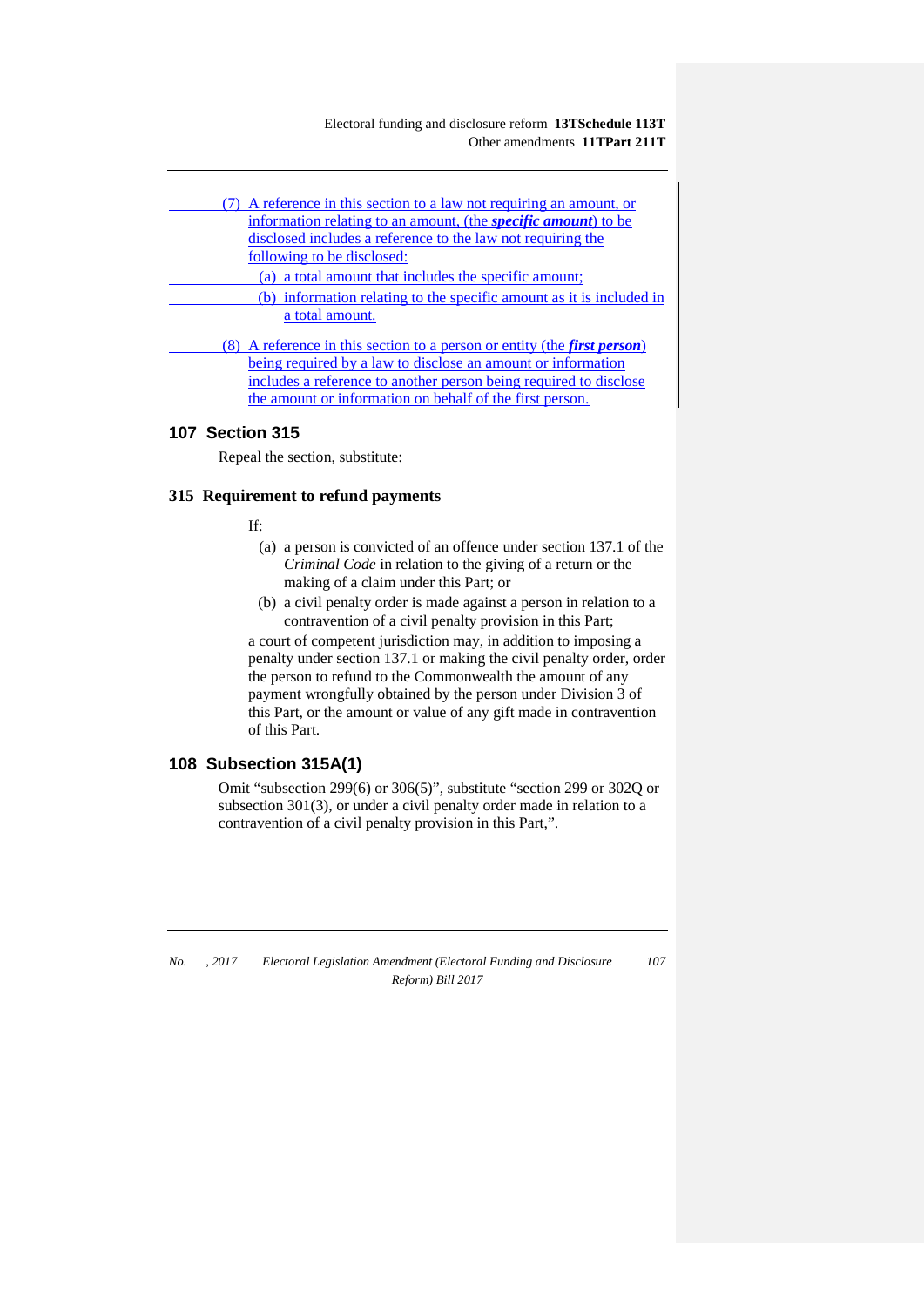## **109 Subsection 316(2A)**

Omit "the financial controller of an associated entity or the agent of a registered political party", substitute "the financial controller of a political campaigner, third party campaigner or associated entity, agent of a registered political party, candidate or group".

# **109 Subsection 316(2A)**

Omit "for the purpose of finding out whether a prescribed person, the financial controller of an associated entity or the agent of a registered political party has complied with this Part, by notice served personally or by post on:", substitute:

for the purpose of:

| (aaa) finding out whether a prescribed person, the agent of a       |
|---------------------------------------------------------------------|
| registered political party, candidate or group, the financial       |
| controller of a political campaigner or associated entity, or a     |
| third party, has complied with:                                     |
| (i) this Part; or                                                   |
| (ii) the <i>Criminal Code</i> to the extent that it relates to this |
| Part; or                                                            |
| (aab) determining whether to give a notice under section 287S or    |
| 302H (anti-avoidance);                                              |
| by noticed served personally or by post on:                         |

# **110 Paragraphs 316(2A)(a) and (aa)**

Repeal the paragraphs, substitute:

- (a) the agent or any officer of the political party, or the agent of the candidate or group; or
- (aa) the financial controller of the political campaigner,  $\frac{d\mathbf{r}}{dt}$ party campaignerthird party or associated entity or any officer of the political campaigner, third party campaignerthird party or associated entity; or

# **111 Subsection 316(2B)**

Repeal the subsection, substitute:

(2B) If a notice under paragraph  $(2A)(a)$  requires an officer of a political party, political campaigner, third party campaigner(2A)(a) or (aa) requires an officer of a political party, political campaigner, third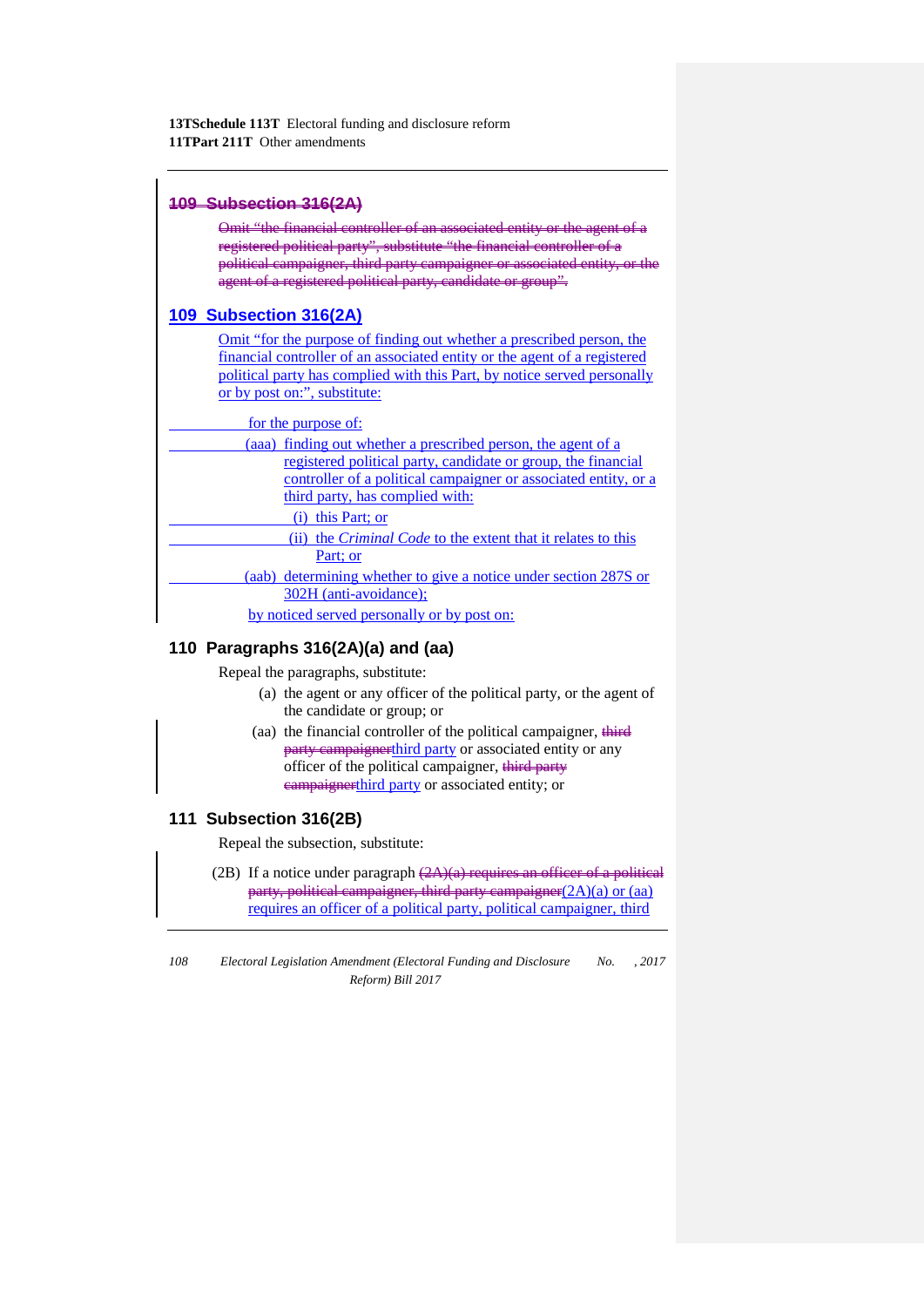party or associated entity (other than the agent of the party, or the financial controller of the campaigner or entitypolitical campaigner, third party or associated entity, as the case requires) to appear before an authorised officer under paragraph (2A)(d), then the agent of the party, or the financial controller of the eampaigner or entitypolitical campaigner, third party or associated entity, is entitled:

- (a) to attend at the proceeding under paragraph  $(2A)(d)$ ; or
- (b) to nominate another person in writing to attend on behalf of the agent or financial controller.

# **112 Subsection 316(3)**

Omit "section 315", substitute "a civil penalty provision in this Part".

## **113 Paragraph 316(3A)(a)**

Repeal the paragraph, substitute:

(a) an authorised officer has reasonable grounds to believe that a person is capable of producing documents or other things, or giving evidence, relating to whether another person or an entity is, or was at a particular time, a political campaigner, third party campaignerthird party or associated entity; and

## **114 Paragraph 316(3A)(b)**

After "an officer of the", insert "eampaignerpolitical campaigner, third party or associated".

# **115 Paragraph 316(7)(a)**

Omit "section 315", substitute "a civil penalty provision in, or an offence against, this Part".

### **116 Paragraphs 316(8)(b) and (11)(a)**

Omit "section 315", substitute "the civil penalty provision or offence".

#### **117 Section 317**

Repeal the section, substitute: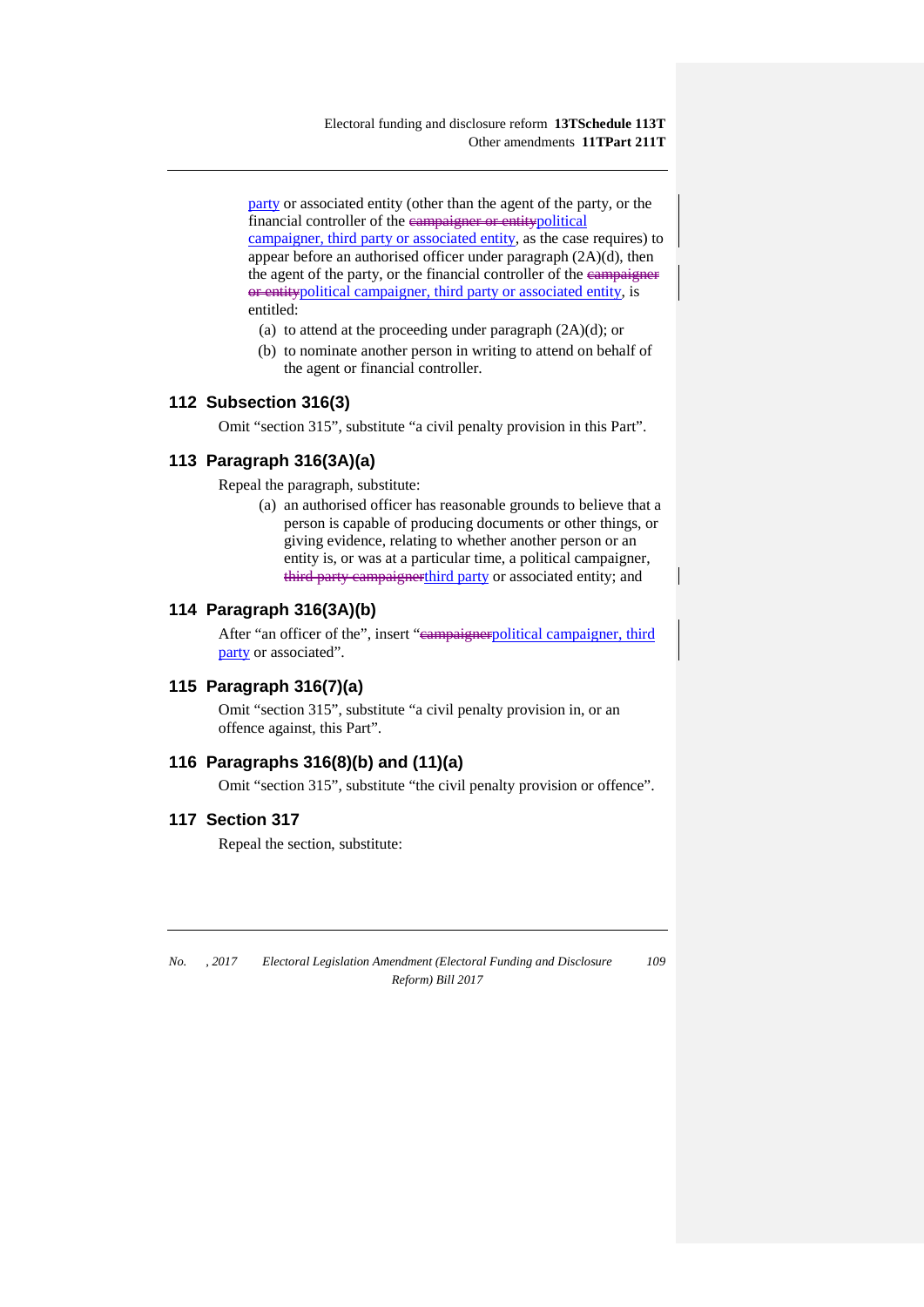#### **317 Keeping records**

- (1) A person who is subject to a civil penalty provision in this Part must keep the following records in accordance with subsections (2) and (3):
	- (a) records allowing the person to provide an accurate return or claim under this Part;
	- (b) records required for the purposes of complying with Division 3A (requirements relating to donations);
	- (c) any other records required for the purposes of allowing the Electoral Commissioner to determine whether the person is complying, or has complied, with this Part;
	- (d) any other records required by the regulations or a determination under subsection (4).

Civil penalty: 1,000 penalty units.

#### Civil penalty: 200 penalty units.

- (2) A record must be kept for:
	- (a) if the record relates to a return in relation to a financial year—5 years after the end of the financial year; and
	- (b) if the record relates to a return in relation to a gift—5 years after the day the gift is made; and
	- (c) if the record relates to a claim—5 years after the polling day in the election to which the claim relates; and
	- (d) if the records relates to compliance with Division 3A—5 years after the day the relevant gift is made.
- (3) A record must be kept in accordance with any other requirements determined under subsection (4).
- (4) The Electoral Commissioner may, by legislative instrument, determine:
	- (a) records for the purposes paragraph (1)(d); or
	- (b) requirements for records for the purposes of subsection (3).

# **118 Subsection 318(1)**

Omit "subsection 315(2)", substitute "this Part".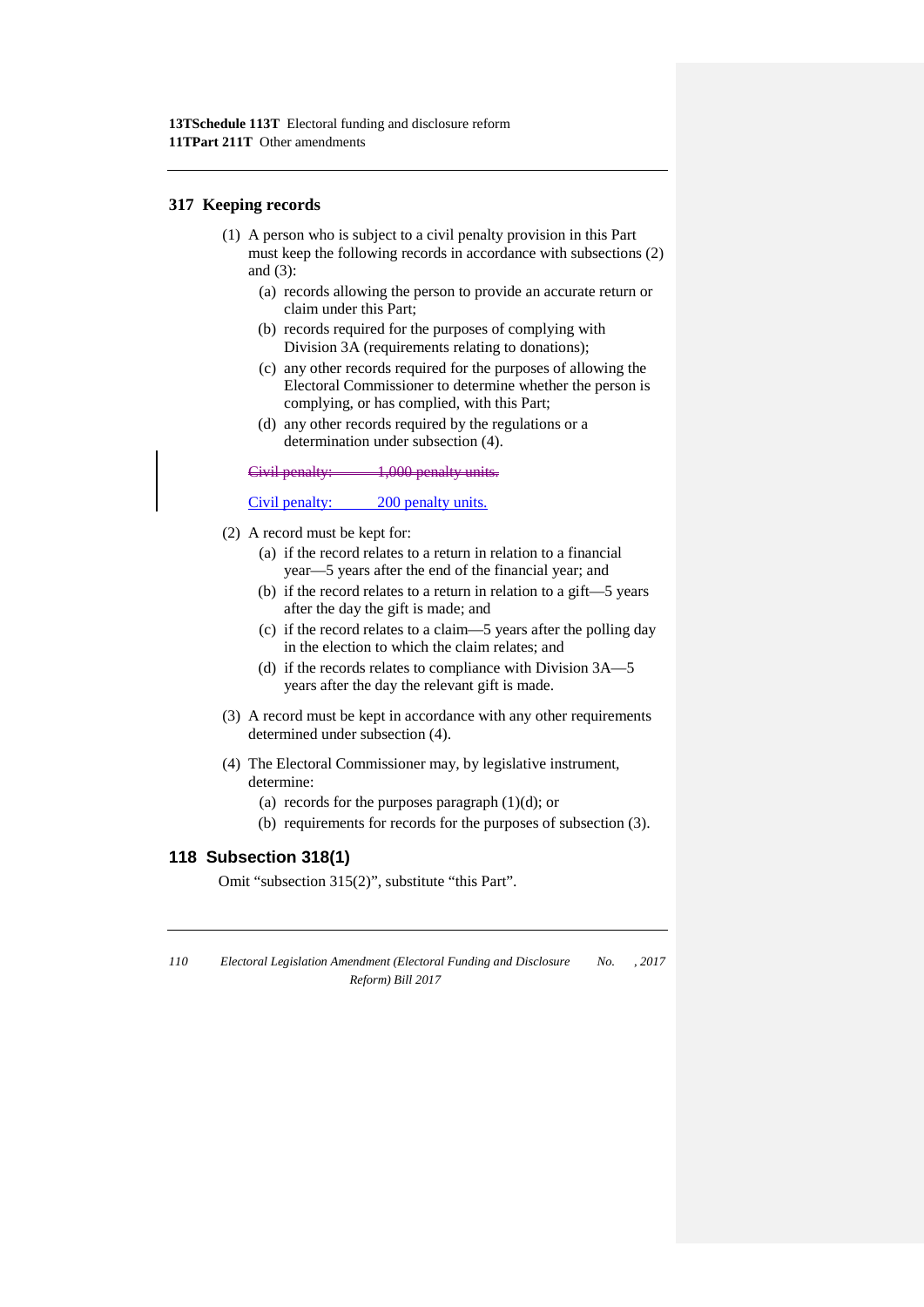# **119 After subsection 318(2)**

Insert:

(2A) Particulars that were not provided in a return under Division 4, 5 or 5A that are provided under subsection (2) are, for the purposes of this Part, taken to be a return provided under that Division.

# **120 Subsection 318(3A)**

Omit "subsection 315(2)", substitute "this Part".

#### **121 Subsection 319A(2A)**

After "registered political campaigner, third party campaigner or associated entity,".

#### **122 Paragraph 319A(2A)(b)**

After "of the political party" controller of the campaigner or entity".

# **123 Subsection 319A(9)**

Omit "the liability of a per<br>subsection 315(2), (3) or (  $\overline{(3)}$  or  $\overline{(4)}$ ; substitute may be made against a person penalty provision in this Part".

#### **120A Subsection 319A(2)**

Omit "lodged a claim or".

#### **120B Subsection 319A(2)**

Omit "the claim or", substitute "the".

#### **121 Subsection 319A(2A)**

Repeal the subsection, substitute:

(2A) If the return was furnished by:

(a) the agent of a registered political party; or

(b) the financial controller of a political campaigner or

associated entity; or

(c) a third party;

*No. , 2017 Electoral Legislation Amendment (Electoral Funding and Disclosure Reform) Bill 2017*

*111*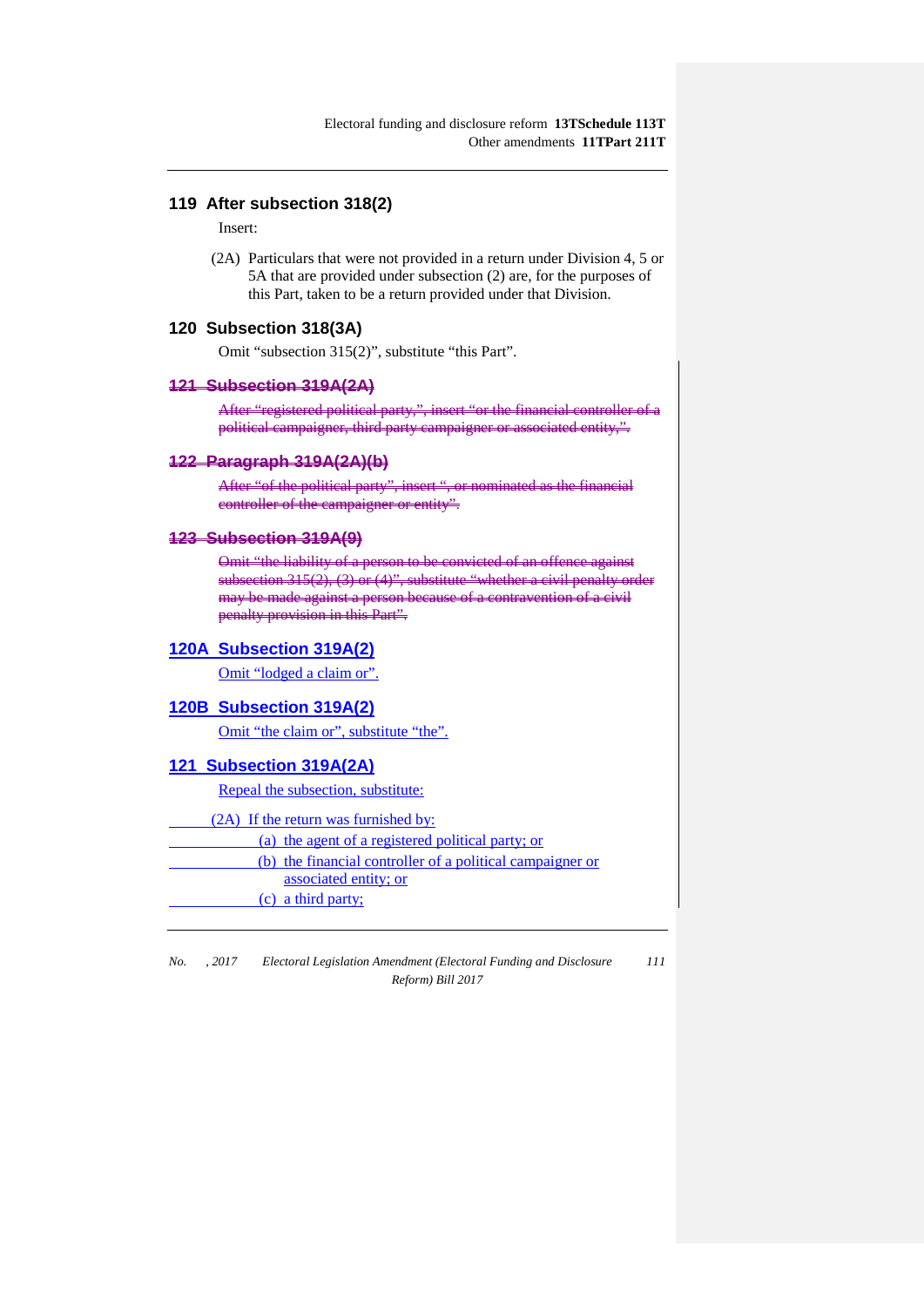| the request under subsection (2) may be made by:                     |
|----------------------------------------------------------------------|
| (d) the person who furnished the return; or                          |
| (e) the person who is currently registered as the agent or           |
| nominated as a financial controller; or                              |
| (f) for a third party—any person who is a member, agent or           |
| officer (however described) of the third party who, acting in        |
| the person's actual or apparent authority, has authority to          |
| furnish a return.                                                    |
|                                                                      |
| 122 Subsection 319A(4)                                               |
| Omit "claim or" (wherever occurring).                                |
|                                                                      |
| 123 Subsection 319A(9)                                               |
| Repeal the subsection, substitute:                                   |
|                                                                      |
| (9) The amendment of a return under this section does not affect     |
| whether a civil penalty order may be made against a person           |
| because of a contravention of a civil penalty provision in this Part |
| arising out of the furnishing of the return.                         |
| <b>124 Section 320</b>                                               |
|                                                                      |
| Repeal the section, substitute:                                      |

(1) The Electoral Commission must publish the followingCommissioner must publish the following on the Transparency Register in accordance with the following table.

| <b>Item</b> | <b>The Electoral</b><br><b>CommissionCommissioner must</b><br>publish                                                                                         | at this time                                                         |
|-------------|---------------------------------------------------------------------------------------------------------------------------------------------------------------|----------------------------------------------------------------------|
|             | each determination made under<br>section $298C$ or subsection $301(1)$<br>(determination and variation of<br>determination of claims for election<br>funding) | as soon as reasonably practicable<br>after making the determination. |
|             | each notice of a refusal of a final                                                                                                                           | as soon as reasonably practicable                                    |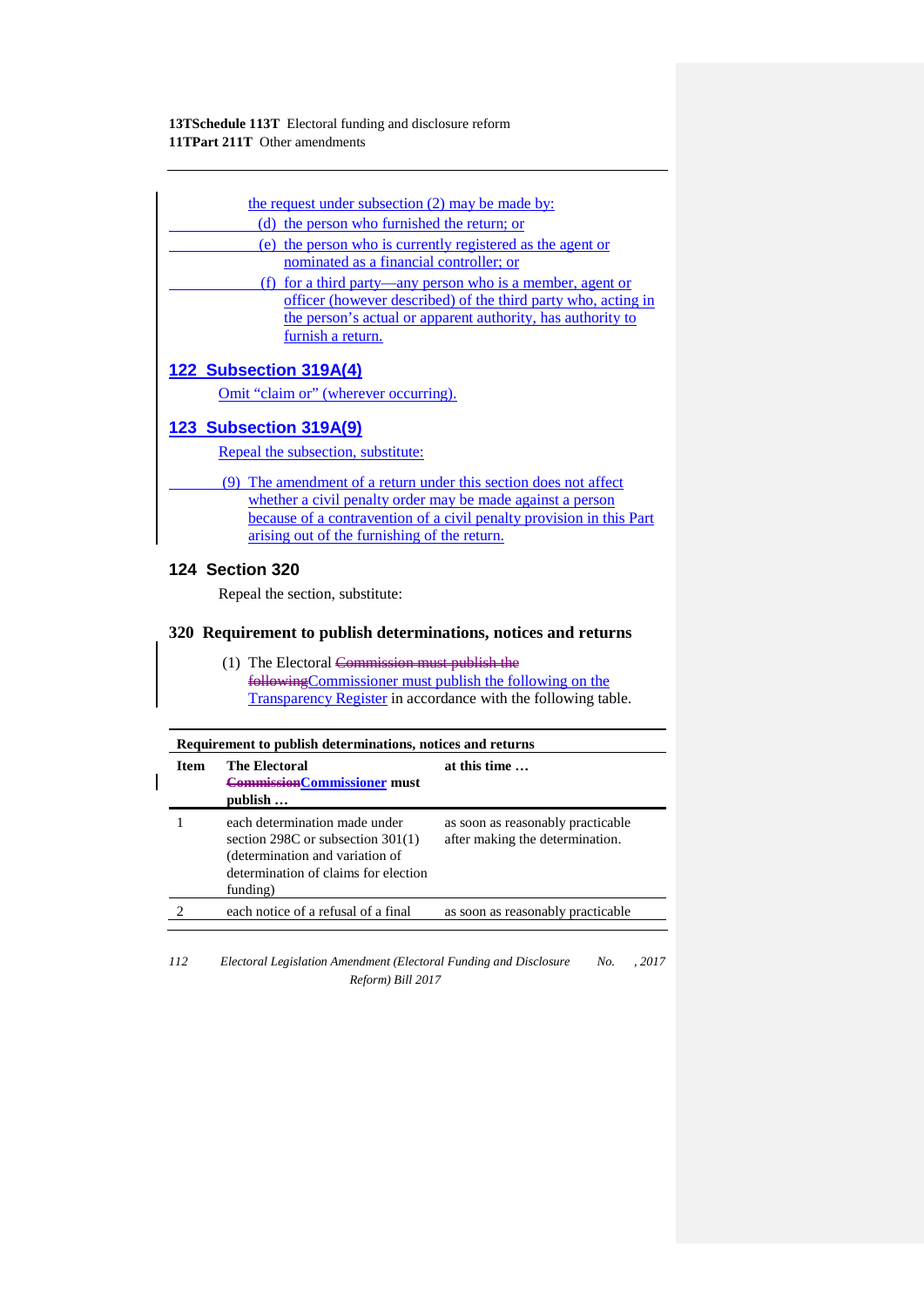Electoral funding and disclosure reform **13TSchedule 113T** Other amendments **11TPart 211T**

| Requirement to publish determinations, notices and returns |                                                                                       |                                                                                                               |
|------------------------------------------------------------|---------------------------------------------------------------------------------------|---------------------------------------------------------------------------------------------------------------|
| <b>Item</b>                                                | <b>The Electoral</b><br><b>CommissionCommissioner must</b><br>publish                 | at this time                                                                                                  |
|                                                            | claim given under section 298F                                                        | after giving the notice.                                                                                      |
| 3                                                          | each notice given under<br>section 298H reconsidering the<br>refusal of a final claim | as soon as reasonably practicable<br>after giving the notice.                                                 |
| 4                                                          | each election return provided under<br>Division 4 or 5                                | before the end of 24 weeks after the<br>polling day in the election to which<br>the return relates.           |
| 5                                                          | each annual return provided under<br>Division 5A                                      | before the end of the first business<br>day in February in the calendar year<br>after the return is provided. |

(2) A person is not entitled to inspect a determination, notice or return referred to in subsection (1) before the determination, notice or return is published under that subsection.

## **125 Subsection 321(1) (definition of** *relevant amount***)**

Repeal the definition, substitute:

*relevant amount* means an amount specified in the following provisions:

(a) subparagraphs  $293(2)(a)(i)$  and (ii);

(b) paragraphs  $294(2)(a)$  and  $295(2)(a)$ .

(b) paragraphs 293(2)(b), 294(2)(a) and (b) and 295(2)(a) and (b).

## **126 Subsection 321(1) (definition of** *relevant period***)**

Omit "the period of 6 months commencing on 1 July 1995 and each subsequent period of 6 months", substitute "each period of 6 months beginning on 1 January or 1 July".

# **127 Section 321A (heading)**

Repeal the heading, substitute: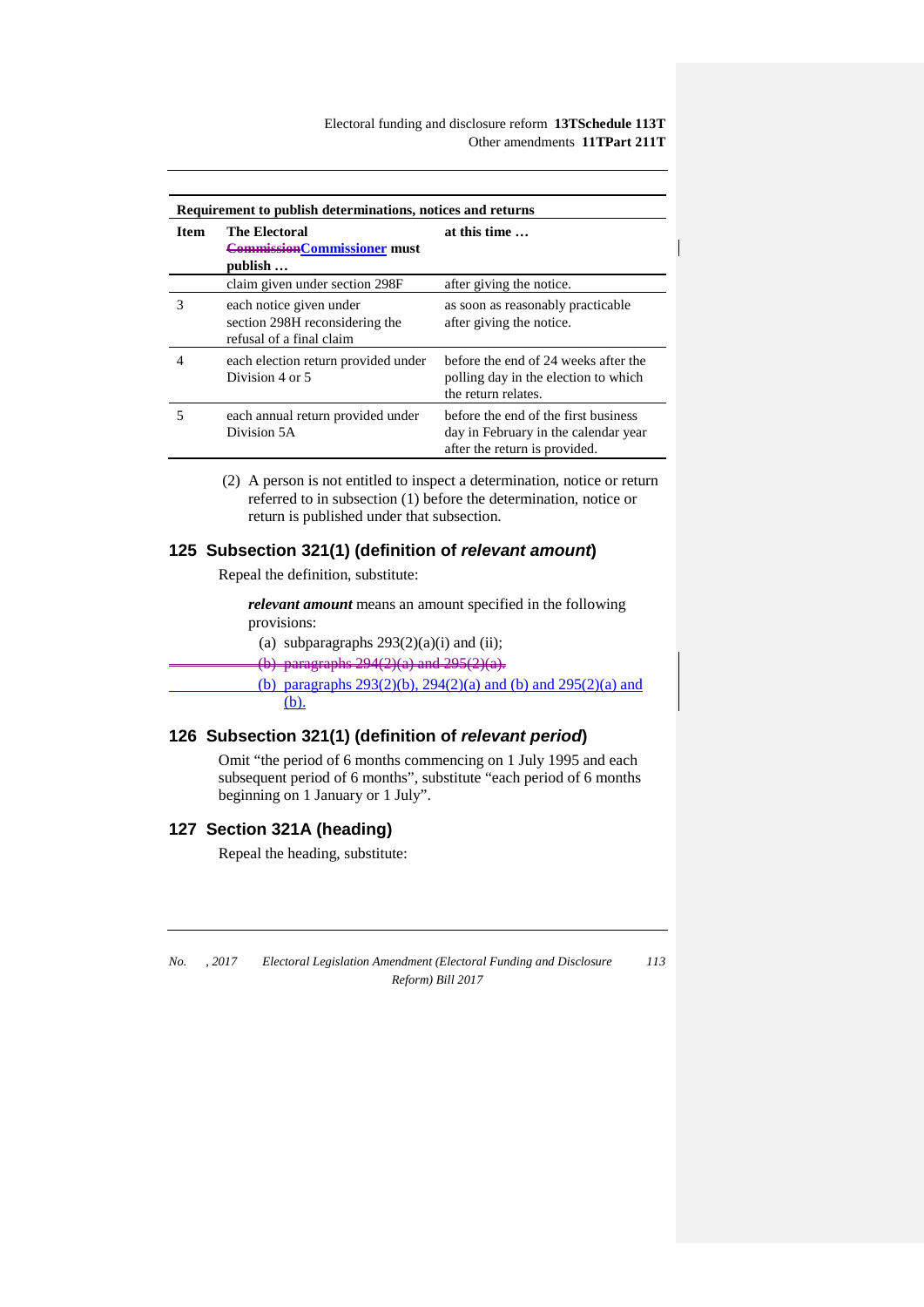### **321A Indexation of disclosure threshold**

#### **128 Subsection 321A(1)**

Repeal the subsection, substitute:

(1) This section applies to the dollar amount mentioned in the definition of *disclosure threshold* in subsection 287(1).

#### **129 Subsections 321A(2) and (3)**

Omit "mentioned in the provision", substitute "mentioned in the definition".

#### **129 Subsection 321A(2)**

Omit "mentioned in the provision", substitute "mentioned in the definition".

## **129A Subsection 321A(3)**

Repeal the subsection, substitute:

| (3) For the purposes of sections 304 and 305A, the dollar amount      |  |
|-----------------------------------------------------------------------|--|
| mentioned in the definition for an indexation year is not replaced if |  |
| the indexation period begins:                                         |  |
| (a) while a person is a candidate or member of a group in an          |  |
| election or by-election; or                                           |  |
| (b) during the period specified by legislative instrument under       |  |
| $paragraph 305A(1A)(a)$ .                                             |  |

### **130 Subsection 321A(7) (definition of** *indexation year***)**

Omit "the financial year commencing on 1 July 2006, and each subsequent financial year", substitute "each financial year beginning on 1 July".

**130A Section 321B (after paragraph (a) of the definition of**  *disclosure entity***)** Insert: (aa) a political campaigner (within the meaning of Part XX); (ab) a third party (within the meaning of Part XX);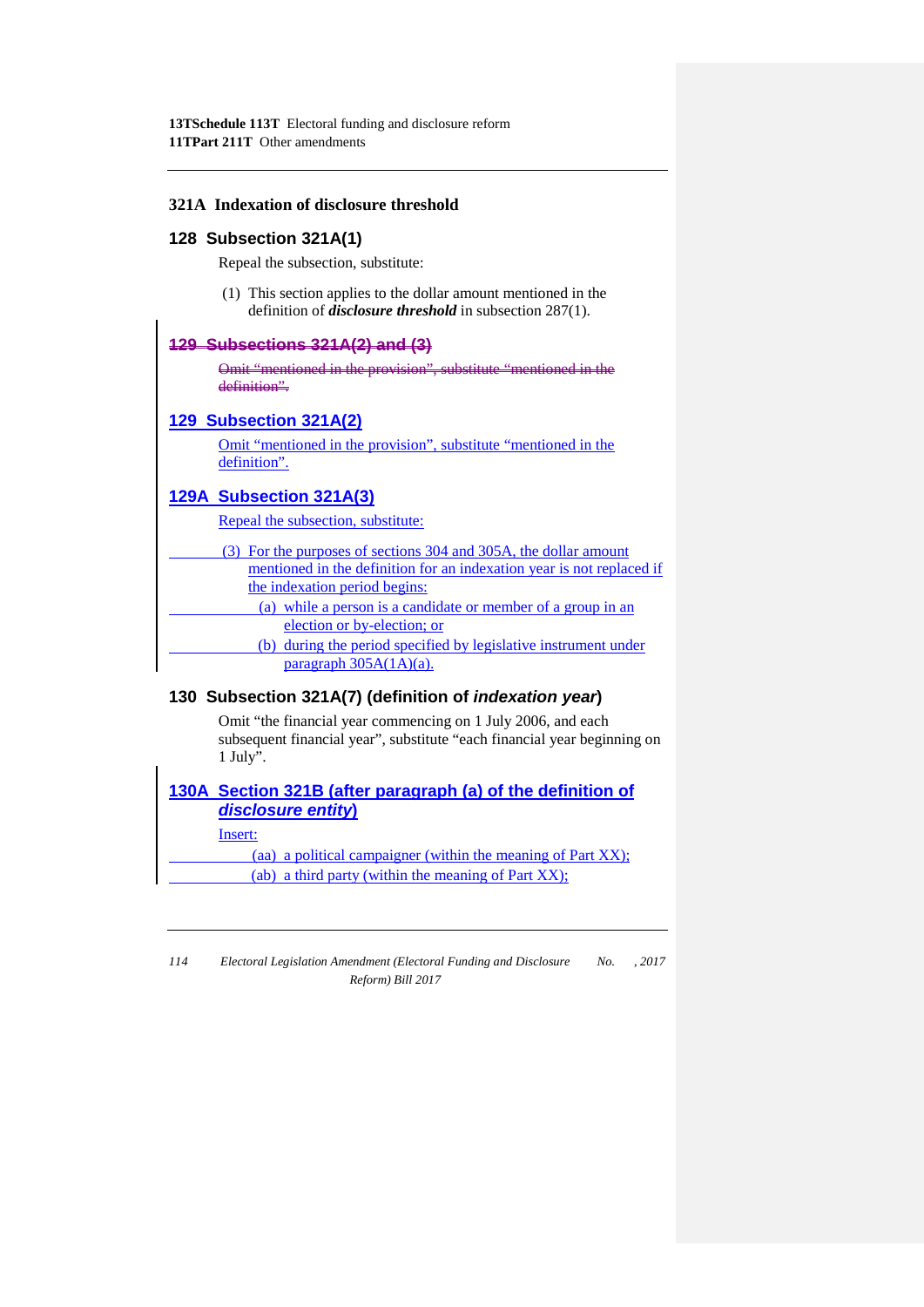# **131 Section 321B (paragraphs (g) and (h) of the definition of**  *disclosure entity***)**

Repeal the paragraphs, substitute:

(g) a person or entity who:

- is or will be required section 305A, 305B or 314AEB for the financial year in which the time occurs based on conduct in previous financial years, may be required to provide a return under section 305A, 305B
	- or 314AEB for the financial year in which the time **occurs;** (i) is or will be required to provide a return under section
		- 305A or 305B for the financial year in which the time occurs; or
			- (ii) based on conduct in previous financial years, may be required to provide a return under section 305A or 305B for the financial year in which the time occurs;

except if the return is provided because of political expenditure electoral expenditure incurred solely for the purposes of carrying out an opinion poll, or other research, relating to an election or the voting intentions of electors.

## **132 Section 321B (note at the end of the definition of**  *disclosure entity***)**

Omit "and political expenditure", substitute "and returns by third campaigners".

# **132 Section 321B (note at the end of the definition of**  *disclosure entity***)**

Repeal the note, substitute:

Note: Sections 305A and 305B require returns relating to gifts to candidates, political parties and political campaigners.

# **132A Section 321B (definition of** *relevant town or city***)**

Repeal the definition, substitute:

*relevant town or city* of an entity or natural person (the *authoriser*) that authorised the communication of electoral matter means: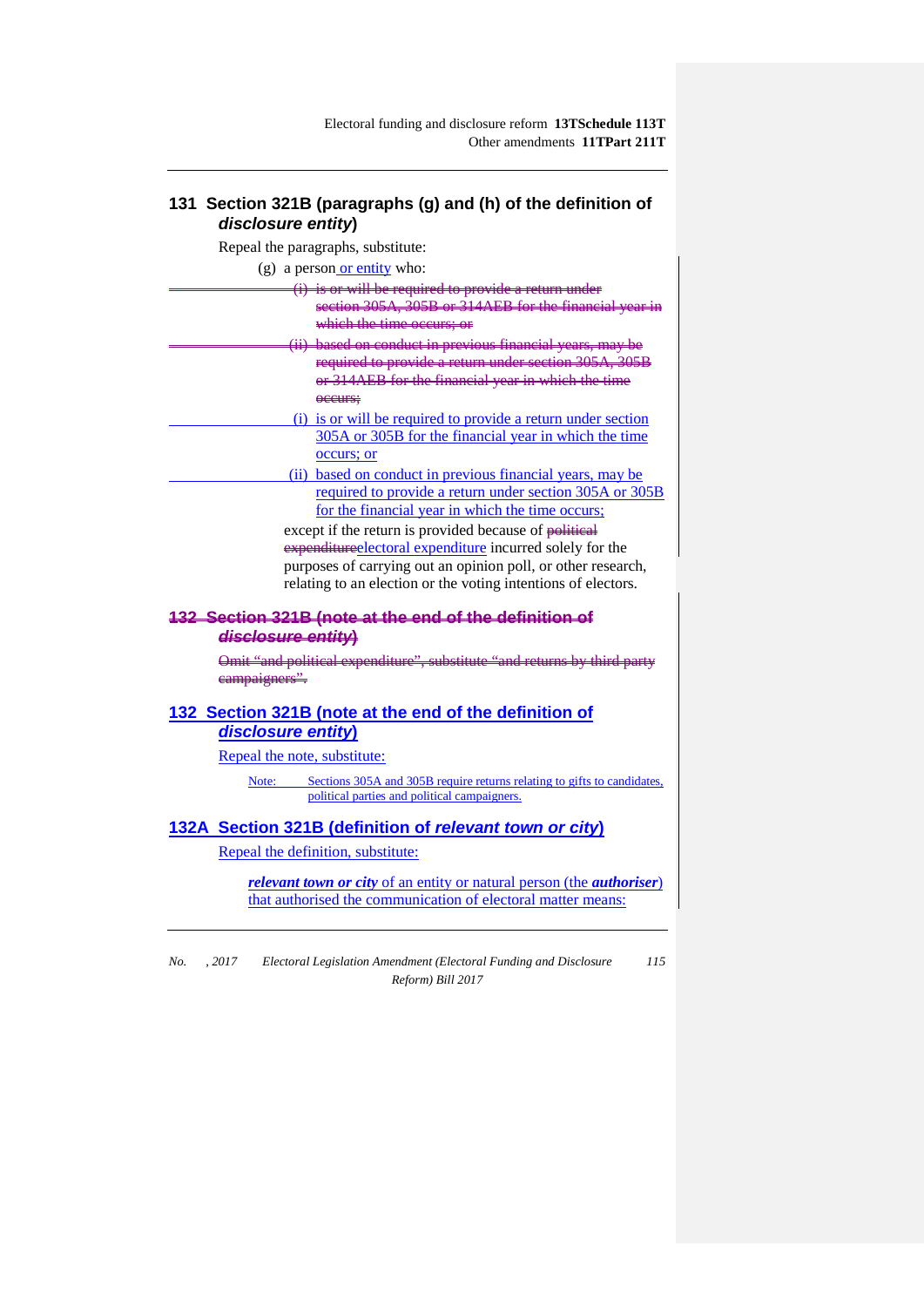| (a) if the authoriser has a principal office—the town or city in    |
|---------------------------------------------------------------------|
| which the office is located; or                                     |
| (b) if the authoriser does not have a principal office, but does    |
| have premises from which the authoriser operates—the town           |
| or city in which the premises are located; or                       |
| (c) otherwise—the town or city in which:                            |
| (i) the authoriser lives; or                                        |
| (ii) if the authoriser is an entity—the natural person who          |
| was responsible for giving effect to the authorisation              |
| lives.                                                              |
|                                                                     |
| 132B After paragraph 321D(3)(a)                                     |
| Insert:                                                             |
| (aa) if the matter forms part of any other promotional item (such   |
| as a balloon, pen, mug, tote bag or marquee, but not a sticker      |
| or fridge magnet) and contains only the name, logo or               |
| logother identifying feature of the notifying entity; or            |
| 132C At the end of subsection 321D(4)                               |
|                                                                     |
| Add:                                                                |
| ; or (i) a letter or card that contains the name and address of the |
| notifying entity.                                                   |
| 132D Subsection 321D(5) (table items 4 and 8)                       |
| Omit "the town or city in which the person lives", substitute "the  |
| relevant town or city of the person".                               |
|                                                                     |
| 133 Subsection 384(1)                                               |
| Omit "subsection 315(3) or".                                        |
|                                                                     |

# **134 Subsection 384(2)**

Omit "an offence referred to in subsection (1)", substitute "the offence".

# **135 Subsection 384(3)**

Repeal the subsection, substitute:

(3) If, under subsection (2), a court of summary jurisdiction convicts a person of the offence, the court may impose a penalty of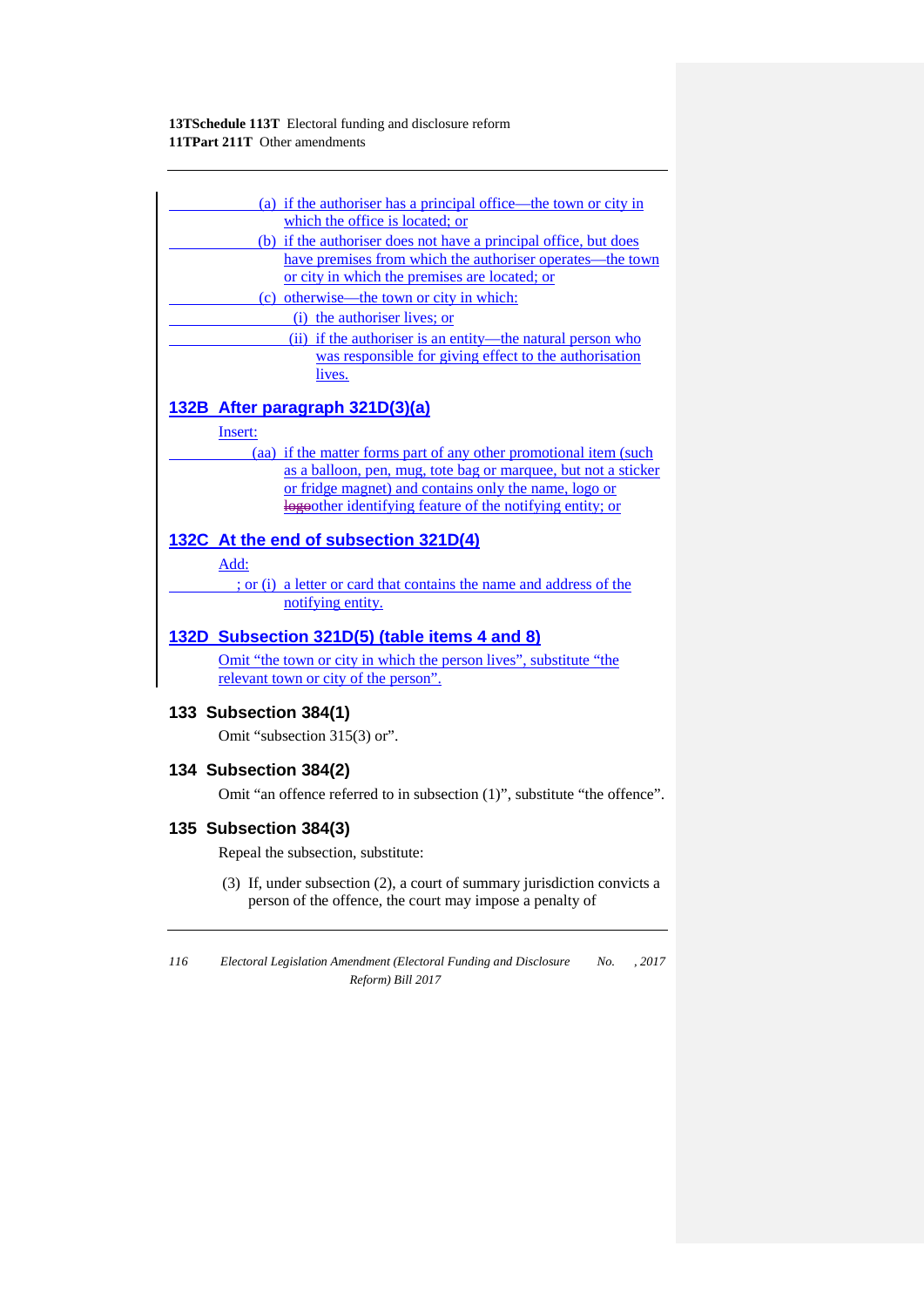imprisonment for a period not exceeding 12 months or a fine not exceeding 20 penalty units, or both.

# **136 Subsection 384A(1)**

Omit "Section 321D", substitute "Each civil penalty provision of this Act".

## **137 Subsection 384A(2)**

Omit "section 321D of this Act", substitute "each civil penalty provision of this Act".

### **138 At the end of section 384A**

Add:

*Commissioner may publish enforceable undertakings*

(2A) The Electoral Commissioner may publish on the Transparency Register an undertaking given in relation to a civil penalty provision of this Act.

*Delegation*

(3) The Electoral Commissioner may, in writing, delegate his or her powers and functions under the Regulatory Powers Act to an SES employee, or acting SES employee, of the Commission.

Note: The expressions *SES employee* and *acting SES employee* are defined in section 2B of the *Acts Interpretation Act 1901*.

(4) A person exercising powers or performing functions under a delegation under subsection (3) must comply with any directions of the Electoral Commissioner.

### **138A Section 387 (heading)**

Omit "**Electoral matters**", substitute "**Electoral papers**".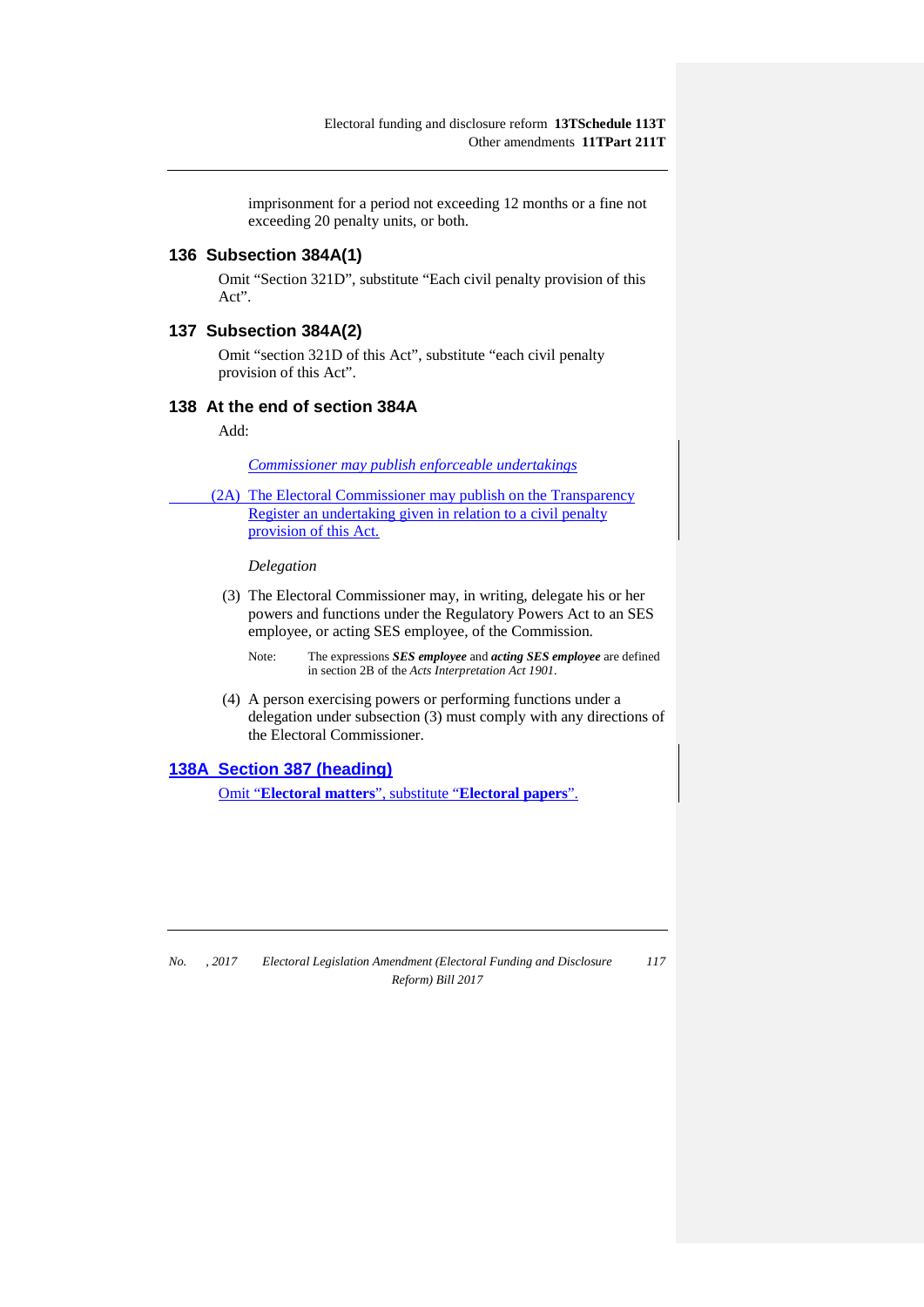# *Referendum (Machinery Provisions) Act 1984*

# **139 Section 110A (paragraphs (c) and (d) of the definition of**  *disclosure entity***)**

| disclosure entity)                                            |
|---------------------------------------------------------------|
| Repeal the paragraphs, substitute:                            |
| (c) a person <u>or entity</u> who:                            |
| is or will be required to provide a return under              |
| section 314AEB of that Act for the financial year in          |
| which the time occurs; or                                     |
| (ii) based on conduct in previous financial years, may be     |
| required to provide a return under section 314AEB of          |
| that Act for the financial year in which the time occurs:     |
| (i) is or will be required to provide a return under section  |
| 305A or 305B of that Act for the financial year in which      |
| the time occurs; or                                           |
| (ii) based on conduct in previous financial years, may be     |
| required to provide a return under section 305A or 305B       |
| of that Act for the financial year in which the time          |
| occurs;                                                       |
| except if the return is provided because of political         |
| expenditure electoral expenditure incurred solely for the     |
| purposes of carrying out an opinion poll, or other research,  |
| relating to an election or the voting intentions of electors; |

# **140 Section 110A (paragraph (e) of the definition of**  *disclosure entity***)**

Omit "the amount referred to in paragraph 314AEB(1)(b) of that Act", substitute "the disclosure threshold (within the meaning of Part XX of that Act)".

# **141 Section 110A (note at the end of the definition of**  *disclosure entity***)**

Repeal the note, substitute:

**Section 314AEB of the** *Commonwealth Electoral Act 1918* **requires** returns by third party campaigners. Note: Sections 305A and 305B of the *Commonwealth Electoral Act 1918*  require returns relating to gifts to candidates, political parties and political campaigners.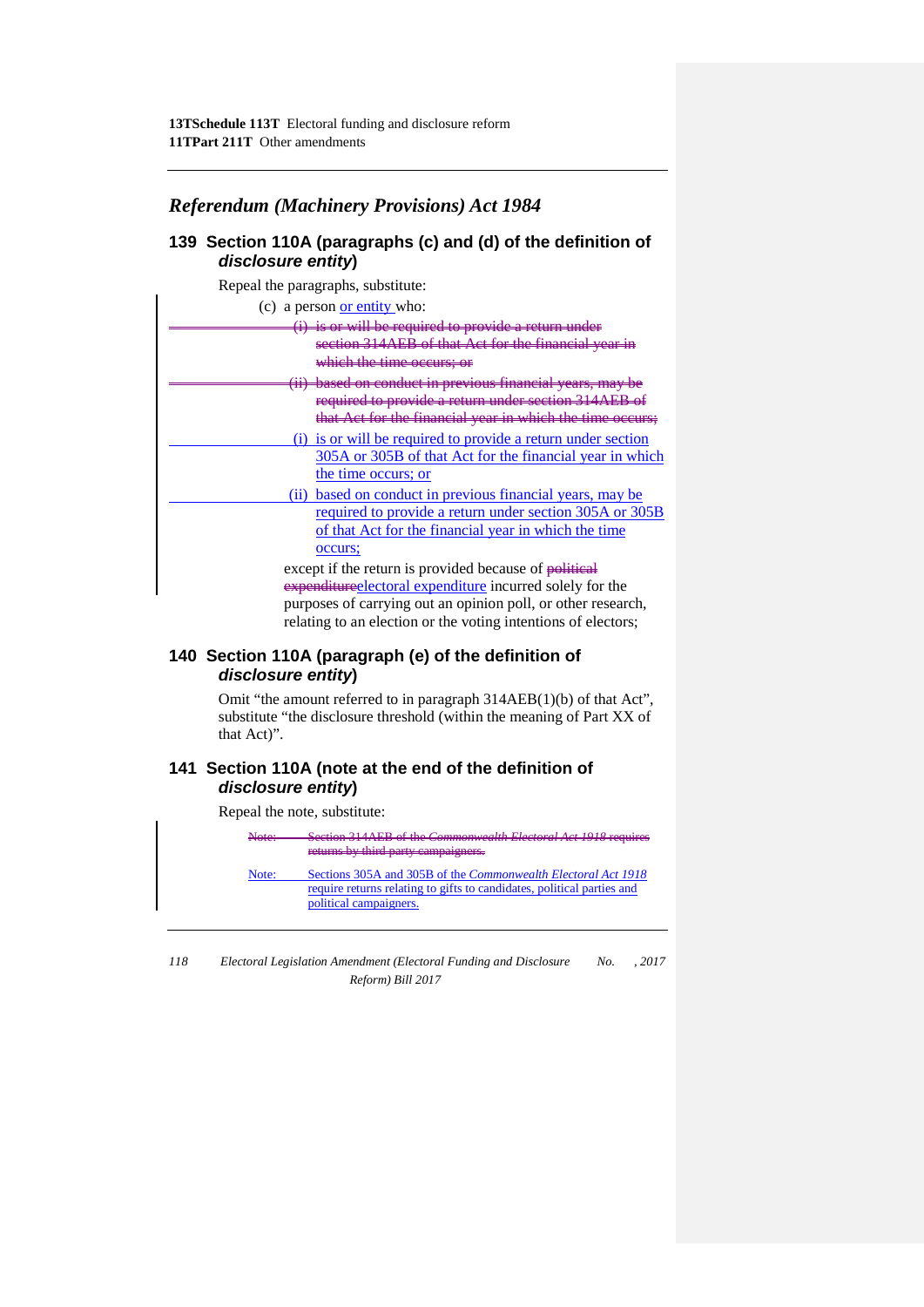# **142 At the end of section 140AAA**

Add:

#### *Delegation*

- (3) The Electoral Commissioner may, in writing, delegate his or her powers and functions under the Regulatory Powers Act to an SES employee, or acting SES employee, of the Commission.
	- Note: The expressions *SES employee* and *acting SES employee* are defined in section 2B of the *Acts Interpretation Act 1901*.
- (4) A person exercising powers or performing functions under a delegation under subsection (3) must comply with any directions of the Electoral Commissioner.

# **Division 2—Application and transitional provisions**

## **143 Application of amendments**

*Death and resignation of agents*

(1) The amendments of section 292D of the *Commonwealth Electoral Act 1918*, made by this Part, apply in relation to resignations that occur after the commencement of this item.

> *Appointment of financial controllers and requirement to publish determinations, notices and returns*

(2) Sections 292E and 320 of the *Commonwealth Electoral Act 1918*, as inserted by this Part, apply on and after the commencement of this item.

*Gifts and loans*

- The following amendments apply in relation to gifts and loans made after the commencement of this item:
	- **Division 3A of Part XX of the** *Commonwealth Electo 1918* (except as provided by subitems (3) to (5)). by this Part;
	- endments of Division 4 of Part XX by this Part.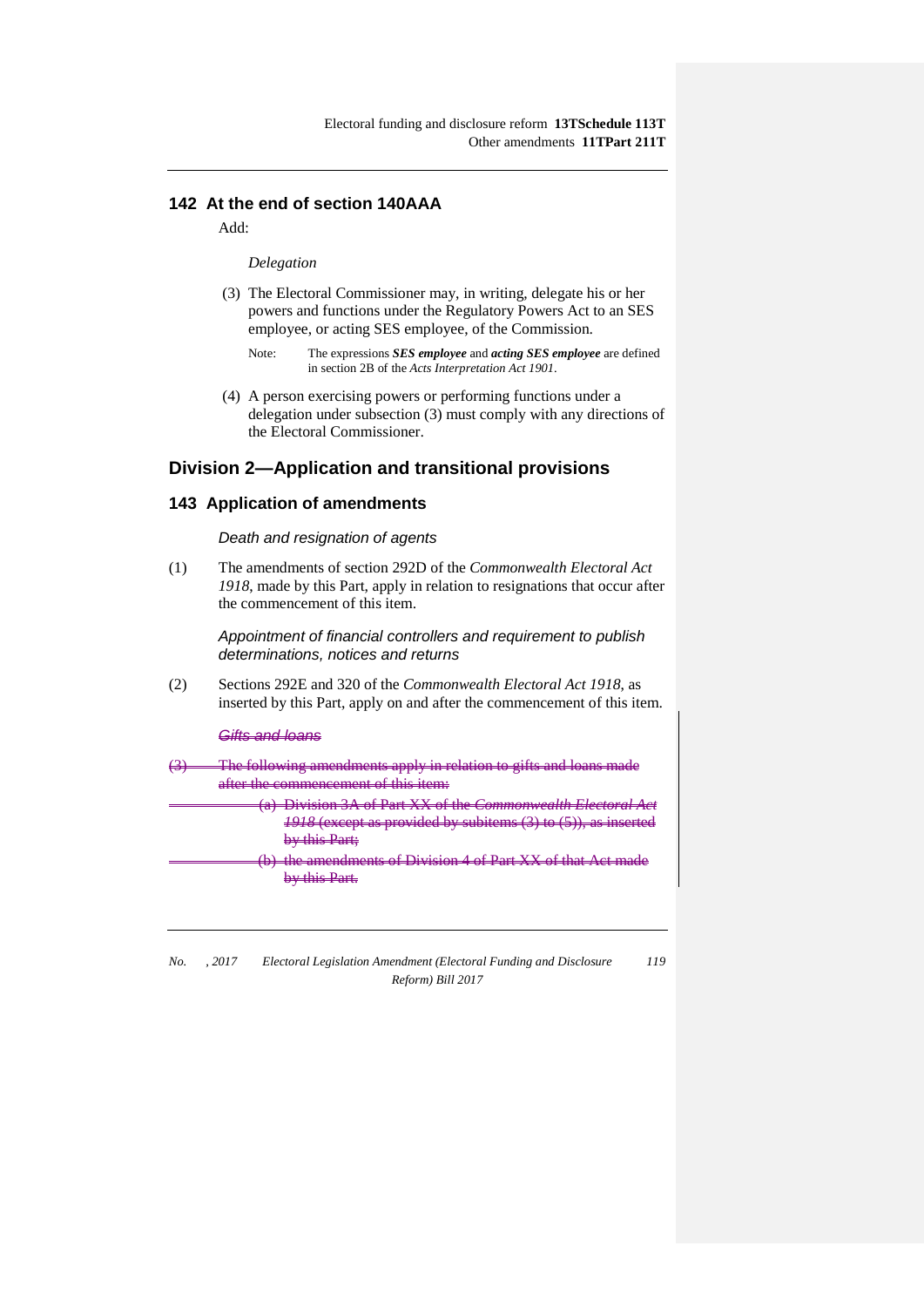|                   | Annual roturns                                                            |
|-------------------|---------------------------------------------------------------------------|
|                   | The following amendments apply in relation to financial years             |
|                   | commencing at or after the commencement of this item:                     |
|                   | (a) sections 302D and 302E of the Commonwealth Electoral Act              |
|                   | 1918, and Division 3A of Part XX of that Act to the extent                |
|                   | that it relates to those sections, as inserted by this Part;              |
|                   | (b) the amendments of Division 5A of Part XX of that Act made             |
|                   | by this Part.                                                             |
|                   | Soliciting gifts                                                          |
| ⇔                 | Section 302G of the Commonwealth Electoral Act 1918, and                  |
|                   | Division 3A of Part XX of that Act to the extent that it relates to that  |
|                   | section, as inserted by this Part, apply in relation to the soliciting of |
|                   | gifts after the commencement of this item.                                |
|                   | <b>Forming bodies corporate</b>                                           |
| $\leftrightarrow$ | Section 302J of the <i>Commonwealth Electoral Act 1918</i> , and          |
|                   | Division 3A of Part XX of that Act to the extent that it relates to that  |
|                   | section, as inserted by this Part, apply in relation to the forming of    |
|                   | bodies corporate after the commencement of this item.                     |
|                   | <b>Gifts and loans</b>                                                    |
| (3)               | Division 3A, and the amendments of Division 4 (except section 305B),      |
|                   | of Part XX of the Commonwealth Electoral Act 1918, as inserted or         |
|                   | made by this Part, apply in relation to gifts and loans made after the    |
|                   | commencement of this item.                                                |
|                   | <b>Annual returns</b>                                                     |
| (4)               | The amendments of section 305B, and Division 5A of Part XX, of the        |
|                   | Commonwealth Electoral Act 1918 apply in relation to the financial        |
|                   | year in which this item commences and later financial years.              |
| (5)               | If the commencement of this item occurs on a day other than 1 July, the   |
|                   | amendments of section 305B, and Division 5A of Part XX, of the            |
|                   | Commonwealth Electoral Act 1918 apply in relation to the financial        |
|                   | year in which that commencement occurs as if:                             |
|                   |                                                                           |

*<sup>120</sup> Electoral Legislation Amendment (Electoral Funding and Disclosure Reform) Bill 2017 No. , 2017*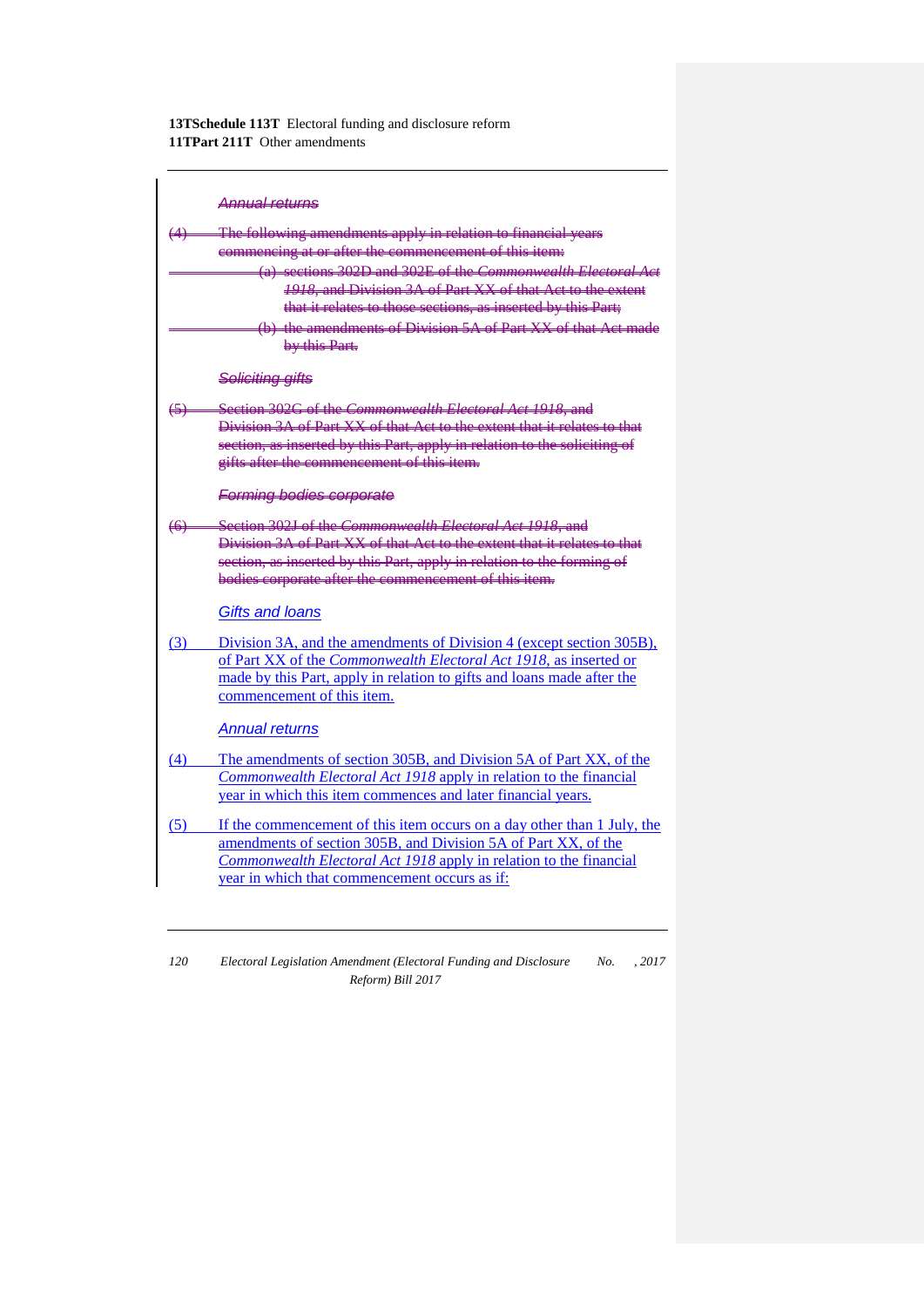## Electoral funding and disclosure reform **13TSchedule 113T** Other amendments **11TPart 211T**

|       | (a) the following obligations applied only from that<br>commencement:                                                                                             |
|-------|-------------------------------------------------------------------------------------------------------------------------------------------------------------------|
|       | (i) the obligation to disclose gifts to political campaigners                                                                                                     |
|       | under section 305B of that Act;                                                                                                                                   |
|       | (ii) the obligation to disclose discretionary benefits and                                                                                                        |
|       | senior staff under paragraphs 314AB(2)(b) and                                                                                                                     |
|       | $314AEA(1)(d)$ of that Act;                                                                                                                                       |
|       | (iii) the obligation in paragraph $314AEA(2)(b)$ of that Act to                                                                                                   |
|       | confirm compliance with section 302E of that Act; and                                                                                                             |
|       | (b) a reference in section 314AEB or 314AEC of that Act to                                                                                                        |
|       | electoral expenditure incurred or authorised by a person or                                                                                                       |
|       | entity, for the period beginning on 1 July in that financial                                                                                                      |
|       | year and ending immediately before that commencement,                                                                                                             |
|       | were a reference to expenditure covered by section 314AEB                                                                                                         |
|       | of that Act incurred or authorised by the person or entity                                                                                                        |
|       | during that period.                                                                                                                                               |
| Note: | For the application of the definition of <i>third party</i> in subsection $287(1)$ of the<br>Commonwealth Electoral Act 1918, see subitem 13(2) of this Schedule. |
|       |                                                                                                                                                                   |
|       | Disclosure of electoral expenditure                                                                                                                               |
| (7)   | The amendments of Division 5 of Part XX of the <i>Commonwealth</i>                                                                                                |
|       | Electoral Act 1918 made by this Part apply in relation to returns                                                                                                 |
|       | provided after the commencement of this item.                                                                                                                     |
|       | Requirement to refund payments                                                                                                                                    |
|       |                                                                                                                                                                   |
| (8)   | Section 315 of the Commonwealth Electoral Act 1918, as inserted by                                                                                                |
|       | this Part, applies in relation to penalties imposed, or civil penalty orders                                                                                      |
|       | made, after the commencement of this item.                                                                                                                        |
|       | Keeping records                                                                                                                                                   |
| (9)   | Section 317 of the Commonwealth Electoral Act 1918, as inserted by                                                                                                |
|       | this Part, applies in relation to records made after the commencement of                                                                                          |
|       | this item.                                                                                                                                                        |
| (10)  | Despite the repeal of section 317 of the Commonwealth Electoral Act                                                                                               |
|       | 1918 by this Part, that section, as in force immediately before its repeal,                                                                                       |

continues to apply after the commencement of this item in relation to records made before that commencement.

*No. , 2017 Electoral Legislation Amendment (Electoral Funding and Disclosure Reform) Bill 2017 121*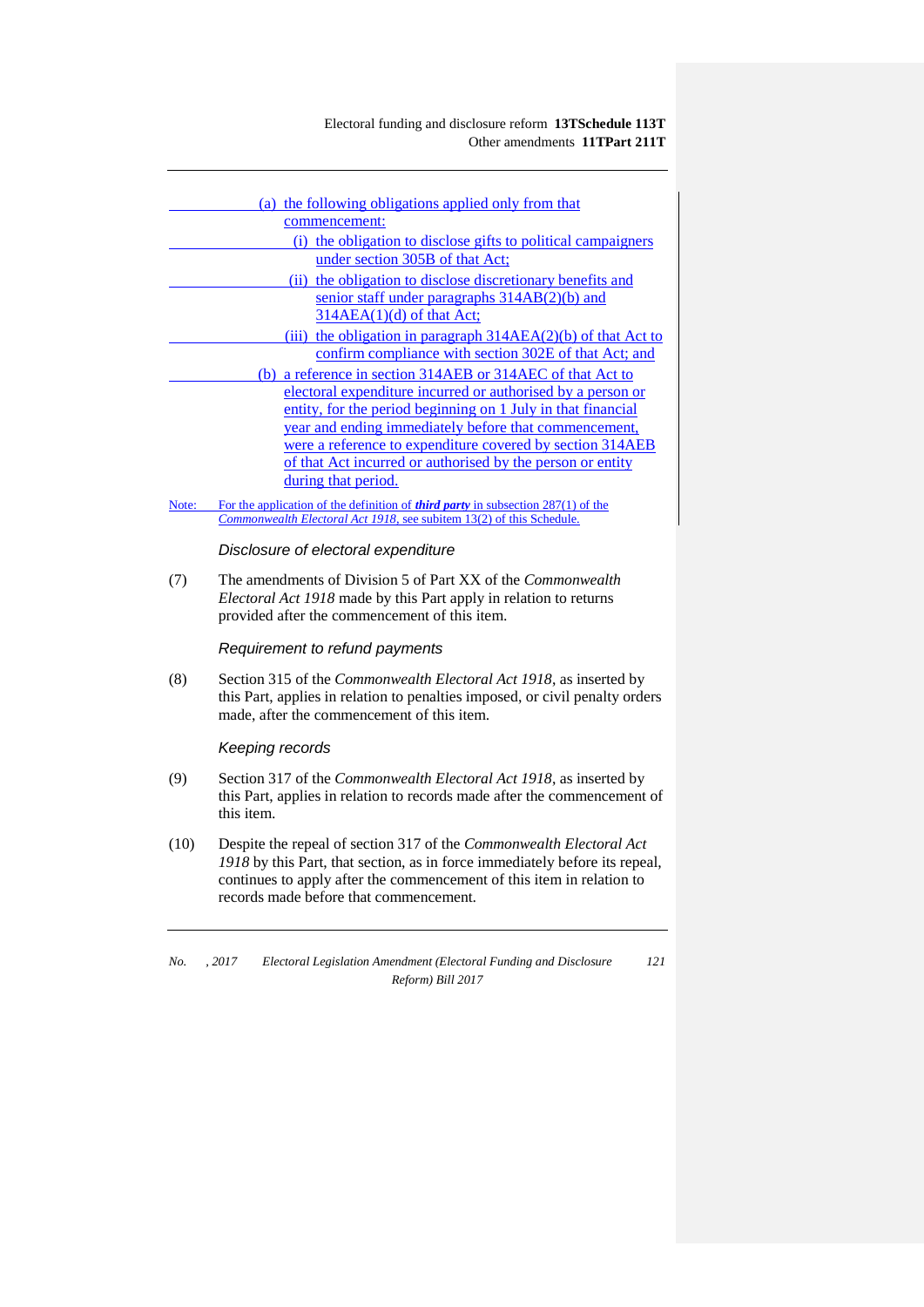## *Indexation*

|       | (11) To avoid doubt, sections 321 and 321A of the Commonwealth Electoral<br>Act 1918, as amended by this Part, apply from the first 1 July that<br>occurs on or after the day on which this Act receives the Royal Assent.                                                                                                               |
|-------|------------------------------------------------------------------------------------------------------------------------------------------------------------------------------------------------------------------------------------------------------------------------------------------------------------------------------------------|
|       | Requirement to publish determinations, notices and returns                                                                                                                                                                                                                                                                               |
|       | (10A) Section 320 of the <i>Commonwealth Electoral Act 1918</i> , as inserted by<br>this Part, applies from the time the Transparency Register first becomes<br>available to the public under section 287Q of that Act, in relation to<br>determinations made, notices given or returns provided after the<br>commencement of this item. |
| (10B) | The Electoral Commissioner may include on the Transparency Register<br>any claim or return that was previously kept at the Electoral<br>Commission's principal office in Canberra under section 320 of that Act<br>before the repeal of that section by this Part.                                                                       |
| (10C) | Despite the repeal of section 320 of that Act, that section continues to<br>apply, after the commencement of this item, in relation to claims or<br>returns previously kept at the Electoral Commission's principal office in<br>Canberra under that section that are not included on the Transparency<br>Register under subitem (10B).  |
|       | <b>Indexation</b>                                                                                                                                                                                                                                                                                                                        |
| (11)  | Section 321 of the <i>Commonwealth Electoral Act 1918</i> , as amended by<br>this Part, applies from 1 January 2019.                                                                                                                                                                                                                     |
| (12)  | Section 321A of the <i>Commonwealth Electoral Act 1918</i> , as amended by<br>this Part, applies from 1 July 2019.                                                                                                                                                                                                                       |
|       | Authorisation of certain electoral matter                                                                                                                                                                                                                                                                                                |
| (13)  | The amendments of section 321D of the Commonwealth Electoral Act<br>1918 made by this Part apply in relation to any communications made<br>after the commencement of this item.                                                                                                                                                          |
|       | <u>Amnesty</u>                                                                                                                                                                                                                                                                                                                           |
| (14)  | No action, suit or proceeding lies against any person for failing to<br>comply with section 314AEB or 314AEC of the <i>Commonwealth</i>                                                                                                                                                                                                  |